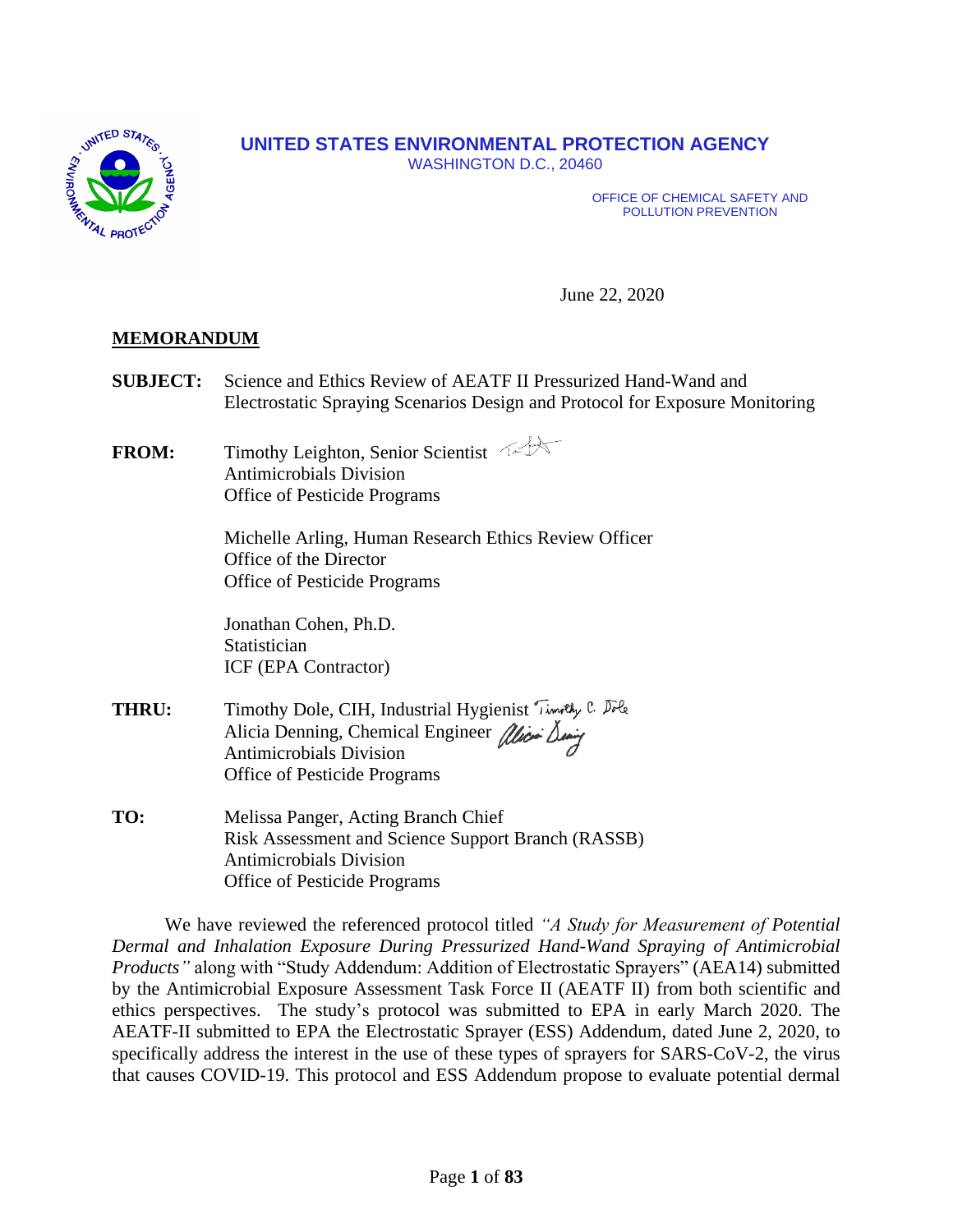and inhalation exposure to both consumers and occupational workers during the spraying of surfaces using an antimicrobial product in the following three main scenarios:

- (1) outdoor spraying (e.g., siding on buildings/sidewalks),
- (2) indoor "dry" environments (e.g., indoor living areas/sanitizers/disinfectants), and
- (3) indoor "wet" environments (e.g., food & beverage/livestock/animal housing).

Scientific aspects of the proposed research are assessed in terms of the recommendations of the EPA Guidelines Series 875 and of the Human Studies Review Board (HSRB). Ethical aspects of the proposed research are assessed in terms of the standards defined by 40 CFR 26 subparts K and L and the recommendations of the HSRB.

### **A. Completeness of Protocol Submission**

The submitted protocol was reviewed for completeness against the required elements listed in 40 CFR §26.1125. EPA's checklist is appended to this review as Attachment 6. All elements of required documentation are provided in the submitted protocol package and supplementary documentation provided by Advarra Institutional Review Board (IRB).

### **B. Summary Assessment of the Scenario Design**

Supporting details are in Attachment 1.

**1. Scenario Design:** The EPA assesses potential exposures from various antimicrobial products that are applied by a multitude of application techniques, including treatment by various types of pressurized hand-wands. Pressurized hand-wands in this proposed study include spray nozzles connected to hoses connected to spray tanks that are either manually or mechanically pressurized, excluding trigger pump sprayers and aerosol cans. Handwand sprayers are typically an occupational application but may also be used by consumers in a more limited fashion. Therefore, this study proposes to use both occupational workers and consumers as test subjects and separate the exposure scenarios specific to each user population.

*"Information collected from AEATF II members in a 2013-14 survey regarding products labeled for pressurized hand-wand spray applications revealed that the majority are intended for professional use only with just a few that would be used by both professionals and consumers, and none labeled solely for consumers use. The main categories of workers who apply antimicrobial products using pressurized hand-wand spray equipment are institutional/industrial/janitorial workers including sanitation crews, contractors/construction workers, agricultural workers, and pest control operators. The majority (approximately 60%) of use sites labeled for treatment by pressurized hand-wand spraying are indoor use sites (e.g., food handling and food processing facilities, livestock production, and mushroom houses) while approximately 20% are outdoors (such as outdoor wood surfaces, cooling towers, and exterior hard surfaces). Approximately 20% of the use sites could be either indoors or outdoors such as livestock housing, wood*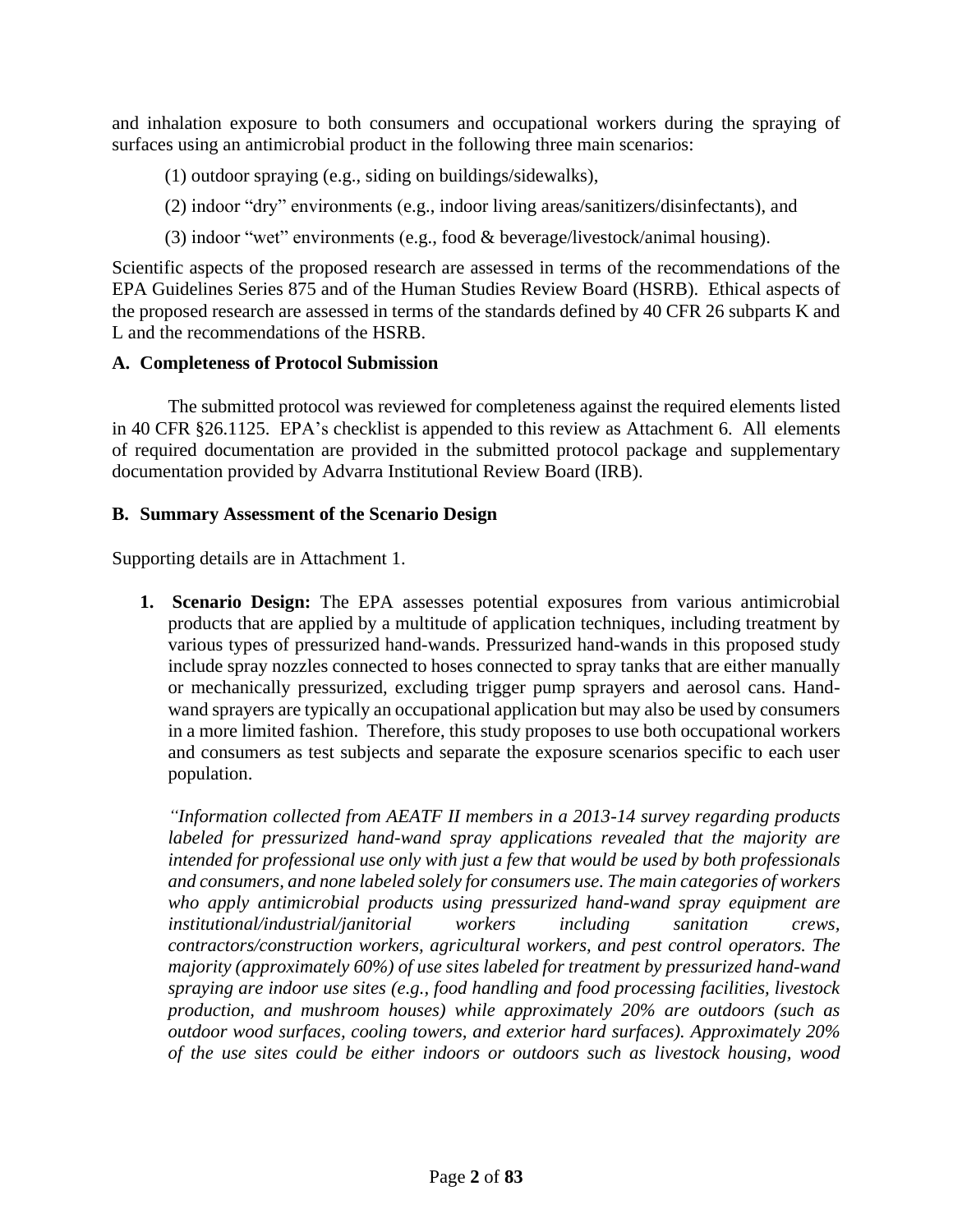*preservation, and mold control."* (V1:13-14)<sup>1</sup>

Note: The AEATF II's protocol was developed pre-COVID-19 and at the time, the following was the industry practice for applying disinfectants: "*Schools, hospitals, nursing homes, medical facilities, day care facilities, restaurants, hotels, offices, and similar public*  institutions are not designed or constructed for wet cleaning so the application of *antimicrobials with spray wands is not normally used, although under certain circumstances a pressurized wand-spray treatment could take place when vacant (for example mold remediation). These establishments rely on mopping, trigger sprayers, aerosol cans, and RTU-wipes for cleaning and sanitizing/disinfection."* (V1:24) However, post-COVID-19 there is greater interest in using electrostatic sprayers in hospitals, nursing homes, etc. *"Electrostatic spraying has played a minor role in conventional pesticide and antimicrobial applications for decades, in part due to the high cost of this type of technology; however, the use of electrostatic sprayers has been brought to the forefront in the last few months as a result of the COVID-19 pandemic. There is now an urgent need to quickly, efficiently, and economically sanitize and/or disinfect large areas with hard and soft surfaces in commercial and institutional settings in a safe manner that will allow for rapid reentry. The use of electrostatic sprayers to dispense antimicrobial solutions is gaining popularity because these sprayers use less solution, can be applied faster, and have improved droplet spatial deposition than standard sanitizing methods such as trigger sprayers, RTU wipes, and conventional pressurized hand-wand sprayers."* (ESS Addendum:7)

In this study, the AEATF II is sub-dividing the hand-wand application techniques/circumstances into 3 main exposure scenarios which are referred to herein as outdoor, indoor "dry", and indoor "wet". The outdoor scenario is further subdivided into two separate scenarios: occupational and consumer. The subdivision of these scenarios are further described below and numbered throughout the document as Scenarios 1a, 1b, 2a, 2b, 3a, and 3b. Subjects recruited for this study will be from populations with occupational experience with these application techniques (including experience with electrostatic sprayers) as well as consumers with experience using hand-wand sprayers. The second scenario, indoor "dry" is subdivided by hand-wand vs electrostatic sprayers. The third scenario, indoor "wet" is also subdivided for hand-wand sprayers to distinctly capture differences in dermal exposures from baseline clothing attire versus those attributed to wearing personal protective equipment (PPE). Once the study is completed, each scenario will be represented by its own set of inhalation and dermal unit exposures. The AEATF II defines each of the three main scenarios as the following: *"…the pressurized hand-held wand spraying study will be divided into three key exposure/use groupings: (1) outdoor spraying of exterior hard surfaces; (2) indoor surface spraying of hard porous surfaces (e.g., wood and drywall) in use sites that are typically dry; and (3) indoor environmental sanitizing/disinfecting spraying of hard non-porous surfaces (e.g., stainless steel and painted concrete) in use sites where the surfaces and environment are* 

<sup>&</sup>lt;sup>1</sup> This pagination convention is used throughout this review. "V1" refers Volume 1, "V2" refers to Volume 2, etc. Entries after the colon are page references; many page images bear more than one page number. AEATF II's studies include Volumes 1 through 4; plus "ESS Addendum" referencing the electrostatic sprayer design.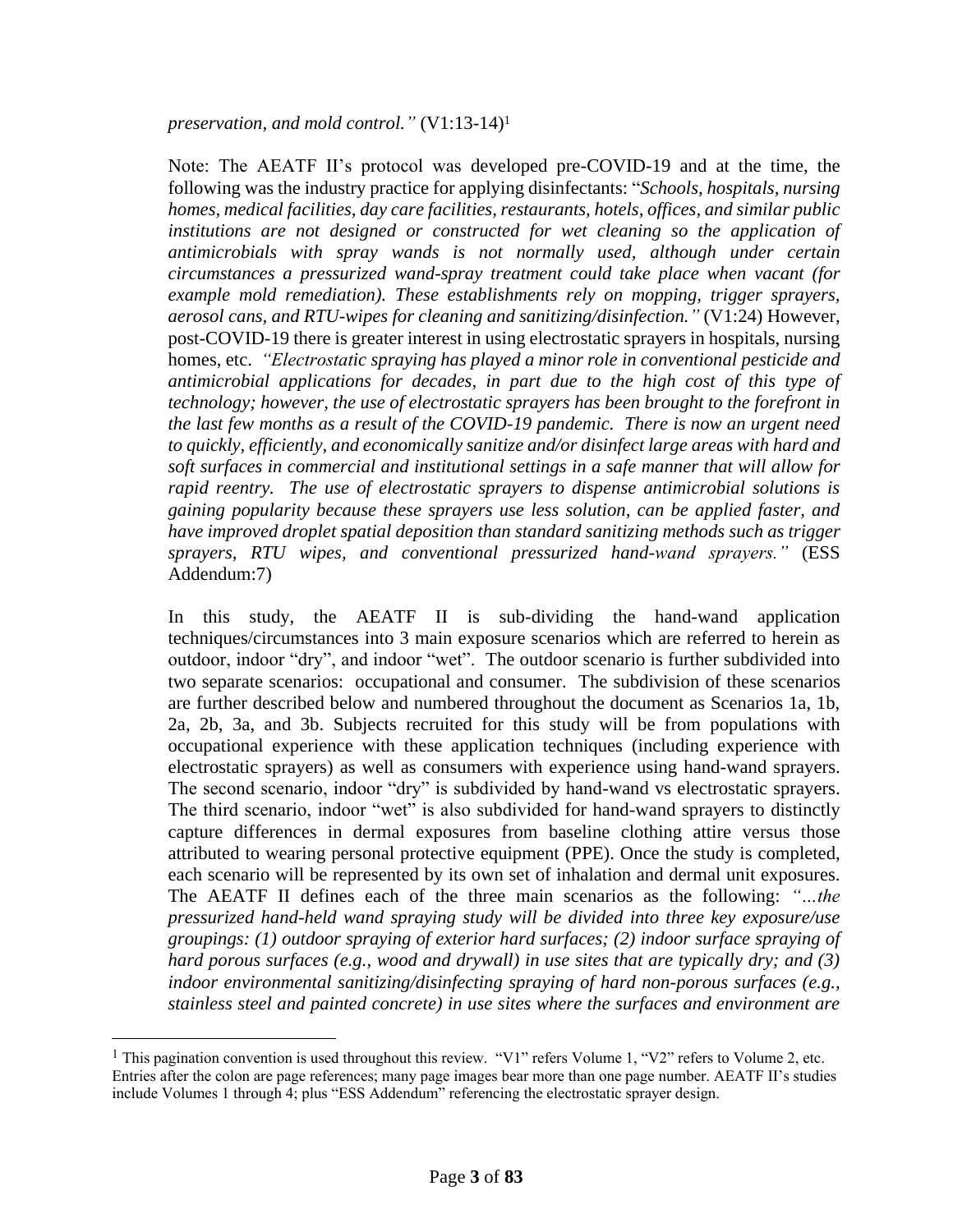*typically wet when sanitizers are sprayed. This grouping captures the majority of use sites/use patterns for antimicrobials that are applied by pressurized hand-held spraying."* (V1:30). The ESS Addendum proposes to further subdivide Scenario 2 to capture the electrostatic sprayers as a separate set of unit exposures. A summary of the design of the three scenarios are as follows:

- **Scenario 1: Outdoor spraying** Two separate sets of unit exposures will be developed for the outdoor spraying, one for consumers and one for occupational workers. The design of this scenario is characterized as "*…outdoor applications to hard exterior surfaces such as siding and sidewalks, would be done by generating two sets of exposure data, one using consumers* [Scenario 1a] *applying with manually-powered hand-held tank and hose-end sprayers and another set with professionals* [Scenario 1b] *using mechanically-powered wand-type portable spray units (on wheels or truckmounted)."* (V1:30).
- **Scenario 2: Indoor spraying (dry environments)** The design of this scenario is characterized as [Scenario 2a] "…*indoor applications to dry areas will include a mixture of manually powered hand-held tank and backpack sprayers. These applications will simulate indoor surface applications to hard porous surfaces in locations that are typically dry such as attics, crawlspaces, interior living spaces, and commercial indoor areas. Antimicrobial products used in this manner are primarily fungi/mold prevention and remediation products and sanitizers/disinfectants used by the pest management industry or janitors."* (V1:30).

For the electrostatic sprayers [Scenario 2b], *"Subjects will be told to spray the surfaces as they normally do; there will be no instruction on how to use the sprayer or how long to spray in a given room. The dimensions of each treated room will be recorded along with the start and end time of spraying within each room. The total volume of spray solution applied during the ME will be measured and recorded in the field notebook, and the duration of each monitoring event will be recorded.*" (ESS Addendum:12). The reader is referred to the electrostatic sprayer ESS Addendum to get a better understanding on how these sprayers work and the types of sprayers available in the marketplace [see "*Electrostatic Spraying Theory and Spray Equipment*" (ESS Addendum:6-11)]. In summary, this study will provide test subjects with six different electrostatic sprayers and allow the subjects to choose among them. To gain diversity, "…*a minimum of 3 MEs will be conducted with each brand … with at least three MEs done using a backpack sprayer and three MEs using a cart sprayer. Subjects using sprayers with 3-in-1 nozzles will be allowed to choose between the small and medium spray setting, but not the largest. This will be done to bias the study towards the smaller droplet sizes."* (ESS Addendum:11)

• **Scenario 3: Indoor spraying (wet environments)** - Two separate sets of unit exposures will be developed for the indoor spraying (wet), one for baseline clothing attire (Scenario 3a), which is defined as no additional protective clothing/no gloves worn over the whole-body dosimeters but wearing a hard hat, protective eyewear, and respiratory protection (covering a portion of the face for the dermal exposure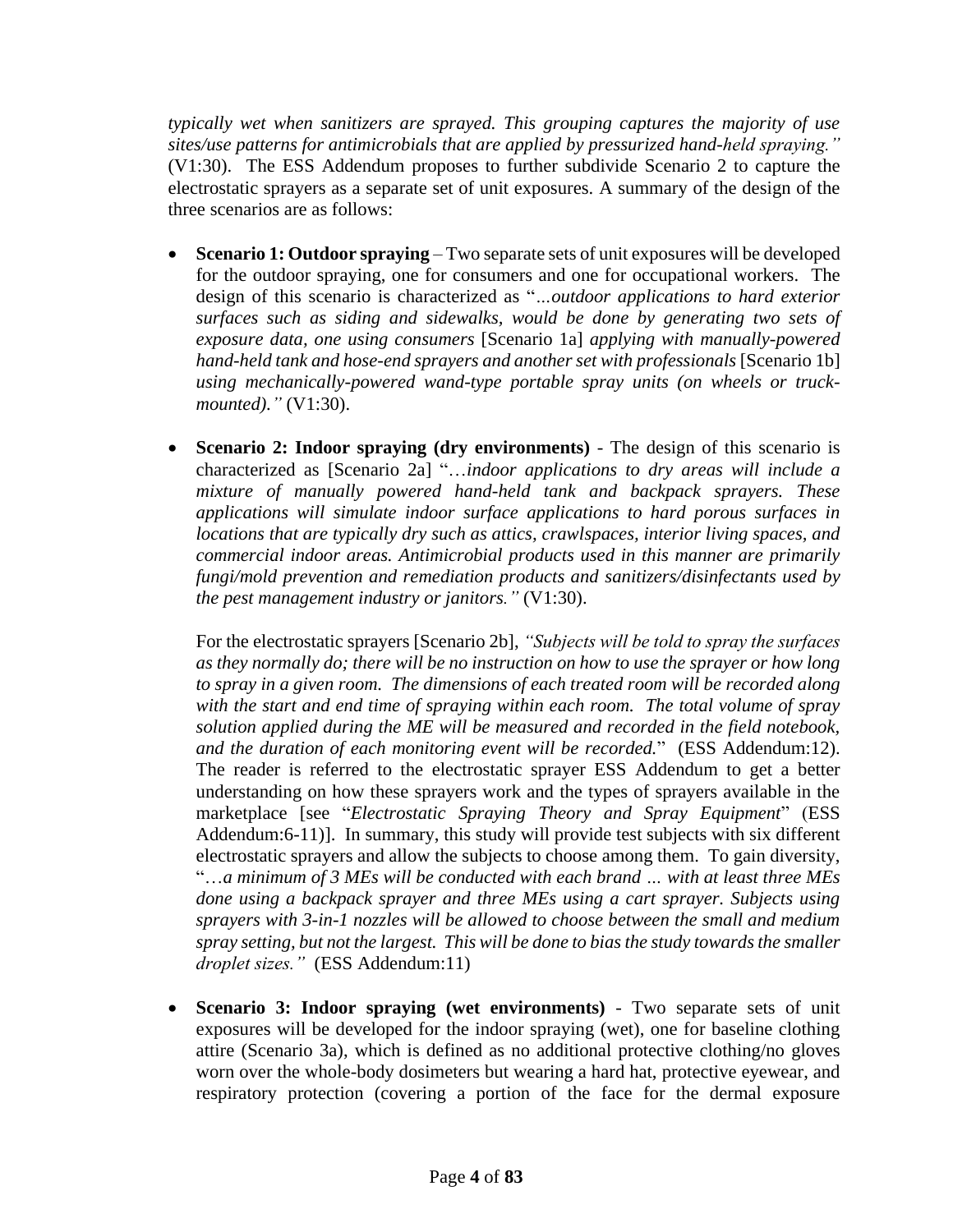monitoring). The second set of unit exposures (Scenario 3b) is based on PPE with the subjects wearing rain pants and rain jacket over the whole-body dosimeters, rubber boots, hard hat, chemical resistant gloves, protective eyewear, plus respiratory protection (covering a portion of the face for the dermal exposure monitoring). The design of this group is characterized as *"…a mixture of mechanically-powered wandtype portable spray units (on wheels or carts) and in-line Venturi-injection utilizing*  wall-mounted hook-ups. This scenario represents environmental sanitizing/disinfecting *spraying and spray practices commonly done in wet environments as part of an overall cleaning procedure… in such locations as food and beverage processing and packaging facilities, animal housing, and livestock production… To simulate actual use conditions, the surfaces will be sprayed with water prior to the test subjects being monitored to create a wet and humid environment."* (V1:30-31).

The study location (Scenarios  $1 \& 2$  will be conducted in FL and Scenario 3 in WI) and test sites are described in the protocol as follows: "*Each scenario will take place in one geographic location. The use of a single geographic area and location is based on the premise that pressurized hand-wand spraying being performed at a site in one geographical area will not differ substantially spraying being performed at sites in another geographical area. The variation in exposure associated with pressurized hand-wand spraying inside or outside of a building in one location would not be expected to differ substantially from any other location across the country. This premise is supported by the Popendorf et al. (1992) antimicrobial exposure monitoring study that concluded that variability in dermal and inhalation exposures across workers was primarily influenced by the application method and, by implication, each individual worker's implementation of that application method (i.e., their work practices and behavior), rather than the location or setting in which the application method is performed. This implies that monitoring multiple subjects and capturing diversity in pressurized hand-wand spraying techniques that might influence exposure is more important than geographic or site diversity."* (V1:39).

EPA intends to use these data developed by the AEATF II for the hand-wand and electrostatic sprayers to characterize typical consumers' and occupational handlers' daily exposure to antimicrobial formulated products used as sanitizers, disinfectants, algaecides, etc. in both outdoor and indoor settings when applied to hard surfaces.

EPA believes that the AEATF II hand-wand and electrostatic sprayer scenarios are well defined, though some recommended revisions that are provided below, and expects that the resulting data will meet the needs of regulatory agencies. The diversity of daily exposures as defined in this proposal will adequately describe typical to high-end consumer and occupational daily exposures to the antimicrobial applications. The use of both consumer and occupational workers as test subjects is representative of the use patterns based on the equipment types. The hand-wand and electrostatic sprayer exposure data, normalized by AaiH, will be used by EPA to extrapolate to the likely exposure expected from future events of applying antimicrobial products to hard surfaces.

**2. Sampling Design:** The AEATF II has described in detail their sampling design for the three hand-wand sprayer scenarios (and subsets of consumer vs. occupational, hand-wands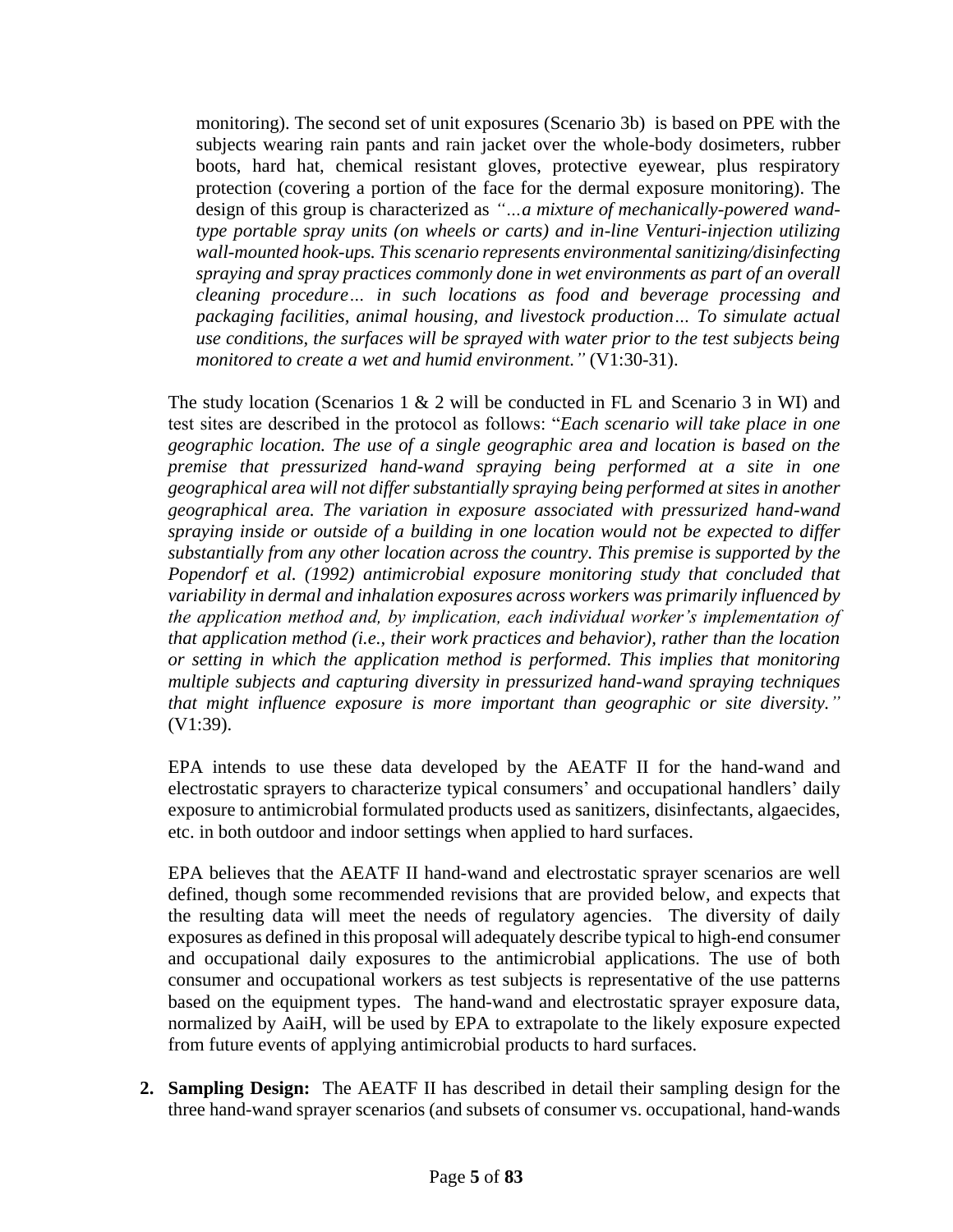vs. electrostatic sprayers, and with and without PPE) and has incorporated random elements where feasible.The AEATF II proposes to monitor dermal and inhalation exposures using passive dosimetry techniques to measure exposure of human subjects during the application of antimicrobial products to hard surfaces in various indoor and outdoor settings.

The proposed sample size is a total of 108 monitoring events (MEs) distributed among the three "main" scenarios which are further subdivided by consumers vs. occupational, electrostatic sprayers, and baseline PPE vs PPE (i.e., 18 MEs per sub-scenario; see Table 2 below for specifics). The plan is to use 18 individual test subjects for each sub-scenario (use of the same subject for multiple scenarios is allowed only for scenario 3 (V2:47)) recruited from a population of consumers and occupational workers who had relevant experience within the last 1 year (consumer) and 2 years (occupational) (V1:41-42). Subjects recruited for electrostatic sprayers will be experienced applicators, but the level of experience is not specified. The sample size is believed adequate to provide data to meet EPA's 3-fold relative accuracy goal as per the AEATF II Governing Document (2011). Once the planned studies by the AEATF II have been completed, the adequacy of the sample sizes of completed studies will be revisited. The planned sample size is discussed in more detail below.

The study is being designed to be scripted in such a manner as to encompass the diverse set of conditions that will impact exposure, an approach that has been defined within the AEATF II Governing Document as purposive diversity sampling. The diversity is being achieved using a range of application equipment for each scenario. Within the basic selection of equipment, the subjects will be allowed to choose which ones they are more apt to use. The test substance in the formulated product will be diluted from concentrate, measured, and poured into the application equipment by the researcher for each scenario, rather than by the test subjects. This phase of the application is not being monitored in this study because the formulation type for future use of these data could be liquid, powder, or granules and the addition into the sprayers could be open pouring or automated systems (V1:26). Exposure data for the open pouring of these formulation types are available from prior AEATF II exposure studies. The following is a description of the planned diversity in the design of each scenario:

• **Outdoor spraying** – Two separate unit exposures will be developed under the outdoor spraying scenario: one for consumers and one for "occupational" (i.e., professional/commercial). The test subjects in the consumer group will use *"…manually-powered hand-held tank and hose-end sprayers and another set with professionals using mechanically-powered wand-type portable spray units (on wheels or truck-mounted). The manually-powered sprayers* [consumers] *dispense product a short distance from the user and are designed to apply product in a targeted manner to small areas. The mechanically-powered units* [occupational] *have a bigger throw distance and are used to treat larger areas and high surfaces such as siding on the sides of commercial buildings or awnings or agriculture premises (such as barn, coops, and animal runs). The direction of spray for this scenario* [consumers and occupational] *would be downward to sidewalks, to vertical surfaces such as fences and*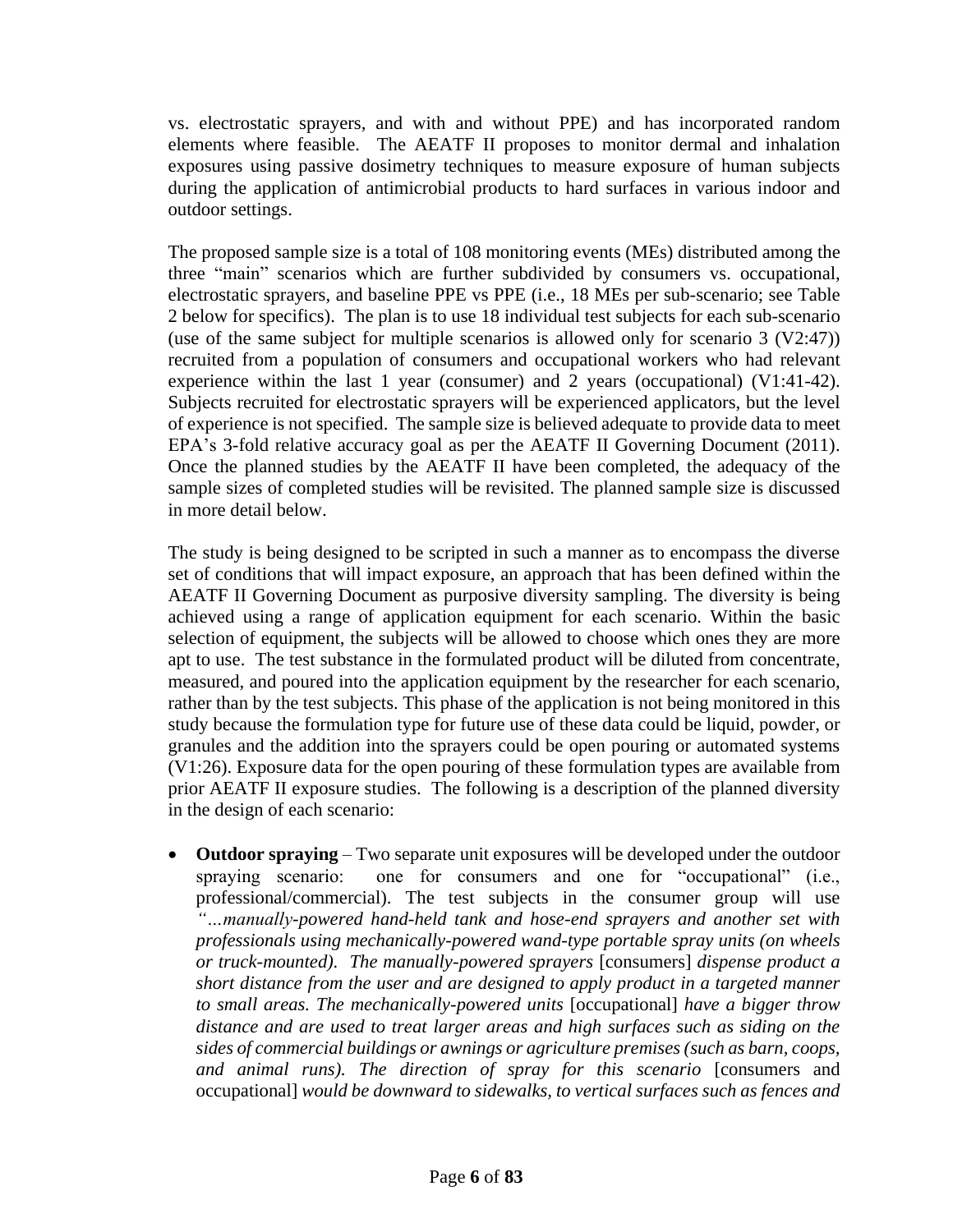*siding, and upward to reach tall vertical surfaces such as siding on a warehouse."* (V1:30) The subjects will be told to spray/treat the surfaces "*as they normally would"* (V2:20)

• **Indoor spraying (dry environments)** – Two sets of unit exposures will be developed for the indoor spraying scenario using occupational test subjects. The first set of unit exposures will be based on "…*indoor spray applications to dry areas and will be done in an indoor environment designed to mimic indoor residential or commercial spaces and/or crawl spaces. Rooms with shelves and/or cabinets to simulate bathrooms and kitchens will be included, and the interior of cabinets will be sprayed. Items such as*  lockers will also be sprayed. Subjects will be allowed to choose from a mixture of *manually powered hand-held tank and backpack sprayers and battery-powered backpack sprayers. These applications will simulate indoor surface applications to hard porous surfaces in locations such as attics, crawlspaces, interior residential and commercial spaces. Antimicrobial products used in this manner are primarily fungi/mold prevention and remediation products as well as sanitizers/disinfectants."* (V2:20). The test subjects will select from "…*a mixture of manually-pressurized handheld tank sprayers as well as manual piston-operated and battery-operated backpack sprayers"* (V2:17)*.*

The sampling design of the electrostatic unit exposures has target spray volumes between 0.5 and 3 gallons. "*As an upper-end use scenario, it is assumed that a worker will sanitize 70 hotel rooms, 300 sq ft per room, per day. This is equivalent to 21,000 sq ft. Using the output of 130 ml/min and 18,000 sq ft treated per hour from the Clorox Total 360 Cart Sprayer website, this is equivalent to spraying approximately 0.014 fl oz/sq ft and would require around 294 fl oz (~2.25 gallons). Using this, the target maximum spray volume for cart and backpack sprayers is 2.25 gallons. For the handheld sprayers that hold 32 fl oz (0.25 gallons) the target maximum volume sprayed will be 2 gallons (8 refills). The smallest hand-held spray, the EMist EPIX360 only holds 8 fl oz and will be used only in the smallest stratum (target of 0.5 gallons) which would require it to be refilled 8 times."* (ESS Addendum:12). In a revised submission, AEATF II revised the target maximum spray volume from 2.25 gallons to 3 gallons for the cartmounted unit (AEATF 2020).

*"Although there are several different types and brands of electrostatic sprayers on the market, they all operate in a fundamentally similar manner, have similar tank capacities based on whether they are hand-held or backpack/cart-mounted, and have a similar range of mean particle size and spray output (with the exception of the largest nozzle in the 3-in-1 nozzles). Because of this, the actual brand of sprayer used and whether it is a hand-held, backpack, or cart-mounted unit is expected to be less of a determinant of exposure potential than the individual worker's spray practices and behavior. For this reason, all electrostatic sprayers will be grouped together in one scenario.*

*There will be a selection of six electrostatic sprayers … available for the test subjects to choose from. This will allow subjects to use the sprayer that they are most familiar*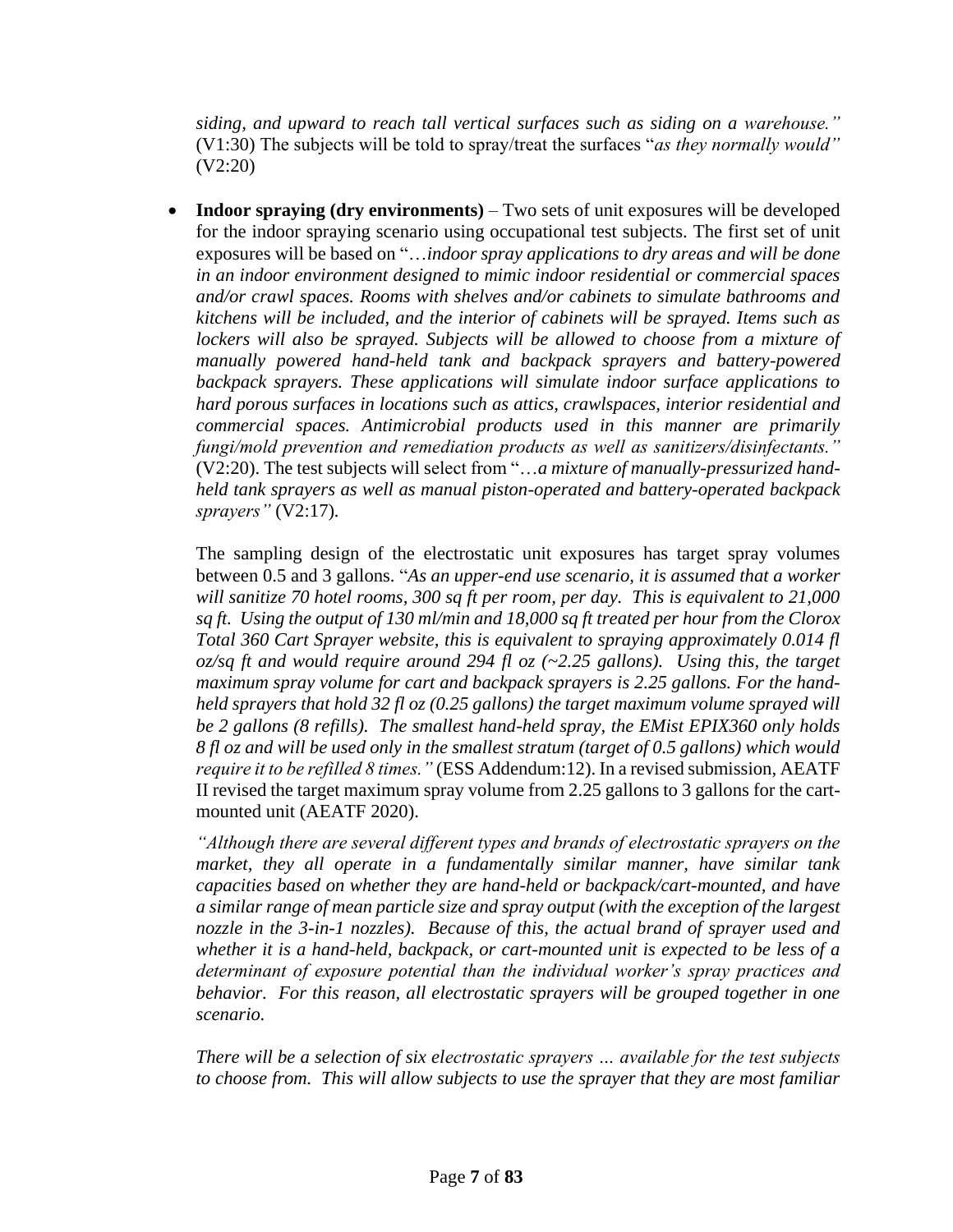*with. In case a subject is not familiar with the specific brands and models of sprayers available for use in the study, the equipment user guides will be available.*

*The following is a list of the electrostatic sprayers targeted to be used in this monitoring scenario. Because of the high demand for these sprayers during the COVID-19 pandemic, it may not be possible to obtain all the desired sprayers. However, a minimum of four different sprayers (a minimum of two hand-held, one backpack, and one cart) will be purchased for the study.*

*Hand-Held, EMist EPIX360, Victory VP200ES* 

*Backpack, EMist EM360, Victory VP300ES* 

*Cart-Mounted, EMist EM360, ByoPlanet/Clorox Total 360 Electrostatic Sprayer* 

*To make sure that there is a variety in the spray equipment used in this scenario, people who respond to the recruitment ads will be asked what type and brand of electrostatic sprayer they normally use and this will be used to ensure that potential participants do not all spray the same piece of equipment. To ensure that this scenario represents the range of available electrostatic sprayers, a minimum of 3 MEs will be conducted with each brand (ByoPlanet/Clorox, EMist, and Victory), with at least three MEs done using a backpack sprayer and three MEs using a cart sprayer.*

*Subjects using sprayers with 3-in-1 nozzles will be allowed to choose between the small and medium spray setting, but not the largest. This will be done to bias the study towards the smaller droplet sizes*." (ESS Addendum:10-11). However, there is no mention on whether the electrostatic sprayers will be switched to the "on" position (EPA recommends that the researchers check at the beginning of the ME to make sure the sprayers are switched on to enable the electrostatic spraying function).

• **Indoor spraying (wet environments)** – Two separate unit exposures will be developed under the indoor spraying (wet environments) scenario: one for occupational subjects wearing "baseline" clothing attire and one for occupational subjects wearing "PPE". The sprayer equipment in this scenario for both sets of clothing attire include: *"…a mixture of mechanically-powered wand-type portable spray units (on wheels or carts) and in-line Venturi-injection utilizing wall-mounted hook-ups. This scenario represents environmental sanitizing/disinfecting spraying and spray practices commonly done in wet environments as part of an overall cleaning procedure. The wet and humid environment, hard non-porous surfaces combined with the ability to apply higher spray volumes than in dry environments reflects treatment in such locations as food and beverage processing and packaging facilities, animal housing, and livestock production, and is expected to result in a different exposure potential than grouping 2* [i.e., indoor spraying (dry environments)]*. To simulate actual use conditions, the surfaces will be sprayed with water prior to the test subjects being monitored to create a wet and humid environment."* (V2:21)

The AEATF II proposes to monitor six MEs per three differing amounts of spray volumes (gallons) and three concentrations of the test substance in each of the scenarios as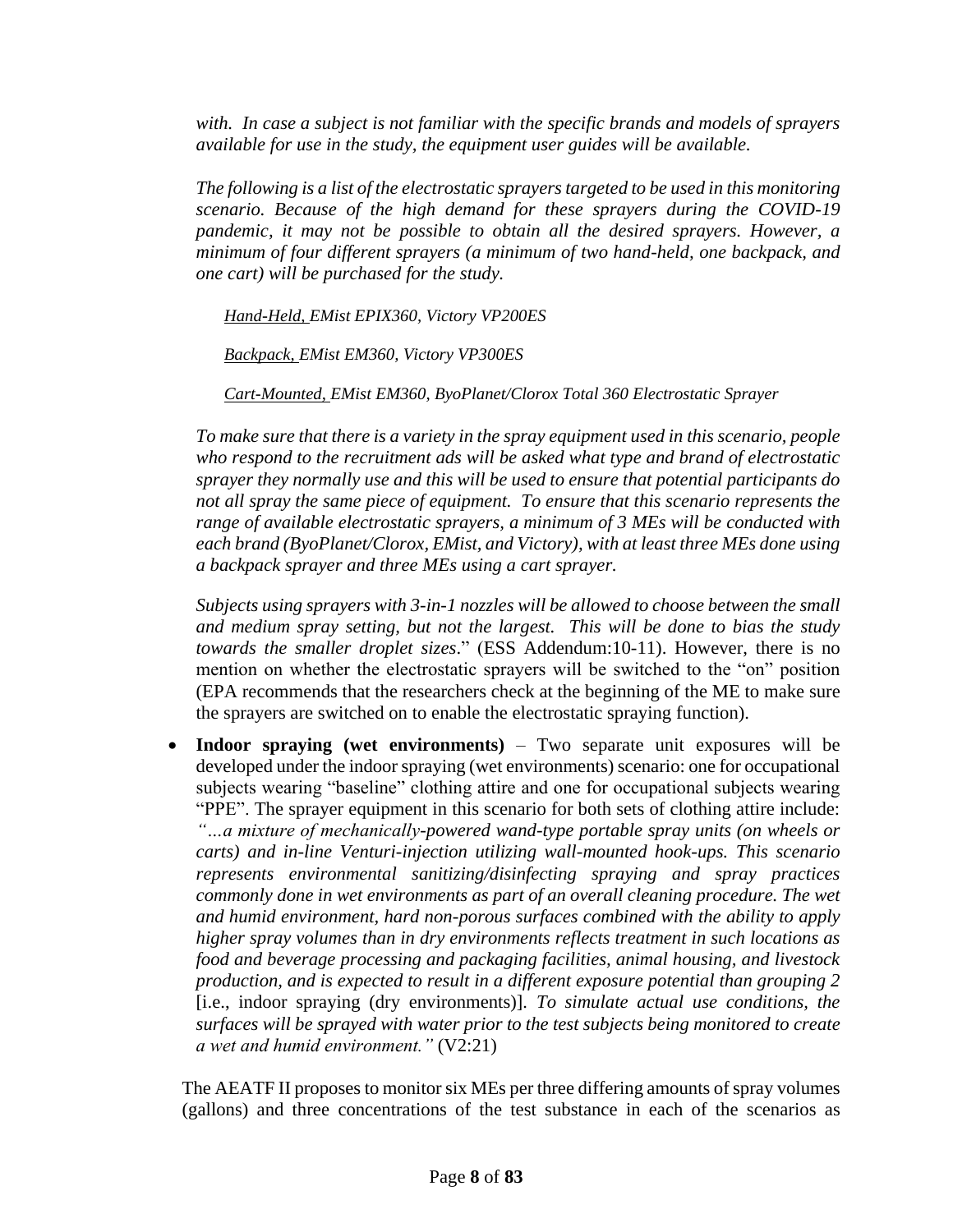outlined in Table 2 below (except for Scenario 3a where two instead of three concentrations of the test substance will be used). EPA has determined that based on the proposed ranges of volumes and concentrations (and hence the amount of active ingredient handled (AaiH), there is sufficient power (at least 80%) to detect proportionality of AaiH and exposure given the sample size for most scenarios except for Scenarios 1a and 2a where the power is estimated to be 75% (see Table 2).

**3. Choice of Surrogate Material:** The active ingredient to be used in this study is the quaternary ammonium compound, commonly known as "Quats". Specifically, alkyl dimethyl benzyl ammonium chloride (ADBAC) C-14 carbon length side chain will be analyzed on the sampling matrices as the surrogate compound (CAS number 139-08-2). ADBAC has a low vapor pressure  $(3.5E-12 \text{ mmHg} \ @ \ 25 \degree C)$ . Two EPA-registered products containing Quats will be used this study, Maquat® 5.5-M (EPA Registration Number 10324-81) and Maquat® 7.5-M (EPA Registration Number 10324-81). From these two master labels, the researchers will use distributor labels/sub-registrant labels as outlined in Table 1. The master labels are referred to throughout this review. The composition of the ADBAC Quat in the formulated products is 50%  $C_{14}$ , 40%  $C_{12}$ , and 10% C16. (V2:37). The C<sup>14</sup> chain of ADBAC was also used as the surrogate compound in previous AEATF II exposure studies (liquid pour, aerosol can, and immersion/dip/soak).

| <b>Monitoring</b>                                | <b>Test Substance</b>   | Sub-registrant              |  |
|--------------------------------------------------|-------------------------|-----------------------------|--|
| <b>Scenario</b>                                  | <b>Master Label</b>     | Label                       |  |
|                                                  | Maquat 5.5-M            | <b>Nisus DSV</b>            |  |
| $1a \& 1b$<br>(outdoor spraying)                 | EPA Reg. No. 10324-80   | EPA Reg. No. 10324-80-64405 |  |
|                                                  | 5.5% quaternary ammonia | 5.5% quaternary ammonia     |  |
| 2a (indoor spraying, dry<br>environment)         | Maquat 5.5-M            | <b>Nisus DSV</b>            |  |
|                                                  | EPA Reg. No. 10324-80   | EPA Reg. No. 10324-80-64405 |  |
|                                                  | 5.5% quaternary ammonia | 5.5% quaternary ammonia     |  |
| 2b (indoor spraying, dry<br>environment, ESS)    | Maquat 5.5-M            | Nisus DSV                   |  |
|                                                  | EPA Reg. No. 10324-80   | EPA Reg. No. 10324-80-64405 |  |
|                                                  | 5.5% quaternary ammonia | 5.5% quaternary ammonia     |  |
| $3a \& 3b$ (indoor spraying,<br>wet environment) | Maquat 7.5-M            | 4Quat                       |  |
|                                                  | EPA Reg. No. 10324-81   | EPA Reg. No. 10324-81-82882 |  |
|                                                  | 7.5% quaternary ammonia | 7.5% quaternary ammonia     |  |

**Table 1. Test Substance and Registered Products for the Hand-Wand and Electrostatic Sprayer Study** 

### **C. Summary Assessment of the Scientific Aspects of the Study Design**

Supporting details are in Attachment 2.

**1. Statistical design:** As in previous AEATF II studies, the AEATF II is employing a base case design (Governing Document, 2011) that was agreed upon with the US EPA at the initiation of this study program. The generation of a new, relevant, high quality "base set" of data will fill this data gap for the three groupings for the hand-wand and electrostatic sprayer use patterns (resulting in six sets of unit exposures). It is anticipated in some cases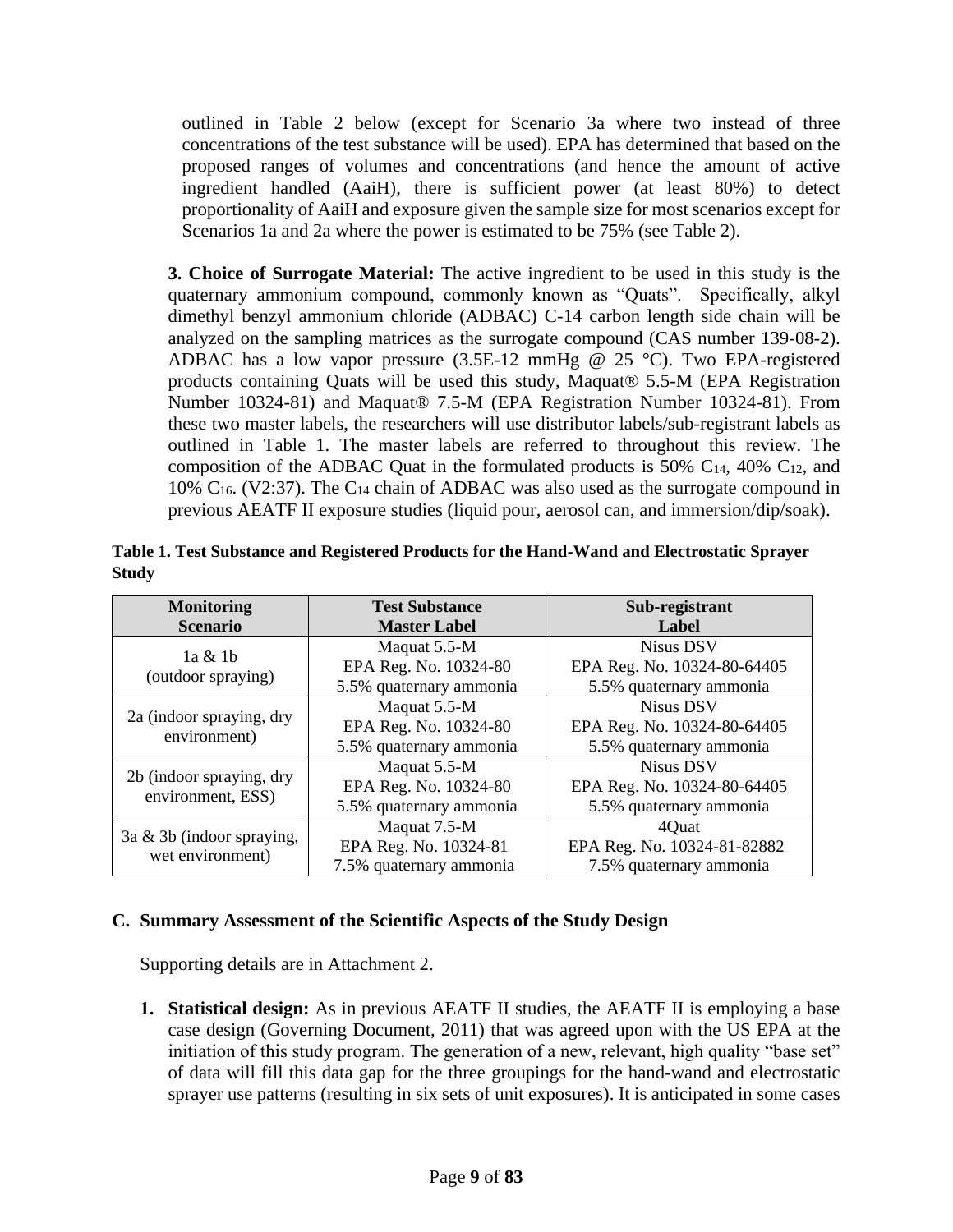that after the base case is collected no additional data collection will be necessary as the data will be sufficient to meet regulatory needs. In other situations, the task force, in consultation with regulatory agencies, may determine that additional data are required. At that point, more rigorous statistical methods outlined in the Governing Document may be applied.

The benchmark objective in the AEATF II exposure studies is that sample estimates of the arithmetic mean and 95<sup>th</sup> percentile of normalized exposure are accurate to within 3-fold 95% of the time (i.e., 3-fold relative accuracy goal or "k=3")*. "If the benchmark accuracy goal (i.e., k=3) is not met once the data are collected and analyzed, the AEATF II will, in consultation with regulatory agencies, determine the best course of action to take. This may mean the development of guidance for the use of these data that takes the increased imprecision of the estimates into account. It is possible that collection of additional monitoring events will be considered."* (V2:76).

Table 2 shows the AEATF II proposed target spray volumes and concentrations of the test substance. Table 3 shows the estimated fold relative accuracy values for each scenario and exposure route. Note that under any of the proposed options given in Table 2 below, using the assumed geometric standard deviations tabulated in Table 3, the fold relative accuracy goals are estimated to be met for inhalation exposure and to almost be met (maximum fold relative accuracy 3.08) for dermal exposure. The accuracy of these estimates depends upon the representativeness of the results of the manually-pressurized backpack sprayer greenhouse exposure study that were used for the geometric standard deviations. The details of these fold relative accuracy calculations are given below in Attachment 2, section  $2.1(a)$  and section  $2.1(i)$ .

Table 3 also shows the estimated statistical power for detecting proportionality for each scenario and exposure route. The goal of 80% power is estimated to be almost met for every scenario. Exceptions are a minimum estimated power of 75% for dermal exposure in Scenario 1a and an estimated power of 75% for dermal exposure in Scenario 2a. The details of these power calculations are given below in Attachment 2, section 2.1(i). Values are rounded to 2 decimal places.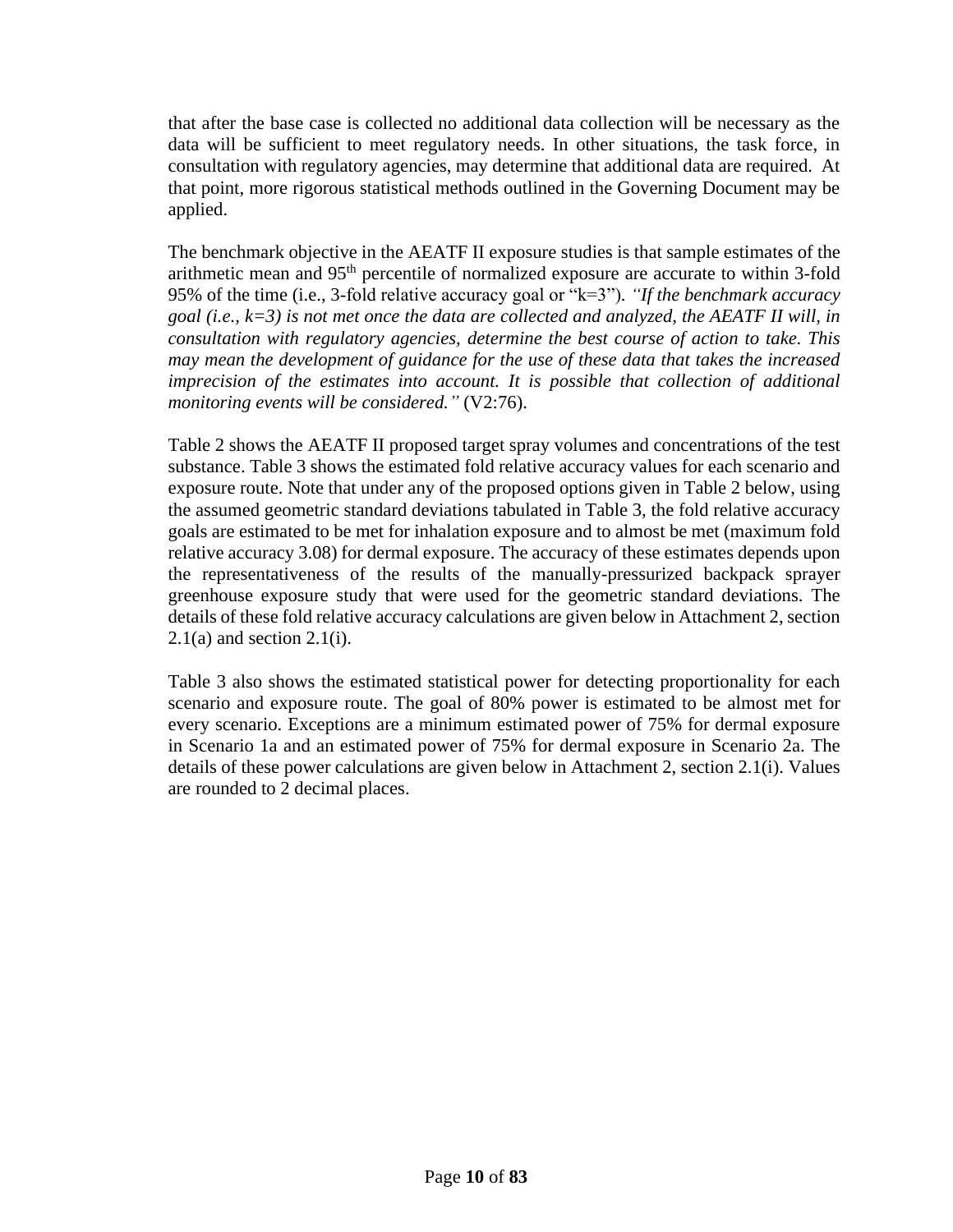| <b>Scenario</b>                                              | <b>Target Spray</b><br><b>Volume</b><br>(gallons) | <b>Anticipated</b><br><b>Spraying</b><br>Duration <sup>5</sup> | <b>Target Total</b><br>Quat<br><b>Concentration</b><br>(ppm) | <b>Number</b><br>of MEs |
|--------------------------------------------------------------|---------------------------------------------------|----------------------------------------------------------------|--------------------------------------------------------------|-------------------------|
|                                                              | $2(20)^4$                                         | $10 \text{ min}$                                               | 215                                                          | 6                       |
| 1a. Outdoor spraying,<br>consumers <sup>1</sup>              | $4(40)^4$                                         | $20 \text{ min}$                                               | 430                                                          | 6                       |
|                                                              | $6(60)^4$                                         | 30 min                                                         | 860                                                          | 6                       |
|                                                              | 40                                                | $10 \text{ min}$                                               | 215                                                          | 6                       |
| 1b. Outdoor spraying,<br>occupational <sup>2</sup>           | 80                                                | 20 min                                                         | 430                                                          | 6                       |
|                                                              | 160                                               | 40 min                                                         | 860                                                          | 6                       |
| 2a. Indoor spraying,<br>$\text{dry environments}^3$          | $\overline{2}$                                    | $10 \text{ min}$                                               | 215                                                          | 6                       |
|                                                              | 4                                                 | 20 min                                                         | 430                                                          | 6                       |
|                                                              | 6                                                 | 30 min                                                         | 860                                                          | 6                       |
| 2b. Indoor spraying,<br>electrostatic sprayers               | 0.5                                               | 15 - 30 min                                                    | 215                                                          | 6                       |
|                                                              | 1                                                 | 30 - 60 min                                                    | 430                                                          | 6                       |
|                                                              | 2 (hand-held)<br>3 (backpack or cart)             | $60 - 120$ min                                                 | 860                                                          | 6                       |
| 3a. Indoor spraying,<br>wet environments,<br>baseline $PPE2$ | 20                                                | 5 min                                                          | 100                                                          | 6                       |
|                                                              | 40                                                | $10 \text{ min}$                                               | 400                                                          | 6                       |
|                                                              | 80                                                | 20 min                                                         | 400                                                          | 6                       |
| 3b. Indoor spraying,                                         | 20                                                | 5 min                                                          | 290                                                          | 6                       |
| wet environments,                                            | 40                                                | $10 \text{ min}$                                               | 580                                                          | 6                       |
| full $PPE2$                                                  | 80                                                | 20 min                                                         | 1160                                                         | 6                       |

**Table 2: Stratification of Key Parameters within each Monitoring Scenario**

<sup>1</sup> Based on manually-pressurized nozzle output of 0.25 gal/min and hose-end sprayer of 2 gal/min

2 Based on mechanically-pressurized nozzle output of 4 gal/min

 $^3$  Based on manually-pressurized nozzle output of 0.25 gal/min  $\,$ 

<sup>4</sup> First number is the target volume of spray solution applied by manually-pressurized nozzle; number in parentheses is the target volume of spray solution applied by hose-end sprayer

5 Spray durations are approximate, ME durations will be based on how long it takes to spray the target spray volumes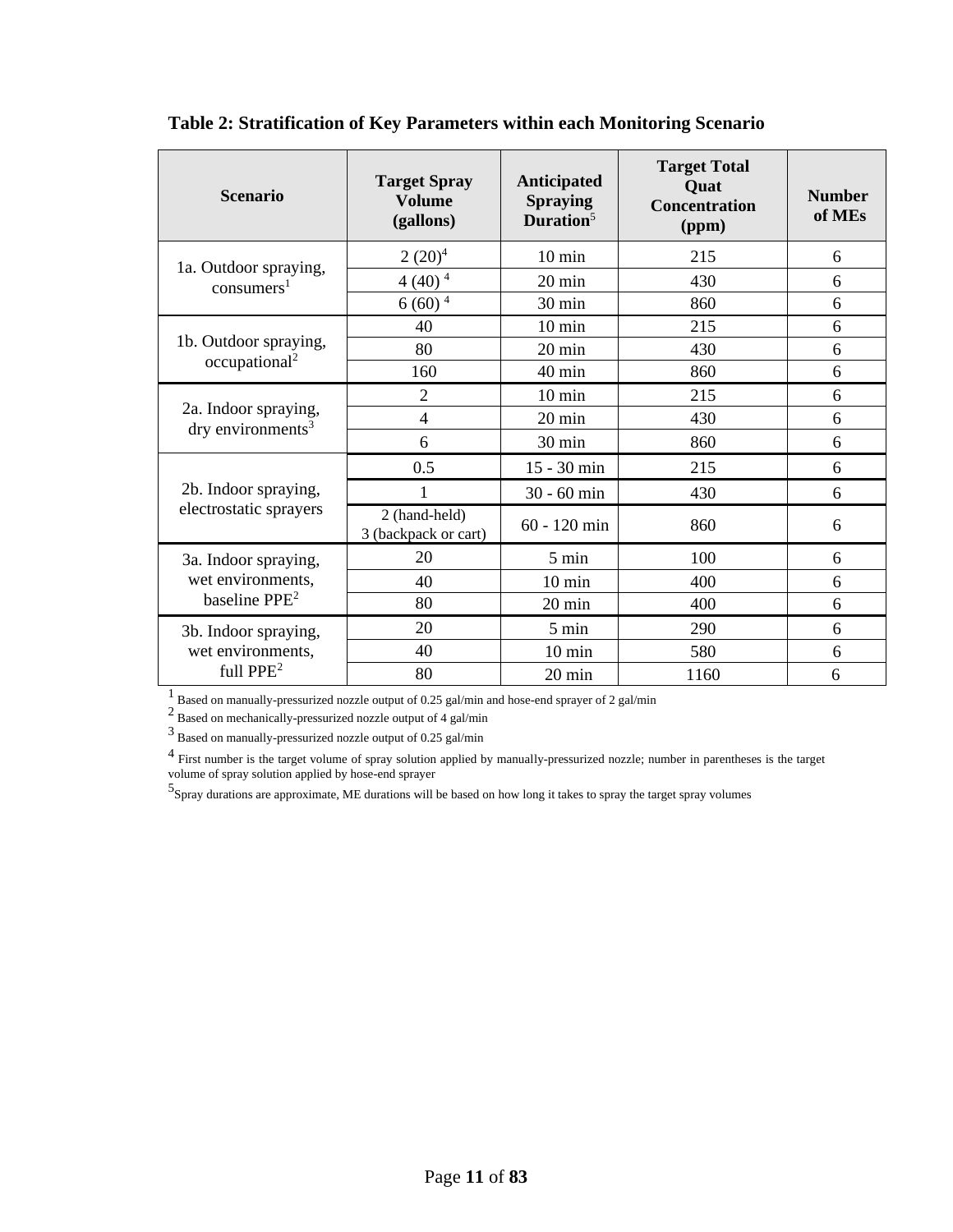|                                                              | <b>Dermal Exposure</b>                          |                                                  | <b>Inhalation Exposure</b>          |                                                 |                                                  |                                     |
|--------------------------------------------------------------|-------------------------------------------------|--------------------------------------------------|-------------------------------------|-------------------------------------------------|--------------------------------------------------|-------------------------------------|
| <b>Scenario</b>                                              | Geometric<br>Standard<br>Deviation <sup>1</sup> | Fold<br>Relative<br>Accuracy<br>for Mean,<br>P95 | Statistical<br>Power <sup>2,3</sup> | Geometric<br>Standard<br>Deviation <sup>1</sup> | Fold<br>Relative<br>Accuracy<br>for Mean,<br>P95 | Statistical<br>Power <sup>2,3</sup> |
| 1a. Outdoor<br>spraying,<br>consumers                        | 4.64                                            | 3.08, 3.03                                       | $0.75$ to $0.96$                    | 2.63                                            | 1.75, 2.01                                       | 0.99 to 1.00                        |
| 1b. Outdoor<br>spraying,<br>occupational                     | 4.64                                            | 3.08, 3.03                                       | 0.83                                | 2.63                                            | 1.75, 2.01                                       | 1.00                                |
| 2a. Indoor<br>spraying, dry<br>environments                  | 4.64                                            | 3.08, 3.03                                       | 0.75                                | 2.63                                            | 1.75, 2.01                                       | 0.99                                |
| 2b. Indoor<br>spraying,<br>electrostatic<br>sprayers         | 4.64                                            | 3.08, 3.03                                       | 0.83 to 0.92                        | 2.63                                            | 1.75, 2.01                                       | 1.00 to 1.00                        |
| 3a, Indoor<br>spraying, wet<br>environments,<br>baseline PPE | 4.64                                            | 3.08, 3.03                                       | 0.86                                | 2.63                                            | 1.75, 2.01                                       | 1.00                                |
| 3b, Indoor<br>spraying, wet<br>environments,<br>full PPE     | 4.57                                            | 3.02, 3.00                                       | 0.84                                | 2.63                                            | 1.75, 2.01                                       | 1.00                                |

**Table 3: Fold Relative Accuracy and Statistical Power for each Monitoring Scenario**

<sup>1</sup>Geometric standard deviations from Mixer/Loader/Applicator, Manually-pressurized Backpack Sprayer greenhouse exposure study (MRID 43623202, Study Design Document, page 35)

 $2$ For scenario 1a, the statistical power values depend upon the assumed probability p that a consumer prefers to use the hose-end sprayer instead of the manually pressurized sprayer. The range of estimated power values for different values of p is shown.

 $3$  For scenario 2b, the statistical power values depend upon the assumed probability p that a worker prefers to use the hand-held sprayer instead of the backpack or cart-mounted sprayer. The range of estimated power values for different values of p is shown.

**2. Proposed pattern of human exposure:** The test substance in the formulated product will be added to the treatment solution and into the sprayers by the researchers (not the test subjects) because formulation types can vary (i.e., liquid, powder, granule) and open pouring data are available from previous AEATF II exposure studies (plus some of the sprayers are loaded automatically in closed systems). The prepared treatment solution will be used by subjects according to typical use practices for the particular scenario. The pattern of exposure will be based on the subject's experience conducting the tasks as designed in the scenarios (described above) and the influences each subject brings as they work "*as they normally would do*". The researchers indicate the following: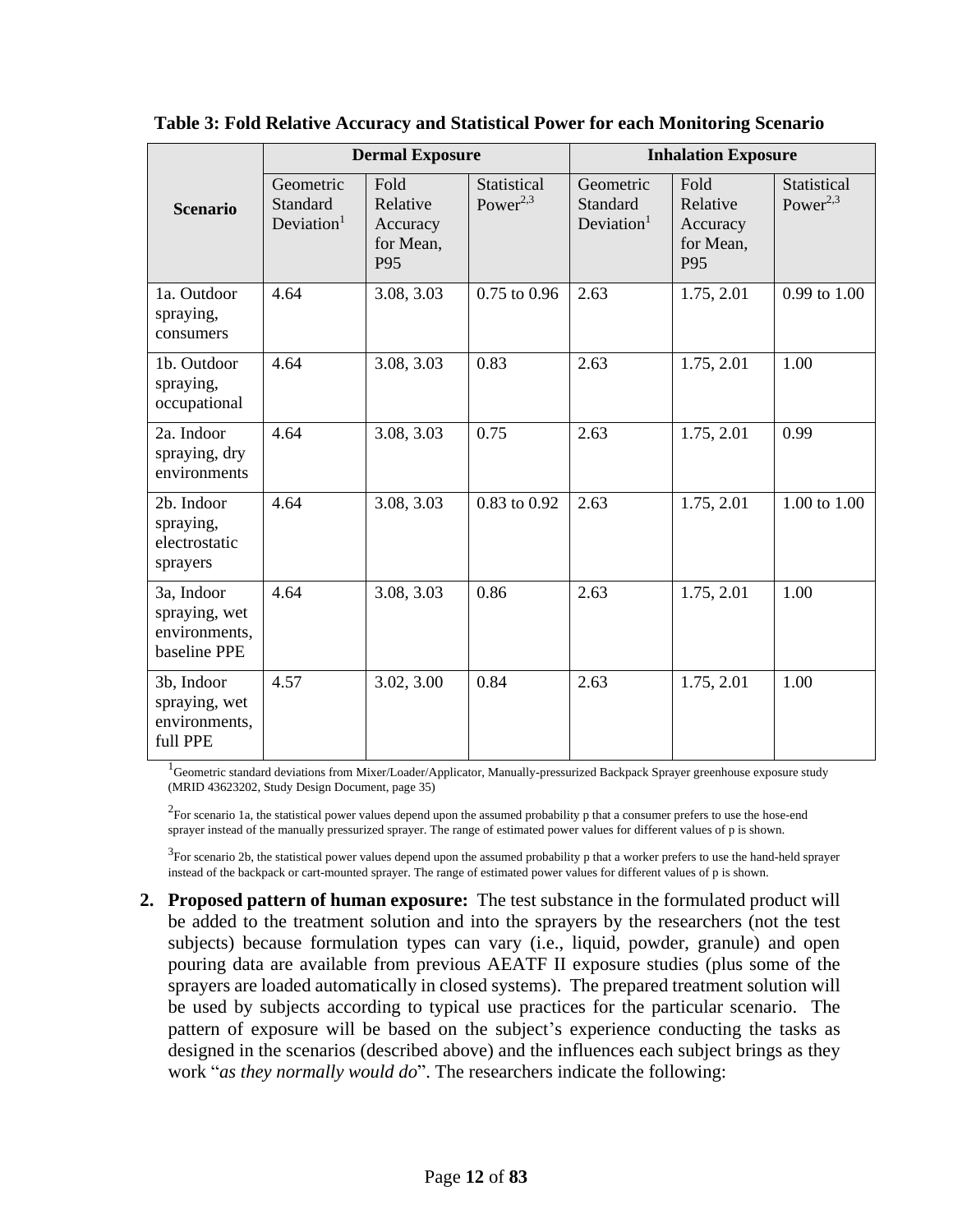**Outdoor spraying:** *"Subjects will be told to spray the various outdoor surfaces, which will include vertical and horizontal surfaces, as they normally would. Subjects will not be allowed to rinse the treated surfaces with water as this could potentially remove residues from the subjects. At the end of the monitoring period, subjects will not clean out their spray equipment as this has the potential to remove residues from their hands."* (V2:20)

**Indoor spraying (dry environments):** *"Subjects will be told to spray the various indoor surfaces (floor, walls, ceilings, cabinets) as they normally would. Subjects will not be allowed to rinse the treated surfaces with water. At the end of the monitoring period, subjects will not clean out their spray equipment as this has the potential to remove residues from their hands."* (V2:21)

For the electrostatic sprayer scenario, *"Subjects will be told to spray the surfaces as they normally do; there will be no instruction on how to use the sprayer or how long to spray in a given room."* (ESS Addendum:12)

**Indoor spraying (wet environments):** *"Subjects will be told to spray the various indoor surfaces (floors, walls, and equipment) as they normally would. At the end of the monitoring period, subjects spraying from point-of-use Venturi-injection units will simply turn off the wall-mounted valve. Subjects spraying from portable spray units will not clean out their spray tanks as this has the potential to remove residues from their hands."* (V2:20)

Subjects in scenarios 1 and 2 (outdoor and indoor spraying (dry environments)) will wear baseline clothing attire, which is defined as long-sleeved shirt, long pants, shoes & socks, protective eyewear, and no gloves. The scenario 3 subjects are split into two separate sets of clothing attire to represent baseline and PPE. The subjects in the baseline attire will be wearing long-sleeved shirt, long pants, shoes & socks, protective eyewear, hard hat, no gloves, and a respirator. The subjects in the PPE attire will be wearing long-sleeve shirt, long pants, rain pants and rain jacket, rubber boots, hard hat, chemical resistant gloves, protective eyewear, and a respirator. (V1:38)

The duration of each of the MEs will be based on how long it takes to complete spraying of the assigned volume of spray.

The EPA believes that the design of the AEATF II hand wand and electrostatic sprayer scenarios will represent the middle and upper portions of the daily exposure distribution expected for consumer and occupational workers applying antimicrobial products (e.g., sanitizers/disinfectants/algaecides/mold remediation/etc.) to hard surfaces, food processing equipment, etc.

**3. Endpoints and Measures:** The AEATF II proposes to measure dermal and inhalation exposures resulting from spraying with a hand wand. Dermal and inhalation exposure will be measured using whole-body dosimeters (WBD) (inner and outer), head patches, face/neck wipes, hand wipe/washes, and personal air monitors. (V2:63-65) For the WBD, EPA is most interested in the inner dosimeters to assess potential exposure. The outer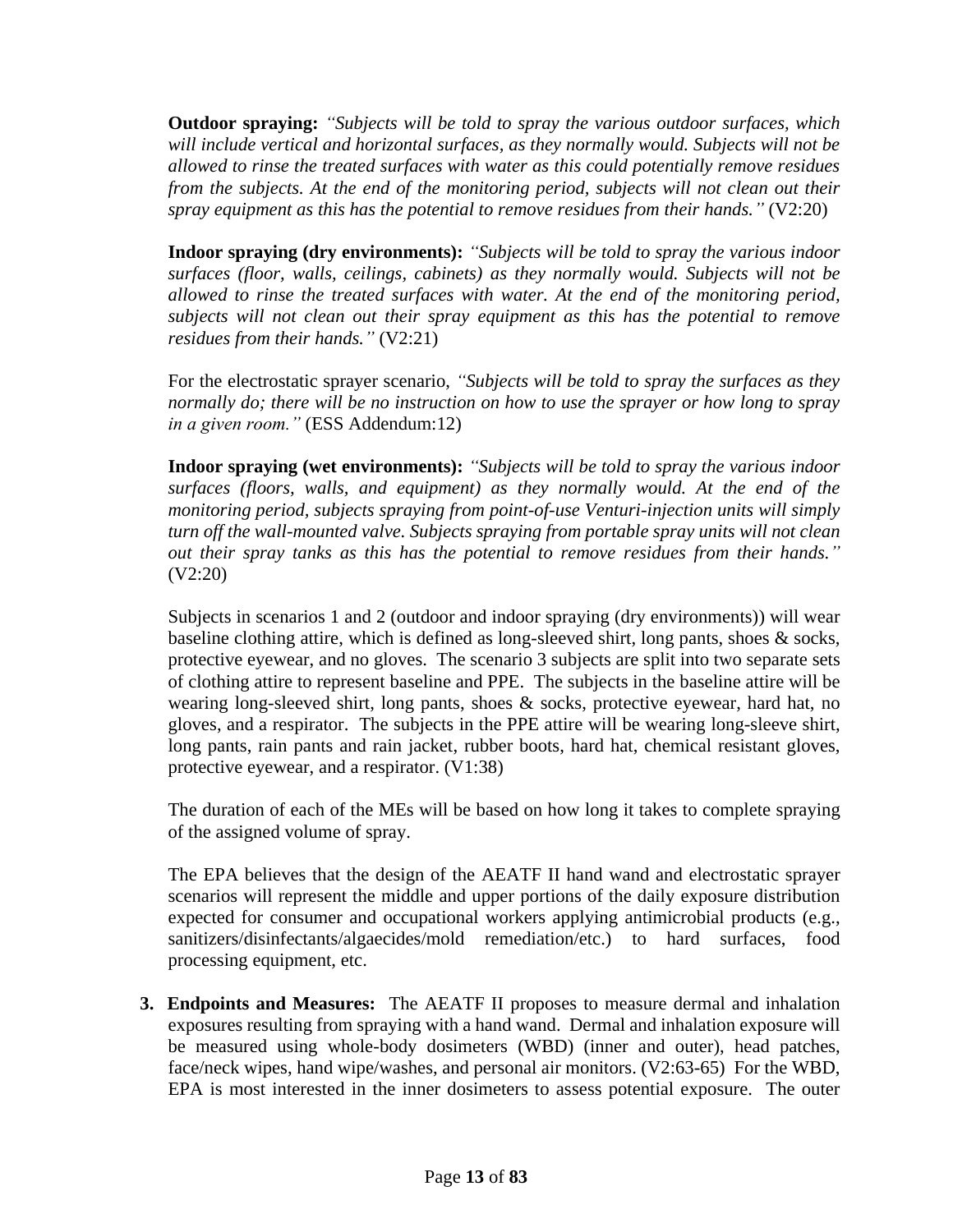dosimeters will add to the existing data base on the development of protection factors for single layer of clothing. The potential exposures to the feet are low (but not as low as some of the other previously monitored scenarios) but will not be monitored. The hand and face/neck wipe/wash are an appropriate method to determine exposure to the hands and face/neck. Two personal air samplers will be used to collect residues from the breathing zone with the sampling cartridges facing downwards (mimicking nostrils). An OSHA Versatile Sampler (OVS) "…*(SKC Catalog Number 226-30-16 containing a glass fiber filter and 270/140 mg sorbent beds, 13 mm diameter x 75 mm length)…"* will be used to collect inhalable particles. Additionally, "*Parallel Particle Impactor (PPI) (SKC Catalog # 225-3851) containing a 37 mm PVC filter and 37 mm support pad will be used to collect respirable residues.*" (V2:63) Flow rates will be approximately 2 L/min for each of the samplers. (V2:63)

*"Air temperature and relative humidity of the work area for the duration of exposure monitoring will be recorded with automated instrumentation at a minimum of 15-minute intervals for the duration of the work period. During the outdoor monitoring wind speed and direction will be collected. Environmental monitoring equipment will be calibrated or standardized according to field facility SOPs. The type and location of any HVAC system and whether it is operating will be documented in the raw data. A facilities maintenance engineer with HVAC training or an industrial hygienist will measure the airflow in the test room(s) and record the direction of airflow. The dimensions and layout of the room(s)/building(s)/surfaces(s) and the relative position of the test subjects with respect to them and the airflow direction will be documented in the raw data for each test site."* (V2:61)

*"The total time spent conducting the work activities will be documented for each ME."* (V2:60)

*"The volume of sanitizing solution used by each ME will be measured and documented. For the manually-pressurized hand-held and backpack sprayers, battery-powered backpack sprayers, and the mechanically-pressurized portable sprayers this will be done by measuring how much solution is poured into the tank at the beginning of the ME and how much is left at the end of the ME. For the hose-end sprayer, a flow meter will be placed at the faucet so that the total gallons sprayed can be documented. In addition, the starting and ending volumes of test substance in the reservoir attached to the sprayer end of the hose will be documented. To measure how much spray solution is applied using the in-line Venturi-injection system, a flow meter will be attached to the hose to measure total gallons sprayed. Additionally, the starting and ending amount of test substance in the concentrate container will be measured and recorded. Details of the spray equipment such as model/brand, spray pressure, tank capacity, hose or wand length, hose diameter, and nozzle/tip/gun type and model will be recorded."* (V2:60-61)

"*The dimensions of each treated room will be recorded along with the start and end time of spraying within each room. The total volume of spray solution applied during the ME will be measured and recorded in the field notebook, and the duration of each monitoring event will be recorded."* (ESS Addendum:12)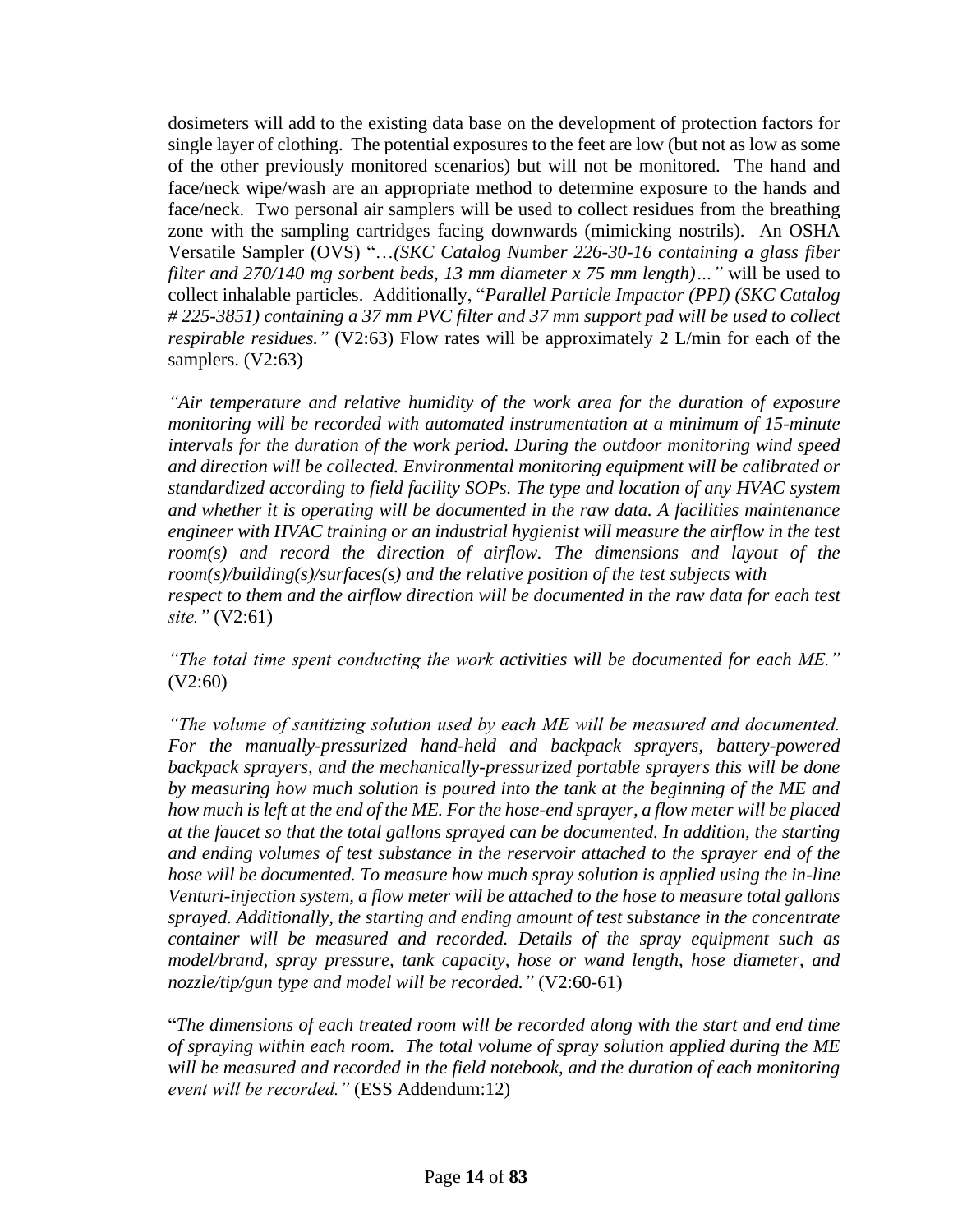**4. QA/QC Plan:** The study will be conducted under the FIFRA GLP Standards (40 CFR 160) (V2:79). The AEATF II QA/QC plan for the hand wand sprayer study is described in sufficient detail and is adequate to ensure that the measurements are accurate and reliable. The QA/QC plan includes field recovery analyses, storage stability studies, and breakthrough analyses of the air samplers.

Primary components of the field recovery analyses are described in SOP AEATF II-8E. In summary, field samples are to be processed at a minimum of three times for each scenario. Triplicate samples will be prepared at each of the fortification levels outlined below. Fortified samples will be exposed to ambient conditions for the duration of exposure. Field recovery samples will be stored in the same way as the actual study samples and will be analyzed concurrently with the actual exposure samples. Correction for loss in field recoveries will correct for all phases of potential losses. Control (blank) samples for each matrix will also be processed with the field recovery samples.

| <b>Matrix</b>          | <b>Target Field</b><br>Fortification Level $(C_{14}$ -ADBAC)                   | <b>LOQ</b><br>$(C_{14}$ -ADBAC) |
|------------------------|--------------------------------------------------------------------------------|---------------------------------|
| <b>OVS</b> Tubes       | 3, 30, and $100 \mu g$ /tube                                                   | $1 \mu g$ /tube                 |
| 37 mm PVC filter       | $0.5$ , 5, and 50 $\mu$ g/filter                                               | $0.1 \mu g$ filter              |
| Hand Wash*             | 100, 1,000, and 10,000 μg/sample<br>$1 \mu$ g/sample<br>10 and 100 µg/sample** |                                 |
| Face/Neck Wipe         | 100 and 1000 µg/sample                                                         | $10 \mu$ g/sample               |
| <b>Inner Dosimeter</b> | 30, 3000, and 30,000 µg/sample                                                 | $10 \mu$ g/sample               |
| Ball Cap               | 1,000 and 10,000 $\mu$ g/sample                                                | $100 \mu$ g/sample              |
| Inner Hat Dosimeter    | 50 and 500 $\mu$ g/sample<br>$1 \mu$ g/sample                                  |                                 |

| <b>Table 4: Field Recovery Targets</b> |  |  |  |  |
|----------------------------------------|--|--|--|--|
|----------------------------------------|--|--|--|--|

\*Sample volume is 500 mL

\*\*Scenario 3b (Indoor spraying, wet environmental, PPE)

**5. Statistical Analysis Plan:** The results of monitoring data will be provided in the final report. The AEATF II will not statistically analyze the monitoring data. Each combination of scenario and exposure route will be separately analyzed by EPA. Since each scenario is stratified into three groups based on the combination of volume and concentration (six groups for scenario 1a), we will compare the group geometric means using analysis of variance. Most of the following analyses will use all 18 MEs in a scenario, and the results of those analyses will not be stratified by group, due to small sample sizes (6 MEs), unless useful patterns are found. For scenario 1a, we will use analysis of variance to compare the geometric means between the hose-end and manually pressurized back-pack sprayer, but otherwise we will not stratify the analyses of scenario 1a by the sprayer type unless useful patterns are found. For scenario 2b, we will use analysis of variance to compare the geometric means between the hand-held, backpack,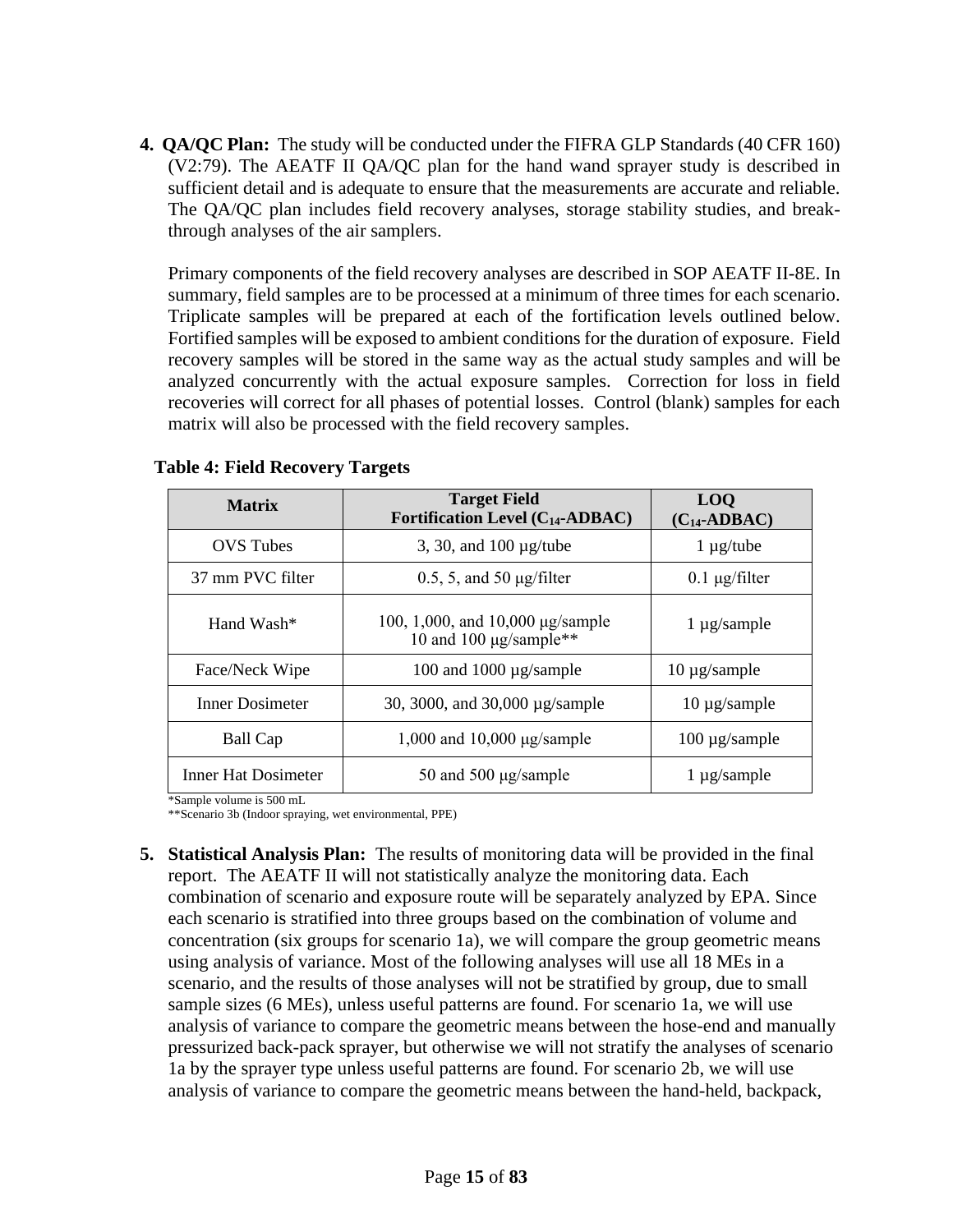and cart-mounted sprayers, but otherwise we will not stratify the analyses of scenario 2b by the sprayer type unless useful patterns are found.

The EPA proposed statistical model for these data is a simple linear regression model for the logarithm of the exposure with an intercept term and with a slope coefficient multiplied by the logarithm of the amount (pounds) of active ingredient handled (AaiH). The main statistical model will assume a slope of one, which is mathematically equivalent to assuming that the normalized exposure, defined as the exposure per AaiH, has the same log-normal distribution for all 18 MEs. The fitted model will be used to estimate the arithmetic means, geometric means, and 95<sup>th</sup> percentiles of the normalized exposure overall, and for each group, together with bootstrap confidence intervals. The bootstrap confidence intervals will be used to assess the fold relative accuracy against a goal of 3-fold relative accuracy. If the linear models do not fit the data sufficiently well, then we will also consider other models such as quadratic models, log-log-logistic models, logistic models and quantile regression models. As previously recommended by the HRSB we will also evaluate models using the gamma distribution, with a much more flexible set of distributional shapes, instead of the log-normal distribution. These alternative models will be compared graphically using scatter plots of the predictions and will also be compared statistically using the Akaike Information Criterion.

It will also be important to test the proportionality assumption against independence by fitting models where the slope is not assumed to be one. Confidence intervals for the slope will be used to determine if the slope is significantly different from 1 (proportionality) or from 0 (independence). If the width of the confidence interval is more than 1.4, then this implies that the post-hoc power to detect proportionality is less than the benchmark power of at least 80% calculated in Table 3 (except for dermal exposure in two scenarios where the estimated power was 75%), suggesting that the study was underpowered because the geometric standard deviation (GSD) was underestimated.

The main statistical modeling will substitute values below the limit of quantitation (LOQ) by half the LOQ, but the results will be compared with alternative approaches for censored data such as the maximum likelihood method. The statistical analysis plan also includes the development of summary tables of the data, and various graphs of the data including exposure plotted against the AaiH showing the fitted regression models, and Q-Q plots of the normalized exposures (to assess the lognormality assumption) and of the studentized residuals (to assess the model performance of the final model). We will evaluate the potential impacts of adding some other measured explanatory variables to the statistical models by examining plots of the residuals against those explanatory variables if those variables can be controlled for on the label; these analyses will be most useful in cases where those extra variables can be practically regulated on a pesticide label.

Finally we will evaluate the potential for bias and uncertainty in scenarios 3a and 3b if some subjects are in both scenarios. Bias might occur if those subjects "learn" from their previous ME and there will potentially be additional uncertainty caused by within-subject correlations. Using all the data from scenarios 3a and 3b, we will fit regression models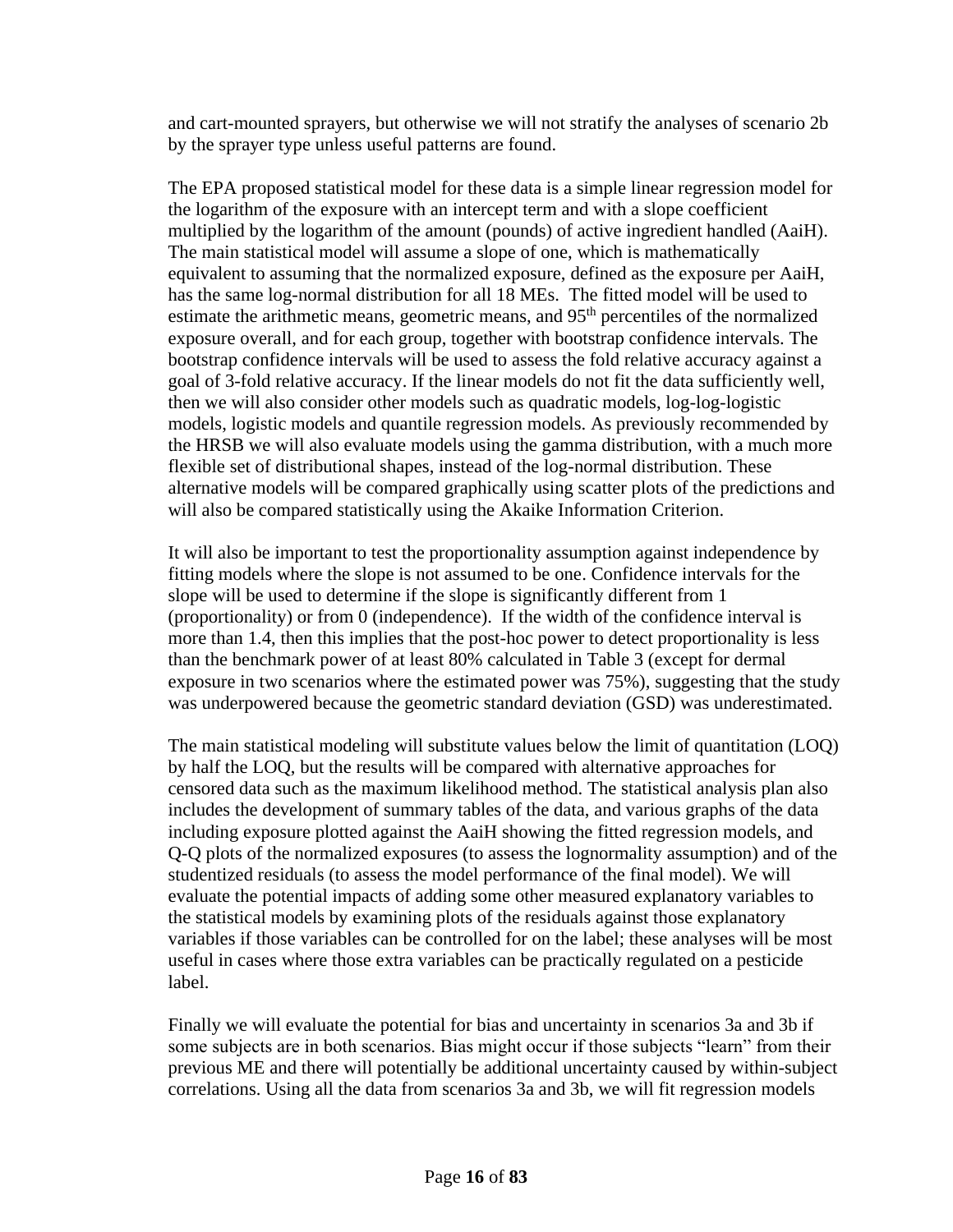for the logarithm of exposure against the logarithm of AaiH where the intercepts and slopes depend upon the scenario and there is a random subject effect as well as the random error term. We will also examine scatter plots of log exposure versus log AaiH where each point is labeled by the scenario and the subject ID.

## **D. Compliance with Applicable Scientific Standards**

This protocol adequately addresses the following elements according to applicable scientific standards:

- Scientific objective
- Experimental design for achieving objectives
- Quantification of the test materials
- Data collection, compilation and summary of test results
- Justification for selection of test substance and dilution rate
- Justification for sample size
- Fortification levels and number of samples for laboratory, field, and storage stability samples

Additionally, the AEATF II has addressed the technical aspects provided in the applicable exposure monitoring guidelines (i.e., Series 875 Group A and OECD Applicator Guidelines) as well as Good Laboratory Practices (GLPs).

## **Recommendations:**

The EPA provides the following recommendations and comments:

- The researcher needs to make sure that the electrostatic sprayers are "turned on" (for the sprayers that have such an option) so that they are operating during the monitoring event (some sprayers will still spray when the electrostatic option is turned off, some sprayers do not have an option to be sprayed without the electrostatic function).
- Researchers need to specify how much experience is needed for the subjects using the electrostatic sprayers (the design document notes that subjects need to be experienced in using this type of equipment but no criteria for how much experience is provided (months?, years?)).
- The protocol notes that the subjects will not be provided instructions on how to use the electrostatic spray equipment. Instead, "*In case a subject is not familiar with the specific brands and models of sprayers available for use in the study, the equipment user guides will be available.*" (ESS Addendum:10-11). Nonetheless, if subjects specifically ask the researchers about the operation of the equipment, what type of instructions, other than the user guides will be provided (e.g., user guides might be insufficient to safely operate the ESS if it is a model unfamiliar to the subject)?
- The researcher should clarify the instructions to be given to the subjects to ensure that the target volumes are (approximately) met in each scenario, e.g., spray until the tank is empty, or spray a certain number of loads.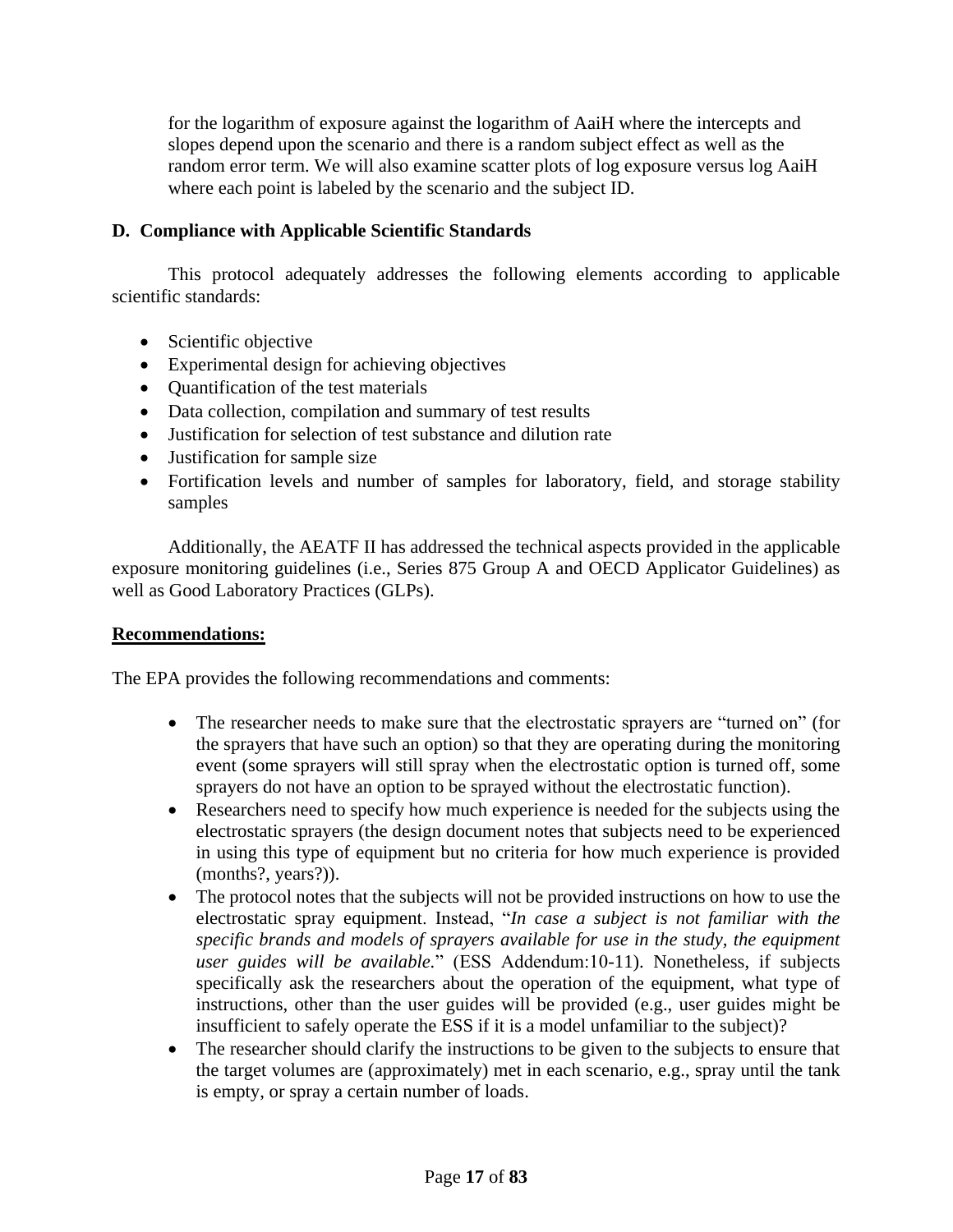- The increase in the total Quat concentration above 400 ppm (as noted in AEATF 2020) in any of the scenarios that involve food contact surfaces (e.g., Scenario 3b) now need to be subsequently rinsed with a potable water rinse (PWR) per label directions.
- The statistical power to detect proportionality between AaiH and exposure is estimated to be 75% for scenarios 1a and 2a. EPA recommends that we work with the AEATF II to increase the power to at least 80% by increasing the spread of the concentration to be applied (note: increasing the maximum concentration will need to be within the label's maximum rate as well as within the acceptable margin of exposure (MOEs)).
- The AEATF II has demonstrated in many previous studies using ADBAC as the surrogate test compound that for the inhalation samplers, aerosols and not vapors are collected in the OVS samplers (as one would expect with such a low VP chemical). EPA would accept if the AEATF II wants to combine the glass filters with the two adsorbent sections when analyzing the OVS tubes.
- The study is designed to incorporate diversity and it captures many sources of variation in exposure from hand-wand spraying activities (e.g., different types of sprayers, different spray pressures, different spray volumes, different environments, different PPE, different workers, etc.); however, not all plausible sources of exposure variation have been accounted for in the design (e.g., mushroom houses, etc.). Therefore, the study captures a sufficient range of exposure conditions, but is not likely to cover the full range of variation that is expected to exist.

## **E. Summary Assessment of Ethical Aspects of the Proposed Research**

This section summarizes EPA's evaluation of the ethical aspects of the proposed study based on the 4-volume submission from the AEATF II dated March 20, 2020, as well as the following additional documents:

- ESS Study Scenario Addition to Study AEA14 06\_02\_2020
- AEA14 Updated Test Substances and Rate 6 17 2020
- Email exchange between Advarra IRB and EPA
- Rosenheck Protocol Approval with Modifications Notice Feb2520 Revised Jun1620

This summary assumes that all relevant documents are amended to address all of EPA's comments as outlined in Section F below. Details supporting EPA's assessment are in Attachments 2-6.

**1. Societal Value of Proposed Research:** The purpose of this study is to "*develop new data for evaluating potential dermal and inhalation exposures of consumers and/or professional workers who conduct manual pressurized hand-wand spraying of antimicrobials such as sanitizers, disinfectants, and fungicides/mildewcides using manually or mechanicallypressurized hand-wand spray equipment."* (V2:10) In addition, recognizing the increased use of electrostatic sprayers to disinfect indoor spaces in light of the outbreak of SARS-CoV-2, the virus that causes COVID-19, the AEATF II proposes to include an additional scenario that "*will measure exposure to workers spraying antimicrobial products indoors using electrostatic sprayers*." (ESS Addendum:2). The data will be submitted to EPA to support registration and re-registration of antimicrobial pesticides. The existing data are not sufficient to answer the research questions. Additional dermal and inhalation exposure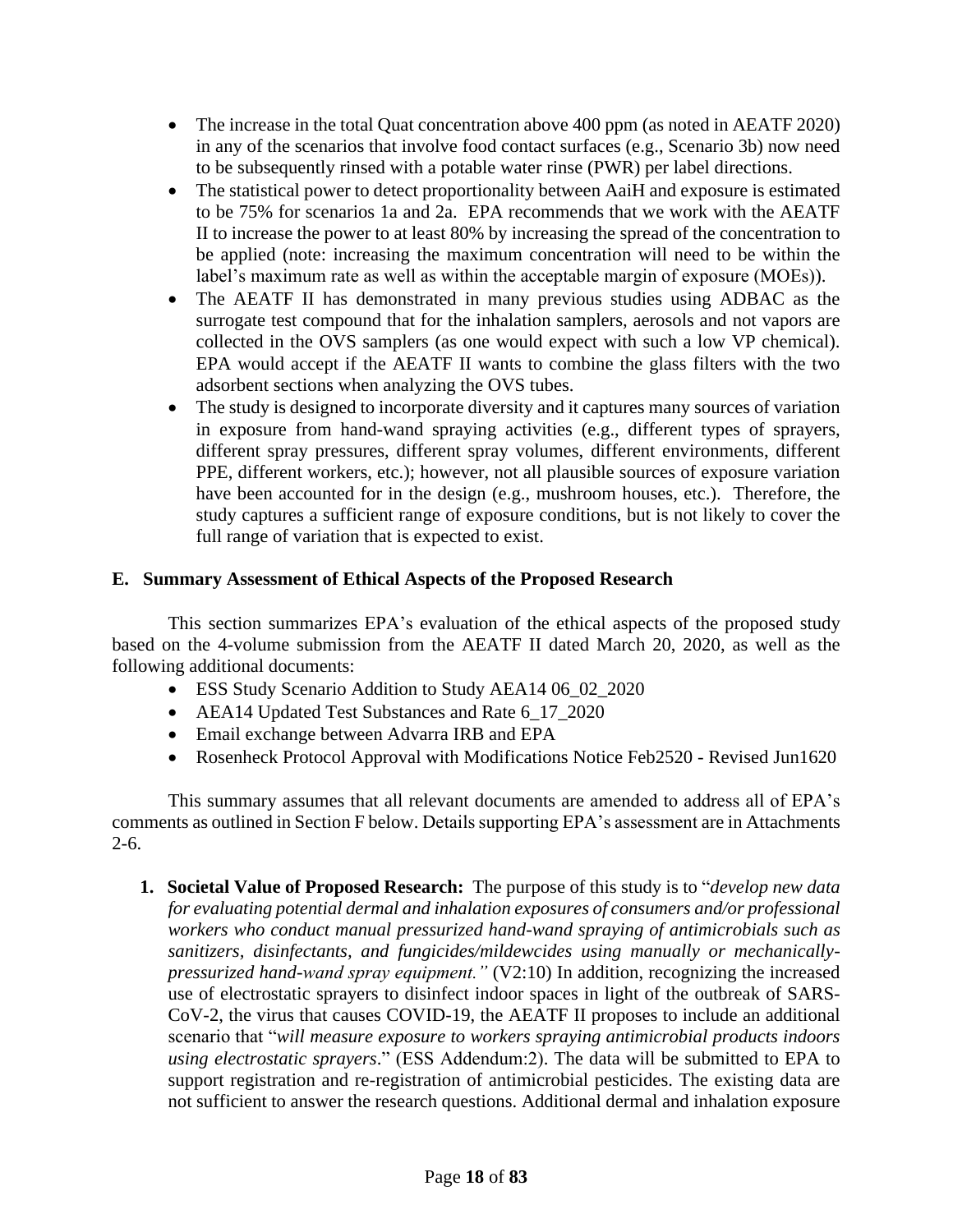data are needed to accurately characterize the exposure potential for consumers and occupational users applying antimicrobial pesticides using these methods. EPA will use this data in evaluating antimicrobial products applied using these methods.

**2. Subject Selection:** A total of up to 108 subjects will be required to conduct the study – 18 subjects per scenario. An additional 4 individuals per scenario will be recruited as alternate subjects, and enrolled if a subject becomes ineligible or withdraws from the study. Monitoring for scenarios 1a, 1b, 2a, and 2b will occur in Florida. Subjects are eligible to participate in only one of these scenarios. Monitoring for scenarios 3a and 3b will occur in Wisconsin. Subjects participating in these scenarios may participate in one or both if interested "*because of the anticipated difficulty in locating and recruiting people who have the specialized experience with the spray equipment used in food processing facilities*," (V2:47) so it is possible that fewer than 36 individuals will be needed to complete all monitoring events for scenarios 3a and 3b. All monitoring events will be held in a major metropolitan area to draw from a large, diverse, and experienced pool of candidates.

Recruitment is discussed in section XV of the protocol (V2:48-50). Candidates will be recruited through newspaper advertisements and radio spots, run in English and Spanish. If necessary, additional recruitment will be conducted through online job posting websites and social media. The recruitment materials/advertisements will be run for a 7 day period. At the end of that period, if an insufficient number of candidates have been prequalified, the advertisements will be renewed and will run until a sufficient number of prequalified candidates has been achieved. meetings. The recruitment efforts in two languages and using different mediums furthers the goal of minimizing bias and achieving as much diversity as possible among respondents and subjects.

The recruitment materials will be targeted to the candidates with experience conducting the tasks to be monitored. The rationale for restricting subjects to those with experience is to ensure that the subjects are familiar with the tasks to be conducted. According to the protocol, the "a*dvertisements will contain a short description of the study and the scenario of interest, and a toll-free number where interested respondents can leave a message either in English or Spanish. The messages will be automatically forwarded to the Study Director or designated recruiter, or bilingual recruiter*." (V2:48) The protocol calls for making three attempts to contact each candidate who expresses interest in learning more about the study. Callers responding will be screened in either in English or Spanish. The phone screening will include a brief description of the study, and determine whether the candidate has sufficient experience doing the task(s) to be monitored and the candidate's age. Candidates for scenarios 3a and 3b will be asked whether they want to participate in one or both of the scenarios. Pre-qualified candidates will be invited to the study center for a consent meeting.

The inclusion/exclusion criteria in the study protocol are as follows, with EPA's recommended additions in red:

### *Inclusion Criteria*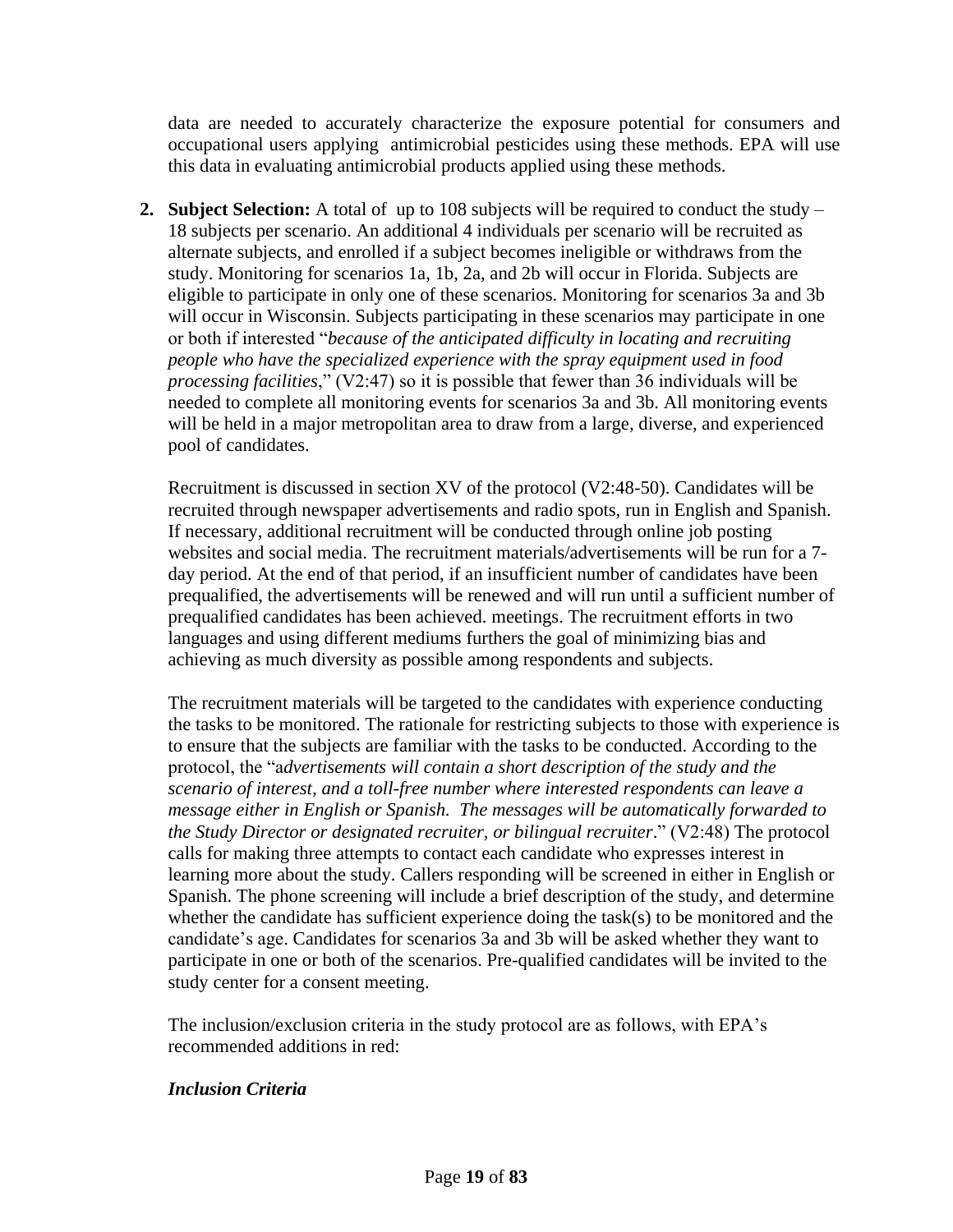All scenarios

- Males or females at least 18 years old as verified by a government issued photo ID
- Willingness to sign the Informed Consent Form and the Subject Qualification Worksheet
- Speak and read English or Spanish
- Non-smoker or willing to refrain from smoking for the duration of the testing period

## For the consumer outdoor scenario (1a):

- Self-identified as being in good health as defined as able to do the following tasks: lift and carry a hand pump spray tank containing up to 2 gallons of solution (~16 pounds) or a hose-end sprayer, walk the exterior of a large building while spraying various surfaces, including surface above shoulder height; spray up to 6 gallons (or 60 gallons with a hose-end sprayer).
- Have experience using a manually-pressurized hand-held tank sprayer (also called a manual pump-up sprayer) or a garden hose-end sprayer to sanitize/disinfect or remove mildew, mold, algae, or bacteria from exterior hard surfaces such as brick, siding, sidewalks, roof shingles, fences, or awnings at least one time within the last 12 months
- Willing to conduct the work without wearing gloves

## For the occupational outdoor spraying scenario (1b):

- Self-identified as being in good health as defined as able to do the following tasks: maneuver/carry a hose, walk the exterior of a large building, and spray various outdoor surfaces, including surfaces above shoulder height; spray up to 160 gallons
- Have employment experience within the last 2 years in a position that requires the use of a use a mechanically-pressurized hand-wand sprayer (on wheels or in the bed of a truck) to sanitize/disinfect or remove mildew/mold/bacteria from exterior hard surfaces (e.g., professional power washing, siding contractors, exterior home cleaning, mold removal, handyman, pest management professional)
- Willing to conduct the work without wearing gloves
- Willingness to wear a NIOSH-approved respirator (filtering facepiece or halfface respirator) while spraying in the study
- Certification of respirator fit testing within the past year as verified by a copy of the respirator fit test certificate or willingness to be fit tested for a respirator and complete an OSHA medical evaluation questionnaire as part of the respirator fit testing procedure
- Willing to conduct the work without wearing gloves

For the occupational indoor surface spraying using manually-pressurized handheld tank sprayers, piston-operated backpack sprayers, and battery-powered backpack sprayers scenario (2a):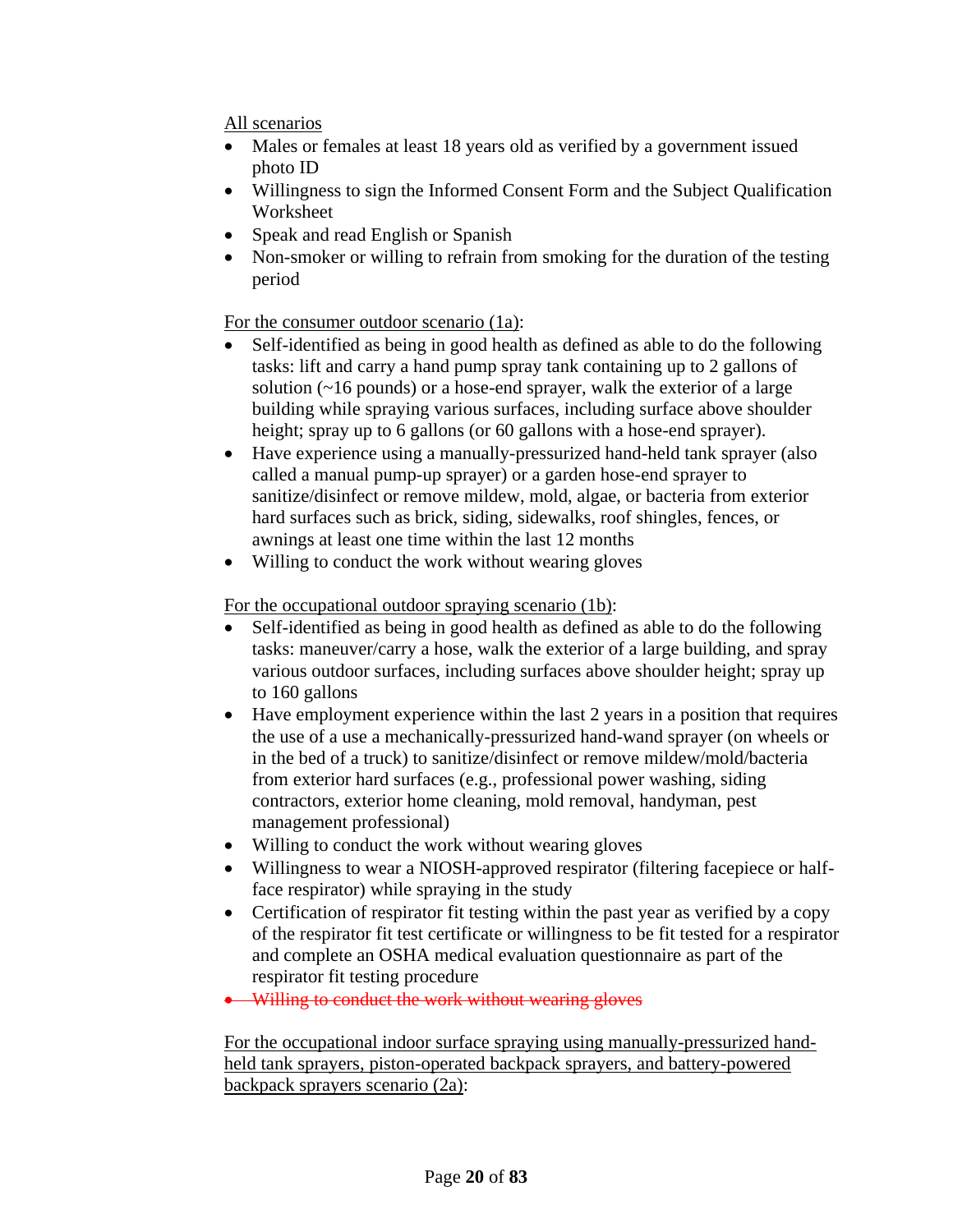- Self-identified as being in good health as defined as able to do the following tasks: lift, operate, and carry a 1-3 gallon capacity hand-held tank sprayer  $\left(\sim 8\right)$ to 24 pounds) or a 4 gallon (~32 pounds) capacity piston-pump or batterypowered backpack sprayer and spray various indoor surfaces, including surfaces above shoulder height; spray up to 6 gallons
- Have occupational experience using a manually-pressurized hand-held tank sprayer (also called a manual pump-up sprayer) or a piston-pump or battery operated backpack sprayer for indoor mold remediation (or prevention) or to sanitize/disinfect indoor surfaces (including attics and crawlspaces).
- Either currently employed in such a position or was employed within the last 2 years in such a position
- Willing to conduct the work without wearing gloves

For the occupational indoor surface spraying using hand-held, backpack, and cartmounted electrostatic sprayers scenario (2b):

- Self-identified as being in good health as defined as able to do the following tasks: operate and carry or move an electrostatic sprayer; spray various indoor surfaces, including surfaces above shoulder height; spray up to 3 gallons of diluted solution
- Have [insert amount] occupational experience using an electrostatic sprayer to sanitize/disinfect and/or decontaminate indoor surfaces
- Currently employed in a position where you use an electrostatic sprayer at least once a month
- Willing to spray without wearing gloves
- Willing to wear a NIOSH-approved respirator (N95 disposable filtering facepiece or half-face respirator) while spraying in the study
- Certification of respirator fit testing within the past year as verified by a copy of the respirator fit test certificate or willing to be fit tested for a respirator and complete an OSHA medical evaluation questionnaire as part of the respirator fit testing procedure
- Able and willing to fill out the OSHA medical evaluation questionnaire on a provided computer

For the occupational indoor environmental spraying scenario (3a and 3b):

- Self-identified as being in good health as defined as able to do the following tasks: operate either a mechanically-pressurized sprayer, central distribution spray system, or point-of-use Venturi-injection spray system; walk around equipment and move hoses; and spray various indoor hard surfaces, including surfaces above shoulder height; spray up to 80 gallons.
- Have occupational experience using a mechanically-pressurized portable tank sprayer or a wall-mounted Venturi-injection system to sanitize/disinfect indoor hard surfaces in industrial sites such as food processing facilities (including meat/poultry processing, slaughter houses, creameries, dairies, breweries, and cheese-making), food/beverage handling facilities, livestock/poultry production, animal transportation, and food storage locations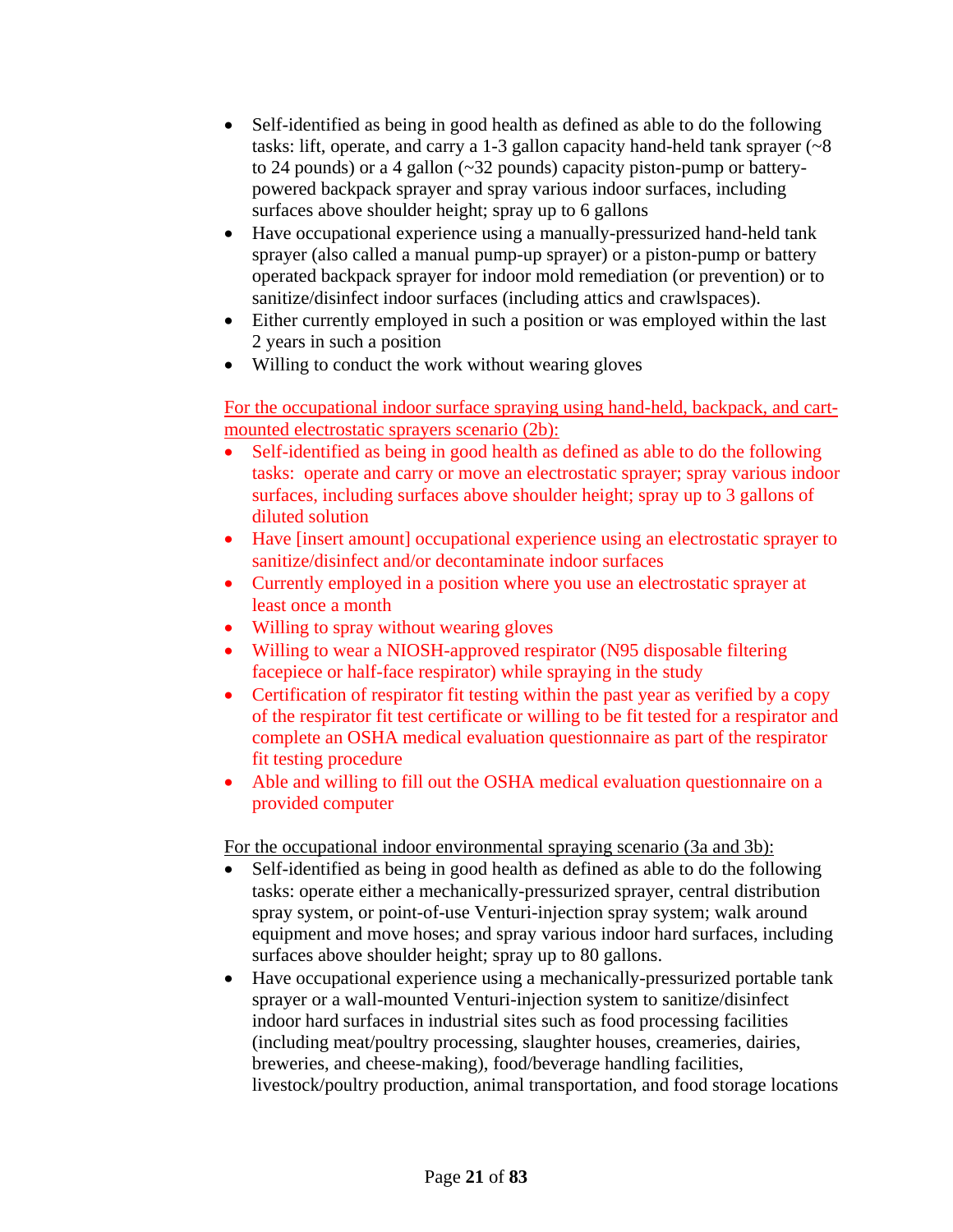- Either currently employed in such a position or was employed within the last 2 years in such a position
- Willingness to wear a NIOSH-approved respirator (filtering facepiece or halfface respirator) while spraying in the study
- Certification of respirator fit testing within the past year as verified by a copy of the respirator fit test certificate or willingness to be fit tested for a respirator and complete an OSHA medical evaluation questionnaire as part of the respirator fit testing procedure
- Able to fill out the OSHA medical evaluation questionnaire on a provided computer

For the occupational indoor environmental spraying scenario (3a):

Willing to conduct the work without wearing gloves or water-proof pants and jackets

For the occupational indoor environmental spraying scenario (3b):

• Willing to conduct the work wearing a rain suit (pants and jacket) over a longsleeved shirt and long pants, rubber boots, hard hat, and chemical-resistant gloves

## *Exclusion Criteria*

For all scenarios:

- Skin conditions on the surface of the hands, forearms, face, or neck (e.g., psoriasis, eczema, cuts or abrasions) as declared by volunteer, or as determined by a visual inspection by the medical professional
- Pregnant, as declared by volunteer, or as shown by a urine pregnancy test
- Nursing/Lactating (as declared by volunteer)
- Allergies or sensitivities to chemical-based cleaning or disinfecting products, isopropyl alcohol (rubbing alcohol), and soaps (as declared by volunteer)
- Allergies or sensitivities to latex gloves
- Unwilling to be photographed or videotaped
- Is an employee or a spouse of an employee of any company represented by the AEATF II, the contract research organizations conducting the study, or the American Chemistry Council (as declared by volunteer)

For scenarios 1a, 2a:

• Unable to provide documentation of medical clearance/fit test if subject usually wears an elastomeric half-face respirator (type that is reusable with replaceable chemical cartridges or canisters) and wants to wear it during the study

## For scenarios 1b, 2b, 3a, 3b:

• Unable to wear a respirator or there is insufficient information to make a determination or there are restrictions for using a respirator based on the OSHA medical evaluation questionnaire or other source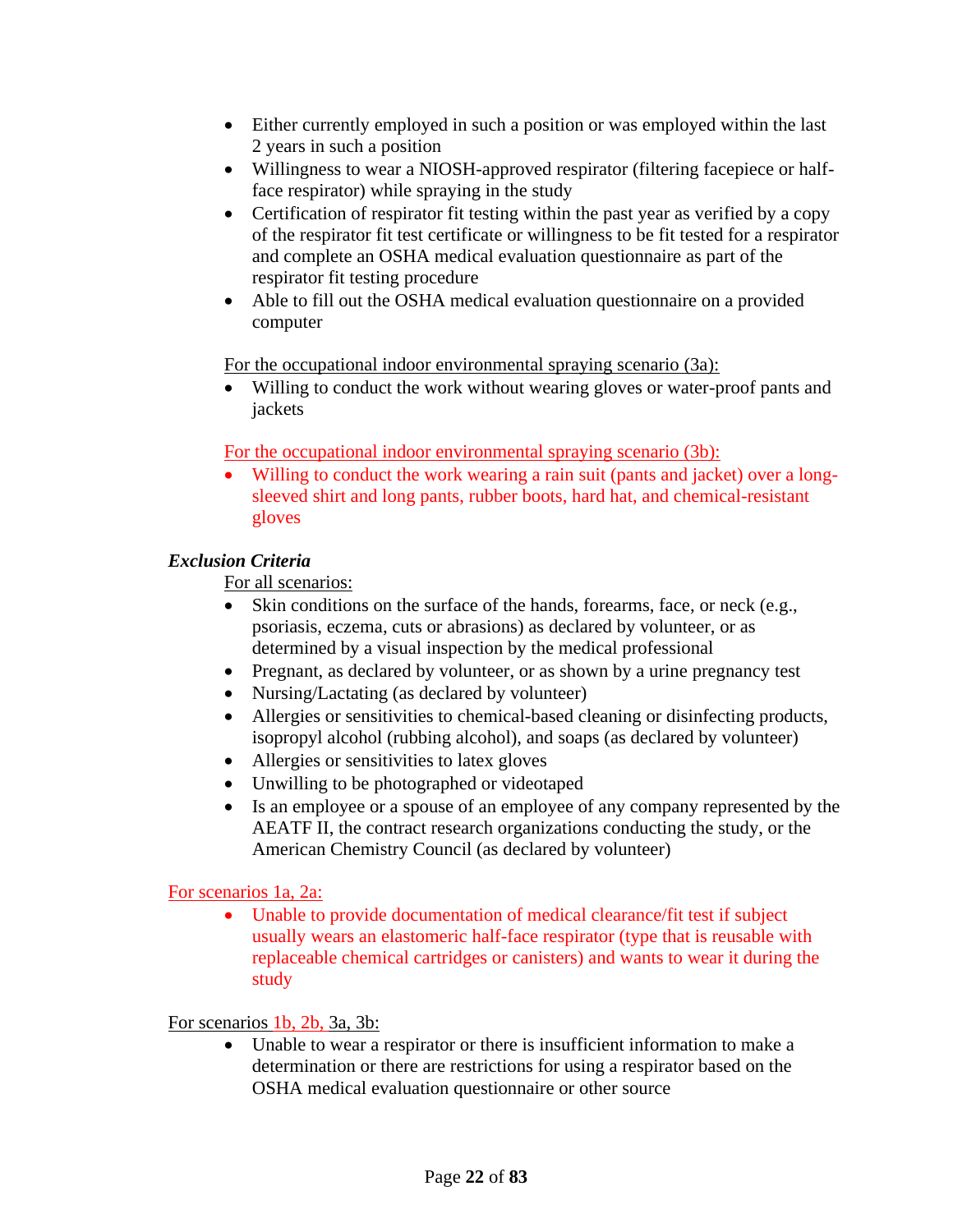• Unable to pass a respirator fit test

With the EPA's recommendations incorporated, the inclusion/exclusion criteria are complete and appropriate.

Pregnant or nursing women, as well as children, are excluded from participation. Females will be screened for pregnancy according to SOP AEATF II-11A.1. Females will be asked to confirm that they are not nursing during the screening. Employees or relatives of employees of the investigators, of any of the companies that are members of the AEATF-II task force, or of the American Chemistry Council are also excluded from participation.

The protocol does not call for targeting recruitment to a vulnerable population, and contains adequate precautions to minimize any potential for coercion or undue influence. Recruitment materials and interactions with potential subjects will be conducted in English or Spanish, depending on subject preference. Subjects will be recruited through newspaper and radio, and potentially through online postings, rather than through employers, which will minimize the potential for coercion or undue influence. In addition, the compensation is not so high as to unduly influence participants, but represents fair remuneration for the subjects' time, travel, lost employment opportunity, and inconvenience.

**3. Risks to Subjects:** The proposed test products for all scenarios contain quaternary ammonia. The protocol calls for using Maquat® 5.5-M (Nisus DSV) for the outdoor and indoor non-food contact scenarios. Maquat® 7.5-M (4Quat) will be used for indoor foodcontact spraying. These products are registered with the US EPA (see Table 2) and contain a mixture of four quaternary ammonia components. These product are representative of active ingredients that are commonly used in consumer and professional grade sanitizing and disinfecting products. EPA has characterized the risks associated with exposure to these substances in Attachment 2, Section 4.1 and has found that all proposed application amounts are within the range of acceptable MOEs.

Risks to subjects include the risks associated with exposure to the test substance and to isopropyl alcohol, physical risks associated with the activities monitored under each scenario, risks associated with wearing a respirator, risk of heat-related illness, physical discomfort associated with wearing a personal air monitoring pump, psychological risks, and risk of unanticipated release of confidential information. All identified risks are characterized as of low probability. The protocol proposes adequate precautions to mitigate the risks to subjects, including following AEATF II SOPs related to protection of human subjects (11A.1, 11B.1, 11C.4, 11F.1, 11G.0, 11H.0, 11I.1, 11J.1, 10C.1, and 10E.1). (V2:15-16)

An active ingredient (ADBAC) in the test substance, in its concentrated form, is classified as Category II (danger) for acute oral, dermal, and inhalation toxicity, and Category I for eye and dermal irritation. To minimize the risks associated with exposure to the test substance, the substances provided for use in each of the scenarios will contain the test substance diluted in water to concentrations at or below what is permitted under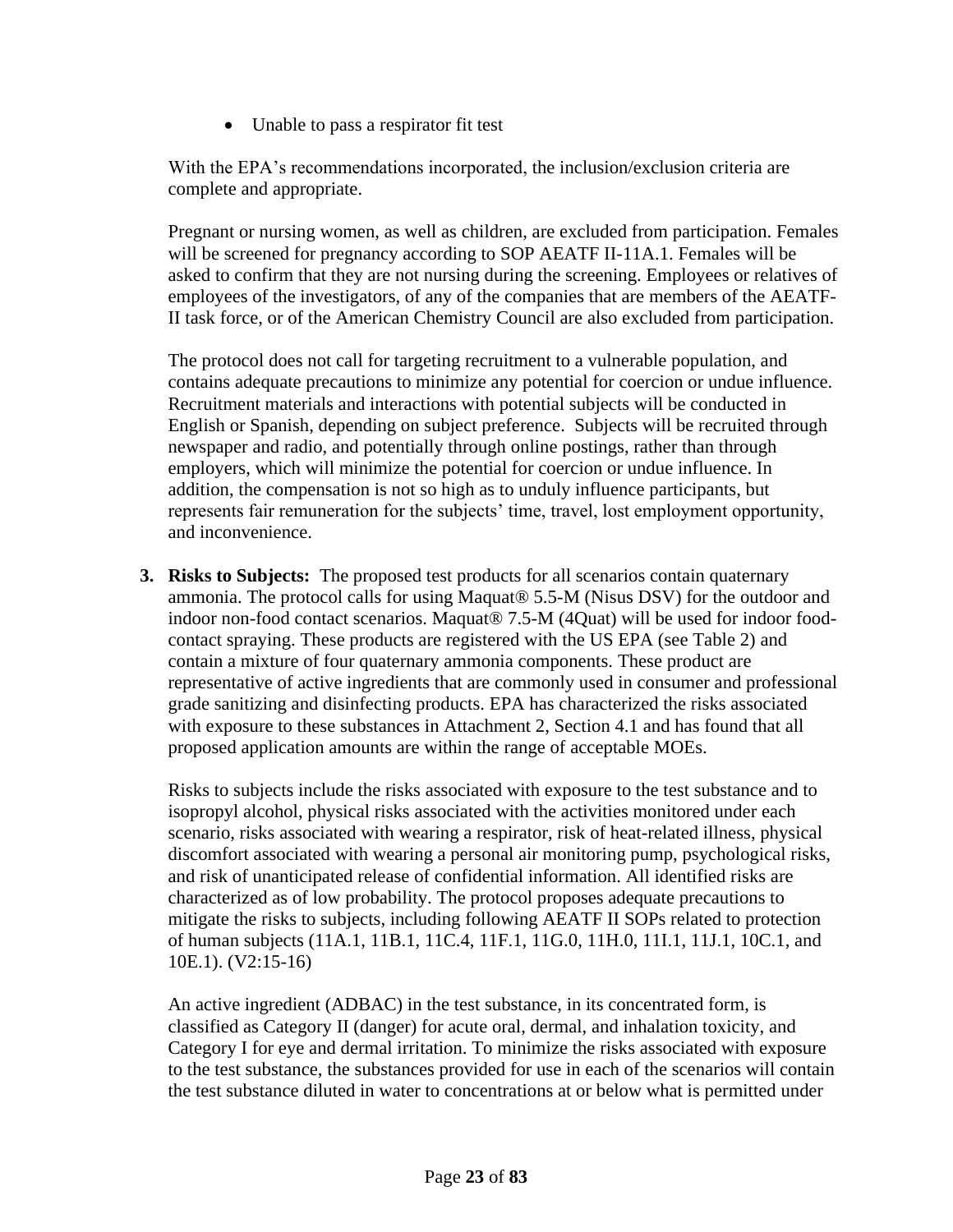the EPA-approved label. Dilution will be done by researchers following the label. Test subjects will be exposed to the diluted test substances outlined in Table 2 above, ranging from 100 to 1160 ppm total Quats. At the concentrations from 100 to 860 ppm proposed in the study, users are not required to wear any PPE by the product labeling based on the product toxicity as evidence in Maquat 86-M, a ready-to-use product with the same active ingredients (EPA Reg. No. 10324-85) (V2:31). However, for Scenario 3b, up to 1160 ppm is proposed and the subjects will be wearing the proper labeled PPE. For general safety, all subjects in all scenarios will wear protective eyewear. EPA's updated risk assessment for ADBAC showed that a NIOSH-approved filtering face piece or half face respirator is required when spraying indoors using mechanically-pressurized sprayers.

To minimize the risks of exposure to the test substance, those who are allergic or sensitive to chemical-based cleaning or disinfecting products, isopropyl alcohol, and soaps, as well as those who have skin conditions that could be exacerbated by exposure to any of these substances, are excluded from the study. A medical professional will check subjects' skin prior to and after participation to ensure they are qualified to participate and to treat any skin-related issues that arise during or after the study. Subjects will wear appropriate PPE as necessary. Study staff will be observing workers, and per SOP 11H.0 will advise the subject if they are not wearing the necessary PPE or if they are doing something in conflict with the label; the Study Director has discretion to stop a subject's participation if the behavior continues. (V4:163-165)

To mitigate the risks associated with exposure to the test substance and the physical tasks of performing each of the scenarios, different PPE is required as summarized in the table below (which contains both the protocol requirements and AEATF/EPA agreed upon recommendations). All subjects will be wearing two layers of clothing and goggles/safety glasses to protect them from dermal and ocular exposure. For scenarios 1b, 2b, 3a, and 3b, subjects will be required to use a NIOSH-approved respirator (N95 disposable filtering facepiece or half-face respirator). For scenario 1b, this is required by labeling when the application is 60 psi or greater. Because the application pressure will not be known until the application is being made, all subjects will be required to use respiratory protection. For scenario 2b, subjects will be required to wear a NIOSH-approved respirator (N95 disposable filtering facepiece or half-face respirator) as a safety precaution, though not required by the product labeling or risk assessment. For scenarios 3a and 3b, "*[a]lthough not required by the label, subjects participating in the indoor spraying scenario with mechanically-pressurized sprayers (Scenarios 3a and 3b) will be required to wear NIOSH-approved respiratory protection (N95 filtering face piece or a half-face respirator) based on an inhalation risk assessment done using EPA's most current toxicological data for ADBAC.*" (V2:18) To minimize the risks associated with wearing a respirator, all subjects required to wear a NIOSH-approved respirator as part of their participation in the study will undergo a medical evaluation and fit test, sponsored by the AEATF. Alternatively, subjects may demonstrate their qualification to wear a respirator by providing a valid fit-test certification (no more than 12 months old) to the AEATF study staff prior to participation.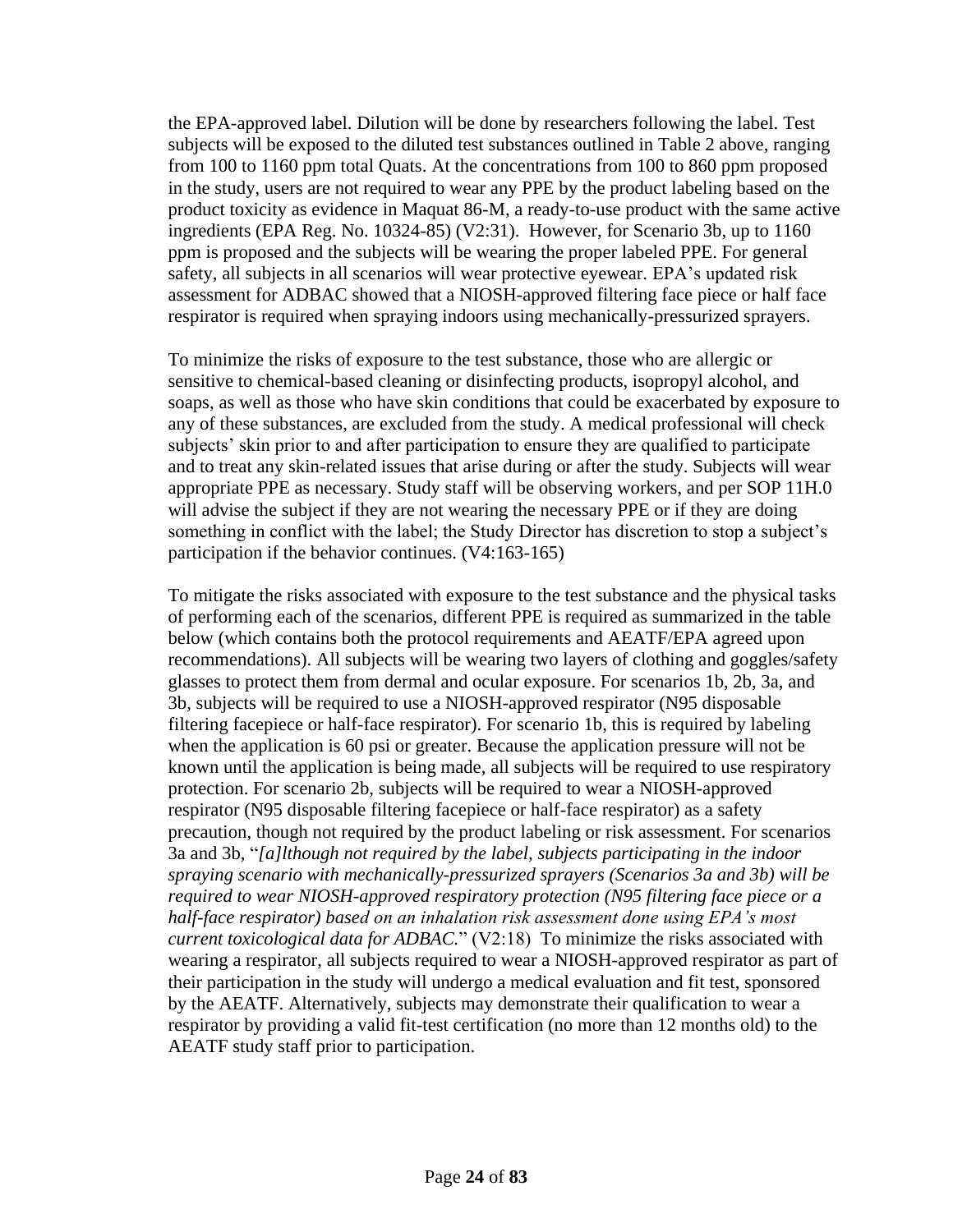Per the protocol, "*subjects in scenarios 3a and 3b will be required to wear hard hats*  which is a requirement in OSHA compliant facilities when working in areas where there *is a potential for head injury from falling objects*." (V2:21) Subjects in scenario 3b will wear specific PPE (though not required by the product label) to represent typical practices, which include following Good Manufacturing Practice and staying dry during the pre-sanitizing spraying and washing (note: for scenarios 3a and 3b surfaces will be sprayed by study staff approximately 30 minutes prior to the monitoring event).

In addition to the required PPE, subjects in scenarios 1a and 2a will be offered the option to wear a dust mask or other respiratory protection during their participation for their own comfort. To ensure subjects' safety while performing these physically demanding tasks, any subject in these scenarios who wants to use their own respiratory protection beyond a dust mask will need to provide evidence of medical clearance and a valid fit test certification.

AEATF will provide all PPE that subjects are required to wear as part of their participation in the study, as well as the optional dust masks. AEATF will also coordinate the required medical evaluation and fit test at a time convenient for the subject and at no additional cost to the subject.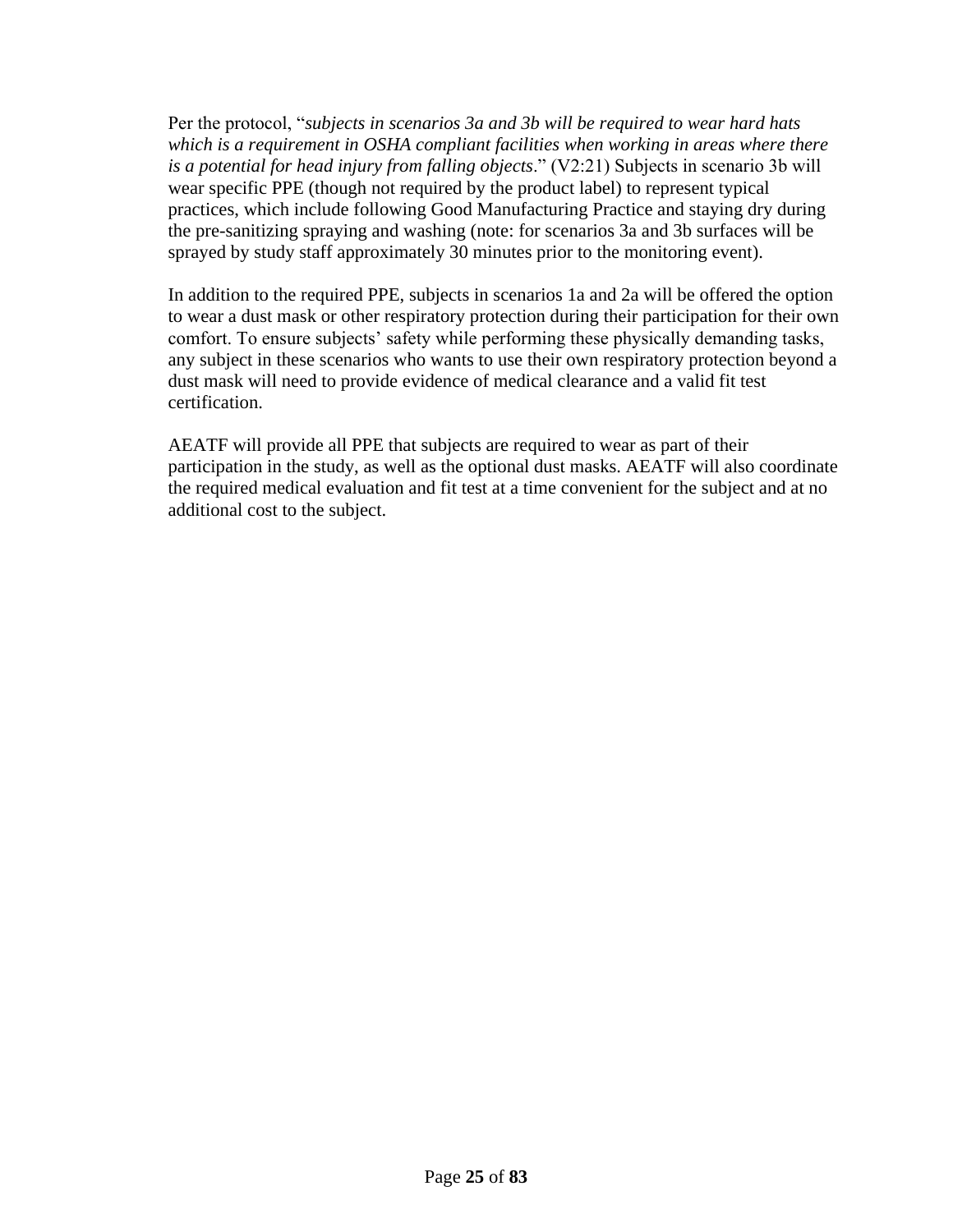| <b>Scenario</b>                                                                                                                                       | <b>PPE</b>                                                                                                                                                                     |
|-------------------------------------------------------------------------------------------------------------------------------------------------------|--------------------------------------------------------------------------------------------------------------------------------------------------------------------------------|
| 1a. Consumer Outdoor Spraying                                                                                                                         | Long-sleeve shirt, long pants, shoes,<br>socks, protective eyewear, ball cap                                                                                                   |
| 1b. Occupational Outdoor Spraying                                                                                                                     | Long-sleeve shirt, long pants, shoes,<br>socks, protective eyewear, ball cap,<br>NIOSH-approved respirator (N95<br>disposable filtering facepiece or half-face<br>respirator)  |
| 2a. Occupational Indoor Surface Spraying<br>in Dry Environments (manual and battery<br>powered backpack sprayers, manual hand-<br>held tank sprayers) | Long-sleeve shirt, long pants, shoes,<br>socks, protective eyewear, ball cap                                                                                                   |
| 2b. Occupational Indoor Surface Spraying<br>in Dry Environments (electrostatic<br>sprayers)                                                           | Long-sleeve shirt, long pants, shoes,<br>socks, protective eyewear, ball cap,<br>NIOSH-approved respirator (N95<br>disposable filtering facepiece or half-face<br>respirator)  |
| 3a. Occupational Indoor Environmental<br>Spraying                                                                                                     | Long-sleeve shirt, long pants, shoes,<br>socks, protective eyewear, NIOSH-<br>approved respirator (N95 disposable<br>filtering facepiece or half-face respirator),<br>hard hat |
| 3b. Occupational Indoor Environmental<br>Spraying (full PPE)                                                                                          | Rain pants, rain jacket, nitrile gloves,<br>rubber boots, NIOSH-approved respirator<br>(N95 disposable filtering facepiece or<br>half-face respirator), hard hat               |

**Table 5: Summary of PPE Requirements** 

To further minimize the risks associated with performing the tasks being monitored, only subjects with experience performing the tasks being monitored will be eligible to participate. In participating in the study, subjects will do tasks they would normally do as part of their employment or that they have done around their own homes. It is not anticipated that participation in the study would expose them to more risks associated with these activities than they would encounter when performing these tasks on their own or as part of their job. Subjects will be permitted to take rests as needed, and the study director will provide chairs and cold drinks. Additionally, an independent medical professional will be on-site monitoring subjects' health and safety during each monitoring event.

AEATF's SOP on managing heat stress (SOP AEATF II-11B.1) will be followed (V4:138-149). Study staff will instruct subjects about the signs of heat stress and instruct them to stop the activity being monitored if they begin to experience any symptoms. staff will monitor conditions that could lead to heat stress and stop the monitoring event if necessary. Spraying during monitoring events is not expected to take longer than an hour, and subjects will be permitted to rest as necessary. Additionally, SOP AEATF II-11C.4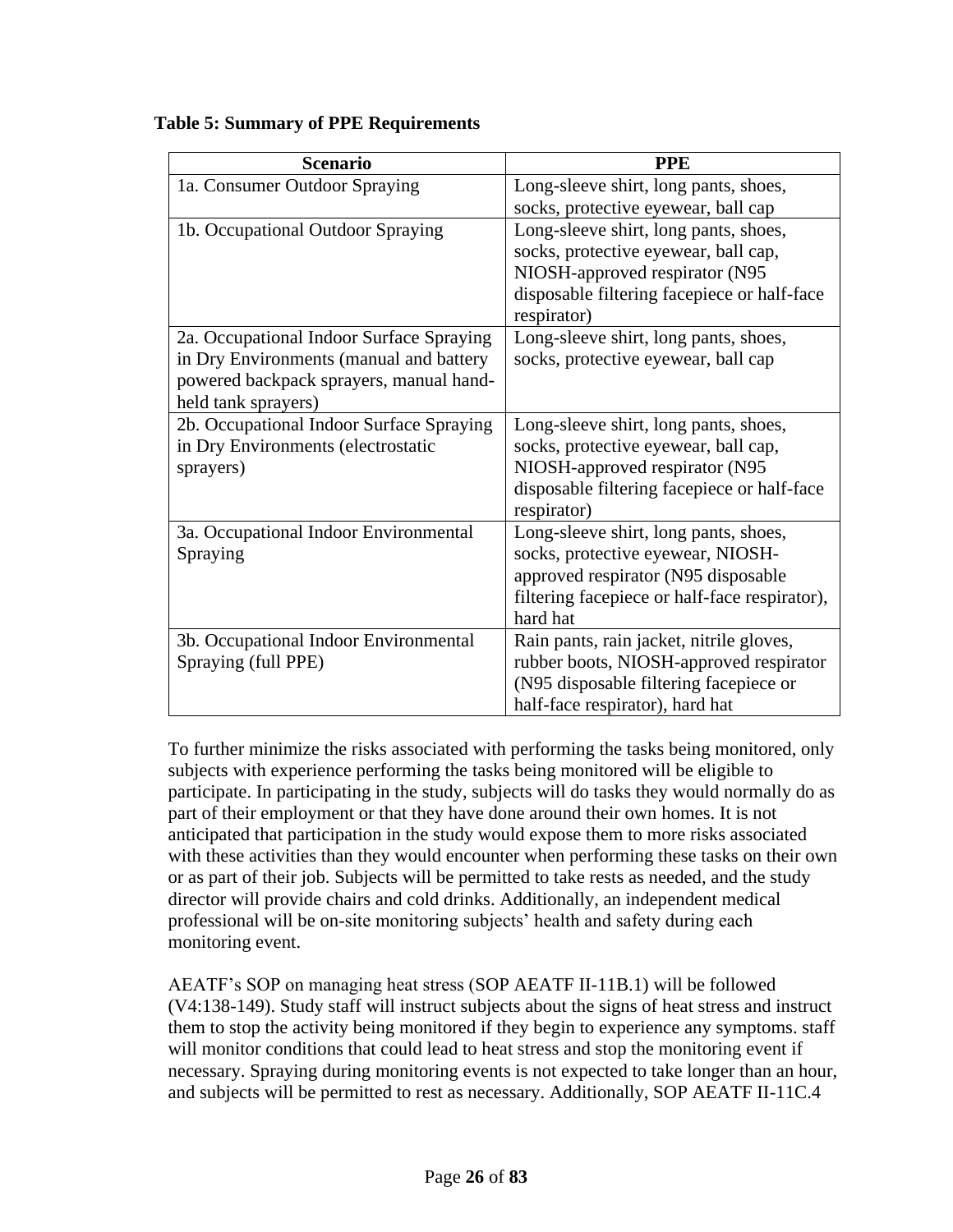on handling subject illness and/or injury will be followed. (V4:150-158) This includes procedures for handling an adverse event or accidental exposure during the study, providing coverage for reasonable and appropriate medical treatment not covered by insurance, and checking subjects' arms, hands, face, and neck for signs of irritation or open cuts.

The protocol proposes to minimize psychological risks by ensuring that the donning and doffing of the dosimeter and outer layer of clothing occur in a private area with a member of the study team who is the same gender as the subject. The pregnancy test instructions and verification will be conducted only by a female member of the study staff, according to the AEATF SOP on pregnancy testing (SOP AEATF II-11A.1; V4:135-137).

Information about subjects will be kept confidential by using numbers rather than names to identify subjects in study-related documents, keeping the key linking each subject's name and identifying number separate from other study records and in a locked cabinet, and removing any identifiable facial or other features from subjects in photographs used in study materials.

**4. Benefits:** This research offers no direct benefits to the subjects.

According to the protocol, "*measuring exposure of workers and consumers will produce more reliable data about the potential dermal and inhalation exposure to antimicrobials used during these sanitizing and disinfecting activities. The resulting exposure data will improve the completeness and accuracy of the database used by industry and the EPA to assess exposure and risks to workers and consumers who are exposed to antimicrobial chemicals during pressurized hand-wand spraying."* (V2:35)

The study is likely to generate data that will support the new and ongoing registration of antimicrobial pesticides. The availability of these products will benefit society by "*maintaining and adding new antimicrobial products to control bacteria and fungi on food contact and non-food contact surfaces."* (V2:34-35) Effective antimicrobial products used for sanitizing and disinfecting food and non-food contact surfaces benefit society by preventing adverse health effects from exposure to bacterial contamination.

- **5. Risk/Benefit Balance:** The study monitors activities that the subjects generally perform on a regular basis as part of their employment or home maintenance. It is unlikely that as a result of subjects' participation in this research, they will experience additional risk beyond what they would ordinarily encounter when performing these tasks. With the recommendations of EPA incorporated, the risks to subjects have been thoughtfully and thoroughly minimized in the design of the research. The risks are reasonable in light of the likely benefits to society from new data supporting more accurate exposure assessments for antimicrobial products applied in a variety of locations using different types of sprayers.
- **6. Independent Ethics Review:** The protocol, informed consent form, subject qualification form, and recruitment materials were reviewed and approved by the Advarra IRB on February 20, 2020. (V3:47-48) The IRB approved the study protocol subject under an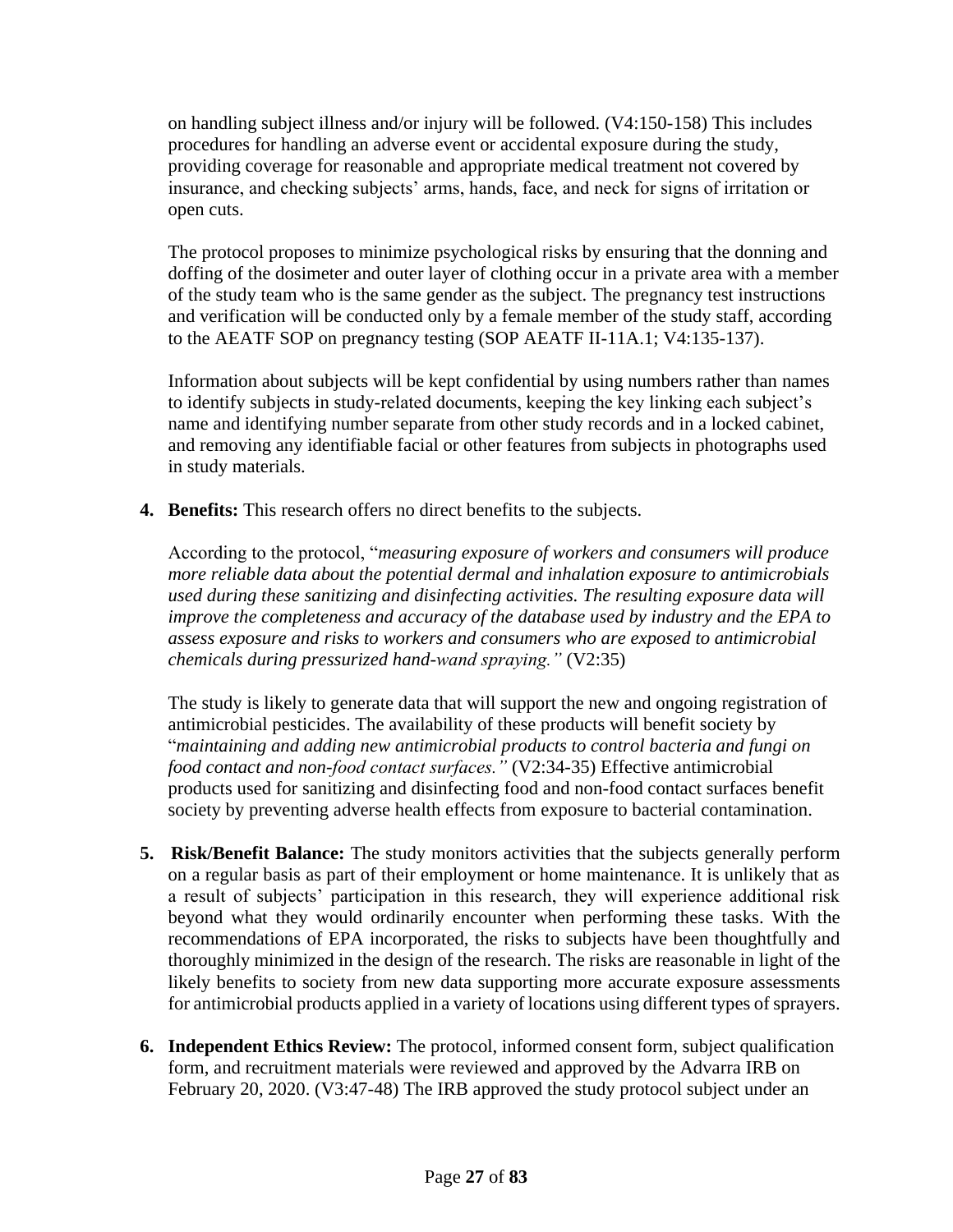expedited review, and subject to modifications with a note that "There is no expiration date for this study and it is not subject to requirements for continuing review under the revised Common Rule (2018 Requirements)." (AEA14 Approval w Modifications 2-25- 2020, p. 2) This proposed research does not meet any of the conditions that would allow the IRB to waive continuing review. EPA contacted the IRB to clarify the rationale for this approval. EPA also noted to the IRB that the research is not eligible for expedited review, as presents more than minimal risk. Subsequent reviews of the protocol will follow all of the applicable regulations at 40 CFR 26, Subparts K-L. On June 16, 2020, the IRB revised the approval subject to modifications to indicate that the research is subject to continuing review requirements (AEA14 Approval w Modifications rev 6-16- 2020).

This research may not be initiated until IRB approval is granted following EPA and HSRB review.

Advarra IRB is registered with FDA and OHRP, and has a Federal-wide Assurance approved by OHRP (00023875). Advarra is fully accredited by the Association for the Accreditation of Human Research Protection Programs (AAHRPP).

**7. Informed Consent:** The SOP AEATF II-11J.1 will be followed for obtaining informed consent (V4:169-173). Informed consent will be obtained from each prospective subject and appropriately documented in the language preferred by the subject. The ability to read and understand English or Spanish is a requirement for inclusion in the study.

All written recruitment, consent, and risk communication materials will be available in both English and Spanish. In order to ensure effective communication and thorough comprehension by anyone preferring Spanish over English, a Spanish-speaking member of the research team will be available to participate in any consent meetings at which a candidate indicates that he or she would prefer to communicate in Spanish.

Consent meetings will be held one-on-one between the volunteer and research staff member, unless the volunteer chooses to bring a friend, family member, or advisor. Prior to the consent process, the volunteer's government-issued identification will be checked to verify the volunteer's age. Any volunteer without valid identification will not be enrolled in the study, but no other action will be taken.

At the consent meeting, potential subjects will be provided with two copies of the informed consent form and instructed to read it. After they have finished reading the form, a member of the study staff (plus a bilingual researcher if necessary) will review the consent materials. This review will cover all aspects of the consent form, including the study design, eligibility criteria, freedom to withdraw, compensation, coverage in the event of a research-related injury, and potential risks and discomforts. Potential subjects will be permitted to take the form home to think about whether they want to participate. Once a qualified potential subject decides to participate, they must answer some questions about the study to ensure their comprehension of the consent materials, (V4:173), and then sign the consent form and the Subject Qualification Worksheet. Each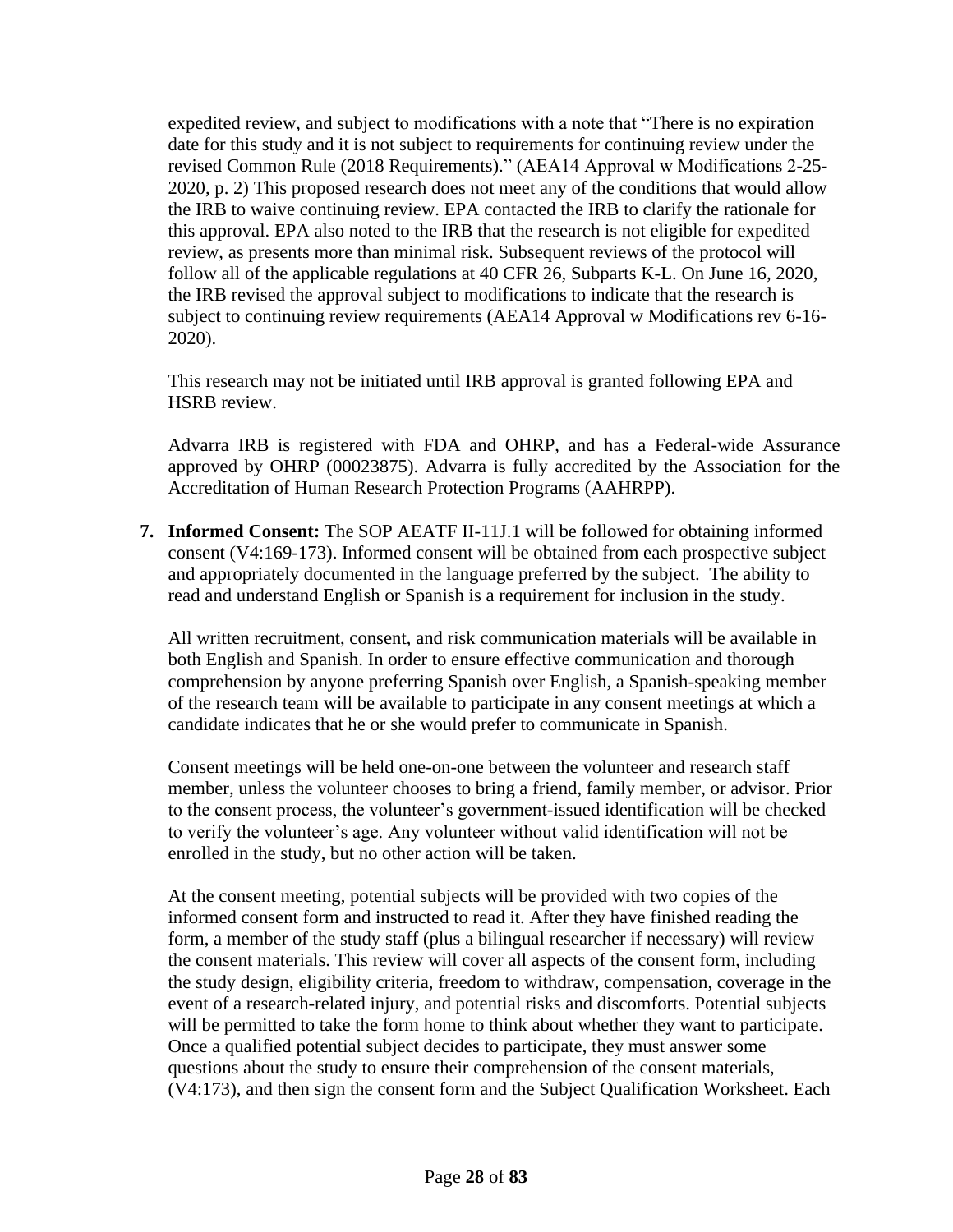subject will be assigned as a subject or alternate and given instructions about participation.

**8. Respect for Subjects:** The study report outlines measures to demonstrate respect for the subjects. (V2:35-36) The protocol describes measures to protect subjects' privacy, including identifying subjects by number rather than name; maintaining the record linking name and number separately from the other study-related records and in a locked cabinet; not including the subjects' faces in any photos used in study reports; and restricting access to records of the study to the study team, sponsor, EPA and the IRB. The protocol specifies that pregnancy testing will be conducted in a private location, the results will be verified by a female employee, and provision will be made for discrete disposal of the test. The process of dressing and undressing in the clothing required for the study will be conducted in a private location with a member of the study team of the same gender as the subject.

The proposed compensation for subjects is adequate considering the inconvenience, missed employment opportunity, and travel to and from the test location. All individuals who attend a consent session will receive \$50 for the consent meeting regardless of whether they enroll in the study. Subjects who are required to wear a respirator (1b, 2b, 3a, 3b) will receive an additional \$20 for completing the online medical questionnaire to determine whether they are eligible to wear a respirator. Those who are eligible and attend a fit test session will receive an additional \$100, regardless of whether complete the fit test successfully. For scenarios 1a, 1b, 2a, and 2b, enrolled individuals (subjects and alternates who are not monitored) will be compensated \$150 for their participation. Subjects and alternates in scenarios 3a and 3b will be compensated \$200 for their participation in each scenario; the higher amount is appropriate because these tasks require more specialized skill.

Candidates and subjects will be informed that they are free to decline to participate or to withdraw at any time for any reason, without penalty, at multiple points in the recruitment, consent, and study processes.

## **F. Compliance with Applicable Ethical Standards**

This is a protocol for third-party research involving intentional exposure of human subjects to a pesticide, with the intention of submitting the resulting data to EPA under the pesticide laws. The primary ethical standards applicable to this proposal are 40 CFR 26, Subparts K and L. In addition, the requirements of FIFRA  $\S 12(a)(2)(P)$  for fully informed, fully voluntary consent of subjects apply.

A detailed evaluation of how this proposal addresses applicable standards of ethical conduct is included in Attachments 2-6 to this review.

### **EPA Ethics Comments**

Before the research is conducted, the documents should be revised as follows and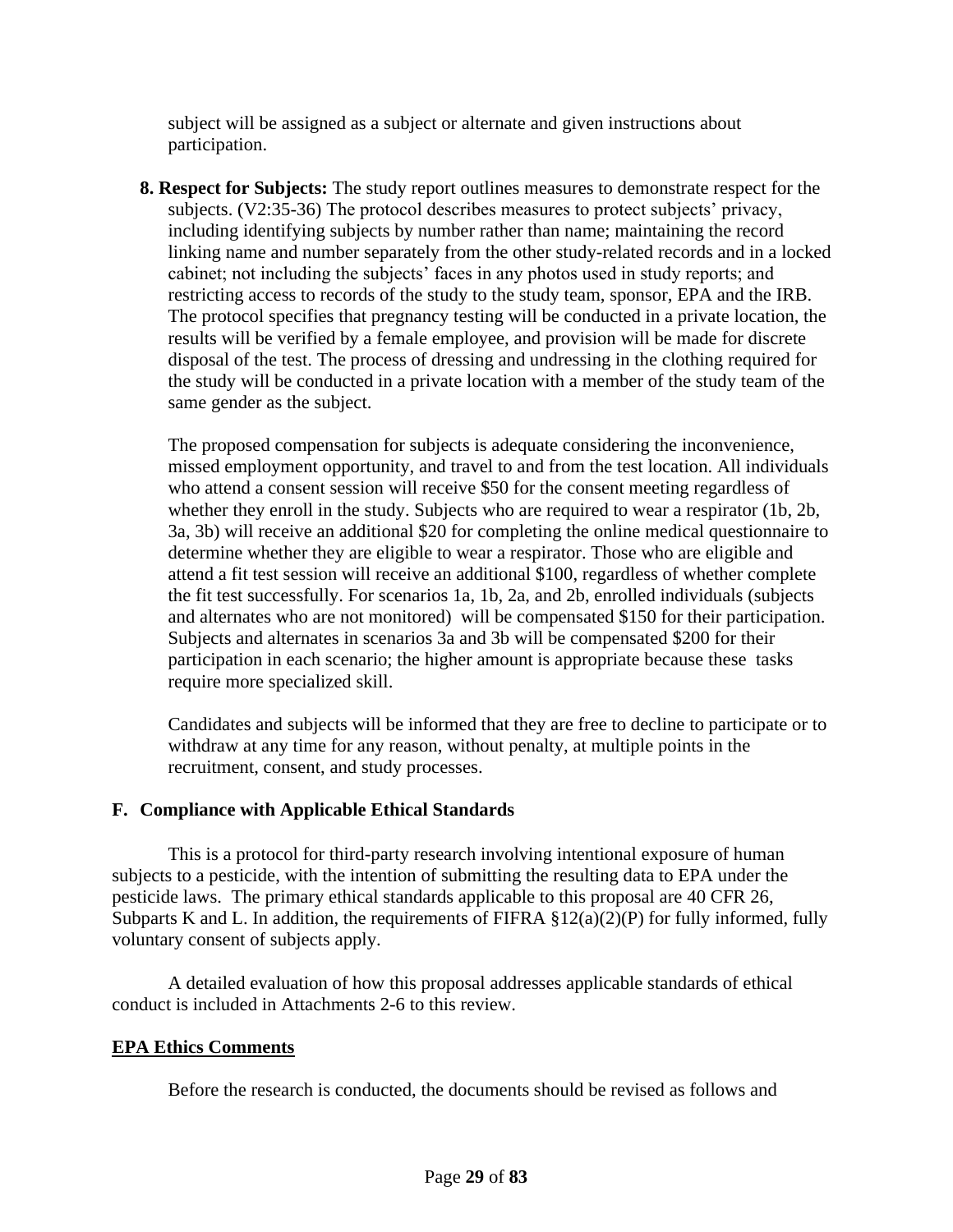resubmitted for review and approval by the reviewing IRB. This list of comments does not include all typographical and spelling edits, or minor suggestions about wording or language placement:

- 1. Revise the protocol to include the electrostatic sprayer ESS Addendum; draft and submit for review recruitment materials and informed consent documentation for this scenario.
- 2. Revise the protocol and all related documents to reflect the updated test substance and rate information submitted to EPA on June 14.
- 3. Revise the protocol to acknowledge risks associated with COVID-19 that are not directly related to the activities monitored during the study, the precautions that will be followed, and that the study's conduct will comply with all federal, state, and local requirements and guidance related to this virus outbreak in effect at the time of the study. Examples of include wearing a mask/face covering when social distancing is not possible, delaying monitoring if the subject is not feeling well, and having a process in place to notify study staff and/or subjects if anyone they had contact with during the study becomes ill.
- 4. Revise the inclusion criteria for all scenarios to indicate the minimum amount of experience (months, years, number of months over the past number of years) subjects need, rather than "occupational experience".
- 5. The screening for scenario 2b asks what type of equipment subjects have experience using. If operation of equipment differs significantly between brands/types, consider only enrolling (or prioritizing enrollment of) subjects who are familiar with using the types of equipment that will be available for the study to minimize the risks of using unfamiliar equipment without instruction or advice.
- 6. Revise consent forms for scenarios 1a and 2a to note that respiratory protection is not required by the label or as a condition of participating in the study. Also indicate that subjects have the option to wear a dust mask or the respiratory protection they normally use this type of equipment during application. AEATF will provide dust masks for subjects to use. If a subject normally wears an elastomeric half-face respirator and wants to wear it during the study, they must provide evidence of a medical clearance and valid fit test certification in order to participate.
- 7. Revise consent forms and protocol for scenario 1b to indicate that respiratory protection is necessary for all subjects to ensure their safety, regardless of whether they spray at a pressure of 60 psi or more. Subjects have the option to provide fit testing documentation for their respirator or to go through the medical clearance/fit test process sponsored by AEATF at no cost to the subject and with compensation for time.
- 8. Revise telephone screening scripts to reflect respirator requirements for each scenario and to ask subjects about their occupational practices and what equipment they normally use.
- 9. Clarify how Spanish-speaking subjects will complete the online medical questionnaire for respirator use. Will it be available in English and Spanish? If not, will the bilingual staff member be onsite and available to assist if necessary? Will the bilingual staff member proactively offer assistance when the Spanish-speaking subject is directed to the computer where the online questionnaire can be completed?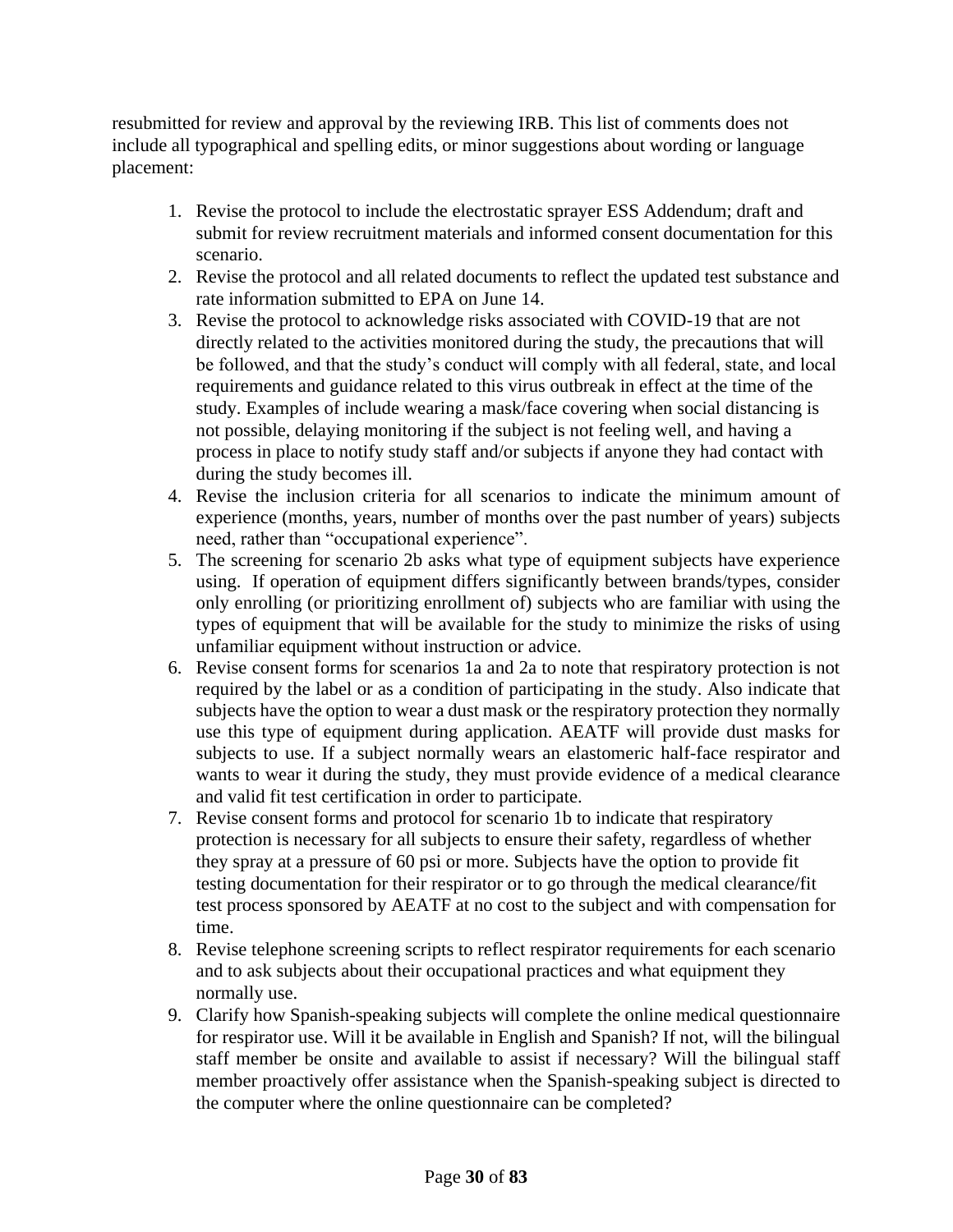## **EPA Ethics Conclusions**

An IRB-approved protocol addressing all of the necessary elements in 40 CFR 26, Subpart K (see Attachments 2-6) has been submitted to EPA for review, along with an additional scenario that will be incorporated into the protocol and reviewed by the IRB prior to implementation. EPA has reviewed the protocol and all associated documents, and is presenting the documents and EPA's review to the HSRB. All subjects enrolled in this study will give voluntary, informed consent and be notified about the pesticide to which they will be exposed.

In addition, 40 CFR 26 Subpart L, at §26.1703, as amended effective September 23, 2019, provides in pertinent part:

EPA must not rely on data from any research subject to this subpart involving intentional exposure of any human subject who is a pregnant woman (and therefore her fetus), a nursing woman, or a child.

The protocol requires that subjects be at least 18 years old and excludes female subjects who are pregnant or lactating. Thus §26.1703 would not forbid EPA's reliance on a study executed according to this protocol.

If the comments noted above are addressed and the amended protocol is approved by the overseeing IRB, this research is likely to meet the ethical standards of FIFRA §12(a)(2)(P) and 40 CFR 26 subparts K and L.

Attachments:

- 1. EPA Scenario Review: AEATF-II Hand-Wand Scenario
- 2. EPA Protocol Review: AEATF II Hand-Wand Study Protocol
- 3. § 26.1111 Criteria for IRB approval of research
- 4. §26.1116 General requirements for informed consent
- 5. §26.1117 Documentation of informed consent
- 6. §26.1125 Criteria for Completeness of Proposals for Human Research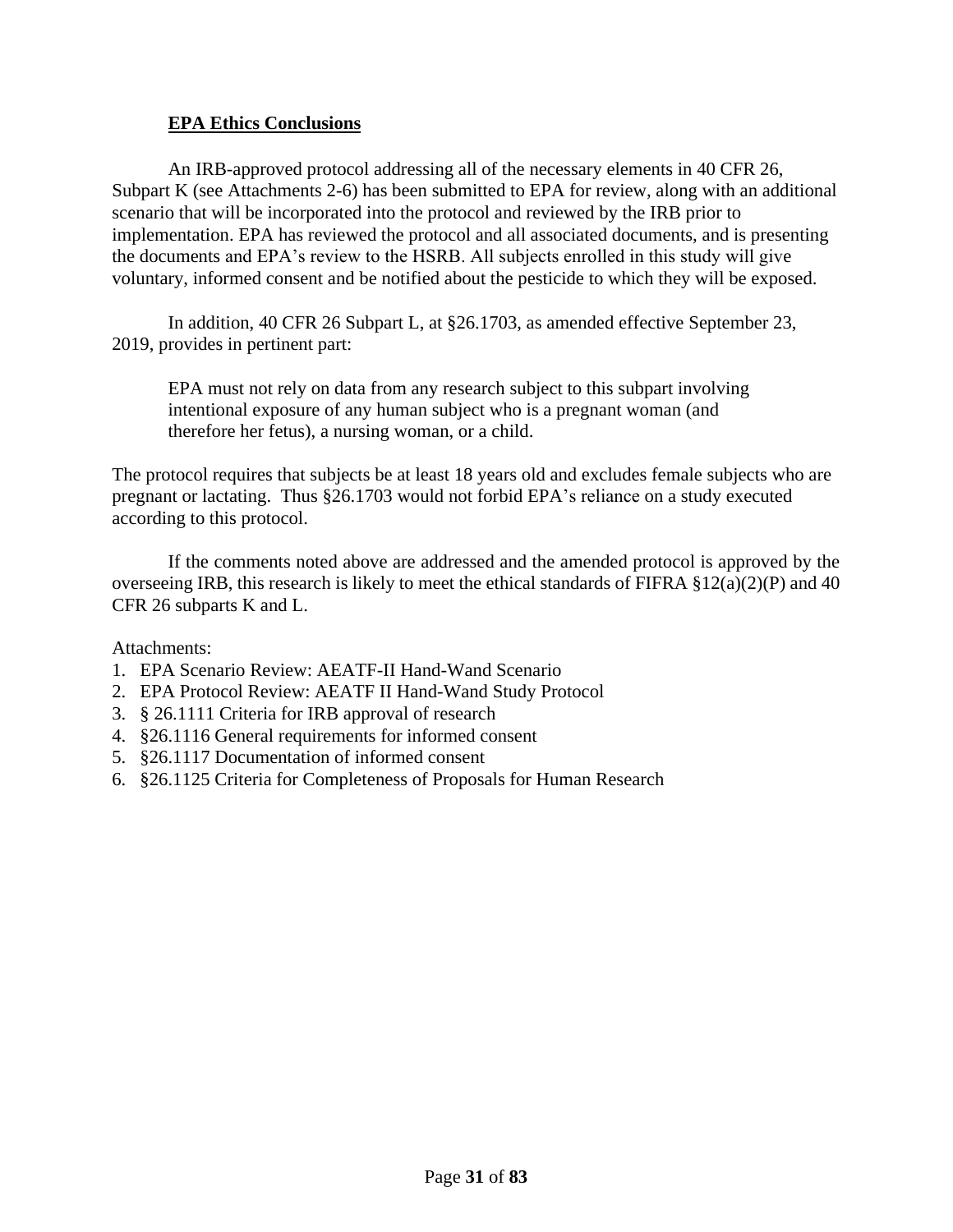### **EPA Scenario Review: AEATF-II Pressurized Hand-Wand Spraying Scenario**

### **Title: PRESSURIZED HAND-WAND SPRAYING SCENARIO: RATIONALE FOR STUDY DESIGN (Volume 1 & ESS Addendum)**

**Date:** March 19, 2020

**Sponsor:** American Chemistry Council Antimicrobial Exposure Assessment Task Force II c/o Hasmukh Shah, Ph.D. 700 2nd Street, NE Washington, DC 20002

### **1. Scope of Scenario Design**

### **(a) Is the scenario adequately defined?**

*"This will be a scripted study conducted at several simulated work sites containing a variety of spray equipment and surfaces. The three groups…will cover the wide range of different use sites and conditions and are expected to result in different exposure potentials. Group 1, spraying of exterior hard surfaces, is divided into two scenarios to capture the differences between the two main categories of users: consumers and professional workers. These two user groups tend to use different types of sprayers which is reflected in the study design. Group 2 will involve monitoring subjects who have occupational experience spraying antimicrobial products indoors in dry environments. Group 3, indoor environmental sanitizing, is divided into two scenarios to generate exposure data with the minimum amount of PPE allowed by a label and with full PPE, representative of what is typically worn by sanitation workers in food processing facilities. This design results in a total of five* [six, including the new scenario 2b] *distinct monitoring scenarios which are summarized as follows:*

*1. Outdoors, spraying downward, vertical, and upwards/overhead. Baseline PPE (longsleeve shirt, long pants, and no gloves).*

*a. Manually-pressurized hand-held tanks and hose-end sprayers (consumers)*

*b. Mechanically-pressurized portable sprayers (occupational workers)*

*2[a]. Indoors, spraying downward, vertical, and upwards/overhead to porous surfaces in a dry environment. Baseline PPE (long-sleeve shirt, long pants, and no gloves). Manuallypressurized hand-held tank sprayers, piston-operated backpack sprayers, and batterypowered backpack sprayers (occupational workers)*

*[2b.] "This new scenario will measure exposure to workers spraying antimicrobial products indoors using electrostatic sprayers. The addition of this scenario is based on a mutual agreement between the US EPA and the Study Sponsor. The use of electrostatic sprayers to sanitize and/or disinfect large areas is of key area of interest, both to industry and regulators, right now given the current situation with COVID-19. The EPA has received many inquiries about electrostatic spray applications and the efficacy and safety of this equipment type was brought up at the April 30, 2020 COVID-19 Review Panel EPA Science Advisory Board meeting. Since the AEATF II pressurized hand-wand spraying*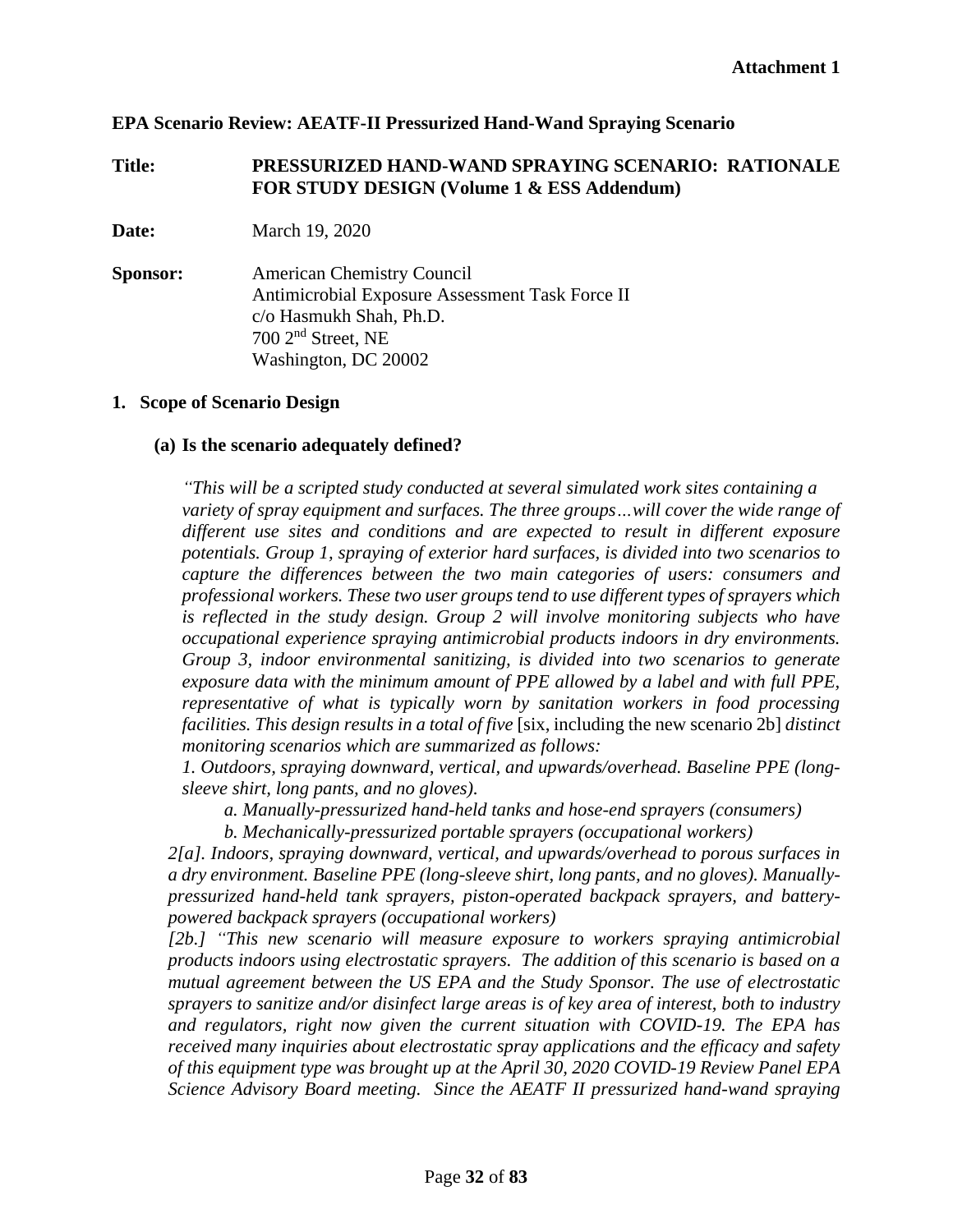*protocol was developed pre-COVID-19, at which time there was minimal use of electrostatic sprayers, the AEATF II has agreed to include electrostatic sprayers in the study… the AEATF II agreed to add a separate monitoring scenario for electrostatic spraying to Scenario 2, indoor spraying, dry environments. The indoor, dry environment spraying with manually powered conventional hand-held tank and backpack sprayers and battery-powered backpack sprayer will remain as planned since this still represents how many (non-COVID19) indoor surface applications are made. Adding a separate scenario will allow the task force to generate dermal and inhalation unit exposures for electrostatic sprayers separate from conventional hand-wand sprayers."* (ESS Addendum:2)

*"Hand-held, backpack, and cart-mounted electrostatic sprayers. Baseline PPE (longsleeve shirt, long pants, no gloves, and respiratory protection). Includes spraying* [indoor] *horizontal and vertical surfaces, including surfaces above shoulder height as needed."*  (ESS Addendum:3)

*3. Indoors, spraying downward, vertical, and upwards/overhead to non-porous surfaces in a wet environment (mechanically-pressurized portable sprayers and hydraulicallypressurized in-line Venturi-injection)*

*a. Baseline PPE (long-sleeve shirt, long pants, and no gloves) (occupational workers)*

*b. Full PPE (rain pants and rain jacket over long-sleeve shirt and long pants, chemical-resistant gloves, and rubber boots) (occupational workers)*

*There will be a total of 18 MEs per scenario, for a total of 90 [108, including the new* scenario 2b] *monitoring events. Eighteen different individuals monitored under reasonably diverse conditions will characterize the exposure potential for each application scenario."*  (V2:12-13)

The AEATF II further defines each of the three scenarios as the following:

- (1) **Indoor spraying:** "*The first scenario, outdoor applications to hard exterior surfaces such as siding and sidewalks, would be done by generating two sets of exposure data, one using consumers applying with manually-powered hand-held tank and hose-end sprayers and another set with professionals using mechanically-powered wand-type portable spray units (on wheels or truck-mounted). The manually-powered sprayers dispense product a short distance from the user and are designed to apply product in a targeted manner to small areas. The mechanically-powered units have a bigger throw distance and are used to treat larger areas and high surfaces such as siding on the sides of commercial buildings or awnings or agriculture premises (such as barn, coops, and animal runs). The direction of spray for this scenario would be downward to sidewalks, to vertical surfaces such as fences and siding, and upward to reach tall vertical surfaces such as siding on a warehouse."* (V1:30)
- (2) **Outdoor spraying (dry environments):** *"The second scenario involving indoor applications to dry areas will include a mixture of manually powered hand-held tank and backpack sprayers. These applications will simulate indoor surface applications to hard porous surfaces in locations that are typically dry such as attics, crawlspaces,*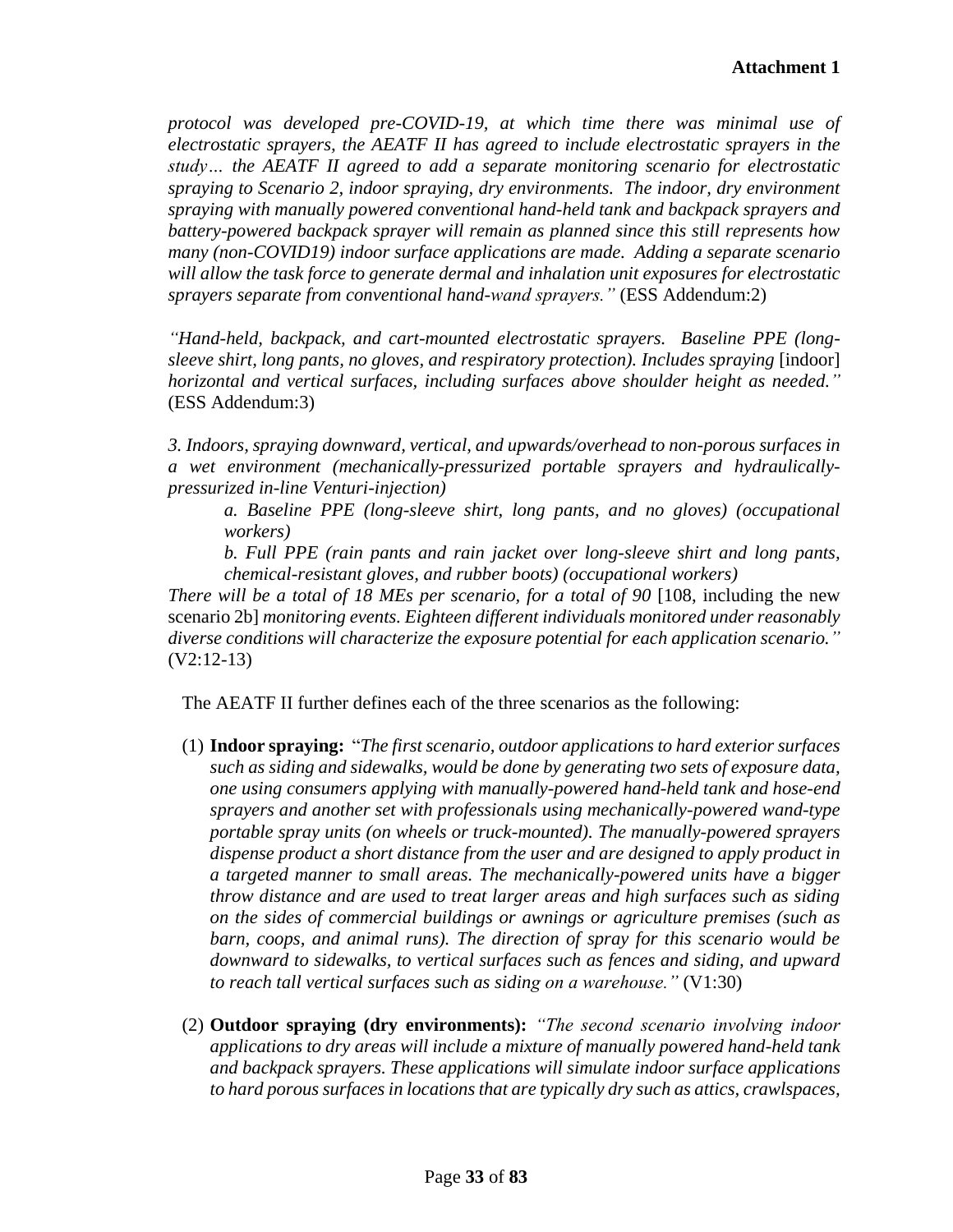*interior living spaces, and commercial indoor areas. Antimicrobial products used in this manner are primarily fungi/mold prevention and remediation products and sanitizers/disinfectants used by the pest management industry or janitors."* (V1:30)

*The electrostatic sprayer scenario "Includes spraying* [indoor] *horizontal and vertical surfaces, including surfaces above shoulder height as needed."* (ESS Addendum:3)

*"There will be a selection of six electrostatic sprayers … available for the test subjects to choose from. This will allow subjects to use the sprayer that they are most familiar with. In case a subject is not familiar with the specific brands and models of sprayers available for use in the study, the equipment user guides will be available.*

*The following is a list of the electrostatic sprayers targeted to be used in this monitoring scenario. Because of the high demand for these sprayers during the COVID-19 pandemic, it may not be possible to obtain all the desired sprayers. However, a minimum of four different sprayers (a minimum of two hand-held, one backpack, and one cart) will be purchased for the study.*

*Hand-Held, EMist EPIX360, Victory VP200ES* 

*Backpack, EMist EM360, Victory VP300ES* 

*Cart-Mounted, EMist EM360, ByoPlanet/Clorox Total 360 Electrostatic Sprayer* 

*To make sure that there is a variety in the spray equipment used in this scenario, people who respond to the recruitment ads will be asked what type and brand of electrostatic sprayer they normally use and this will be used to ensure that potential participants do not all spray the same piece of equipment. To ensure that this scenario represents the range of available electrostatic sprayers, a minimum of 3 MEs will be conducted with each brand (ByoPlanet/Clorox, EMist, and Victory), with at least three MEs done using a backpack sprayer and three MEs using a cart sprayer.* 

*Subjects using sprayers with 3-in-1 nozzles will be allowed to choose between the small and medium spray setting, but not the largest. This will be done to bias the study towards the smaller droplet sizes*." (ESS Addendum:10-11)

(3) **Outdoor spraying (wet environments):** *"The third scenario focuses on a mixture of mechanically-powered wand-type portable spray units (on wheels or carts) and in-line Venturi-injection utilizing wall-mounted hook-ups. This scenario represents environmental sanitizing/disinfecting spraying and spray practices commonly done in wet environments as part of an overall cleaning procedure. The wet and humid environment, hard non-porous surfaces combined with the ability to apply higher spray volumes than in dry environments reflects treatment in such locations as food and beverage processing and packaging facilities, animal housing, and livestock production, and is expected to result in a different exposure potential than grouping*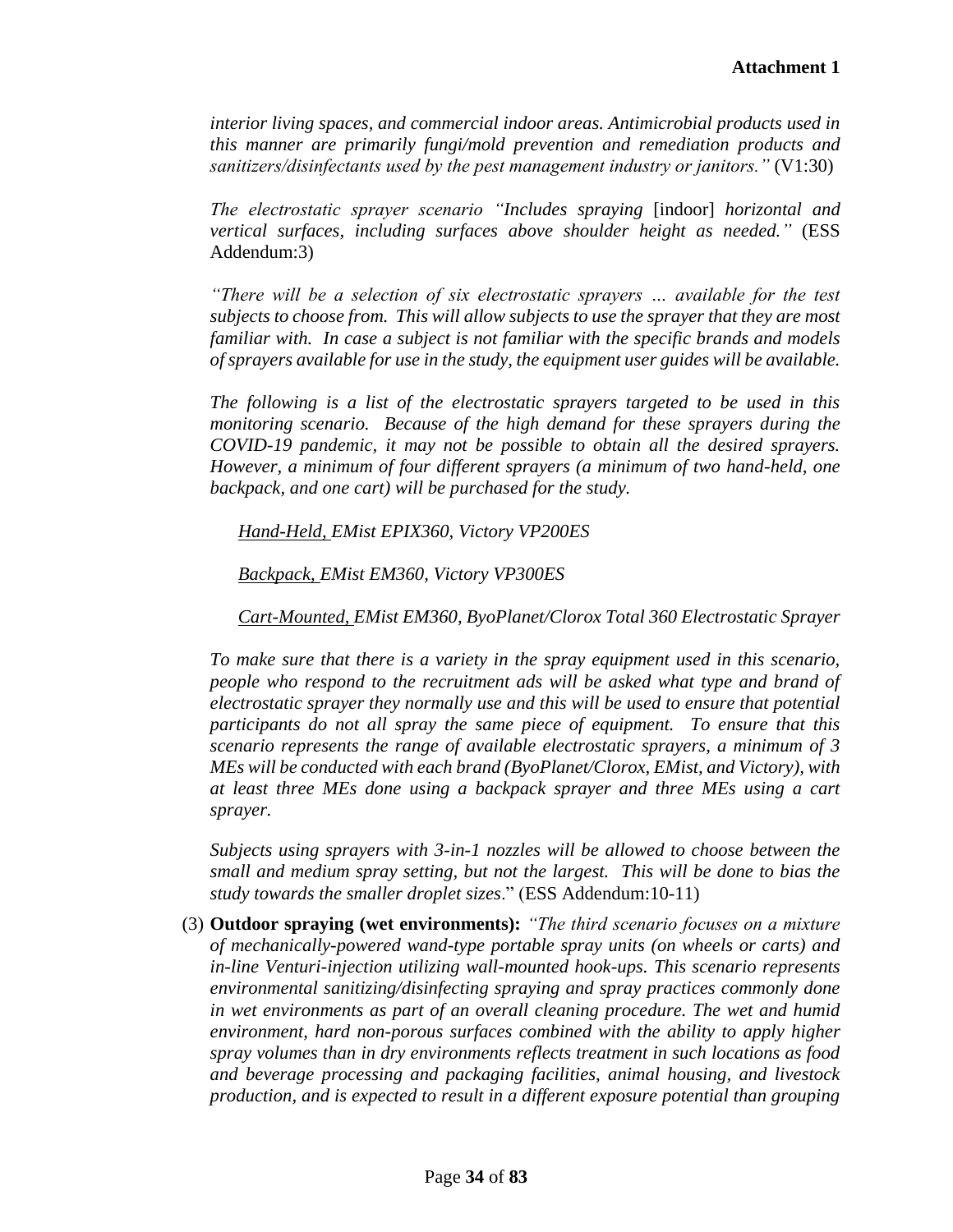*2. To simulate actual use conditions, the surfaces will be sprayed with water prior to the test subjects being monitored to create a wet and humid environment."* (V1:30- 31)

The scenario is limited to the spraying of the diluted treatment solution, not the preparation of the solution (i.e., subjects will not pour the active ingredient to make-up the treatment solution). The product containing ADBAC will be poured by the researcher for each scenario. The pouring of the product is not being monitored in this study because the formulation type for future use of these data could be liquid, powder, or granules (some systems even use closed loading/filling). Exposure data for pouring these formulation types are available from prior AEATF II exposure studies.

The AEATF II hand-wand and electrostatic spraying scenario designs appropriately propose to diversify the sampling characteristics by selecting different subjects for each monitoring event and allowing them to spray surfaces as they normally would do, conducting the study during multiple application dates, providing various sprayer equipment types, varying the size of the rooms to be used, varying the surfaces and equipment in the rooms to be sanitized, as well as varying the active ingredient concentration in the treatment solution. The test subjects will be drawn from both the consumer and occupational populations to represent residential and janitors/professionals who apply antimicrobial products using these hand-wand and electrostatic sprayers (albeit less so by consumers as reflected in the design of the study).

## **(b) Is there a need for the data? Will it fill an important gap in understanding?**

There are some exposure data available involving hand-wand sprayers and no data available specifically for electrostatic sprayers. The data that are representative of antimicrobial uses, however, are older studies judged to be of lesser quality than today's standards (e.g., dermal exposure measured using intermittent patch dosimetry instead of whole-body dosimeters, cotton gloves instead of hand wash/rinse, etc.) or newer studies conducted under today's standards but not representative of antimicrobial uses (e.g., Agricultural Handlers Exposure Task Force's rights-of-way sprayer). EPA agrees with the AEATF's review of the existing data (V1:43-48) and conclusion that antimicrobialspecific hand-wand sprayer data are needed to be more reflective of these uses compared to the existing data generated for agricultural chemicals. Additionally, with the industry moving towards the use of electrostatic sprayers as an application technique for disinfectant applications for COVID-19, the electrostatic sprayer-specific exposure data generated by the AEATF II will be useful in ongoing and future risk assessments.

### **2. Rationale for Scenario Sampling Design**

**(a) Are the variables in the hand-wand and electrostatic sprayer scenario design likely to capture diverse exposures at the high-end?**

The design choices in the hand-wand and electrostatic sprayer scenarios to capture diversity in exposure include: (1) monitoring the subjects over multiple days; (2) varying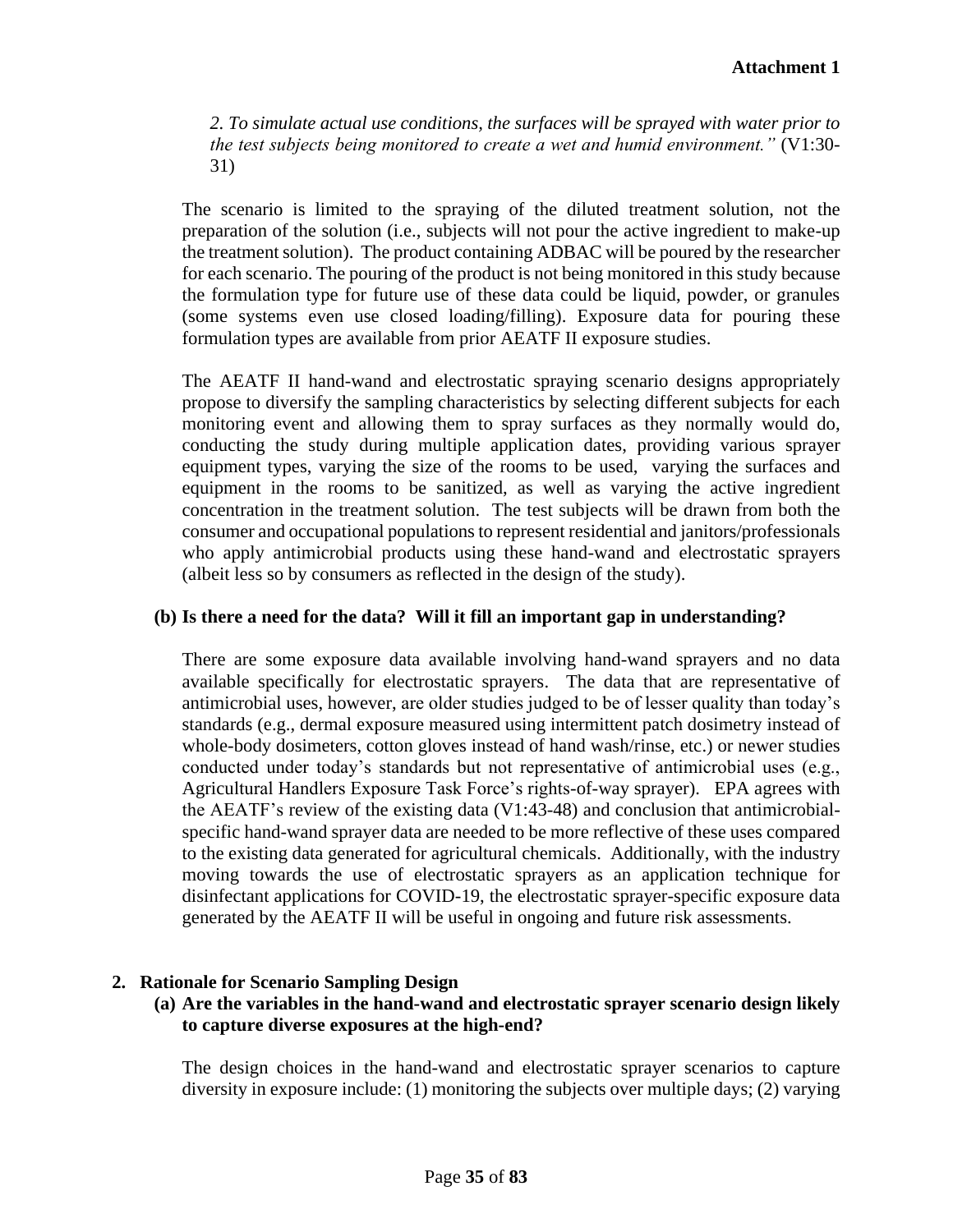the room layouts and surfaces to be treated; (3) varying the study locations for each of the three different scenarios; (4) varying the spray equipment within each scenario; (5) varying the spray duration [by varying the volume sprayed] for the monitoring events (MEs) within each scenario; (6) varying the active ingredient concentration; and (7) diversity among test subjects (i.e., not using the same subject twice in the same scenario). Additional descriptions of these key variables are provided below. (V1:36-37)

The study is being designed to be scripted in such a manner as to encompass the diverse set of conditions that will impact exposure, an approach that has been defined within the AEATF II Governing Document as purposive diversity sampling. The diversity is being achieved using a range of application equipment for each scenario. Within the basic selection of equipment, the subjects will be allowed to choose which ones they are more apt to use. For example, in the outdoor spraying scenario for the consumers, the subjects will be provided two different hand-pump tank sprayers and two hose-end sprayers so that they can choose the one they want to use. The following is a description of the planned diversity in the design of each scenario:

**Indoor spraying:** "*At least two different hand-pump tank sprayers and two hose-end sprayers will be available for Scenario 1a* [consumers]. *Subjects will be allowed to choose the sprayer they are most familiar with to use. Scenario 1b* [occupational] *will have a minimum of three different mechanically-pressurized sprayers (either on wheels, skid, or in the bed of a pick-up truck) and subjects will be allowed to choose the sprayer they are most familiar with. In addition, each subject will be responsible for pressurizing his or her sprayer, and if the nozzle is adjustable, the subject will make his/her own adjustment. For sprayers that allow different nozzles to be used, there will be a selection of nozzles for the subjects to choose from. Information on the sprayer including spray wand length, tank capacity, and a description of the nozzle will be documents. If the sprayer has a pressure gauge, the spray pressure will be recorded."* (V1:40)

**Outdoor spraying (dry environments):** *"The equipment in Scenario 2*[a] *will consist of at least two different manually-pressurized tanks sprayers, two different manual piston-operated backpack sprayers, and two different battery-powered backpack sprayers. For wands that allow different nozzles to be used, there will be a selection of nozzles for the subjects to choose from. Information on the sprayer including spray wand length, tank capacity, and a description of the nozzle will be documents. If the sprayer has a pressure gauge, the spray pressure will be recorded."* (V1:40)

The electrostatic sprayer ESS Addendum provides a section for "*Electrostatic Spraying Theory and Spray Equipment*" that details how these sprayers operate, the array of equipment available to users, etc. (ESS Addendum:6-11) From the list of potential electrostatic spray equipment, the AEATF II is providing the test subjects with *"…a selection of six electrostatic sprayers … to choose from. This will allow subjects to use the sprayer that they are most familiar with. In case a subject is not familiar with the specific brands and models of sprayers available for use in the study, the equipment user guides will be available.*" (ESS Addendum:10-11)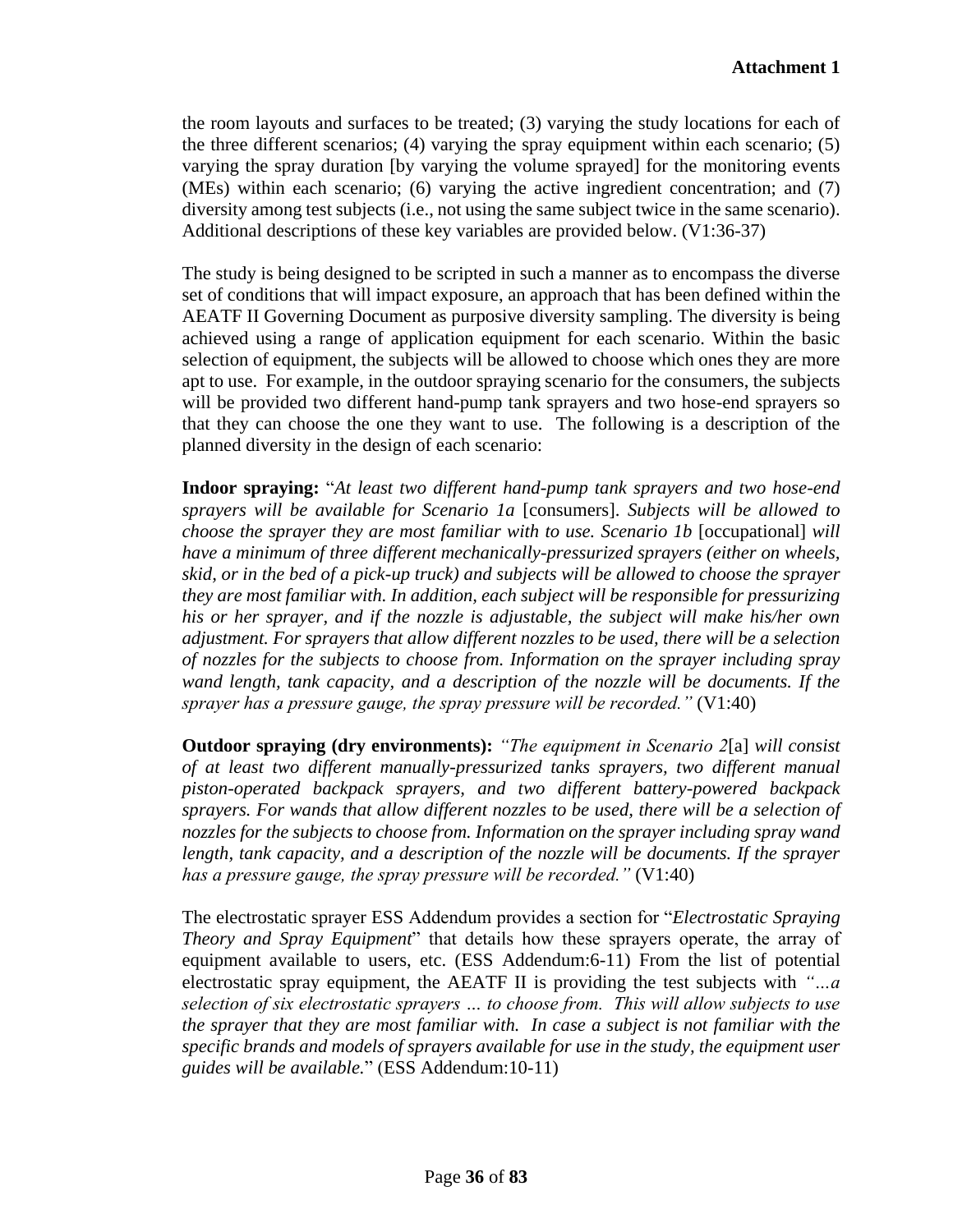*"To make sure that there is a variety in the spray equipment used in this scenario, people who respond to the recruitment ads will be asked what type and brand of electrostatic sprayer they normally use and this will be used to ensure that potential participants do not all spray the same piece of equipment. To ensure that this scenario represents the range of available electrostatic sprayers, a minimum of 3 MEs will be conducted with each brand (ByoPlanet/Clorox, EMist, and Victory), with at least three MEs done using a backpack sprayer and three MEs using a cart sprayer. Subjects using sprayers with 3 in-1 nozzles will be allowed to choose between the small and medium spray setting, but not the largest. This will be done to bias the study towards the smaller droplet sizes."* (ESS Addendum:11)

**Outdoor spraying (wet environments):** "*Scenario 3 will be done using point-of-use Venturi-injection systems with wall-mounted hook-ups that are part of the food or meat processing facility and with at least three different mechanically-pressurized portable sprayers on wheels or carts. Subjects will be allowed to select and use the system that they are most familiar with. Subjects using the mechanically-pressurized sprayers will be responsible for pressurizing his or her sprayer, and if the nozzle is adjustable, the subject will make his/her own adjustment. For sprayers that allow different nozzles to be used, there will be a selection of nozzles for the subjects to choose from. Information on the sprayer including spray wand length, tank capacity, and a description of the nozzle will be documents. For the in-line Venturi-injection system, information on the hose length and spray gun/nozzle will be documented. If the sprayer has a pressure gauge, the spray pressure will be recorded; spray output from the hydraulically pressurized hose will be collected to determine gallons per minute."* (V1:40)

Although the researchers have selected the types of equipment (e.g., hand pump tank versus hose-end sprayer) for the study, the exact make/models/brands have not been determined/purchased yet. The study design indicates the following: "…*sprayers to be used in the study will be selected based information collected from retail stores, websites, and from conversations with industry personnel and end-users."* (V1:41)

**Test Subjects.** *"Another important meta-characteristic that will be formally diversified is the test subject, i.e., the person volunteering to perform the various spraying tasks. People with experience using pressurized hand-wand sprayers will be recruited from the local area in which the test site is located."* (V1:41)

**Indoor spraying:** *"Since both consumers and professionals may apply antimicrobials to exterior hard surfaces using hand-wand sprayers, subjects with home-use experience will be recruited for Scenario 1a while those with occupational experience will be recruited for Scenario 1b. Given that most homeowners do not purchase large commercial mechanically-pressurized sprayers designed to spray large volumes of solution, only people with occupational experience will be recruited for Scenario 1b (mechanicallypressurized sprayers). The experience criteria for potential test subjects in Scenario 1a will be that they have used a manually-pressurized (pump-up) hand-held tank sprayer or hose-end sprayer at least once within the last year to sanitize/disinfect or remove mildew/mold/bacteria from exterior hard surfaces such as brick, siding, sidewalks, shingles, fences, or awnings. The experience criteria for potential test subjects in*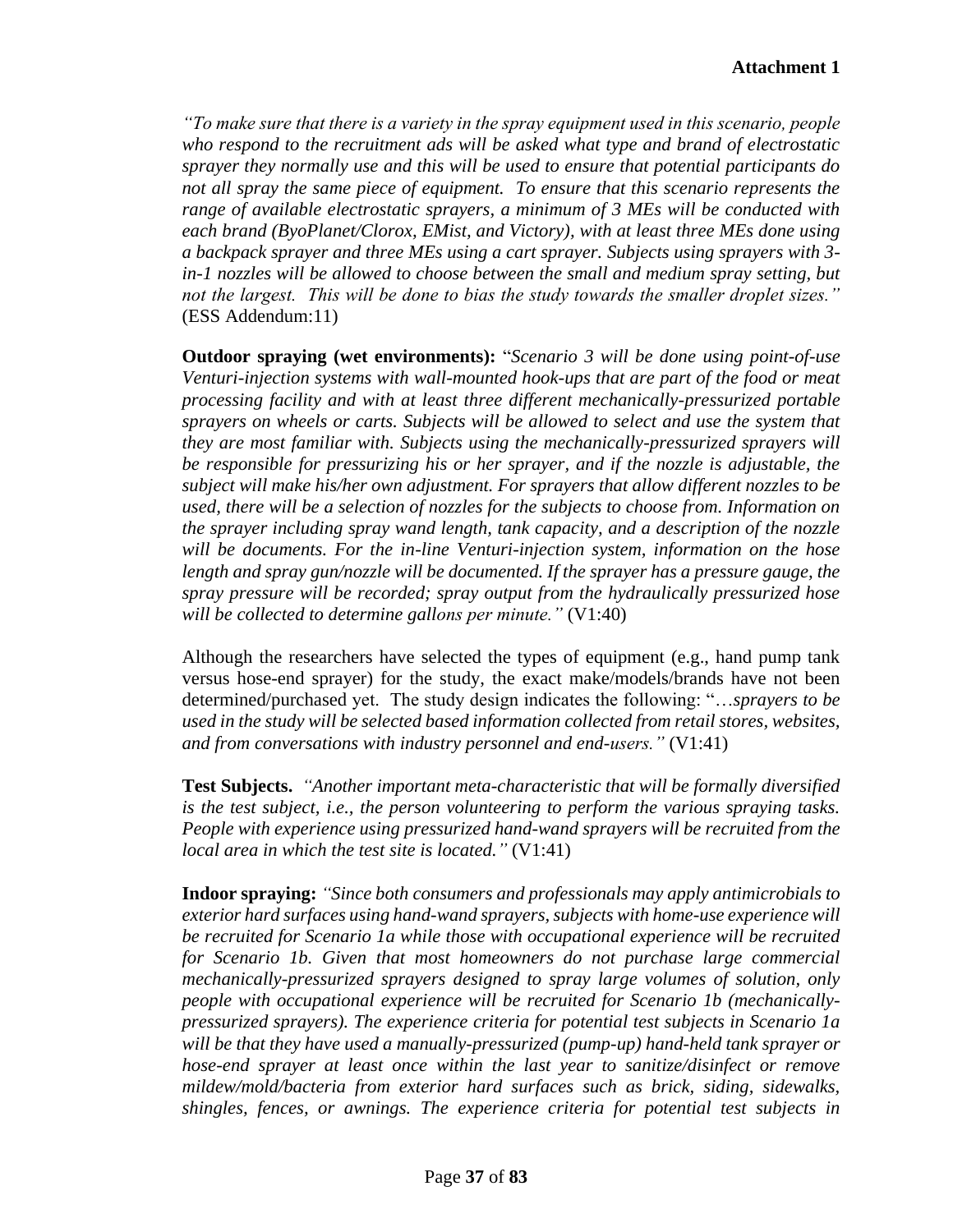*Scenario 1b will be that they are currently employed or were employed within the last 2 years in a position where they use a mechanically pressurized hand-wand sprayer (on wheels or in the bed of a truck) to sanitize/disinfect or remove mildew/mold/bacteria from exterior hard surfaces (e.g., professional power washing, siding contractors, exterior home cleaning, mold removal, handyman, pest management professionals)."* (V1:41).

**Outdoor spraying (dry environments):** "*People with occupational experience using pressurized hand-wand spray equipment to sanitize or treat for fungi/mold on indoor hard surfaces will be recruited. This will include people working for pest control companies, mold remediation companies, construction companies, handymen, and janitors. Potential subjects must either be currently employed in a position or have worked in such a position within the last 2 years where they use a manually-pressurized hand-held tank sprayer or back-pack sprayer to apply mold prevention/mold remediation products or sanitizers to interior surfaces in such areas as crawlspaces, attics, homes, and commercial buildings."* (V1:41)

For the electrostatic sprayer scenario, "*Only subjects who have experience using electrostatic sprayers will be recruited for this study. Given the rapid increased use of electrostatic sprayers as a tool to disinfect and sanitize surfaces as a response to COVID-19 in the food service, transportation, medical, hospitality, and personal care industries, no problems are anticipated to recruit 22 people (18 to be monitored and 4 alternates) with this experience.*" (ESS Addendum:3). However, the number of months or years of years of experience using the electrostatic sprayer is not mentioned.

**Outdoor spraying (wet environments):** *"People with occupational experience using mechanically-pressurized hand-wand sprayers, central distribution spray systems and/or wall-mounted Venturi-injection systems to sanitize indoor hard non-porous surfaces will be recruited. The populations of interest are sanitation workers who work at food processing facilities (including meat/poultry processing, slaughter houses, creameries, dairies, breweries, and cheese-making), food/beverage handling facilities, livestock/poultry housing, animal transportation, and food storage locations. Potential subjects must either be currently employed in a position where they use a mechanicallypressurized hand-wand sprayer, central distribution spray system, and/or wall-mounted Venturi-injection system to apply a sanitizer or disinfectant as part of their sanitation tasks or have worked in such a position within the last 2 years."* (V1:42)

**Active Ingredient Concentration.** The proposed approach is for the first two scenarios, indoor and outdoor (dry environments) spraying, to test 6 MEs with each of three total Quat concentrations, as shown in Table 2. The proposed concentrations for these two scenarios are 215, 430, and 860 ppm total Quat. For scenario 3a, indoor spraying (wet environments) with baseline PPE, the proposed concentrations are 100 ppm total Quat at 20 gallons sprayed, and 400 ppm total Quat at 40 and 80 gallons sprayed. For scenario 3b, indoor spraying (wet environments) with full PPE, the proposed concentrations are 290, 580, and 1160 ppm total Quat. EPA recommends no changes in most of these concentrations as these concentrations meet the goal of 80% statistical power for detecting proportionality between (expected) exposure and concentration as discussed in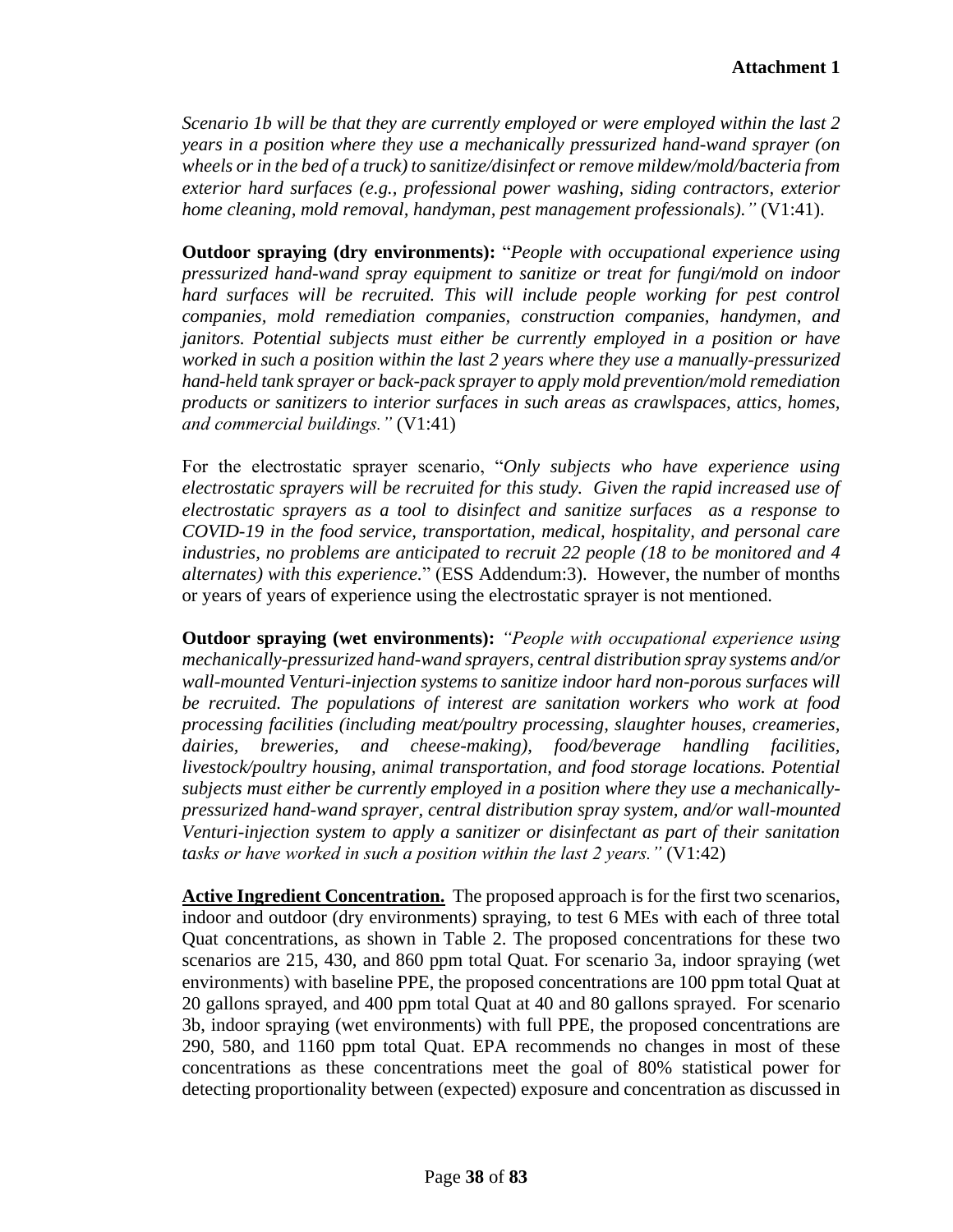Table 3 above (i.e., log-log-linearity with a slope of one for each scenario and exposure route). However, EPA recommends working with the AEATF II to increase the range of the concentrations in Scenarios 1a and 2a to increase the statistical power from75% to at least 80%.

### **(b) How have random elements been incorporated into the scenario sampling design?**

Random elements have been incorporated into the design as follows: *"Once a test subject has signed the consent form, his/her Subject ID will be assigned. This will be accomplished by having the subject randomly draw a Subject ID number out of a container. The first 18 numbers (W01 through W18) identify the subjects who will be scheduled for monitoring, while the four remaining subjects (W19 to W22) will be held as alternates. In addition to drawing the Subject ID number, each subject, unless they have been assigned to be an alternate, will draw a second piece of paper from another container that will randomly assign the subject to an ME number. Test subjects participating in both scenarios 3a and 3b will be asked to draw two ME numbers (from separate containers), one for each scenario that they participate in. The ME number will determine which monitoring duration stratum the subject will be in.*" (V2:51)

Subjects will be randomly assigned to the target Quat concentration level within each scenario.

### **(c) What feasible opportunities to incorporate random elements in the design—if any have been overlooked?**

None.

### **(d) What typical patterns of exposure will likely be included by the sampling design?**

The hand wand sprayer applications for subjects spraying hard surfaces using the ADBAC treatment solution are following procedures according to typical practices. The typical procedures are holding the spray wands and spraying down hard surfaces, with nuances for each scenario as follows (a general list activities, spelling out 13 items, are presented in V2:57-59):

**Outdoor spraying:** *"Subjects will be told to spray the various outdoor surfaces, which will include vertical and horizontal surfaces, as they normally would. Subjects will not be allowed to rinse the treated surfaces with water as this could potentially remove residues from the subjects. At the end of the monitoring period, subjects will not clean out their spray equipment as this has the potential to remove residues from their hands."* 

**Indoor spraying (dry environments):** *"Subjects will be told to spray the various indoor surfaces (floor, walls, ceilings, cabinets) as they normally would. Subjects will not be allowed to rinse the treated surfaces with water. At the end of the monitoring period, subjects will not clean out their spray equipment as this has the potential to remove residues from their hands."*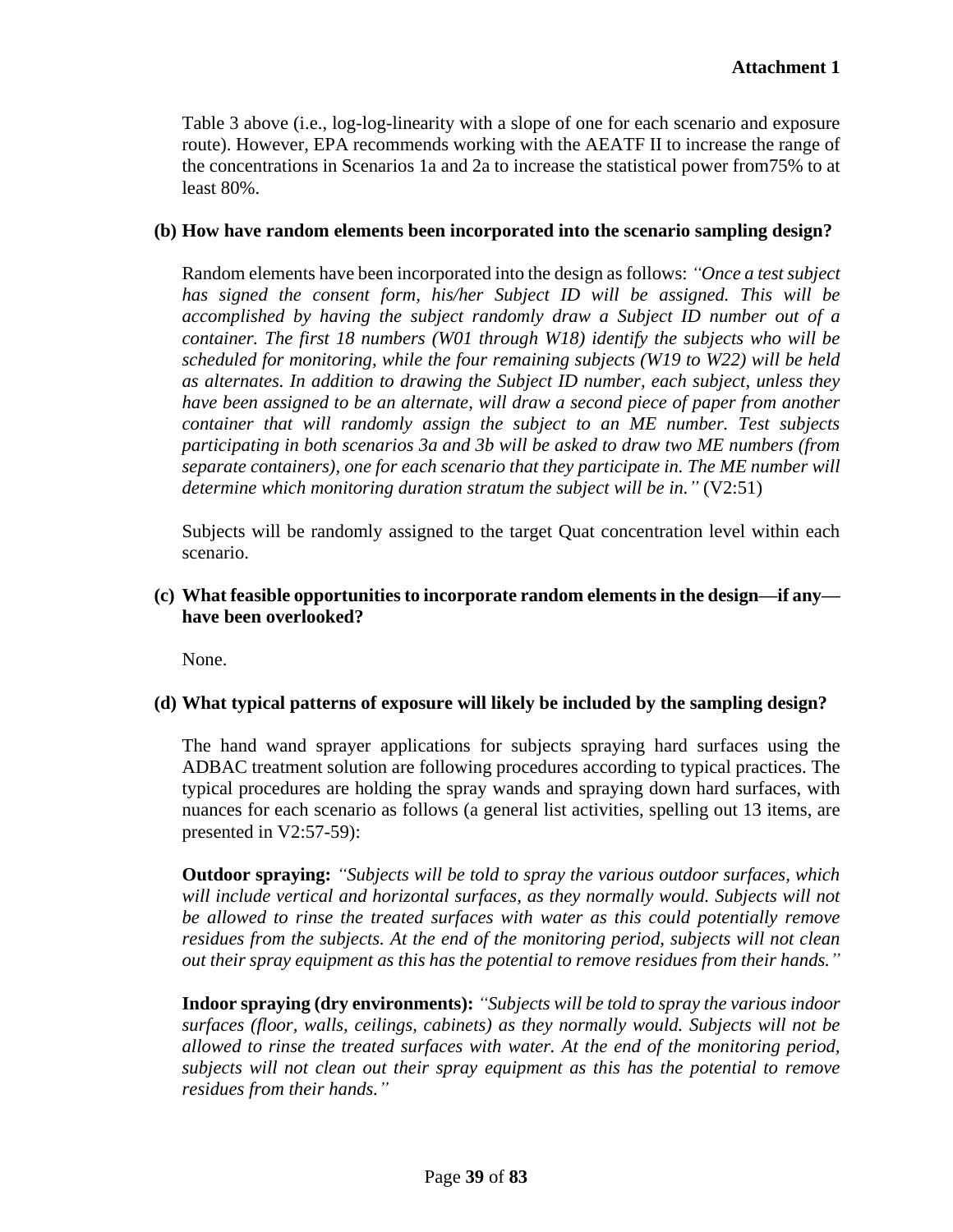*"Scenario 2b* [electrostatic sprayers] *will take place an indoor environment designed to mimic indoor commercial or institutional spaces such as hospitals, classrooms, hotel rooms, day care centers, airplanes, metro-cars, ambulances, churches, lobbies, fitness centers, and offices. Rooms of various sizes, containing tables, chairs, and items such as lamps, computers, monitors, and toys or gym equipment will be included to represent surfaces that are treated. These items as well as cabinet exteriors, countertops, light switches, and door handles will be sprayed to simulate sanitizing for COVID-19."* (ESS Addendum:3)

**Indoor spraying (wet environments):** *"Subjects will be told to spray the various indoor surfaces (floors, walls, and equipment) as they normally would. At the end of the monitoring period, subjects spraying from point-of-use Venturi-injection units will simply turn off the wall-mounted valve. Subjects spraying from portable spray units will not clean out their spray tanks as this has the potential to remove residues from their hands."* (V2:20-21).

### **(e) What typical patterns of exposure will likely be excluded by the sampling design?**

Hand wand spraying in mushroom houses, wood preservation sprays, cooling towers, HVAC systems, indoor agricultural growing facilities will not be simulated in this study. "*Since these specialized use sites typically are on labels with a broad range of other use sites, it is anticipated that these uses will be covered when assessing risks for uses based on one of the five* [six, including scenario 2b] *monitored scenarios*." (V2:22)

The AEATF II excluded monitoring subjects pouring the formulated product into the application equipment. The test substance in the formulated product will be added to the treatment solution by the researchers (not the test subjects) because formulation types can vary (i.e., liquid, powder, granule) and open pouring data are available from previous AEATF II exposure studies.

### **3. Is the proposed test material an appropriate surrogate?**

The proposed active ingredient to be used in this study is the quaternary ammonium compound, commonly known as "Quats". Specifically, alkyl dimethyl benzyl ammonium chloride (ADBAC) C-14 carbon length side chain will be analyzed as the surrogate compound (CAS number 139-08-2). ADBAC has a low vapor pressure (3.5E-12 mmHg @ 25 °C) which is an appropriate choice for a surrogate test material. Two EPA-registered products containing Quats will be used this study, Maquat® 5.5-M (EPA Registration Number 10324-81) and Maquat® 7.5-M (EPA Registration Number 10324-81). The composition of the ADBAC Quat in both formulated products is 50%  $C_{14}$ , 40%  $C_{12}$ , and 10% C16. (V2:34). The C<sup>14</sup> chain of ADBAC was also used as the surrogate compound in previous AEATF II exposure studies (liquid pour, aerosol can, and immersion/dip/soak).

*"GLP characterization of each lot of test substance used in this study will be done under a separate protocol prior to the start of monitoring to determine the C14-ADBAC content.*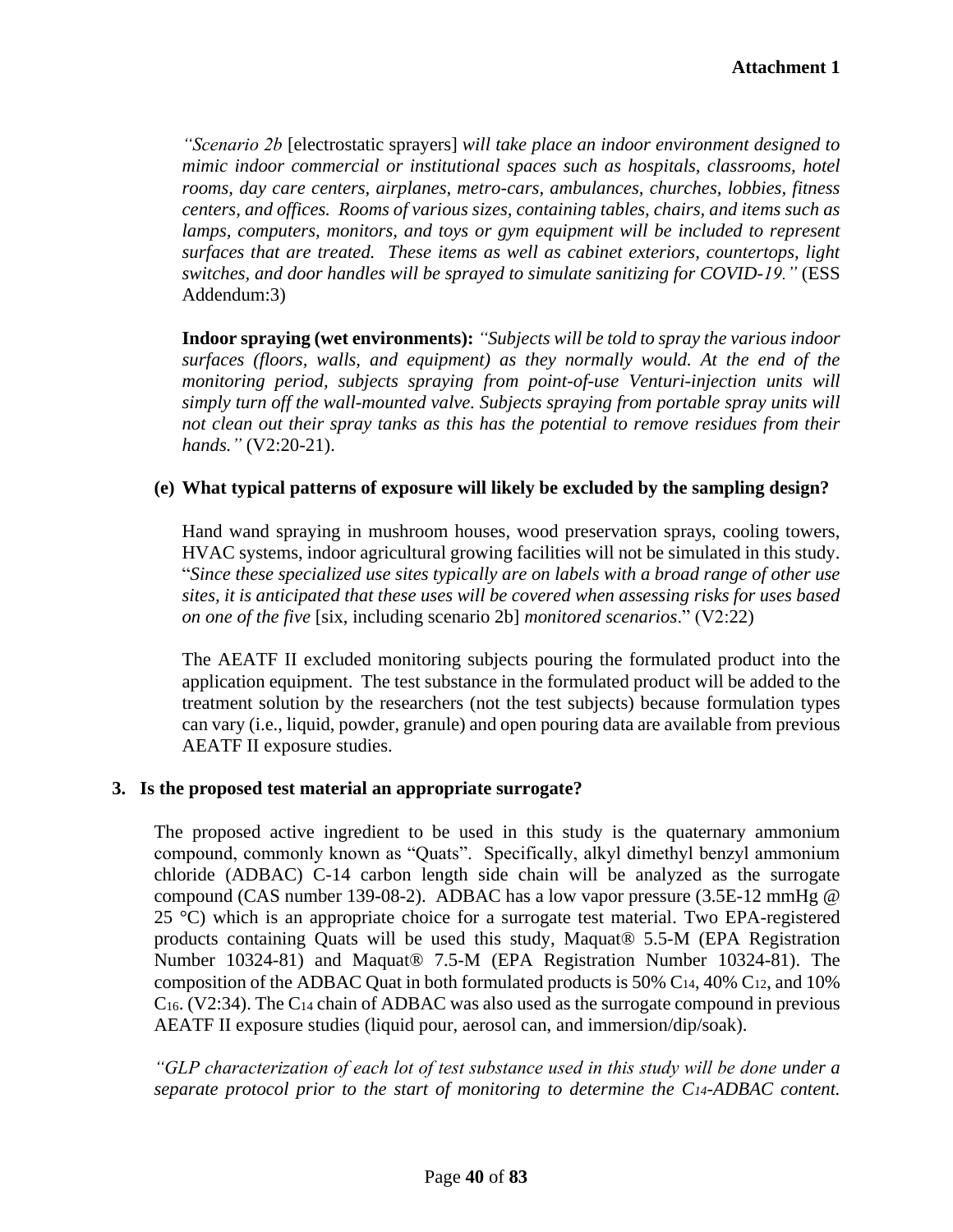*Duplicate samples (approximately 20 ml each) of each lot of test substance used in this study will be retained by the analytical laboratory and shipped to Quality Associates, Inc. for archiving."* (V2:38*)*

### **4. What is the rationale for the proposed sample size?**

The benchmark objective in the AEATF II exposure studies is that sample estimates of the arithmetic mean and 95th percentile of normalized exposure are accurate to within 3-fold 95% of the time (i.e., 3-fold relative accuracy goal or "k=3")*. "If the benchmark accuracy goal (i.e., k=3) is not met once the data are collected and analyzed, the AEATF II will, in consultation with regulatory agencies, determine the best course of action to take. This may mean the development of guidance for the use of these data that takes the increased imprecision of the estimates into account. It is possible that collection of additional monitoring events will be considered."* (V2:76). Note that under the proposed design given in Table 2 above, using the assumed geometric standard deviations tabulated in Table 3 above, the fold relative accuracy goals are estimated to be met for inhalation exposure and to be almost met (maximum fold relative accuracy 3.08) for dermal exposure. See Attachment 2, sections 2.1(a) and 2.1(i), for a detailed statistical rationale applicable to this study.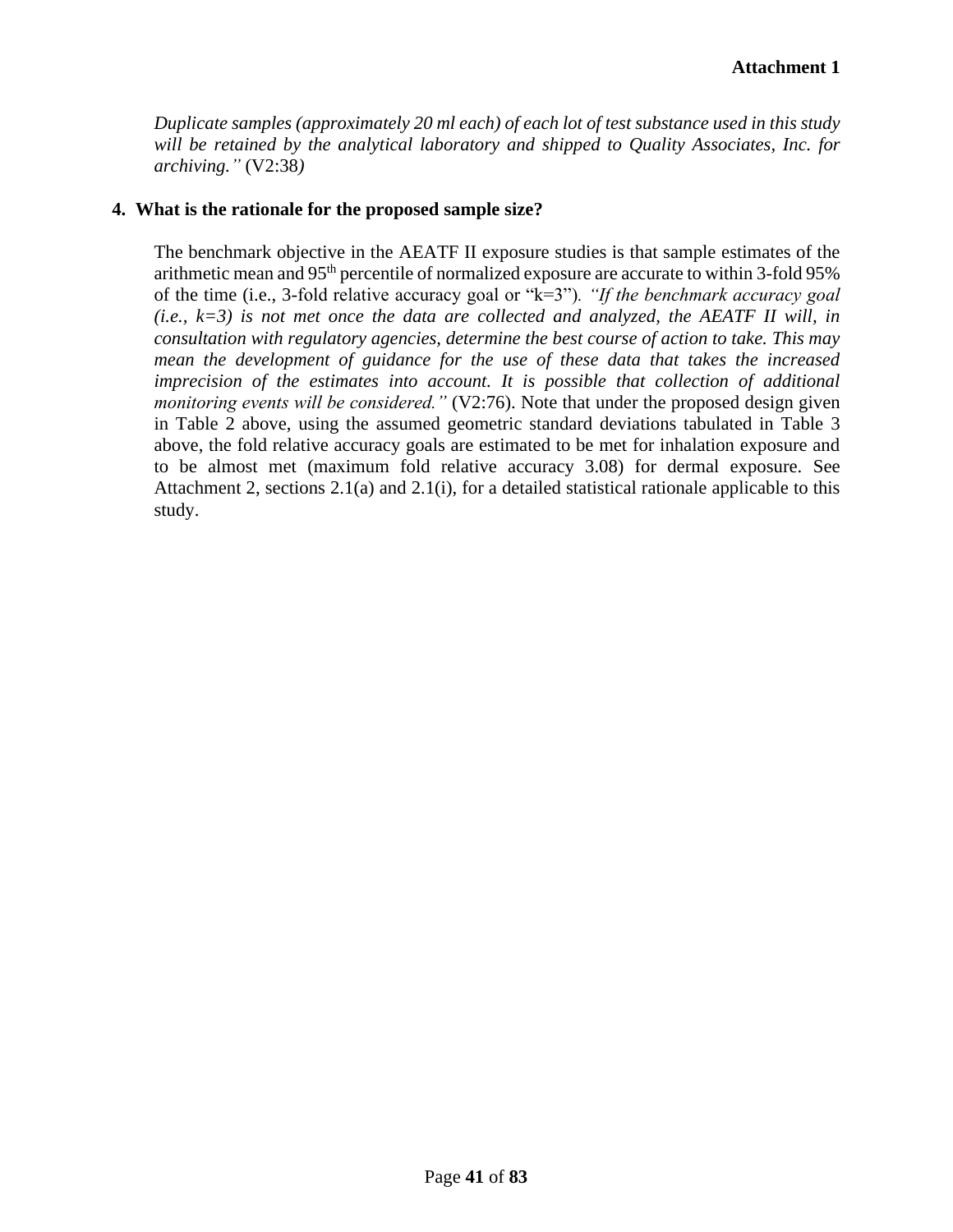### **EPA Protocol Review: AEATF II Hand-Wand Sprayer Study Protocol (AEA14)**

**Title: A Study for Measurement of Potential Dermal and Inhalation Exposure During Pressurized Hand-Wand Spraying of Antimicrobial Products (Volume 2)**

**Date:** March 19, 2020

**Principal Investigator (Study Director):** Leah Rosenheck, LR Risk Consulting, Inc.

#### **Participating Laboratory:**

Field Phase: Lange Research and Consulting, Inc. 4746 W. Jennifer Ave. Suite 105 Fresno, CA 93722

Laboratory Phase: **Smithers** 790 Main Street Wareham, MA 02571

- **Sponsor:** American Chemistry Council Antimicrobial Exposure Assessment Task Force II c/o Hasmukh Shah, Ph.D. 700 2nd Street, NE Washington, DC 20002
- **Reviewing IRB:** Advarra, Inc. 6940 Columbia Gateway Drive, Suite 110 Columbia, MD 21046

### **1. Societal Value of Proposed Research**

#### **(a) What is the stated purpose of the proposed research?**

*"This study is being conducted to develop new data for evaluating potential dermal and inhalation exposures of consumers and/or professional workers who conduct manual pressurized hand-wand spraying of antimicrobials such as sanitizers, disinfectants, and fungicides/mildewcides using manually or mechanically-pressurized hand-wand spray equipment. The primary use sites for pressurized hand-wand spraying of antimicrobial products are sanitizing or disinfecting surfaces in industrial and institutional sites, and the primary users are occupational workers."* (V2:10)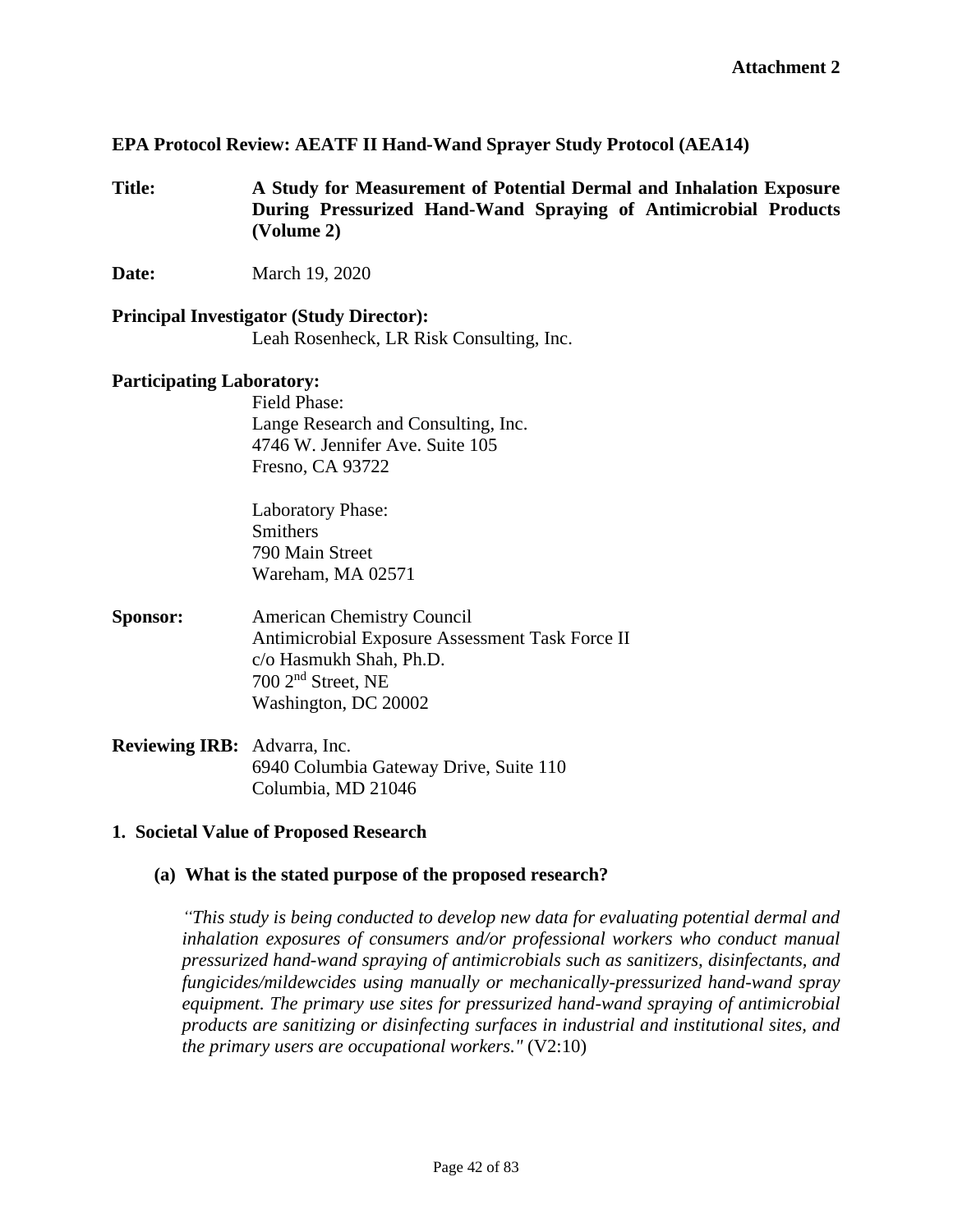The addition of the electrostatic sprayers was a decision that was made post-submission of the AEATF II's hand-wand protocol and arose from this type of equipment being used to disinfect areas to deal with COVID-19. "*The use of electrostatic sprayers to sanitize and/or disinfect large areas is of key area of interest, both to industry and regulators, right now given the current situation with COVID-19. The EPA has received many inquiries about electrostatic spray applications and the efficacy and safety of this equipment type was brought up at the April 30, 2020 COVID-19 Review Panel EPA Science Advisory Board meeting. Since the AEATF II pressurized hand-wand spraying protocol was developed pre-COVID-19, at which time there was minimal use of electrostatic sprayers, the AEATF II has agreed to include electrostatic sprayers in the study.* 

*"Following a teleconference on May 11 2020 between the task force manager Has Shah, Study Director Leah Rosenheck, and AEA14 study team chair Kate Sande and representatives from the US EPA (Tim Leighton, Tim Dole, Alicia Denning, and Michelle Arling), the AEATF II agreed to add a separate monitoring scenario for electrostatic spraying to Scenario 2, indoor spraying, dry environments. The indoor, dry environment spraying with manually powered conventional hand-held tank and backpack sprayers and battery-powered backpack sprayer will remain as planned since this still represents how many (non-COVID19) indoor surface applications are made. Adding a separate scenario will allow the task force to generate dermal and inhalation unit exposures for electrostatic sprayers separate from conventional hand-wand sprayers."* (ESS Addendum:2)

## **(b) What research question does it address? Why is this question important? Would the research fill an important gap in understanding?**

EPA reevaluates existing uses of active ingredients, registers new uses for existing active ingredients, and registers new active ingredients, some of which involve the use of sanitizers/disinfectants/algicides/etc. Currently EPA has evaluated various other types of "disinfectant" application methods such as trigger pump spray & wipe, ready-to-use (RTU) wipes for hard surface cleaning-type products, mopping, aerosol cans, however, hand-wand sprayers have the potential to result in different dermal and inhalation exposures based on the areas they are being used (e.g., house siding/driveways) and amounts applied. These data will fill a data gap. The dermal and inhalation exposure data generated from this study will be used by the EPA in assessing potential exposure and risks to users of antimicrobial products used for treating hard surfaces with various antimicrobial ingredients.

*"The AEATF II monitoring program, as described in the Governing Document (2011), intends to develop a database of exposure monitoring data that can be used to support practical regulatory decisions about future exposures to antimicrobial active ingredients used in various products."* (V2:16)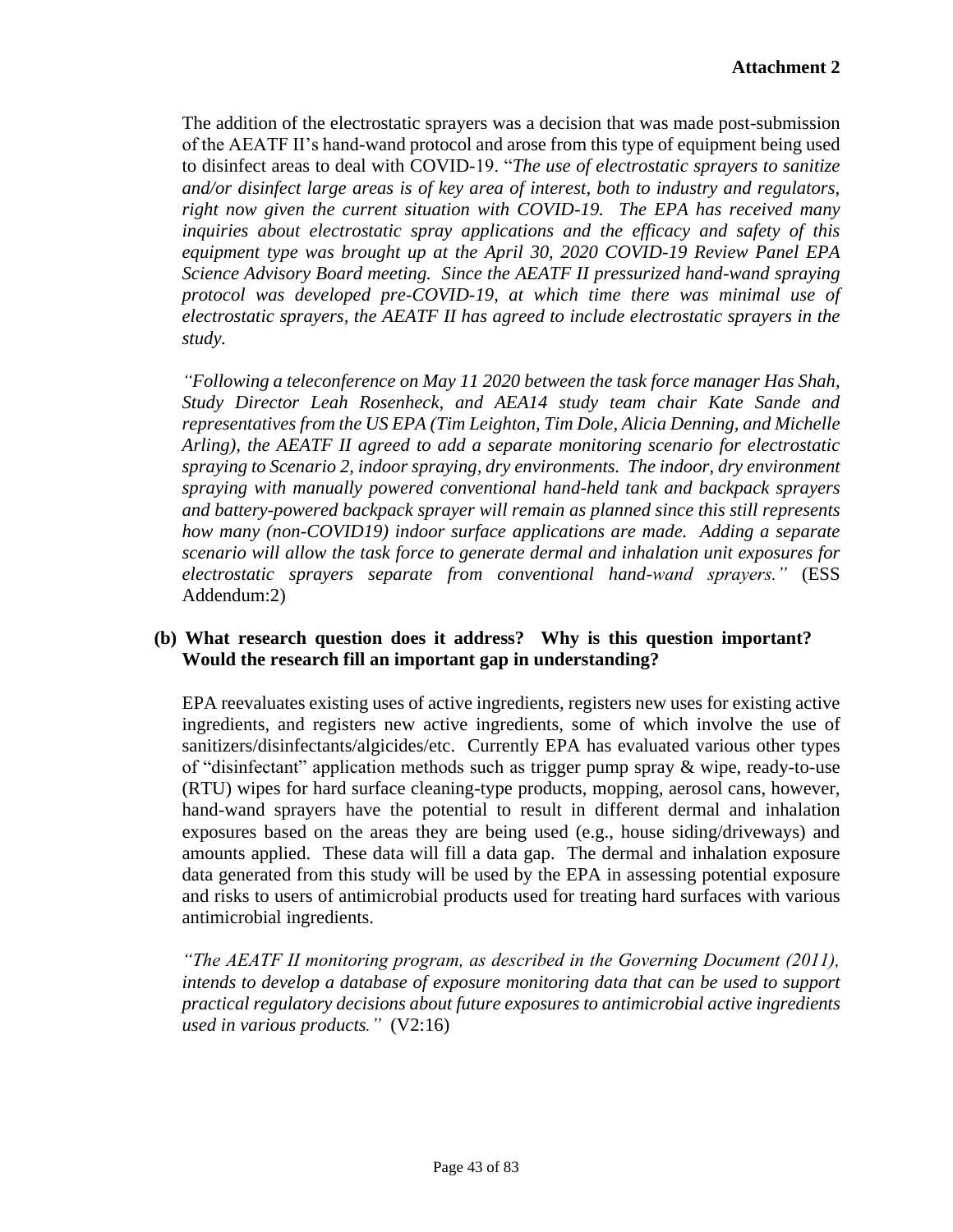### **(c) How would the study be used by EPA?**

EPA will consider the dermal and inhalation exposure data from this study in assessing exposures of occupational workers and consumers (for outdoor spraying scenario) who use antimicrobial products on surfaces.

#### **(d) Could the research question be answered with existing data? If so, how?**

Due to the limitations of existing data, as discussed in Attachment 1 section 1(b) above, the research question cannot be answered with confidence relying solely on existing data.

## **(e) Could the question be answered without newly exposing human subjects? If so how? If not, why not?**

As has been shown in previous AEATF II exposures studies for applying registered antimicrobial products, test subjects have been needed because these studies monitor the typical activities associated with these types of job functions. There are no acceptable methods or models that could be used to extrapolate exposure for this type of human activity.

## **(f) Is the research likely to produce data that address an important scientific or policy question that cannot be resolved on the basis of animal data or human observational research?**

Yes. The purpose of this research is to measure exposures of individuals who use an antimicrobial product by spraying with hand-wand sprayers. In this study, at least 18 subjects will be monitored in each of the six scenarios, (the study will have a total of 108 subjects monitored) to capture the expected variation in use conditions and techniques. To be able to measure exposure from a full range of conditions and techniques, the study needs to be an intentional exposure study with scripting rather than an observational study.

### **2. Study Design**

### **(a) What is the scientific objective of the study? If there is an explicit hypothesis, what is it?**

*"This study is being conducted to develop new data for evaluating potential dermal and inhalation exposures of consumers and/or professional workers who conduct manual pressurized hand-wand spraying of antimicrobials such as sanitizers, disinfectants, and fungicides/mildewcides using manually or mechanically-pressurized hand-wand spray equipment. The primary use sites for pressurized hand-wand spraying of antimicrobial products are sanitizing or disinfecting surfaces in industrial and institutional sites, and the primary users are occupational workers."* (V2:10)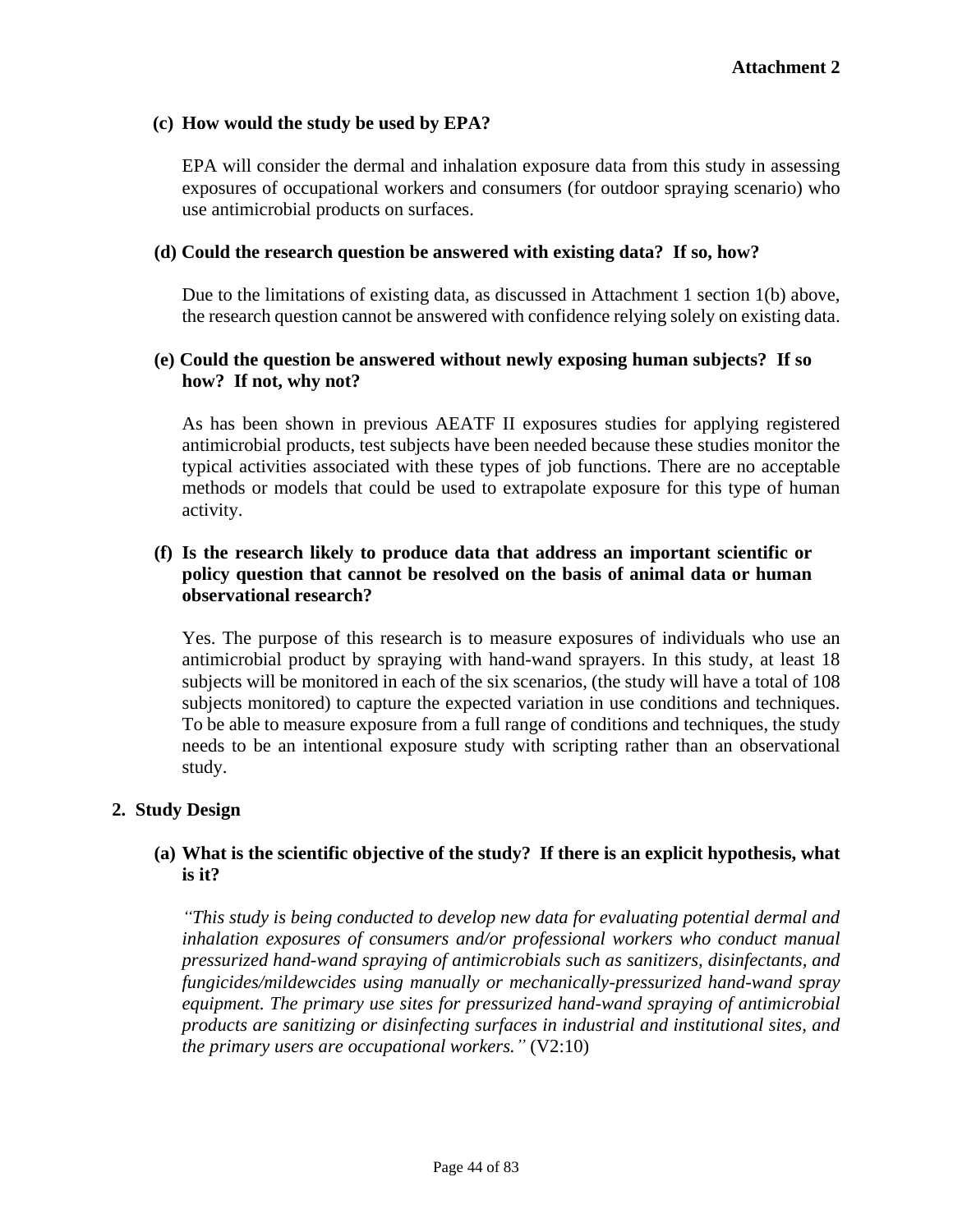The benchmark objective in the AEATF II exposure studies is that sample estimates of the arithmetic mean and 95<sup>th</sup> percentile of normalized exposure are accurate to within 3fold 95% of the time (i.e., 3-fold relative accuracy goal or "k=3"). *"If the benchmark accuracy goal (i.e., k=3) is not met once the data are collected and analyzed, the AEATF II will, in consultation with regulatory agencies, determine the best course of action to take. This may mean the development of guidance for the use of these data that takes the increased imprecision of the estimates into account. It is possible that collection of additional monitoring events might be considered."* (V2:76)

No hypothesis is stated, nor is the study designed to test a hypothesis.

## **(b) Can the study as proposed achieve that objective or test this hypothesis?**

The benchmark objective cited above can be achieved (or almost achieved,  $k=1.75$  to 3.08) by the study as proposed. The AEATF II secondary objective of having 80% power to detect proportionality between exposure and concentration can also be achieved for most scenarios and EPA recommends making changes to Scenarios 1a and 2a to achieve the secondary objective (as noted above).

## **2.1 Statistical Design**

### **(a) What is the rationale for the choice of sample size?**

The benchmark objective in the AEATF II exposure studies is that sample estimates of the arithmetic mean and 95<sup>th</sup> percentile of normalized exposure are accurate to within 3fold 95% of the time. A statistical rationale for the choice of sample size is presented in item 2.1(i) below. The proposed sample size and study design for each scenario has three groups of six MEs each for different combinations of target volumes and concentrations of active ingredient. Scenario 1a has eighteen MEs stratified into six groups of different amounts of active ingredient. Scenario 2b has eighteen MEs stratified into three groups of different amounts of active ingredient, although in the third group the amount of active ingredient differs slightly between workers that choose or do not choose the hand-held sprayer. Each of the other four scenarios has three groups of six MEs each for different amounts of active ingredient. Based on the data from the manually-pressured backpack sprayer greenhouse exposure study (MRID 43623202), the proposed sample size and study design is estimated to meet or almost meet the 3-fold relative accuracy goals for each scenario (i.e., k is estimated up to 3.08 for some scenarios).

## **(b) What negative and positive controls are proposed? Are proposed controls appropriate for the study design and statistical analysis plan?**

No positive or negative controls are proposed. This is appropriate for the study design and statistical analysis plan.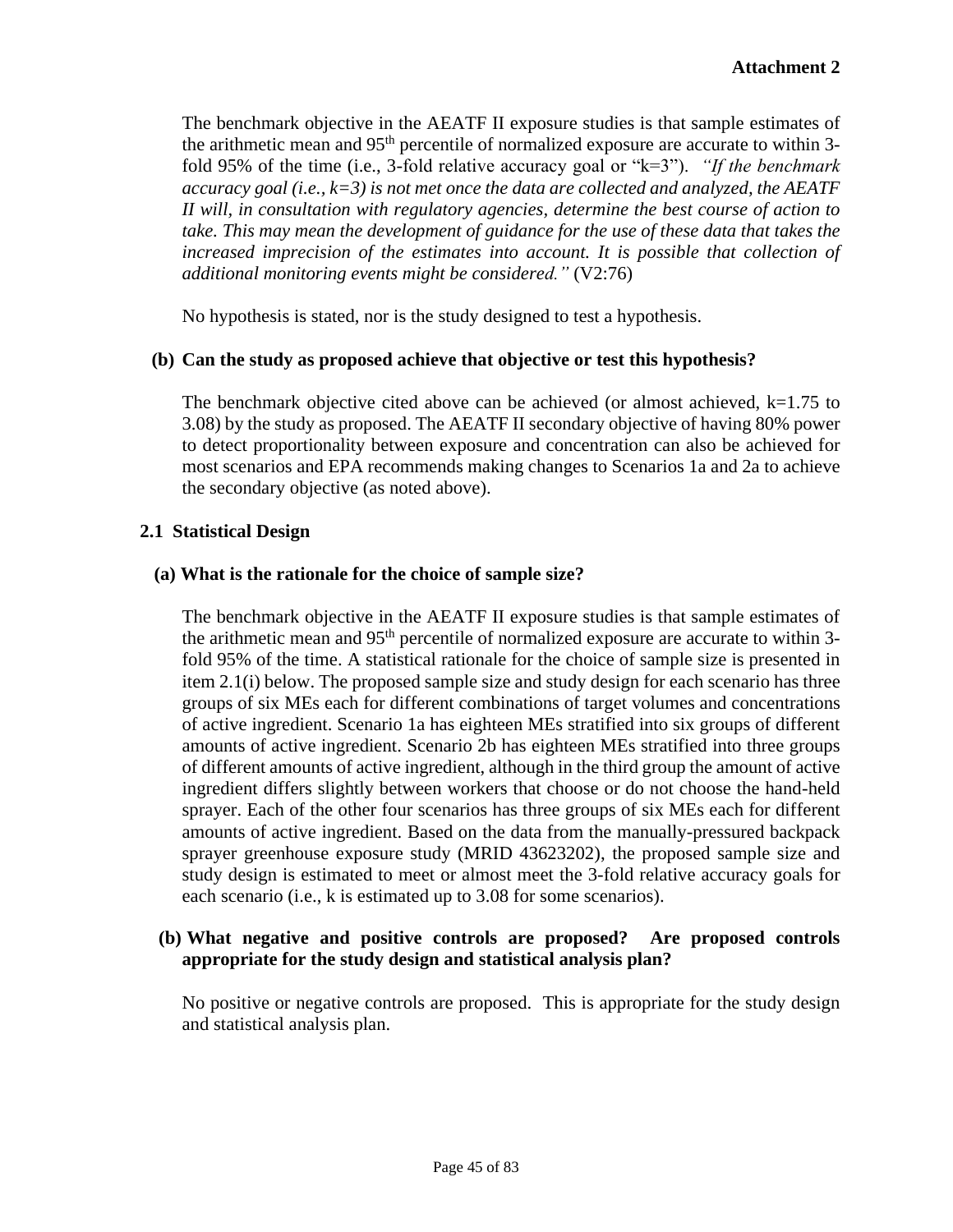## **(c) How is the study blinded?**

The study is not blinded.

## **(d) What is the plan for allocating individuals to treatment or control groups?**

The test subjects will be allocated to the treatment group as proposed by the AEATF II below; there is no control group.

*"Once a test subject has signed the consent form, his/her Subject ID will be assigned. This will be accomplished by having the subject randomly draw a Subject ID number out of a container. The first 18 numbers (W01 through W18) identify the subjects who will be scheduled for monitoring, while the four remaining subjects (W19 to W22) will be held as alternates. In addition to drawing the Subject ID number, each subject, unless they have been assigned to be an alternate, will draw a second piece of paper from another container that will randomly assign the subject to an ME number. Test subjects participating in both scenarios 3a and 3b will be asked to draw two ME numbers (from separate containers), one for each scenario that they participate in. The ME number will determine which monitoring duration stratum the subject will be in."* (V2:51)

## **(e) Is the proposed research designed in accordance with current scientific standards and practices to include representative study populations for the endpoint in question?**

Yes, the proposed research includes developing unit exposures for uses associated with hand-wand spraying and there is adequate justification for selecting test subjects from the consumer and occupational populations.

# **(f) Can the data be statistically analyzed?**

The results of the analysis from the sampling will be provided in the final report and will be analyzed by EPA.

### **(g) What is the plan for statistical analysis of the data?**

*"The AEATF II will not statistically analyze the monitoring data in order to investigate the relationship between exposure and other factors (e.g., environmental conditions or concentration of active ingredient)."* (V2:76)

Each combination of scenario and exposure route will be separately analyzed by EPA. Since each scenario is stratified into three groups based on the combination of volume and concentration (six groups for scenario 1a), we will compare the group geometric means using analysis of variance. Most of the following analyses will use all 18 MEs in a scenario, and the results of those analyses will not be stratified by group, due to small sample sizes (6 MEs), unless useful patterns are found. For scenario 1a, we will use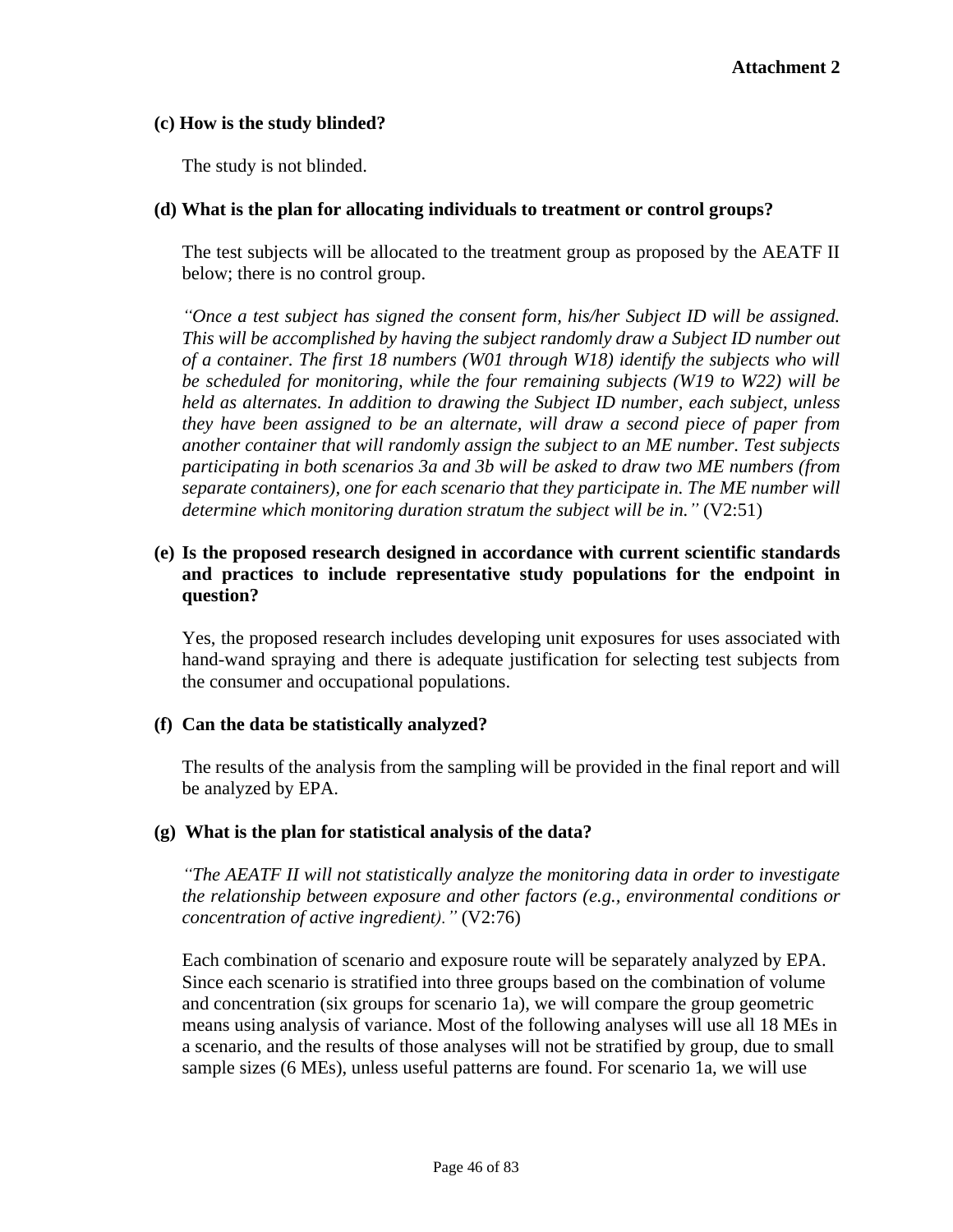analysis of variance to compare the geometric means between the hose-end and backpack sprayer, but otherwise we will not stratify the analyses of scenario 1a by the sprayer type unless useful patterns are found. For scenario 2b, we will use analysis of variance to compare the geometric means between the hand-held, backpack, and cartmounted sprayers, but otherwise we will not stratify the analyses of scenario 2b by the sprayer type unless useful patterns are found.

The EPA proposed statistical model for these data is a simple linear regression model for the logarithm of the exposure with an intercept term and with a slope coefficient multiplied by the logarithm of the amount (pounds) of active ingredient handled (AaiH). The main statistical model will assume a slope of one, which is mathematically equivalent to assuming that the normalized exposure, defined as the exposure per AaiH, has the same log-normal distribution for all 18 MEs. The fitted model will be used to estimate the arithmetic means, geometric means, and  $95<sup>th</sup>$  percentiles of the normalized exposure overall, and for each group, together with bootstrap confidence intervals. The bootstrap confidence intervals will be used to assess the fold relative accuracy against a goal of 3-fold relative accuracy. If the linear models do not fit the data sufficiently well, then we will also consider other models such as quadratic models, log-log-logistic models, logistic models and quantile regression models. As previously recommended by the HRSB we will also evaluate models using the gamma distribution, with a much more flexible set of distributional shapes, instead of the log-normal distribution. These alternative models will be compared graphically using scatter plots of the predictions and will also be compared statistically using the Akaike Information Criterion.

It will also be important to test the proportionality assumption against independence by fitting models where the slope is not assumed to be one. Confidence intervals for the slope will be used to determine if the slope is significantly different from 1 (proportionality) or from 0 (independence). If the width of the confidence interval is more than 1.4, then this implies that the post-hoc power to detect proportionality is less than the benchmark power of at least 80% calculated in Table 3 (except for dermal exposure in two scenarios where the estimated power was 75% and EPA recommends to make changes to the study design to increase the statistical power for Scenarios 1a and 2a).

The main statistical modeling will substitute values below the limit of quantitation (LOQ) by half the LOQ, but the results will be compared with alternative approaches for censored data such as the maximum likelihood method. The statistical analysis plan also includes the development of summary tables of the data, and various graphs of the data including exposure plotted against the AaiH showing the fitted regression models, and Q-Q plots of the normalized exposures (to assess the lognormality assumption) and of the studentized residuals (to assess the model performance of the final model). We may evaluate the potential impacts of adding some other measured explanatory variables to the statistical models by examining plots of the residuals against those explanatory variables; however these analyses will be based on extra variables that can be regulated (e.g., temperature and humidity may affect droplets/exposure but these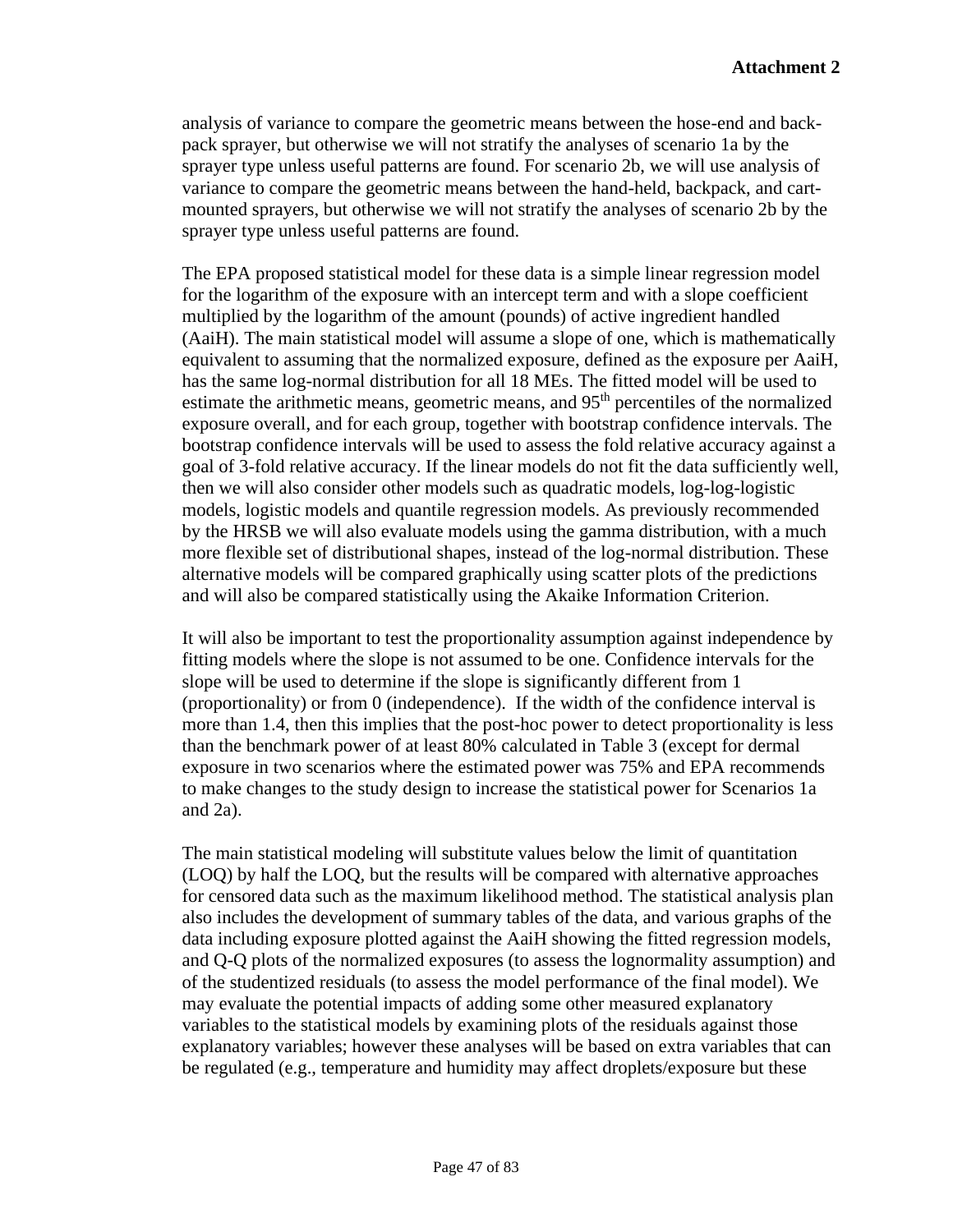variables cannot be controlled on the label). Finally we will evaluate the potential for bias and uncertainty in scenarios 3a and 3b if some subjects are in both scenarios. Bias might occur if those subjects "learn" from their previous ME and there will potentially be additional uncertainty caused by within-subject correlations. Using all the data from scenarios 3a and 3b, we will fit regression models for the logarithm of exposure against the logarithm of AaiH where the intercepts and slopes depend upon the scenario and there is a random subject effect as well as the random error term. We will also examine scatter plots of log exposure versus log AaiH where each point is labeled by the scenario and the subject ID.

### **(h) Are proposed statistical methods appropriate to answer the research question?**

Yes.

### **(i) Does the proposed design have adequate statistical power to definitively answer the research question?**

Because of its Purposive Diversity Sampling Design, rather than a completely randomized design, the study will support only limited inferences.

The statistical power of the proposed study was estimated by treating the design as if it were a completely randomized design where the logarithm of the exposure equals the sum of an intercept, the slope multiplied by the logarithm of the amount of active ingredient, and a normally distributed error term. The error variance is unknown. For each scenario, the error variance was estimated using the geometric standard deviations (GSDs) calculated from the lognormal mixed model fitted to the similar Mixer/Loader/Applicator Manually-pressurized Backpack Sprayer greenhouse exposure study (MRID 43623202; V1:45). That study was determined by AEATF II to be the only study of the existing hand-spray exposure studies that "*meets current quality standards and could possibly be considered for use in a generic exposure database.*" (V1:47). For analyzing dermal exposure in scenarios 1a, 1b, 2a, 2b, and 3a, the greenhouse study GSD of 4.6403 was calculated for dermal exposure for subjects not wearing gloves and wearing a single layer of clothing, which represents the baseline PPE. For analyzing dermal exposure in scenario 3b, the greenhouse study GSD of 4.5681 was calculated for dermal exposure for subjects wearing gloves and a double layer of clothing, which represents the full PPE. For analyzing inhalation exposure in scenarios 1a, 1b, 2a, and 2b, the greenhouse study GSD of 2.6272 was calculated for inhalation exposure for subjects not wearing a respirator. For analyzing inhalation exposure in scenarios 3a and 3b, the same greenhouse study GSD of 2.6272 was calculated for inhalation exposure for subjects wearing a respirator, because the respirator adjustment used in the greenhouse study was the application of a constant protection factor (which has no impact on the GSD). The corresponding error variances are  $(ln(4.6403))^2$  (= 2.3555) for dermal exposure in scenarios 1a, 1b, 2a, 2b, and 3a,  $(ln(4.5681))^2 (= 2.3077)$  for dermal exposure in scenario 3b, and  $(ln(2.6272))^2$  (= 0.9330) for inhalation exposure in scenarios 1a, 1b, 2a, 2b, 3a, and 3b. The statistical power is the probability that complete independence (a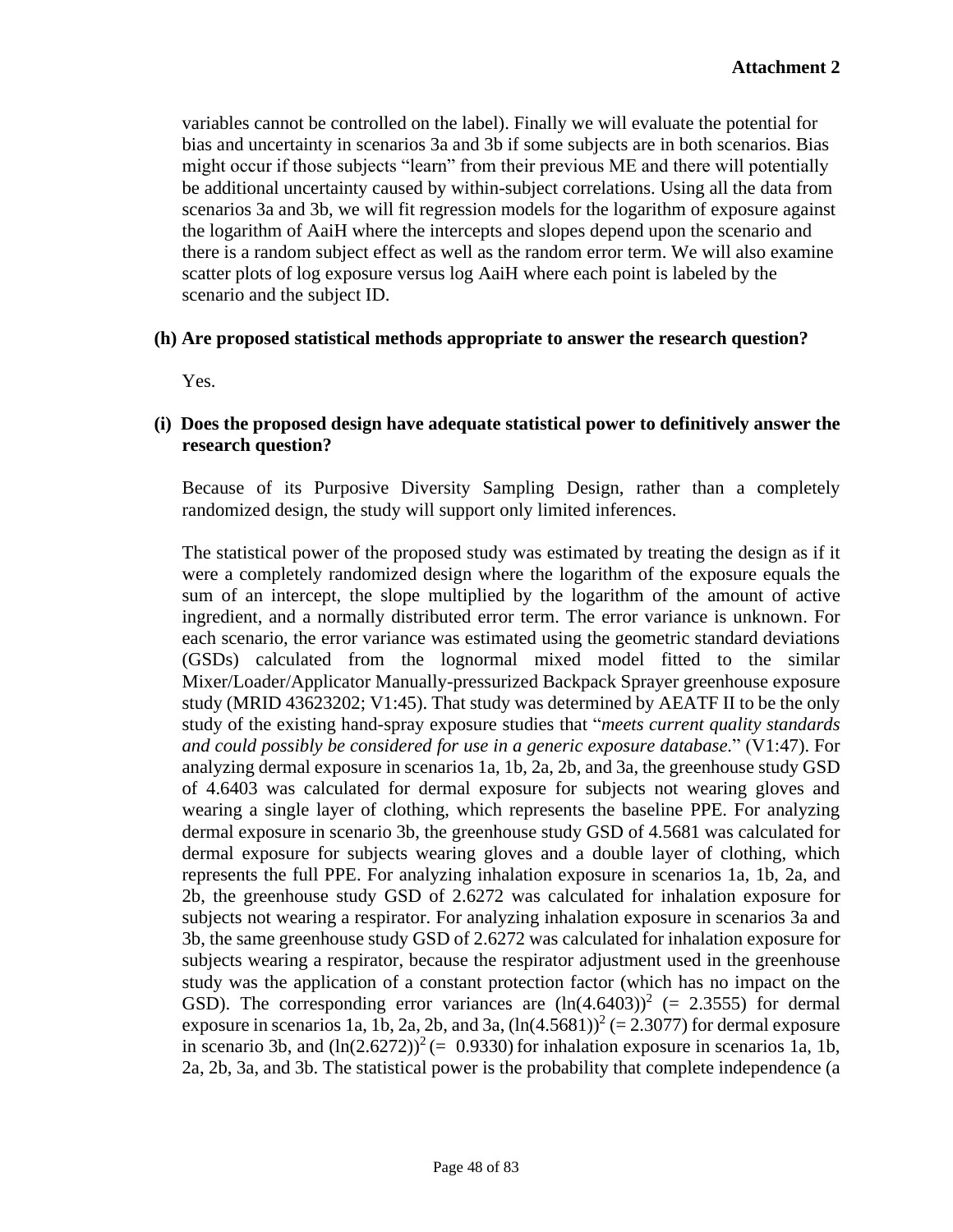log-log slope of zero) is rejected at the 5% significance level when there is complete proportionality (a log-log slope of one). EPA used a Monte Carlo simulation to calculate the power for each scenario assuming the null hypothesis of complete proportionality and using the target amounts of spray volume and concentration given in Table 2 above. For scenario 1a, the calculations needed to take into account the fact that the target amount of active ingredient is 10 times higher using the hose-end sprayer versus the manuallypressurized nozzle (see Table 1 above). For that scenario the Monte Carlo simulations assumed that each subject had a known probability p of selecting the hose-end sprayer and calculated the power for different values of  $p(0, 0.1, 0.2, \ldots,$  and 1). For scenario 2b, the calculations needed to take into account the fact that the target amount of active ingredient is 50 percent higher using the backpack or cart sprayer versus the hand-held sprayer (see Table 2 above). For that scenario the Monte Carlo simulations assumed that each subject had a known probability p of selecting the hand-held sprayer and calculated the power for different values of  $p(0, 0.1, 0.2, ...,$  and 1).

The estimated power for dermal exposure ranged from 0.75 to 0.96 across the six scenarios and choices of p. The estimated power for inhalation exposure ranged from 0.99 to 1.00 across the six scenarios and choices of p. (The true power cannot be exactly 1 but it was estimated from 50,000 simulations and rounded to the nearest hundredth). Thus, the estimated statistical power of each study scenario is at least 0.8, with the exceptions of a minimum estimated power of 0.75 for dermal exposure in scenario 1a and an estimated power of 0.75 for dermal exposure in scenario 2a. Although the estimated power is less than 0.8 in some cases for dermal exposure, this should not be a major concern because the true power depends on the unknown true GSD for the hand sprayer scenarios which could have been overestimated from the greenhouse exposure study. If instead the default GSD of 4.00 from the Governing Document is used, then the estimated power is 0.83 or higher in all cases. At this time, EPA is recommending changes to the protocol to increase the statistical power from 75% to at least 80% for Scenarios 1a and 2a.

EPA assumed a log-normal distribution for the normalized exposure and used a Monte Carlo simulation to estimate the fold relative accuracy of the estimated arithmetic mean and 95th percentile of the normalized exposure. Under the assumption of complete proportionality (a log-log slope of one), the normalized exposure has the same lognormal distribution for all 18 MEs in each scenario, regardless of the amount of active ingredient. All that matters for estimating the fold relative accuracy is the number of MEs and the GSD. Using the same GSDs as the power calculations, the estimated fold relative accuracy for the arithmetic mean is 3.08 for dermal exposure in scenarios 1a, 1b, 2a, 2b, and 3a, 3.02 for dermal exposure in scenario 3b, and 1.75 for inhalation exposure in all six scenarios. The estimated fold relative accuracy for the  $95<sup>th</sup>$  percentile is 3.03 for dermal exposure in scenarios 1a, 1b, 2a, 2b, and 3a, 3.00 for dermal exposure in scenario 3b, and 2.01 for inhalation exposure in all six scenarios. Thus, the arithmetic mean and 95<sup>th</sup> percentile can be estimated within a factor of 3.08 with 95% confidence. Although the estimated fold relative accuracy slightly exceeds 3 for dermal exposure, this should not be a major concern because the true fold relative accuracy depends on the unknown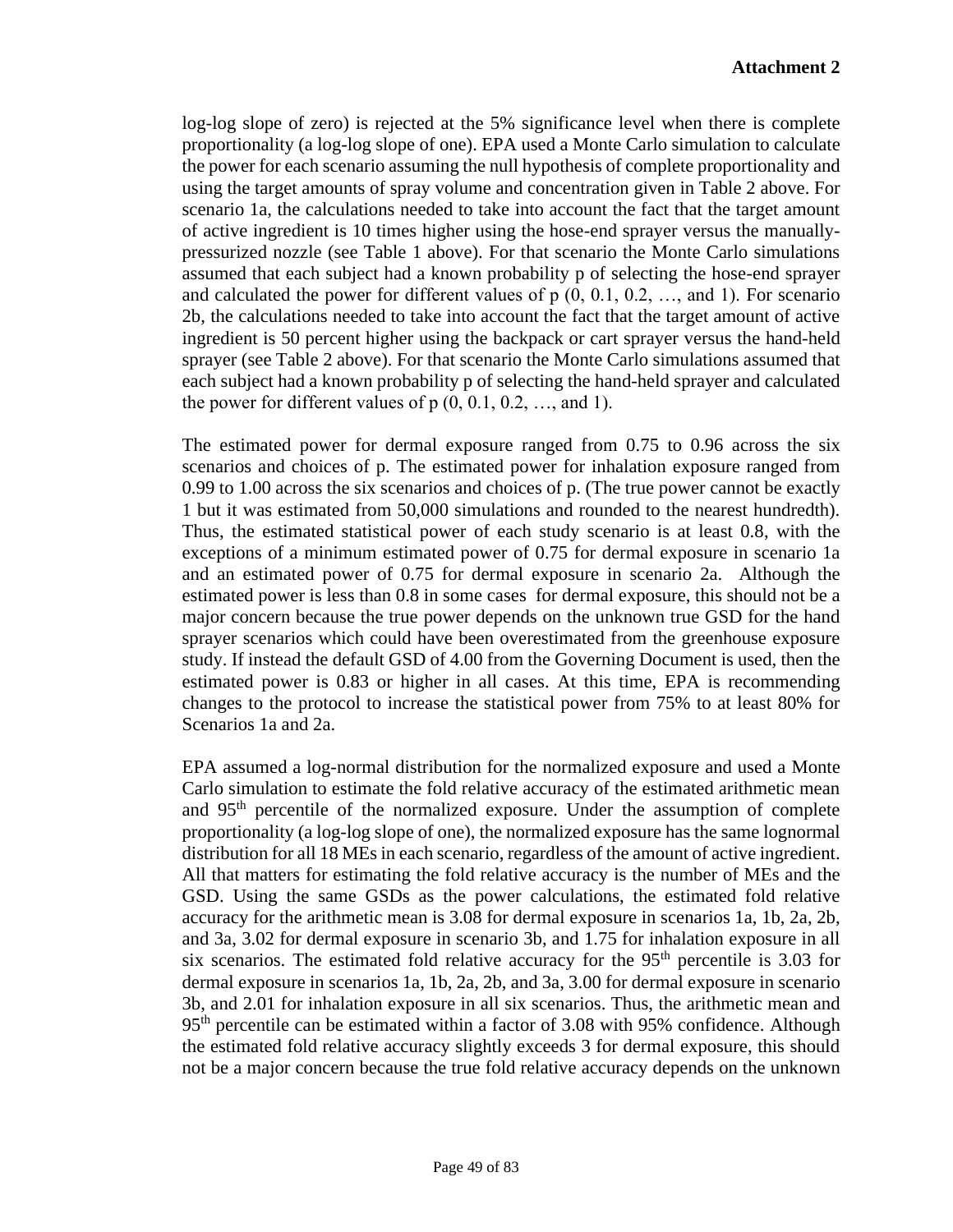true GSD for the hand sprayer scenarios which could have been overestimated from the greenhouse exposure study. If instead the default GSD of 4.00 from the Governing Document is used, then the fold relative accuracy estimates are 2.61 for dermal exposure and 2.72 for inhalation exposure.

Even though the study is not a completely randomized study, based on these calculations, EPA believes that the proposed study is likely to characterize reliably the middle to high end of exposures that occur while consumers and occupational workers use hand sprayers to spray antimicrobials in each of the study design scenarios. EPA is confident that this design will provide data on hand sprayer exposures more accurately and reliably than currently available data.

## **(j) Does the investigator propose to conduct the research in accordance with recognized good research practices, including, when appropriate, good clinical practice guidelines and monitoring for the safety of subjects?**

This study is proposed to be conducted in accordance with recognized good research practices. This is not a clinical study and therefore good clinical practice guidelines are not applicable.

## **2.2 How and to what will human subjects be exposed?**

The test substance are Maquat® 5.5-M (EPA Registration Number 10324-81) which contains the following Quats: Alkyl (C14, 50%; C12, 40%; C16, 10%) dimethyl benzyl ammonium chloride (2.2%) Octyl decyl dimethyl ammonium chloride (1.64%) Didecyl dimethyl ammonium chloride (0.83%), and Dioctyl dimethyl ammonium chloride (0.83%); and Maquat® 7.5-M (EPA Registration Number 10324-81) which contains the following Quats: Alkyl (C14, 50%; C12, 40%; C16, 10%) dimethyl benzyl ammonium chloride (3.0%), Octyl decyl dimethyl ammonium chloride (2.3%), Didecyl dimethyl ammonium chloride (1.1%), and Dioctyl dimethyl ammonium chloride (1.1%) (V2:34).

Test subjects will be exposed to the diluted ADBAC and DDAC treatment solutions, as outlined in Table 2 above, ranging from 100 to 1160 ppm total Quats while spraying from various hand-wand (including electrostatic) sprayers "as they normally would do" for each of the scenarios (e.g., outdoors vs indoors).

### **(a) What is the rationale for the choice of test material and formulation?**

*"Both Maquat 5.5-M and Maquat 7.5-M are EPA-registered typical end-use products designed to be diluted in water prior to use. These products are used as cleaners, sanitizers, disinfectants, deodorizers, mildewstats, and virucides for food contact and non-food contact surfaces in homes, hospitals, and other commercial and industrial settings as well exterior residential surfaces such as vinyl, plastic, sealed concrete, and sealed stucco. Both products can be used on a wide range of hard surfaces such as floors, countertops, glassware, bathtubs, chairs, food storage areas, meat packing plant*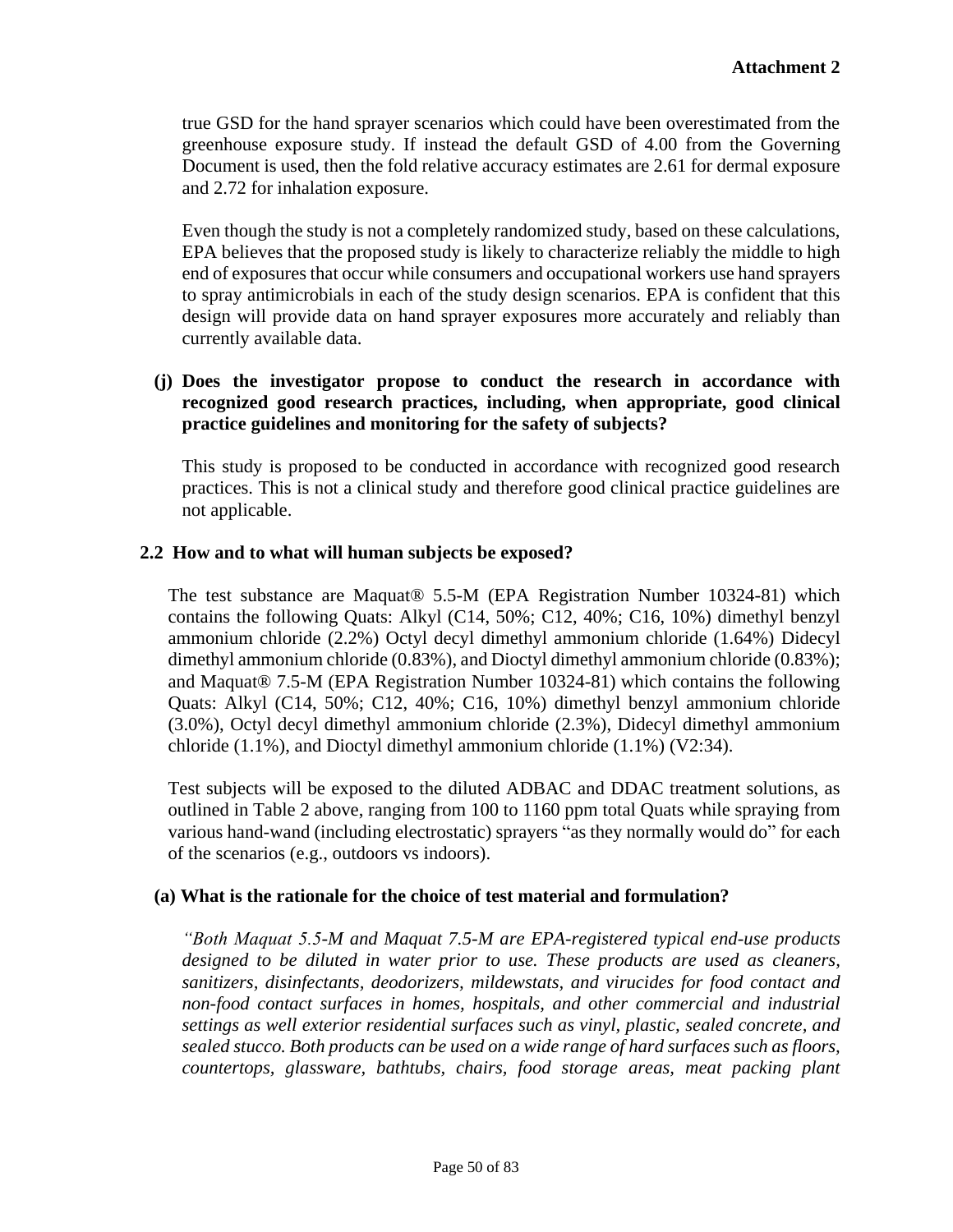*surfaces, conveyors, and harvesting equipment. Application methods include, mop, rag, sponge, brush, immersion, mechanical spray device, or hand-pump/trigger device."* (V2:41)

*"Several quaternary ammonias have been used successfully in previous AEATF II studies as the analytes of interest and are selected for measurement based on their good stability, relative abundance in formulated products used by consumers and professionals, low mammalian toxicity, and the sensitivity of the analytical methods."* (V2:42)

*"The dermal removal efficiency of quaternary ammonium compounds has been shown to be quite high (~ 90%) for washing and wiping methods involving alcohol:water mixtures. As done in other AEATF II studies conducted with quaternary ammonia test substances, a 90% removal efficiency correction factor will be used to adjust the hand-wash residues found on the test subjects and an 89% correction factor will be used to adjust their face/neck wipe residues."* (V2:42)

The maximum label rate for the non-food contact surfaces is 1275 ppm and 400 ppm for food contact surfaces.

The choice of the formulation type (i.e., both formulations are liquids) is irrelevant to this study because the pouring portion of the exposure is not being monitored. Different formulation types can be used as sanitizers/disinfectants/etc such as liquids, powders, and granules. These formulation types have been monitored separately for open pouring by the AEATF II.

## **(b) What is the rationale for the choice of dose/exposure levels and the staging of dose administration?**

*"The sanitizing solutions used for indoor spraying in Scenario 2 will be prepared at approximately 600, 300, and 100 ppm total quat. This is below the maximum allowed rate for non-food contact sanitizing of 1,275 ppm, but given the potential for high residues, these concentrations are expected to result in detectable residues."* "*For indoor spraying in Scenarios 3a and 3b, the target total quat concentrations used by the test subjects will be 400 ppm and 100 ppm. Four hundred ppm is the upper end of the label rate for sanitizing food contact surfaces without the need for a potable water rinse. One hundred ppm is below the lowest recommended concentration of 150 ppm for sanitizing food contact surfaces but was chosen to strengthen the statistical power of the dataset. Since the food contact rate (or less) is being used, surfaces sprayed during the study will not need to be rinsed after the sanitizing step."* (V2:39) In a revised submission, AEATF II increased the total Quat concentrations from the 100, 300, and 600 ppm to 215, 430, and 860 ppm (and Scenario 3b to 290, 580, and 1160 ppm) because *"using higher active ingredient concentrations in the study will result in higher pounds of active ingredient handled/sprayed which will improve accuracy when conducting registrant product-specific risk assessments which are done using the maximum label*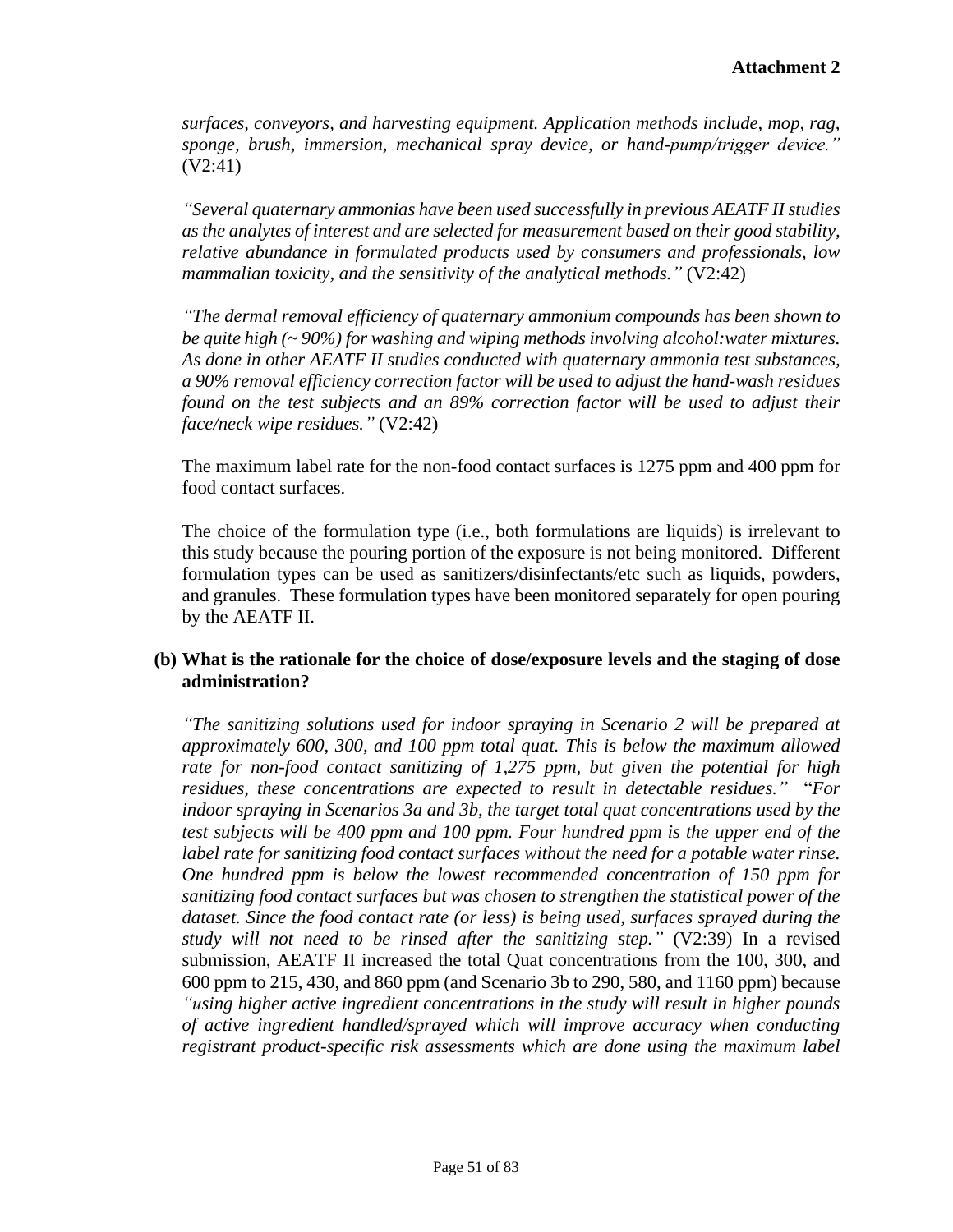*rate and a default upper-bound volume sprayed per day."* (AEATF 2020). This increase over 400 ppm will require a potable water rinse (PWR) for food contact surfaces.

## **(c) What duration of exposure is proposed?**

The selection of monitoring durations for each of the three scenarios are explained below:

*"A rough estimation of duration of spraying is provided* …[see Table 1 above]*; however, this may underestimate the total monitoring time since it does not take into account time for activities when the subject is not spraying such as moving from area to area pumping up the sprayer (for manual spray tanks and backpacks), making sprayer adjustments, any rest breaks, and time needed to fill/refill tanks."* (V2:43-44)

*"Monitoring will be based on subjects applying a target amount of spray solution. The target volume of spray solution is based on generic assumptions regarding sprayer output (gallons per minute) for the various categories of sprayers and the typical duration of spraying for the use site (obtained from interviews with end-users)…"* (V1:34)

The selection of monitoring durations was based on field observations made by AEATF researchers in various facilities as described in V1:26-28. The dermal and inhalation exposures are normalized by the amount of active ingredient handled (AaiH), and therefore, the AaiH in future risk assessments can be modified as necessary and the exposure data collected in this study extrapolated to other amounts (and the AaiH is related to the duration of application, flow rate, and treatment solution concentration).

### **2.3 Endpoints and Measures**

# **(a) What endpoints will be measured? Are they appropriate to the question(s) being asked?**

 The AEATF II proposes to measure dermal and inhalation exposures resulting from tasks associated with spraying with a hand-wand sprayer. Dermal and inhalation exposure will be measured using whole-body dosimeters (WBD) (inner and outer), face/neck wipes, hand wipe/washes, head patches/hat, and two personal air monitors. For the WBD, EPA is most interested in the inner dosimeters to assess potential exposure. The outer dosimeters will add to the existing data base on the development of protection factors for single layer of clothing. The personal air samplers will collect residues from the breathing zone with the sampling cartridge facing downwards (mimicking nostrils). An OSHA Versatile Sampler (OVS) "…*(SKC Catalog Number 226-30-16 containing a glass fiber filter and 270/140 mg sorbent beds, 13 mm diameter x 75 mm length)…"* will be used to collect inhalable particles. Additionally, "*Parallel Particle Impactor (PPI) (SKC Catalog # 225-3851) containing a 37 mm PVC filter and 37 mm support pad will be used to collect respirable residues."* (V2:63). Flow rates will be approximately 2 L/min for each of the samplers. (V2:63)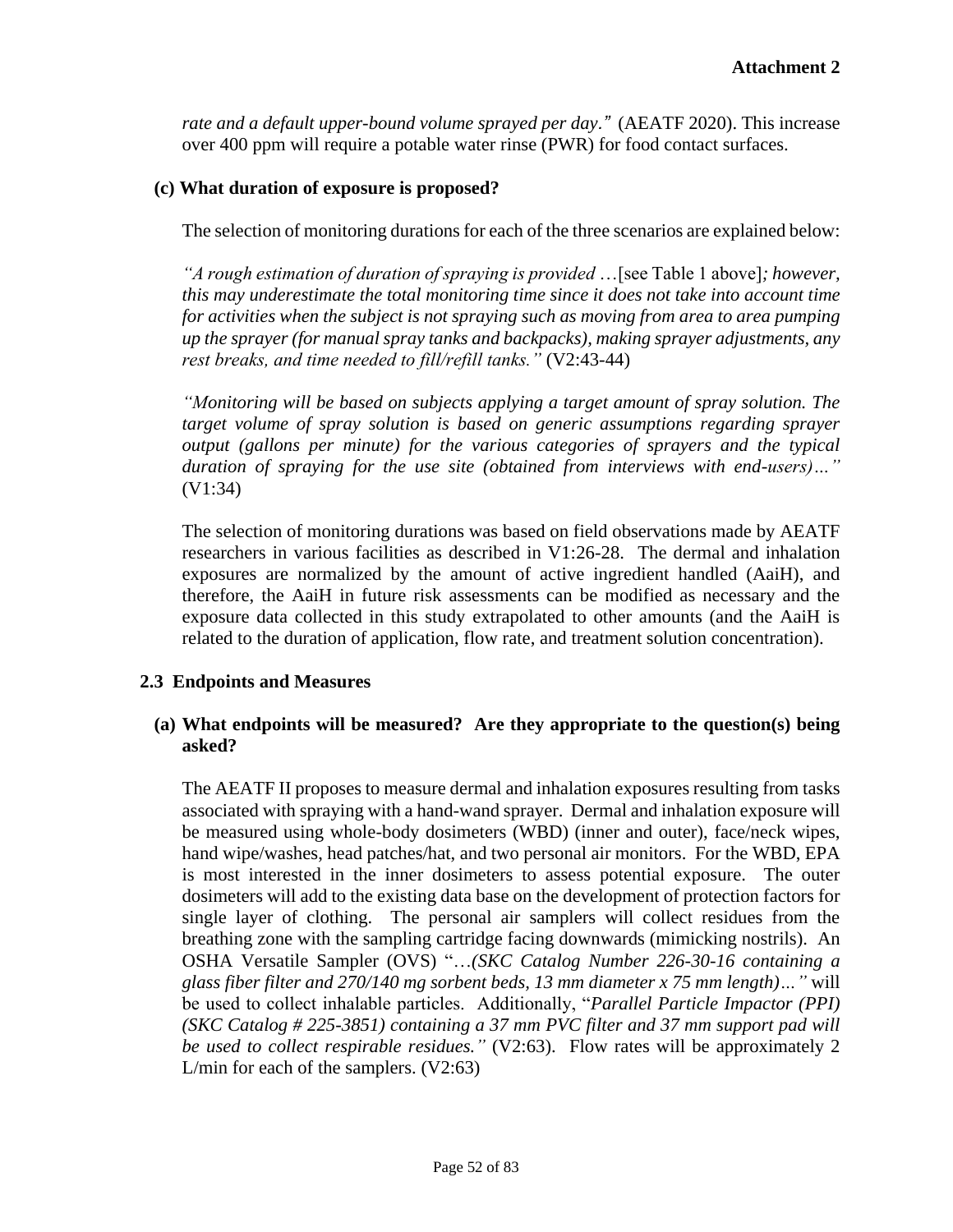*"Air temperature and relative humidity of the work area for the duration of exposure monitoring will be recorded with automated instrumentation at a minimum of 15-minute intervals for the duration of the work period. During the outdoor monitoring wind speed and direction will be collected. Environmental monitoring equipment will be calibrated or standardized according to field facility SOPs. The type and location of any HVAC system and whether it is operating will be documented in the raw data. A facilities maintenance engineer with HVAC training or an industrial hygienist will measure the airflow in the test room(s) and record the direction of airflow. The dimensions and layout of the room(s)/building(s)/surfaces(s) and the relative position of the test subjects with respect to them and the airflow direction will be documented in the raw data for each test site."* (V2:61)

### **(b) What steps are proposed to ensure measurements are accurate and reliable?**

*"This study will be conducted according to FIFRA GLP Standards (40 CFR 160). This protocol will be reviewed by the lead quality assurance unit (QAU) prior to finalization. In-life field phase of this study will be monitored by the Lead QAU while the analytical phase will be audited by the analytical facility QAU to ensure compliance with the FIFRA GLP regulations and adherence to this protocol and relevant SOPs. The QAU(s) will submit copies of their inspection reports to the Lead QAU, Study Director, Test Facility Management, and AEATF Sponsor Representative (40 CFR part 160.35 [4]). The analytical phase report will be audited by the analytical facility QAU, and the final report will be audited by the Lead QAU to ensure that the contents of the report accurately describe the conduct and findings of the study methods and SOPs and that the reported results accurately reflect the raw data of the study. QAU organization and responsibilities will follow current AEATF II SOPs as applicable. The final report will contain a signed Quality Assurance Statement from the lead QAU reflective of each contributing facility's QA audits*[.]*"* (V2:79-80)

### **(c) What QA methods are proposed?**

*"This study will be conducted according to FIFRA GLP Standards (40 CFR 160). This protocol will be reviewed by the lead quality assurance unit (QAU) prior to finalization. In-life field phase of this study will be monitored by the Lead QAU while the analytical phase will be audited by the analytical facility QAU to ensure compliance with the FIFRA GLP regulations and adherence to this protocol and relevant SOPs. The QAU(s) will submit copies of their inspection reports to the Lead QAU, Study Director, Test Facility Management, and AEATF Sponsor Representative (40 CFR part 160.35 [4]). The analytical phase report will be audited by the analytical facility QAU, and the final report will be audited by the Lead QAU to ensure that the contents of the report accurately describe the conduct and findings of the study methods and SOPs and that the reported results accurately reflect the raw data of the study. QAU organization and responsibilities will follow current AEATF II SOPs as applicable. The final report will contain a signed*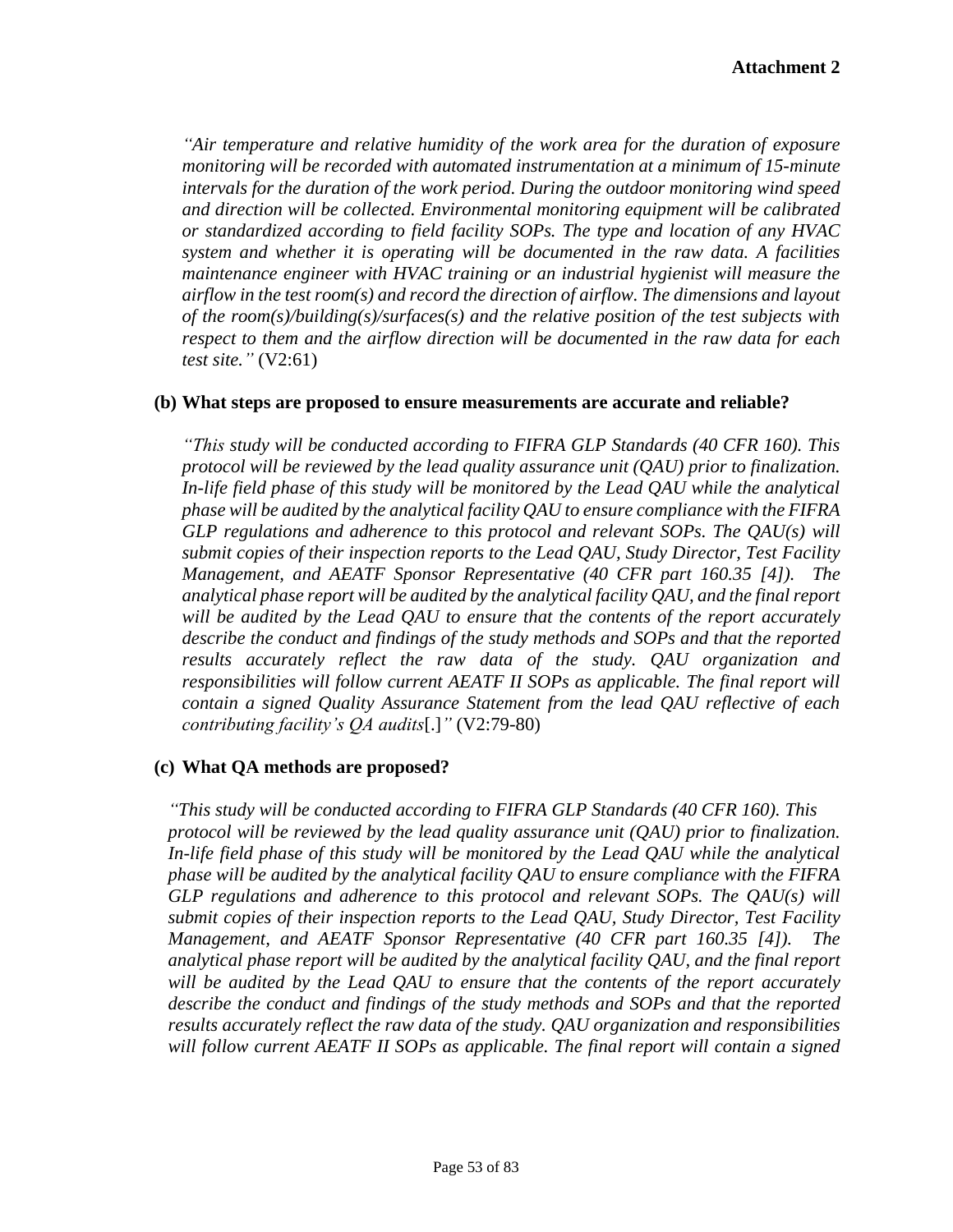*Quality Assurance Statement from the lead QAU reflective of each contributing facility's QA audits*[.]*"* (V2:79-80)

Correction for loss of residues on sampling matrices will be accounted for by using field fortified samples that are exposed to ambient conditions for the duration of exposure. These field recovery samples will be stored in the same way as the actual study samples, and will be analyzed concurrently with the actual exposure samples. Therefore, these field recovery results will correct for all phases of potential losses. Control (blank) samples for each matrix will also be processed with the field recovery samples. Field fortification levels (in triplicate) are proposed in the following table.

| <b>Matrix</b>                 | <b>Target Field</b><br>Fortification Level $(C_{14}$ -ADBAC)                                             | $LOQ$ ( $C_{14}$ -ADBAC) |
|-------------------------------|----------------------------------------------------------------------------------------------------------|--------------------------|
| <b>OVS</b> Tubes              | 3, 30, and $100 \mu$ g/tube                                                                              | $1 \mu g$ /tube          |
| $37 \text{ mm}$ PVC<br>Filter | $0.5$ , 5, and 50 $\mu$ g/tube                                                                           | $0.1 \mu g$ filter       |
| Hand Wash                     | 100, and 1,000, and 10,000 $\mu$ g/sample<br>(Scenarios 1, 2, 3a))<br>10 and 100 µg/sample (Scenario 3b) | $1 \mu$ g/sample         |
| Face/Neck Wipe                | 100 and 1,000 $\mu$ g/sample                                                                             | $10 \mu$ g/sample        |
| Inner Dosimeter               | 30, 3000, and 30,000 µg/sample                                                                           | $10 \mu$ g/sample        |

### **(d) How will uncertainty be addressed?**

*"If the benchmark accuracy goal (i.e., k=3) is not met once the data are collected and analyzed, the AEATF II will, in consultation with regulatory agencies, determine the best course of action to take. This may mean the development of guidance for the use of these data that takes the increased imprecision of the estimates into account. It is possible that collection of additional monitoring events will be considered."* (V2:76)

### **3. Subject Selection**

### **3.1 Representativeness of Sample**

# **(a) What is the population of concern? How was it identified?**

"*Information collected from AEATF II members in a 2013-14 survey regarding products labeled for pressurized hand-wand spray applications revealed that the majority are intended for professional use only with just a few that would be used by both professionals and consumers, and none labeled solely for consumers use. The main categories of workers who apply antimicrobial products using pressurized handwand spray equipment are institutional/industrial/janitorial workers including sanitation crews, contractors/construction workers, agricultural workers, and pest*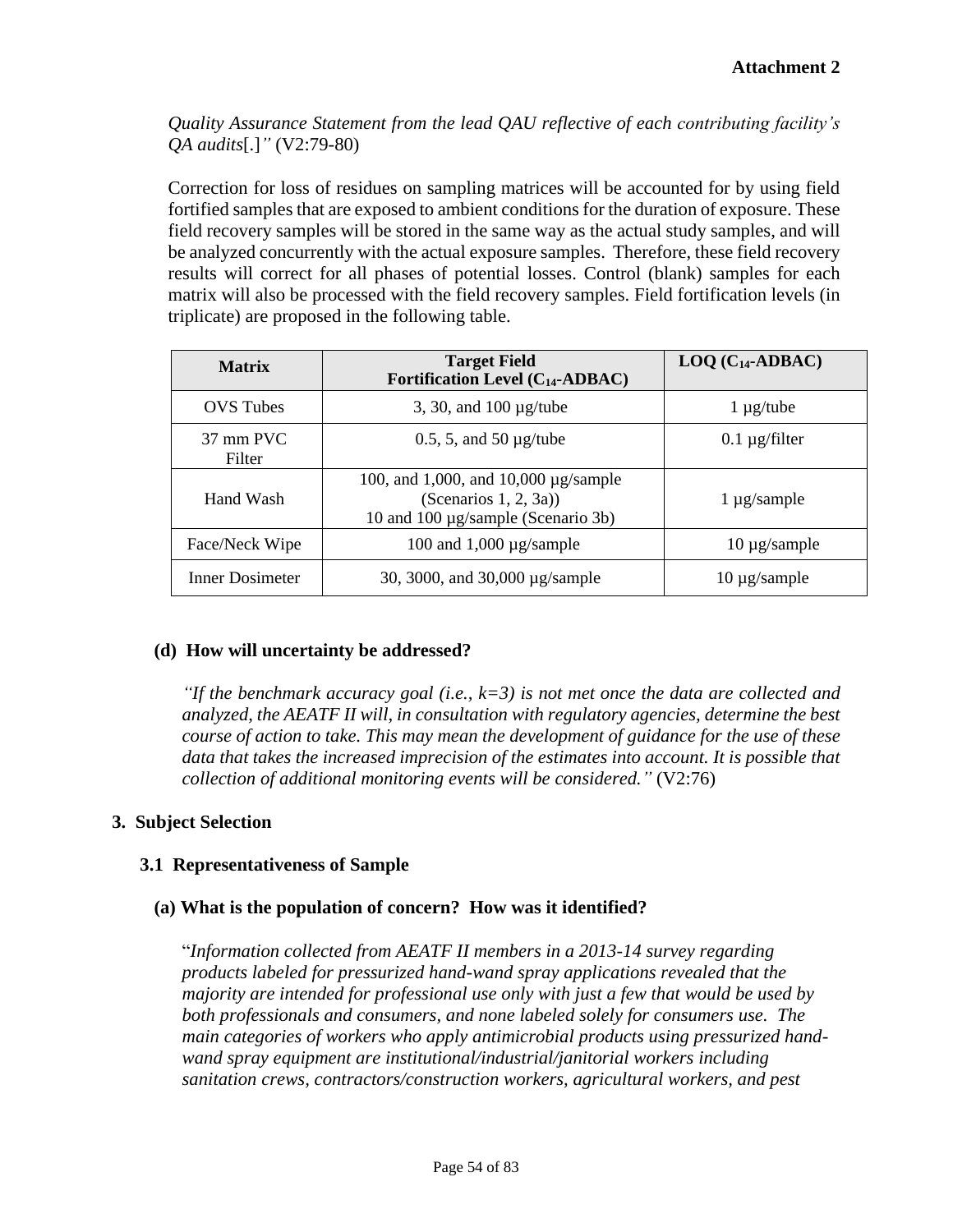*control operators. The majority (approximately 60%) of use sites labeled for treatment by pressurized hand-wand spraying are indoor use sites (e.g., food handling and food processing facilities, livestock production, and mushroom houses) while approximately 20% are outdoors (such as outdoor wood surfaces, cooling towers, and exterior hard surfaces). Approximately 20% of the use sites could be either indoors or outdoors such as livestock housing, wood preservation, and mold control.*

"*Although the majority of pressurized hand-wand spraying of antimicrobial products is done by occupational workers, there are some consumer pressurized hand-wand spray applications. Examples of potential use sites treated by consumers include indoor DIY treatments for mold remediation and outdoor treatment of building surfaces such as siding, shingles, and brick for fungal and mildew control. In this study both consumers and occupational workers will be monitored spraying exterior hard surfaces while occupational workers only will be monitored spraying indoors as this reflects the primary population using this application method. Occupational workers handle more chemical and spray for longer periods of time compared to consumers which will be reflected in the study design. This approach is consistent with previous AEATF II exposure monitoring studies*." (V1:13-14)

# **(b) From what populations will subjects be recruited?**

"*The test site locations will be in metropolitan areas where a larger pool of potential subjects is available. This will increase the likelihood of getting diversity in subjects in terms of gender, age, and experience as well as level of training and expertise.*" (V2:45)

Scenarios 1a and 1b: "*Since both consumers and professionals may apply antimicrobials to exterior hard surfaces using hand-wand sprayers, subjects with home-use experience will be recruited for Scenario 1a while those with occupational experience will be recruited for Scenario 1b. Given that most homeowners do not purchase large commercial mechanically-pressurized sprayers designed to spray large volumes of solution, only people with occupational experience will be recruited for Scenario 1b (mechanically-pressurized sprayers). The monitoring of test subjects with occupational experience is consistent with the mop, wipe, aerosol, and liquid pour studies conducted by AEATF II which only monitored janitors even though consumers do many of those same activities.*" (V1:41)

Scenario 2a: "*People with occupational experience using pressurized hand-wand spray equipment to sanitize or treat for fungi/mold on indoor hard surfaces will be recruited. This will include people working for pest control companies, mold remediation companies, construction companies, handymen, and janitors. Potential subjects must either be currently employed in a position or have worked in such a position within the last 2 years where they use a manually-pressurized hand-held tank sprayer or backpack sprayer to apply mold prevention/mold remediation products or sanitizers to*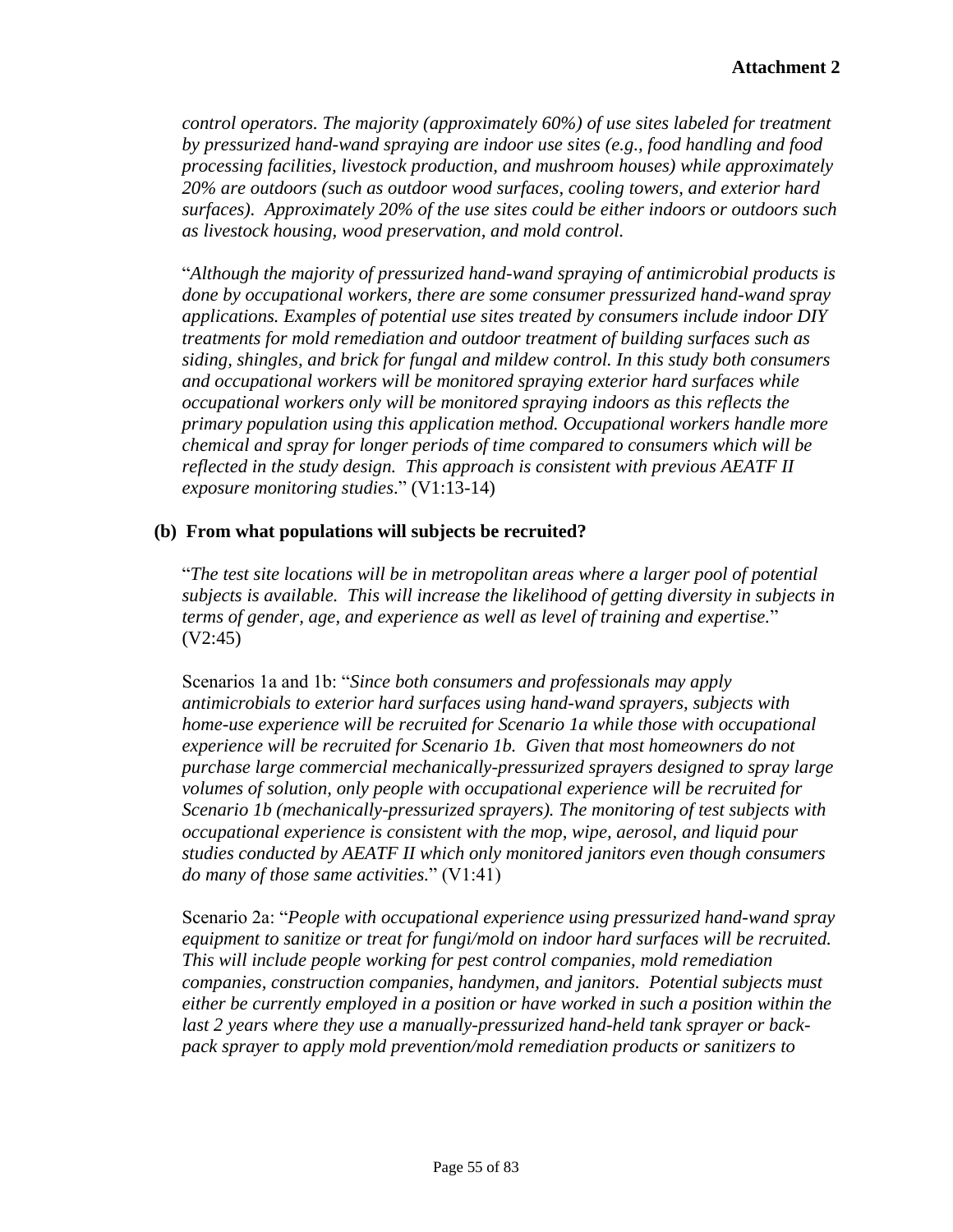*interior surfaces in such areas as crawlspaces, attics, homes, and commercial buildings*." (V1:41-42)

Scenario 2b: "*Only subjects who have experience using electrostatic sprayers will be recruited for this study. Given the rapid increased use of electrostatic sprayers as a tool to disinfect and sanitize surfaces as a response to COVID-19 in the food service, transportation, medical, hospitality, and personal care industries, no problems are anticipated to recruit 22 people (18 to be monitored and 4 alternates) with this experience*." (ESS Addendum:3)

Scenarios 3a and 3b: "*People with occupational experience using mechanicallypressurized hand-wand sprayers, central distribution spray systems and/or wallmounted Venturi-injection systems to sanitize indoor hard non-porous surfaces will be recruited. The populations of interest are sanitation workers who work at food processing facilities (including meat/poultry processing, slaughter houses, creameries, dairies, breweries, and cheese-making), food/beverage handling facilities, livestock/poultry housing, animal transportation, and food storage locations. Potential subjects must either be currently employed in a position where they use a mechanicallypressurized hand-wand sprayer, central distribution spray system, and/or wall-mounted Venturi-injection system to apply a sanitizer or disinfectant as part of their sanitation tasks or have worked in such a position within the last 2 years*." (V1:42)

## **(c) Are expected participants representative of the population of concern? If not, why not?**

*"In order to obtain a subject pool that is familiar with the spraying tasks to be monitored, adult subjects with appropriate experience must first be identified. The inclusion and exclusion criteria listed in Section. XII.A detailed the specific experience criteria for each scenario. Finding a sufficient number of qualified test subjects for the indoor environmental cleaning (Scenario 3) is expected to be more difficult since this requires work experience with a specialized type of equipment that is generally only found in food processing facilities.* 

*"In order to not exclude Spanish speakers, recruitment materials and all communications with potential subjects will be available in English and Spanish as it is anticipated that the population of interest may include Spanish-speakers."* (V2:47).

*"Volunteers will be recruited through the use of newspaper and radio ads in English and Spanish. If needed, on-line job posting sites and/or social media may also be used to recruit test subjects using IRB-approved materials."* (V2:48).

### **(d) Can the findings from the proposed study be generalized beyond the study sample?**

*"The AEATF II monitoring program, as described in the Governing Document (2011), intends to develop a database of exposure monitoring data that can be used to support*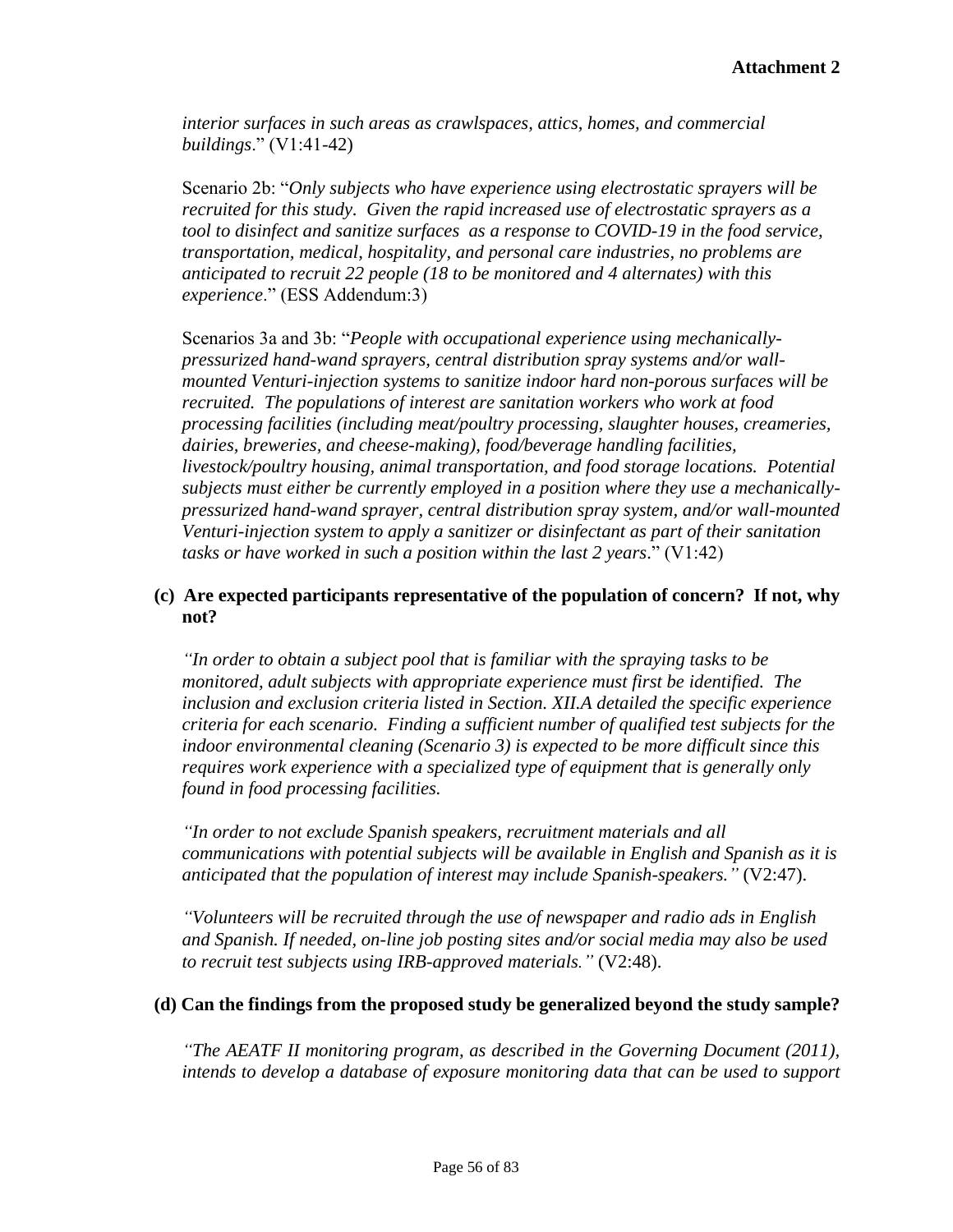*practical regulatory decisions about future exposures to antimicrobial active ingredients used in various products. Generic exposure data will be developed on a broad range of use patterns and associated application methods, as well as post application exposures, to support registration and re-registration by its member companies of such uses for antimicrobial ingredients. The data will be applicable to both occupational and consumer activities and methods used in the handling of antimicrobial products."*  (V2:16)

## **3.2 Equitable Selection of Subjects**

### **(a) What are the inclusion/exclusion criteria? Are they complete and appropriate?**

Inclusion/exclusion criteria are complete and appropriate, with EPA's recommendations incorporated.

The inclusion/exclusion criteria are listed in Volume 2, pages 26-30.The recommended revisions are shown below.

#### **Inclusion Criteria**

All scenarios

- Males or females at least 18 years old as verified by a government issued photo ID
- Willingness to sign the Informed Consent Form and the Subject Qualification Worksheet
- Speak and read English or Spanish
- Non-smoker or willing to refrain from smoking for the duration of the testing period

For the consumer outdoor scenario (1a):

- Self-identified as being in good health as defined as able to do the following tasks: lift and carry a hand pump spray tank containing up to 2 gallons of solution (~16 pounds) or a hose-end sprayer, walk the exterior of a large building while spraying various surfaces, including surface above shoulder height; spray up to 6 gallons (or 60 gallons with a hose-end sprayer).
- Have experience using a manually-pressurized hand-held tank sprayer (also called a manual pump-up sprayer) or a garden hose-end sprayer to sanitize/disinfect or remove mildew, mold, algae, or bacteria from exterior hard surfaces such as brick, siding, sidewalks, roof shingles, fences, or awnings at least one time within the last 12 months
- Willing to conduct the work without wearing gloves

For the occupational outdoor spraying scenario (1b):

• Self-identified as being in good health as defined as able to do the following tasks: maneuver/carry a hose, walk the exterior of a large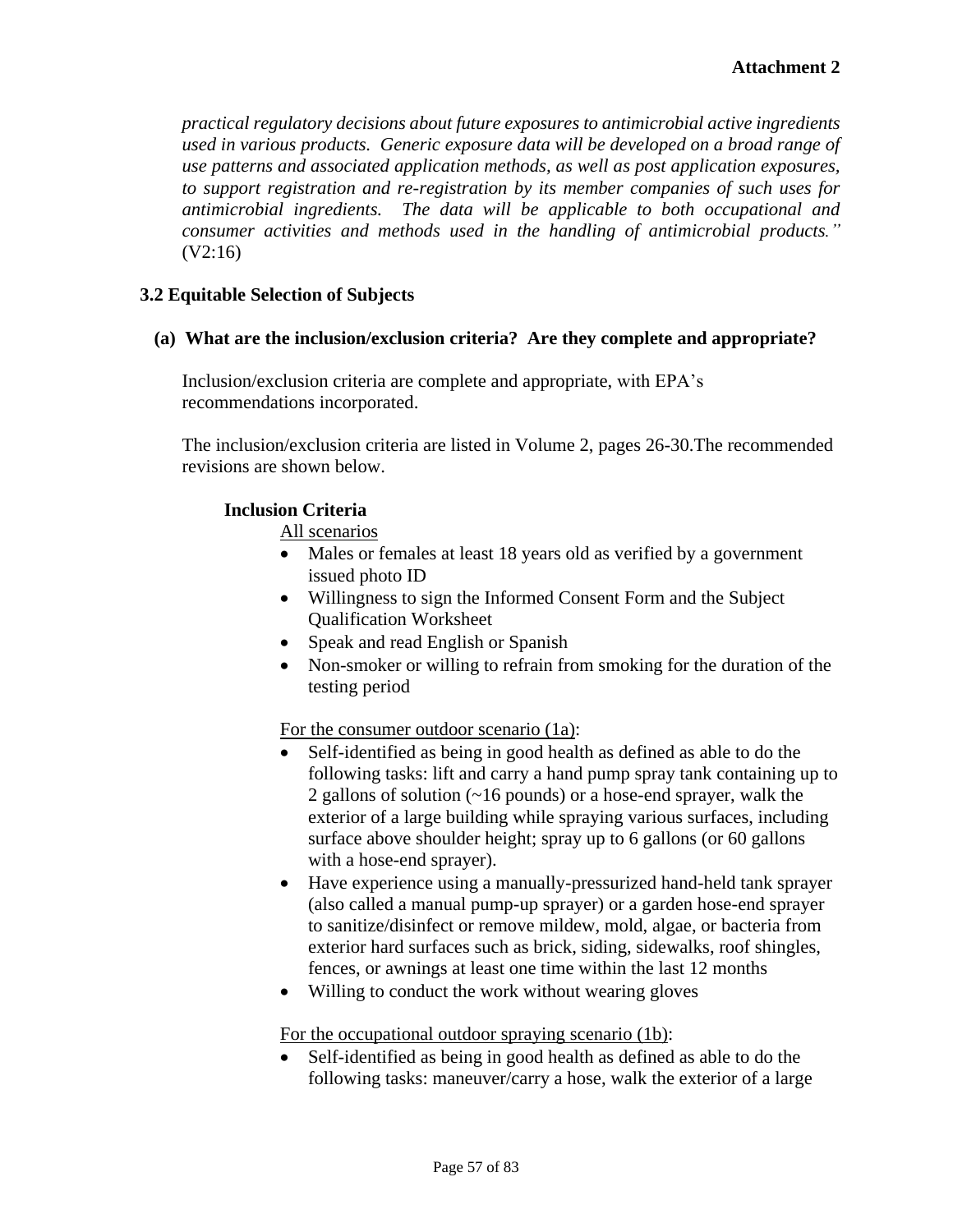building, and spray various outdoor surfaces, including surfaces above shoulder height; spray up to 160 gallons

- Have employment experience within the last 2 years in a position that requires the use of a use a mechanically-pressurized hand-wand sprayer (on wheels or in the bed of a truck) to sanitize/disinfect or remove mildew/mold/bacteria from exterior hard surfaces (e.g., professional power washing, siding contractors, exterior home cleaning, mold removal, handyman, pest management professional)
- Willing to conduct the work without wearing gloves
- Willingness to wear a NIOSH-approved respirator (filtering facepiece or half-face respirator) while spraying in the study
- Certification of respirator fit testing within the past year as verified by a copy of the respirator fit test certificate or willingness to be fit tested for a respirator and complete an OSHA medical evaluation questionnaire as part of the respirator fit testing procedure

• Willing to conduct the work without wearing gloves

For the occupational indoor surface spraying using manually-pressurized hand-held tank sprayers, piston-operated backpack sprayers, and batterypowered backpack sprayers scenario (2a):

- Self-identified as being in good health as defined as able to do the following tasks: lift, operate, and carry a 1-3 gallon capacity hand-held tank sprayer ( $\sim$ 8 to 24 pounds) or a 4 gallon ( $\sim$ 32 pounds) capacity piston-pump or battery-powered backpack sprayer and spray various indoor surfaces, including surfaces above shoulder height; spray up to 6 gallons
- Have occupational experience using a manually-pressurized hand-held tank sprayer (also called a manual pump-up sprayer) or a piston-pump or battery operated backpack sprayer for indoor mold remediation (or prevention) or to sanitize/disinfect indoor surfaces (including attics and crawlspaces).
- Either currently employed in such a position or was employed within the last 2 years in such a position
- Willing to conduct the work without wearing gloves

For the occupational indoor surface spraying using hand-held, backpack, and cart-mounted electrostatic sprayers scenario (2b):

- Self-identified as being in good health as defined as able to do the following tasks: operate and carry or move an electrostatic sprayer; spray various indoor surfaces, including surfaces above shoulder height; spray up to 3 gallons of diluted solution
- Have occupational experience using an electrostatic sprayer to sanitize/disinfect and/or decontaminate indoor surfaces
- Currently employed in a position where you use an electrostatic sprayer at least once a month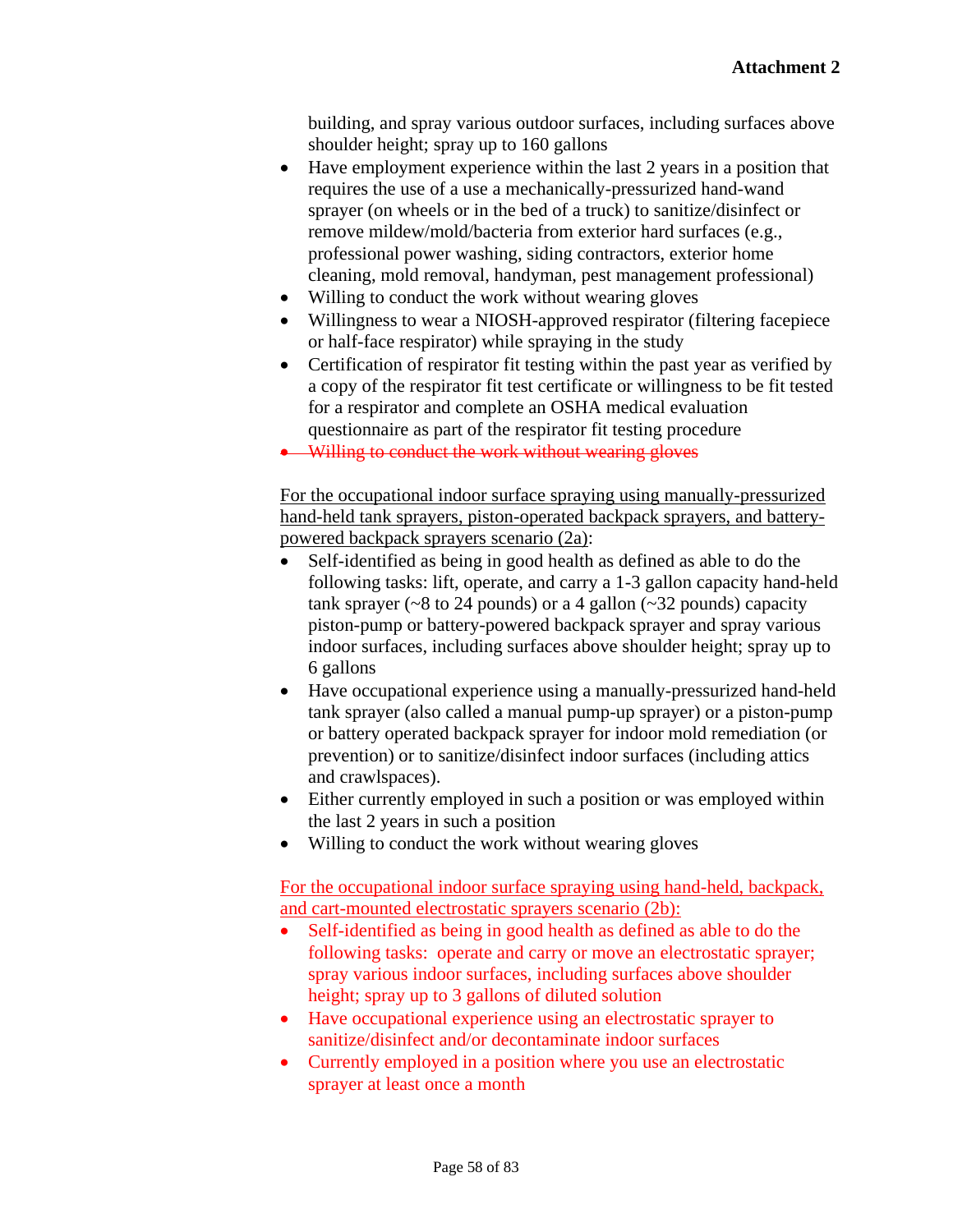- Willing to spray without wearing gloves
- Willing to wear a NIOSH-approved respirator (N95 disposable filtering facepiece or half-face respirator) while spraying in the study
- Certification of respirator fit testing within the past year as verified by a copy of the respirator fit test certificate or willing to be fit tested for a respirator and complete an OSHA medical evaluation questionnaire as part of the respirator fit testing procedure
- Able and willing to fill out the OSHA medical evaluation questionnaire on a provided computer

For the occupational indoor environmental spraying scenario (3):

- Self-identified as being in good health as defined as able to do the following tasks: operate either a mechanically-pressurized sprayer, central distribution spray system, or point-of-use Venturi-injection spray system; walk around equipment and move hoses; and spray various indoor hard surfaces, including surfaces above shoulder height; spray up to 80 gallons.
- Have occupational experience using a mechanically-pressurized portable tank sprayer or a wall-mounted Venturi-injection system to sanitize/disinfect indoor hard surfaces in industrial sites such as food processing facilities (including meat/poultry processing, slaughter houses, creameries, dairies, breweries, and cheese-making), food/beverage handling facilities, livestock/poultry production, animal transportation, and food storage locations
- Either currently employed in such a position or was employed within the last 2 years in such a position
- Willingness to wear a NIOSH-approved respirator (filtering facepiece or half-face respirator) while spraying in the study
- Certification of respirator fit testing within the past year as verified by a copy of the respirator fit test certificate or willingness to be fit tested for a respirator and complete an OSHA medical evaluation questionnaire as part of the respirator fit testing procedure
- Able to fill out the OSHA medical evaluation questionnaire on a provided computer

For the occupational indoor environmental spraying scenario (3a):

• Willing to conduct the work without wearing gloves or water-proof pants and jackets

For the occupational indoor environmental spraying scenario (3b):

Willing to conduct the work wearing a rain suit (pants and jacket) over a long-sleeved shirt and long pants, rubber boots, hard hat, and chemical-resistant gloves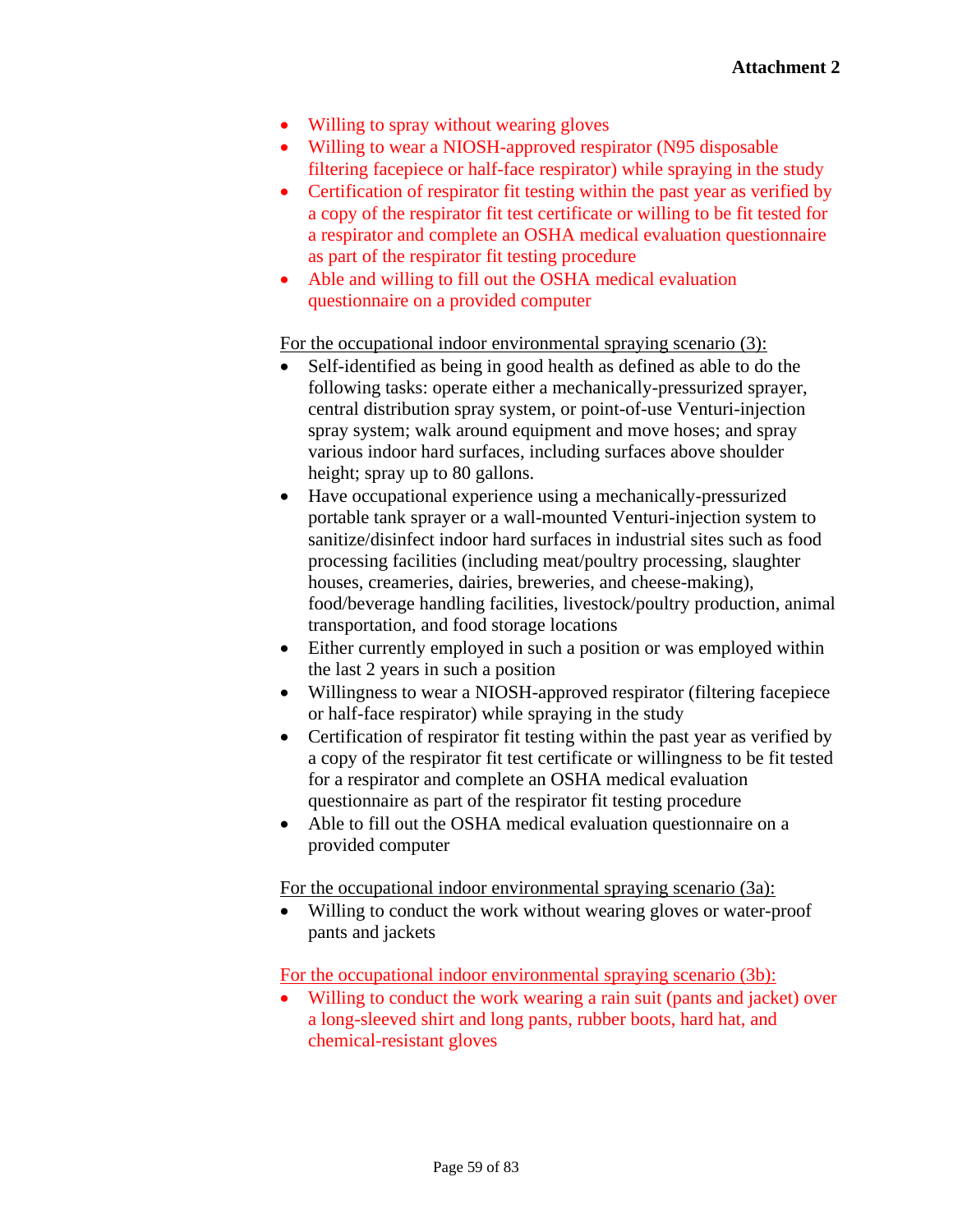## **Exclusion Criteria**

For all scenarios:

- Skin conditions on the surface of the hands, forearms, face, or neck (e.g., psoriasis, eczema, cuts or abrasions) as declared by volunteer, or as determined by a visual inspection by the medical professional
- Pregnant, as declared by volunteer, or as shown by a urine pregnancy test
- Nursing/Lactating (as declared by volunteer)
- Allergies or sensitivities to chemical-based cleaning or disinfecting products, isopropyl alcohol (rubbing alcohol), and soaps (as declared by volunteer)
- Allergies or sensitivities to latex gloves
- Unwilling to be photographed or videotaped
- Is an employee or a spouse of an employee of any company represented by the AEATF II, the contract research organizations conducting the study, or the American Chemistry Council (as declared by volunteer)

## For scenarios 1a, 2a:

• Unable to provide documentation of medical clearance/fit test if subject usually wears an elastomeric half-face respirator (type that is reusable with replaceable chemical cartridges or canisters) and wants to wear it during the study

### For scenarios 1b, 2b, 3a, 3b:

- Unable to wear a respirator or there is insufficient information to make a determination or there are restrictions for using a respirator based on the OSHA medical evaluation questionnaire or other source
- Unable to pass a respirator fit test

### For scenarios 1a, 1b, 2a, 2b:

• Participating in another scenario

### **(b) What, if any, is the relationship between the investigator and the subjects?**

There is no relationship between the investigator and subjects. Employees and spouses of employees of the investigators are excluded from participation as subjects. (V2:29)

### **(c) Are any potential subjects are from a vulnerable population?**

The protocol does not call for targeting recruitment to a vulnerable population, and contains adequate precautions to minimize any potential for coercion or undue influence. Recruitment materials and interactions with potential subjects will be conducted in English or Spanish, depending on subject preference. Subjects will be recruited through newspaper and radio, and potentially through online advertisements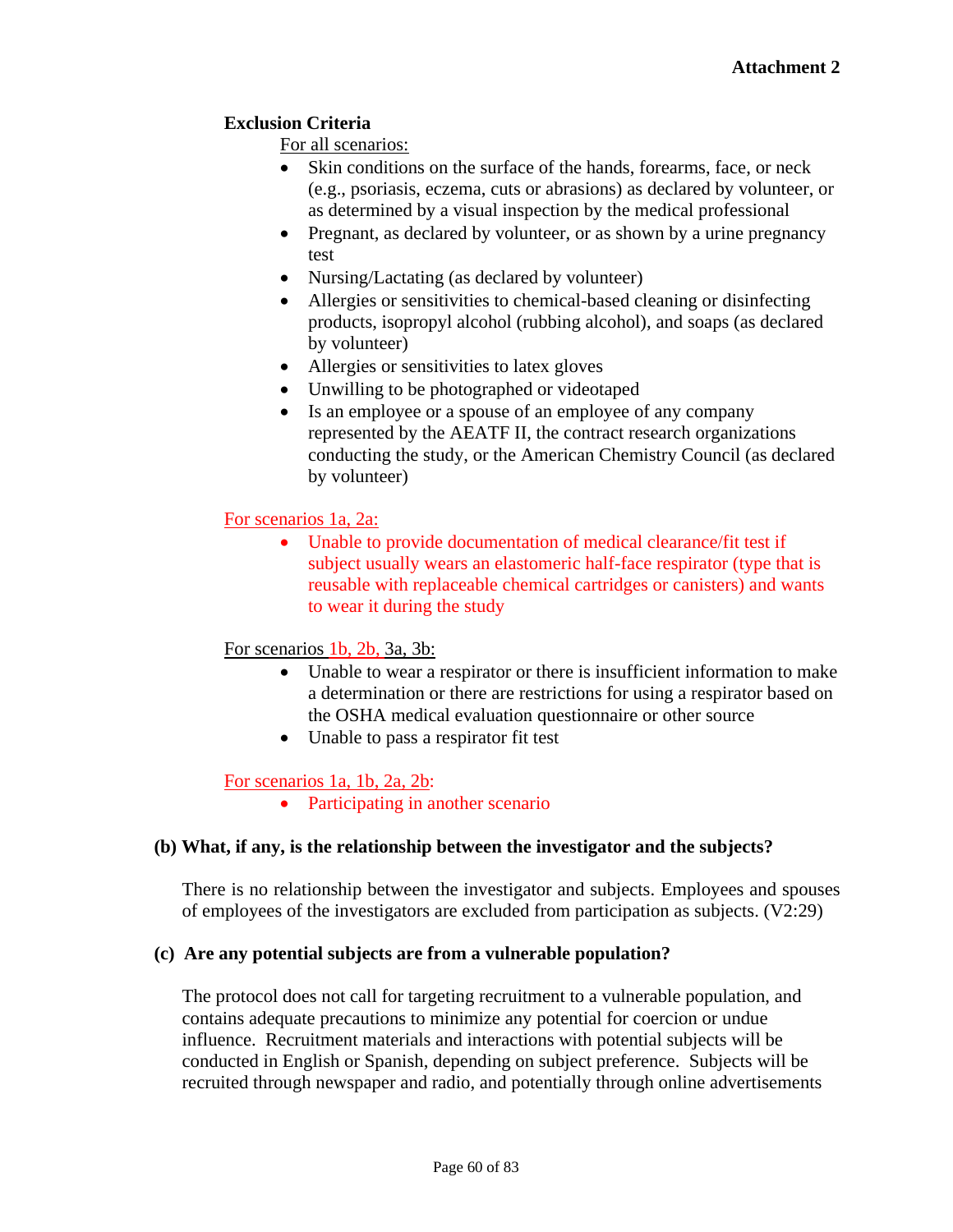and social media, rather than through employers, which will minimize the potential for coercion or undue influence. In addition, the compensation is not so high as to unduly influence participants, but represents fair remuneration for the subjects' time, travel, lost employment opportunity, and inconvenience.

### **(d) What process is proposed for recruiting and informing potential subjects?**

The recruiting process is described in V2:44-46. Potential subjects will be recruited through newspaper and radio advertisements, and through online advertisements and social media if necessary. All recruitment will be done in English and Spanish. A member of the study team (including a bilingual researcher, if necessary) will contact those who express an interest in participating by phone to provide more information about the study and to do a general eligibility screening. Respondents who are eligible and interested will be invited to meet with a member of the research staff (and a bilingual researcher if necessary) to review the consent form, review the study and what will occur during a monitoring event, and answer questions. Potential subjects will be permitted to take the consent form home to read, discuss with friends and family members, and consider whether to participate. Before completing the consent process and enrolling, a member of the research team will ask a standard set of questions to ensure that the potential subject comprehends the consent materials. Once comprehension is confirmed, the subject will proceed to sign the consent form and complete a Subject Qualification Worksheet.

## **(e) If any subjects are potentially subject to coercion or undue influence, what specific safeguards are proposed to protect their rights and welfare?**

See the response to 3.2(c) above.

# **3.3 Remuneration of Subjects**

### **(a) What remuneration, if any, is proposed for the subjects?**

*"Compensation for the time and inconvenience spent on this study will be provided to the subjects in cash. The value for remuneration is based roughly on a half-day's wage and represents potential lost time from secondary sources of employment, travel time, and incidental expenses incurred with study participation.* 

*"Potential subjects who attend the informed consent meeting whether they decide to participate or not will be paid \$50 in cash for their time and inconvenience. Volunteers who want to take the consent form home to think about it and return at a later date to actually sign the form will not receive another \$50 for the second visit.* 

*"Subjects who enroll for scenarios 1b, 3a, and 3b and who have not been fit tested within the past year for a respirator (as evidenced by a respirator fit test certificate) will be compensated an additional \$20 for completing the on-line medical*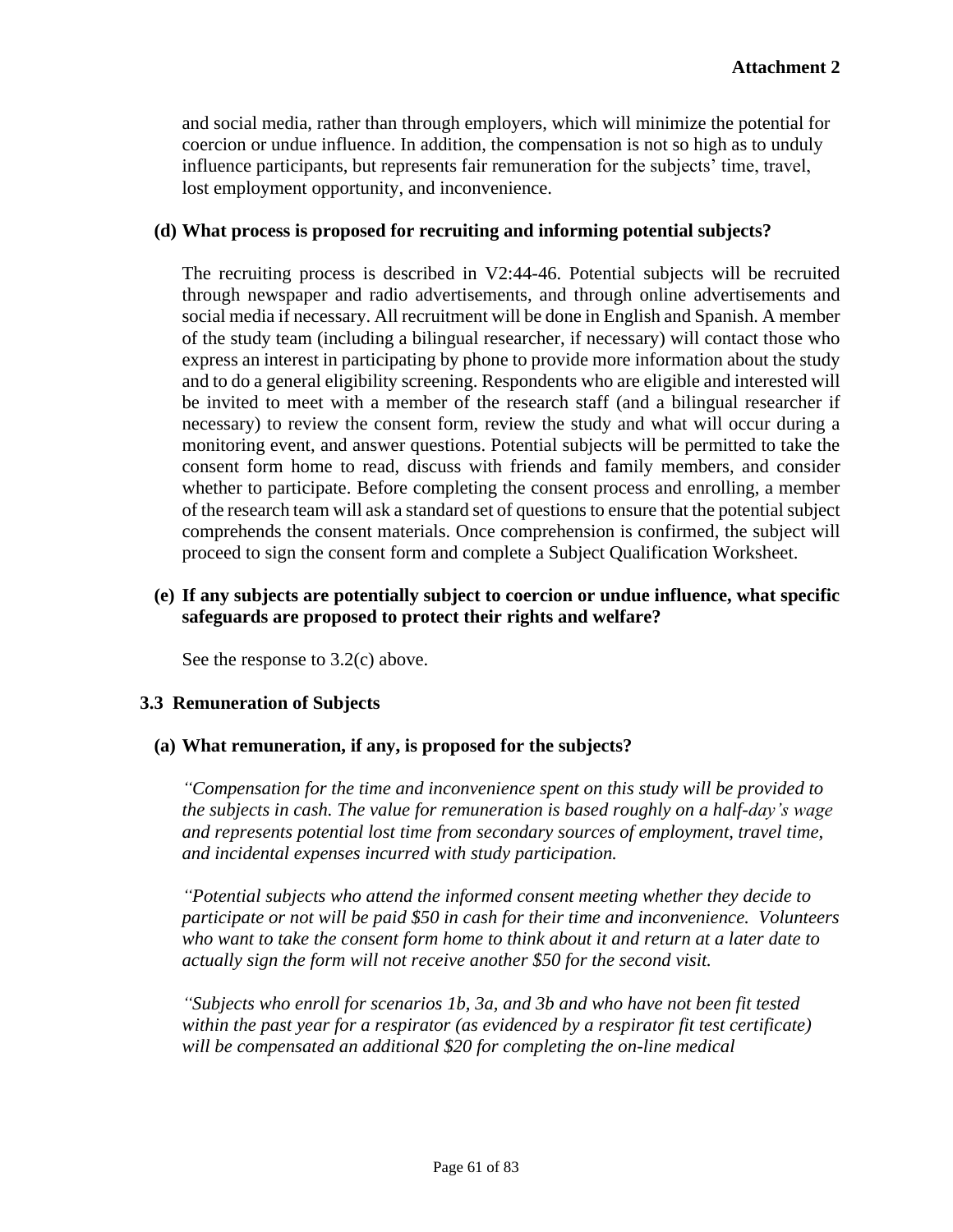*questionnaire. Subjects who pass the medical screen and come back to attend the respirator fit test will be compensated \$100, even if they fail the respirator fit test. Subjects enrolled scenarios 1a, 1b, and 2 will be told that they will receive \$150 for reporting to the study location on the scheduled day of the study, regardless of whether they participate in the study or not. Subjects enrolled in scenarios 3a and 3b will be told that they will receive \$200 for reporting to the study location on the scheduled day of the study, regardless of whether they participate in the study or not. Subjects who enroll in both scenarios 3a and 3b and come to the study location on their scheduled day(s) will receive a total of \$400. The higher remuneration for Scenario 3 subjects reflects the more specialized skill level required for this work task.* 

*"In the case of the alternates, they will be compensated the same amount (\$150 for scenarios 1a, 1b, and 2, or \$200 for scenarios 3a and 3b) whether they are called in for monitoring or not. Alternates who are never called in for monitoring will be contacted by phone once monitoring is completed to set up a convenient location and time for the subject to receive his/her compensation in cash."* (V2:50-51)

"*All subjects (those slated for monitoring and those who serve as alternates) in Scenario 2b will be compensated \$50 for attending the consent meeting; \$20 for completing the on-line medical questionnaire at the consent meeting; \$100 for attending a respirator fit test; and \$150 for reporting to the study site on the scheduled day of the study, regardless of whether they actually participate in the study or not*." (ESS Addendum:6)

### **(b) Is the remuneration consistent with the principles of justice and respect for persons?**

Yes. The proposed payment amounts are fair and reasonable compensation for the subjects' time, factoring in their experience and inconvenience

### **(b) Is proposed remuneration so high as to be an undue inducement?**

No.

## **(c) Is proposed remuneration so low that it will only be attractive to economically disadvantaged subjects?**

No.

# **(d) How and when would subjects be paid?**

Compensation will be paid in cash at the end of the consent meeting and when subjects leave the study site. Alternates will be contacted at the end of the study if they have not been invited to replace a test subject to arrange for payment.

### **4. Risks to Subjects**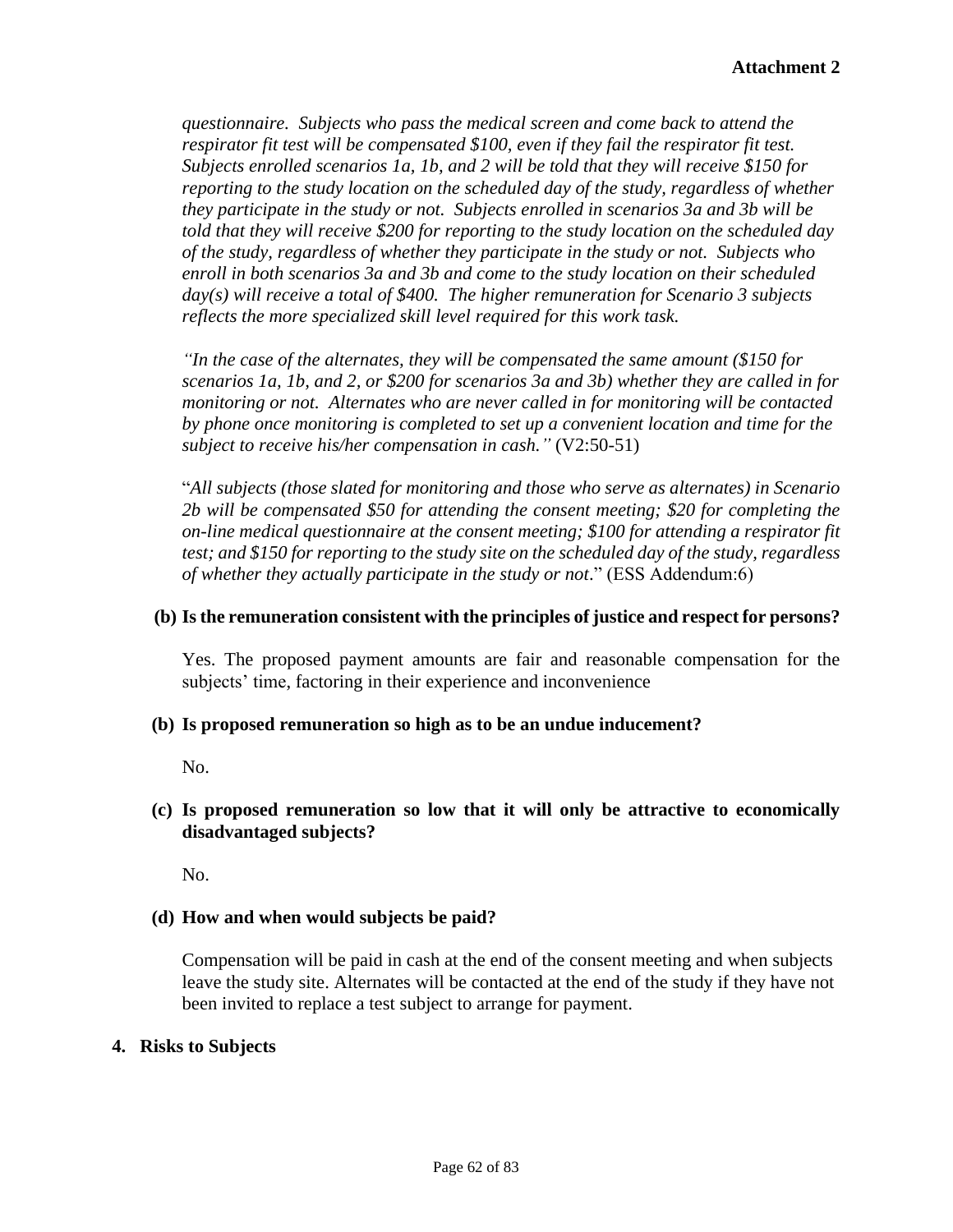### **4.1 Risk characterization**

### **(a) Is adequate information available from prior animal studies or from other sources to assess the potential risks to subjects in the proposed research?**

The proposed test material (Maquat® 5.5-M and Maquat® 7.5-M active ingredients include Quats) are EPA-registered, with complete supporting database. Additional discussion is provided below on the comparison of the hazard and anticipated exposures for the test subjects in this study.

#### **(b) What is the nature of the risks to subjects of the proposed research?**

The AEATF II identified eight types of risks:

- *"1. The risk associated with exposure to the test chemical*
- *2. The risk associated with exposure to isopropyl alcohol*
- *3. Physical risks associated with the spraying activities*
- *4. The risk of heat related illness*
- *5. Physical discomfort associated with wearing a personal air-sampling pump*
- *6. Psychological risks associated with changing clothes and the pregnancy test*
- *7. Risks associated with wearing a respirator*
- *8. Risk of unanticipated release of confidential information"* (V2:30)

## **(c) How do proposed dose/exposure levels compare to the established NOAELs for the test materials?**

The AEATF II cites the following on the toxicity of ADBAC:

*"…when diluted in water, the acute oral, dermal, and inhalation toxicity as well as the eye and skin irritation potential are significantly reduced as seen on the Ready-to-Use Maquat® 86-M label (EPA Registration Number 10324-85) label. Maquat 86-M (signal word "Caution") contains 860 ppm of the same four quats that are in Maquat 5.5-M and Maquat 7.5-M, indicating that when these products are diluted to rates that will be used in this study (600 ppm and less), no personal protective equipment is needed. … as a standard study precaution, all test subjects will be required to wear eye protection which will be provided by the AEATF II.* [Note: As per AEATF (2020), the total Quat concentration in the study has increased to a maximum of 1160 ppm]

*EPA issued a Re-registration Eligibility Decision Document for ADBAC in 2006 (EPA, 2006). In 2006 EPA assessed dermal and inhalation risks for residential uses of ADBAC for a variety of use sites, including treatment of indoor hard surfaces (e.g., mopping, wiping, and low-pressure sprays) and open pouring liquids. Low-pressure spraying indoors in a residential setting resulted in unacceptable dermal risks; however, this assessment was based on a concentration of 0.156% which is higher than the highest concentration of 0.06% (equivalent to 600 ppm total quats) that will be used in this study. At a concentration of 600 ppm dermal risks for pressurized spraying are acceptable.*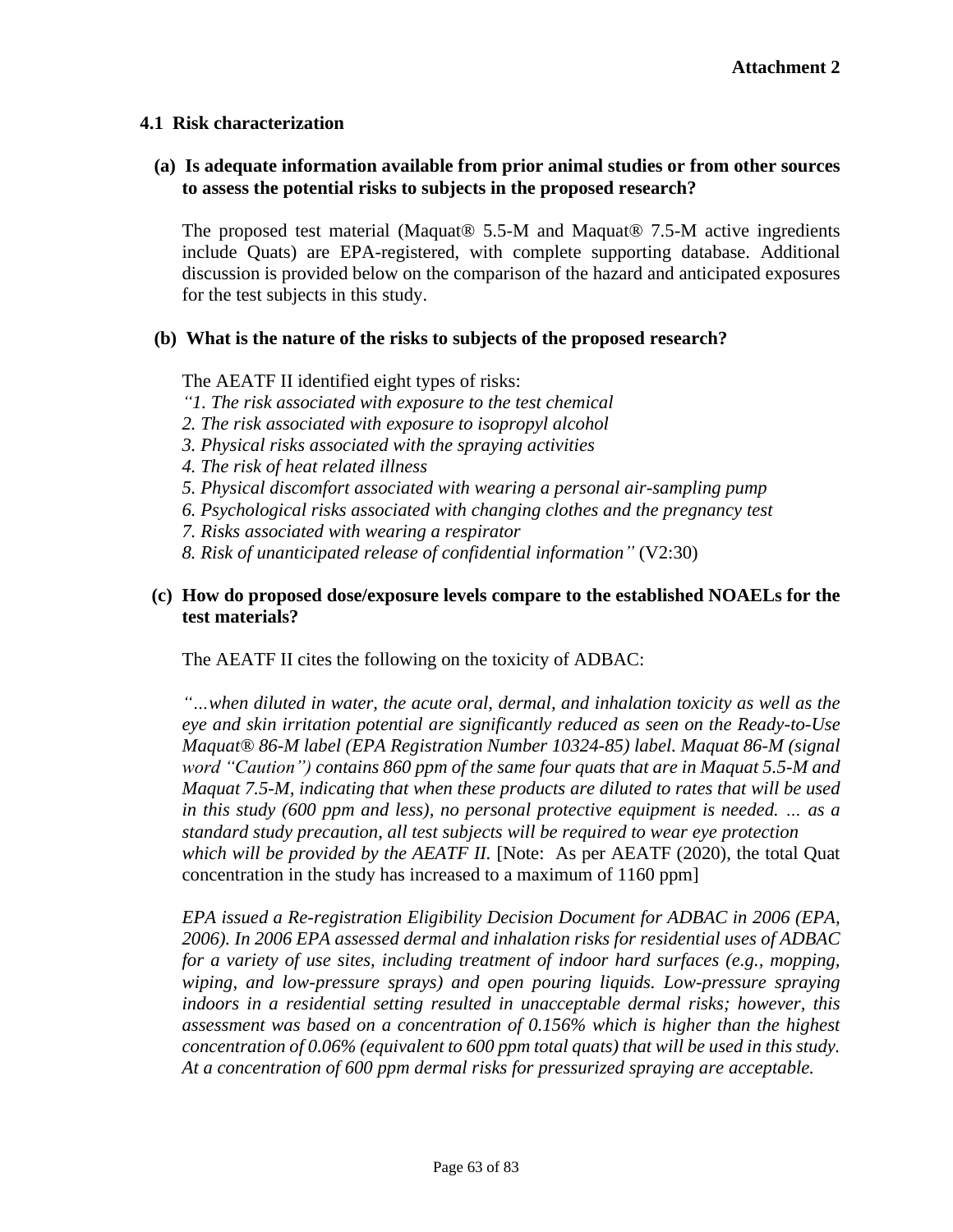*…the subjects participating in this study are required to wear a NIOSH-approved filtering face piece or half-face respirator when spraying indoors using mechanicallypressurized sprayers. Subjects who wish to wear their own filtering face piece or halfface respirator will be allowed to do so. Subjects who do not have their own respirator will be provided one by AEATF at no cost to the subject. The risk assessment also showed that subjects spraying outdoors and those spraying indoors with manually-pressurized sprayers do not require respiratory protection. At high concentrations products containing ADBAC may produce dermal, eye, and/or respiratory irritation, but this is not commonly seen at the diluted concentrations that will be used by participants in this study. Although not required when using the diluted product, as a study safety precaution all test subjects will be required to wear eye protection. Subjects in this study will not handle concentrated solutions of quaternary ammonia. Instead, they will be provided with solutions diluted to 0.06% total quats (600 ppm) or less which does not require any protective clothing. The use of eye protection along with wearing two layers of clothing will reduce the chance of dermal and ocular exposure.*

*Additionally, to minimize the potential for adverse reactions, subjects with open sores/skin conditions on their hands or face will not be allowed to participate. Any subject with known dermal allergy or sensitivity to cleaning and/or disinfecting products will be excluded from participating. Field personnel will be observing subjects and will intervene if evidence of dermal or ocular irritation occurs during the work activity."*  (V2:28-29)

**Dermal.** The DDAC risk assessment developed to support the Reregistration Eligibility Decision (RED) document provides for the selection of the toxicological endpoints for risk assessment purposes. The dermal toxicological endpoints indicate that low concentrations of DDAC (0.13% ai tested in a 21-day dermal toxicity study, MRID 45656601) display no dermal irritation effects and no systemic effects up to and including the limit dose of 1000 mg/kg/day. The proposed use of DDAC in this protocol by subjects exposed to a diluted treatment solution of 0.0108% DDAC or less will not trigger a dermal risk of concern. *"The highest proposed concentration of DDAC in the test solution to be sprayed by the test subjects is 108 ppm (600 ppm total quats of which DDAC accounts for 18%), equivalent to 0.0108%, considerably less concentrated than what was used in the dermal toxicity study that elicited no adverse effects."* (V1:67) The same conclusions for the dermal risk can be drawn from the higher concentration of DDAC now proposed at 1160 ppm total Quats (of which DDAC accounts for 18% or 209 ppm DDAC or 0.0209%, still considerably less concentrated than the dermal toxicity study that elicited no adverse effects.

The ADBAC risk assessment developed to support the Reregistration Eligibility Decision (RED) document provides for the selection of the toxicological endpoints for risk assessment purposes. Although ADBAC is considered less of a potent dermal irritant then DDAC, dermal irritation testing data at low concentrations in subchronic studies are not available. The available dermal toxicological endpoints indicate no systemic toxicity. However, dermal irritation has been observed in 21- and 90-day dermal toxicity studies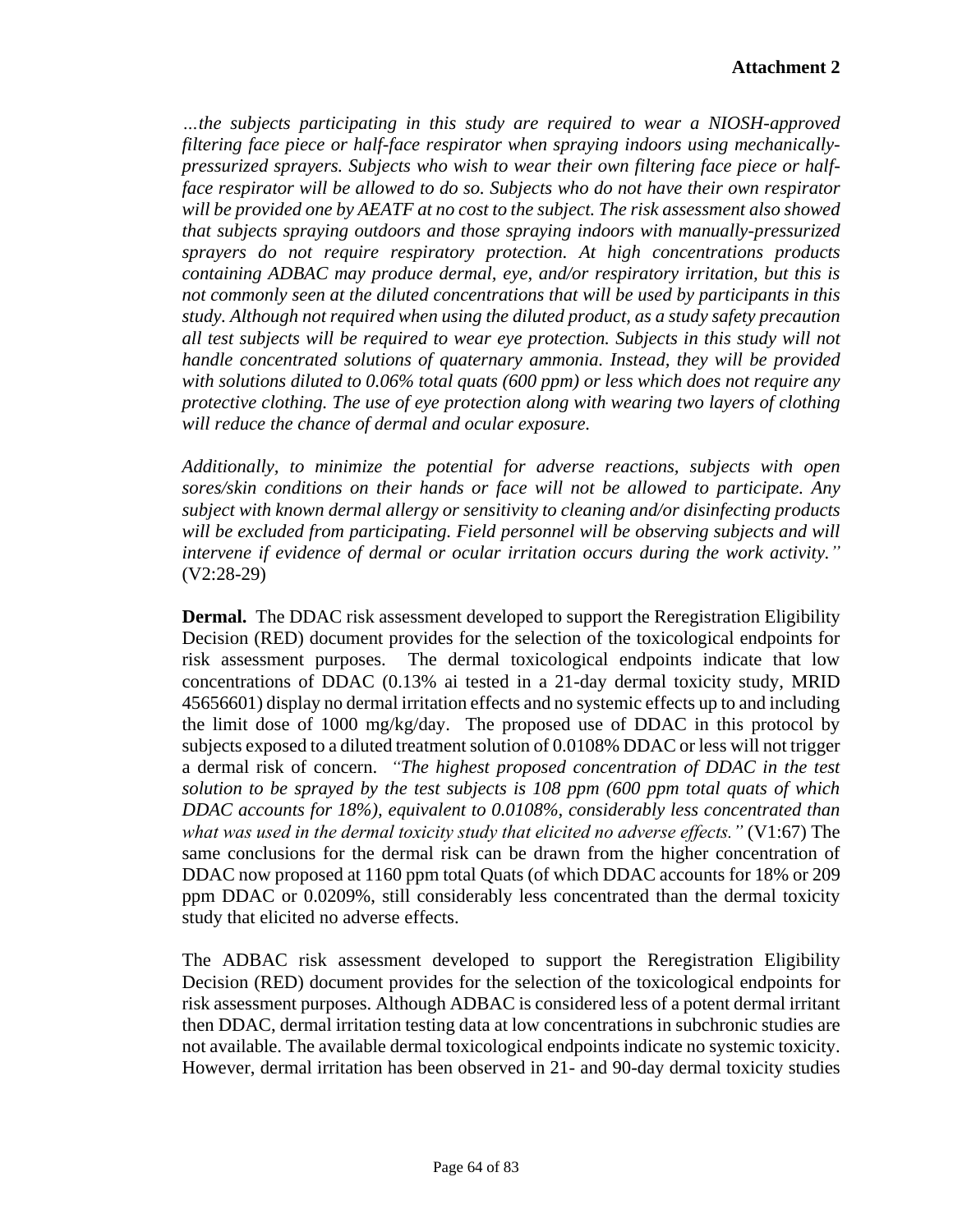in guinea pigs and rats, respectively (MRIDs 41105801 and 41499601, respectively). The short-term dermal endpoint selected from the 21-day study is 333  $\mu$ g/cm<sup>2</sup> (where the applied dose contained 0.8% ADBAC) and 80  $\mu$ g/cm<sup>2</sup> in the 90-day study (where the applied dose contained 1.0% ADBAC). The potential exposure of subjects in this proposed study to a dilute treatment solution containing 0.024% concentration of ADBAC will not trigger a dermal risk of concern based on knowledge of the toxicological testing conducted with DDAC at low concentrations and use of ADBAC in prior AEATF II exposure studies (e.g., liquid pour at 0.2% ADBAC, aerosol can at 0.252% ADBAC and 0.378% DDAC). "*In the exposure monitoring study, the highest concentration of ADBAC that will be sprayed is 240 ppm (600 ppm total quats of which ADBAC accounts for 40%), equivalent to 0.024% ADBAC. This is over an order of magnitude less concentrated than the 0.8% ADBAC solution the guinea pigs were exposed to. Based on this, there are no concerns about potential dermal adverse effects from ADBAC."* (V1:67) In AEATF's revised submission, the highest concentration of total Quats that will be sprayed is 1160 ppm (1160 ppm total Quats of which ADBAC accounts for 40%), equivalent to 0.0464% ADBAC. This is still over an order of magnitude less concentrated than the 0.8% ADBAC solution the guinea pigs were exposed to. Additionally, the AEATF II conducted a dermal assessment using a film thickness approach where the dermal MOE at the highest ADBAC concentration was 277 with a Target MOE of 10. (V1:68)

**Inhalation.** Inhalation exposure for hand-wand spraying has been assessed by the AEATF II for each of the scenarios at each of the amount of active ingredient handled (AaiH) following EPA's standard procedures. (V1:68-72) Currently there is no routespecific inhalation toxicity study for ADBAC. The more potent inhalation toxicity for DDAC is being used as a default until chemical-specific data are provided. However, using the more potent DDAC toxicity data in this case is warranted as the treatment solution also contains DDAC. The DDAC LOAEC from a 28-day inhalation toxicity study in rats is  $0.08 \text{ mg/m}^3$  based on ulceration of the nasal cavity, degeneration of the olfactory epithelium, increase in mucoid production and decreased body weight/weight gain in males. *"…the most recent EPA benchmark dose modeling (email to AEATF II from Laura Parsons, EPA Associate Branch Chief, Antimicrobials Division, dated July 23, 2019) instead of the LOAEL of 0.08 mg/m<sup>3</sup> found in the 2017 ADBAC Final Work Plan (US EPA, 2017). The BMDL10 for the quats is 0.18 mg/m<sup>3</sup> and is based bridging data from a 28-day inhalation toxicity study with DDAC. The Agency calculated a Human Equivalent Concentration (HEC) as follows: HEC = BMDL (0.18 mg/m3) \* 6 hours rat exposure/8 hours human exposure (0.75) \* RDDR (0.298) = 0.04 mg/m<sup>3</sup> . The Agency indicated that since irritation is the main endpoint for DDAC, the reduction of the intraspecies uncertainty factor from 10X to 3X was appropriate; the uncertainty factor of 3x for interspecies variation is retained. In addition, it was noted that with the benchmark dose, the extra uncertainty factor of 3x for lack of NOAEC stated in the 2017 ADBAC and DDAC Final Workplans is no longer applicable since all the data points are considered in the benchmark dose analysis. As such, the revised target margin of exposure (MOE) is now 10."* (V1:68) The estimated inhalation MOEs for the subjects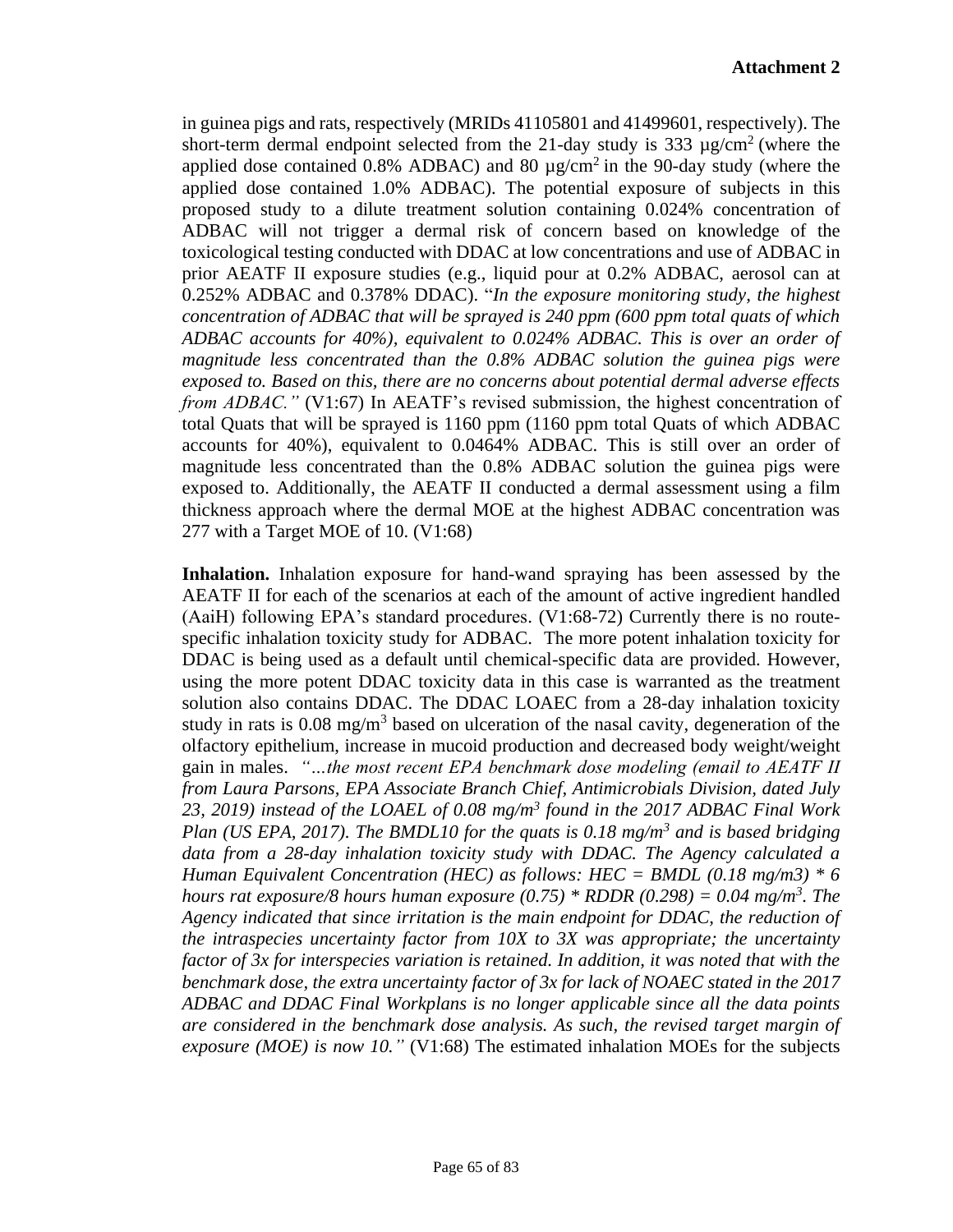spraying in the three scenarios (including a 10x protection factor for respirators where appropriate) range from 27 to 23,600 with a Target MOE of 10 (AEATF 2020).

### **(d) Does the research proposal adequately identify anticipated risks to human subjects and their likelihood of occurrence? How was this likelihood estimated?**

The potential dermal and inhalation risks have been evaluated by EPA through a comparison of available toxicity data on ADBAC and DDAC and the anticipated dermal and minimal inhalation exposure. The comparison indicates minimal dermal and inhalation risks. Please see part 4.1(c) (above) for details.

## **(e) If any person with a condition that would put them at increased risk for adverse effects may become a subject in the proposed research, is there a convincing justification for selection of such a person and are there sufficient measures to protect such subjects?**

Individuals who may be at an increased risk for adverse effects are not eligible to become subjects in this study, including individuals known to be allergic or sensitivities to chemical-based cleaning or disinfecting products, isopropyl alcohol, soaps, or latex gloves, or as well as those with known skin conditions that could be exacerbated by study participation or with cuts/abrasions on areas that will be exposed during testing. (V2:29)

### **4.2 Risk Minimization**

### **(a) What specific steps are specified in the protocol to minimize risks to subjects?**

*"[T]o minimize the potential for adverse reactions* [and irritation]*, subjects with open sores/skin conditions on their hands or face will not be allowed to participate. Any subject with known dermal allergy or sensitivity to cleaning and/or disinfecting products will be excluded from participating. Field personnel will be observing subjects and will intervene if evidence of dermal or ocular irritation occurs during the work activity."* (V2:32)

*"The duration of these work tasks during the day of participation is expected to range from 5 to 50 minutes. Subjects will be allowed to take breaks as needed to minimize overheating and fatigue, and each subject will be closely observed by a study staff member. Additionally, there will be a third-party medical professional hired to be present during monitoring. Given that only experienced subjects will be recruited for this study and the short duration of the work tasks, it is anticipated that the activities being asked of the subjects are not unlike what they do on a normal workday (or for homeowner, what they do at their house on a periodic basis)."* (V2:33)

*"There is some risk of heat-related illness associated with wearing two layers of clothing while working. However, the length of time that any one subject is spraying is*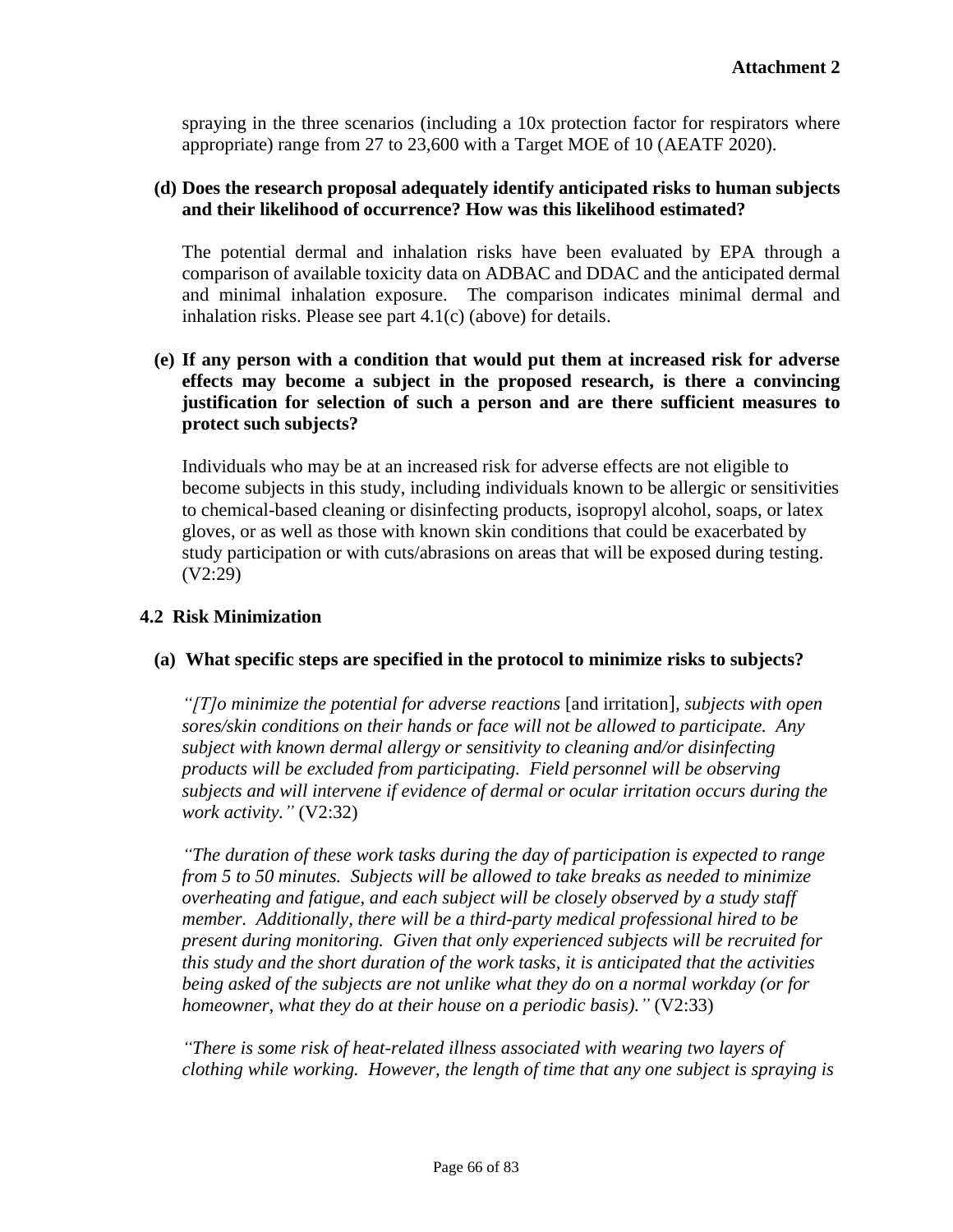*less than one hour. Subjects will be allowed to take breaks as needed to minimize overheating and fatigue, water and sports drinks will be available, and each subject will be closely observed by a medical professional. AEATF SOP 11.B.1 (minimizing and handling heat related illness) will be followed."* (V2:33)

*"There could be some risk of embarrassment from disrobing to the subject's own underwear in the presence of another person. This risk is minimized by involving only a researcher of the same gender, keeping the amount of time that the subject is disrobed to a minimum, and ensuring that the dressing and undressing processes will occur in private (only the subject and the researcher)."* (V2:33)

*"Female subjects may be surprised by the outcome of the required pregnancy test. In order to minimize the psychological stress, women will be given a private place to take the test, a female member of the study team will verify the test result, and the Study Director will ensure confidentiality of any test result. The results of the test will not be discussed with or released to anyone beyond the verifying study team member, Study Director, and subject. The confidentiality of the pregnancy testing will be discussed during the consent process. See SOP AEATF II-11A.1 for a full description of the pregnancy testing procedures."* (V2:33-34)

*"Respirators can make breathing more difficult for the user, and not everyone is able to wear a respirator. Some conditions that could prevent someone from using a respirator include heart conditions, lung disease, and psychological conditions like claustrophobia. Subjects in scenarios 1b,* **[2b,]** *3a, and 3b will be required to provide evidence of being fit tested for a respirator or will be fit tested. The OSHA requirement for respirator fit testing includes passing a written medical evaluation questionnaire, which screens those who have conditions that could make it unsafe for them to use a respirator. Requiring respirator fit testing will reduce the risks associated with wearing a respirator. Since many food processing sanitation workers normally wear respiratory protection, it is expected that many subjects in scenario 3 (environmental sanitizing/disinfecting) will be used to working while wearing a respirator. Monitoring environmental conditions for heat stress, observing the subjects closely, and allowing breaks as needed will also minimize the risks associated with wearing a respirator."*  (V2:34)

*"The information obtained from subjects taking part in this study will be used by the researchers, funders, and the sponsor, and will become part of one or more reports on the study. All reports (as well as all study-related records) will be kept as confidential as possible. The results of this study are not intended for publication; however, if any of the study-related data are published, subjects' identities will remain confidential. There is potential for a breach of confidentiality because photographs and video will be taken of the subjects during the study. However, efforts will be taken to conceal subjects' identities by not including their faces or editing so that facial features and any identifiable features, such as piercings or tattoos, are not recognizable or the photo/video will be deleted."* (V2:34)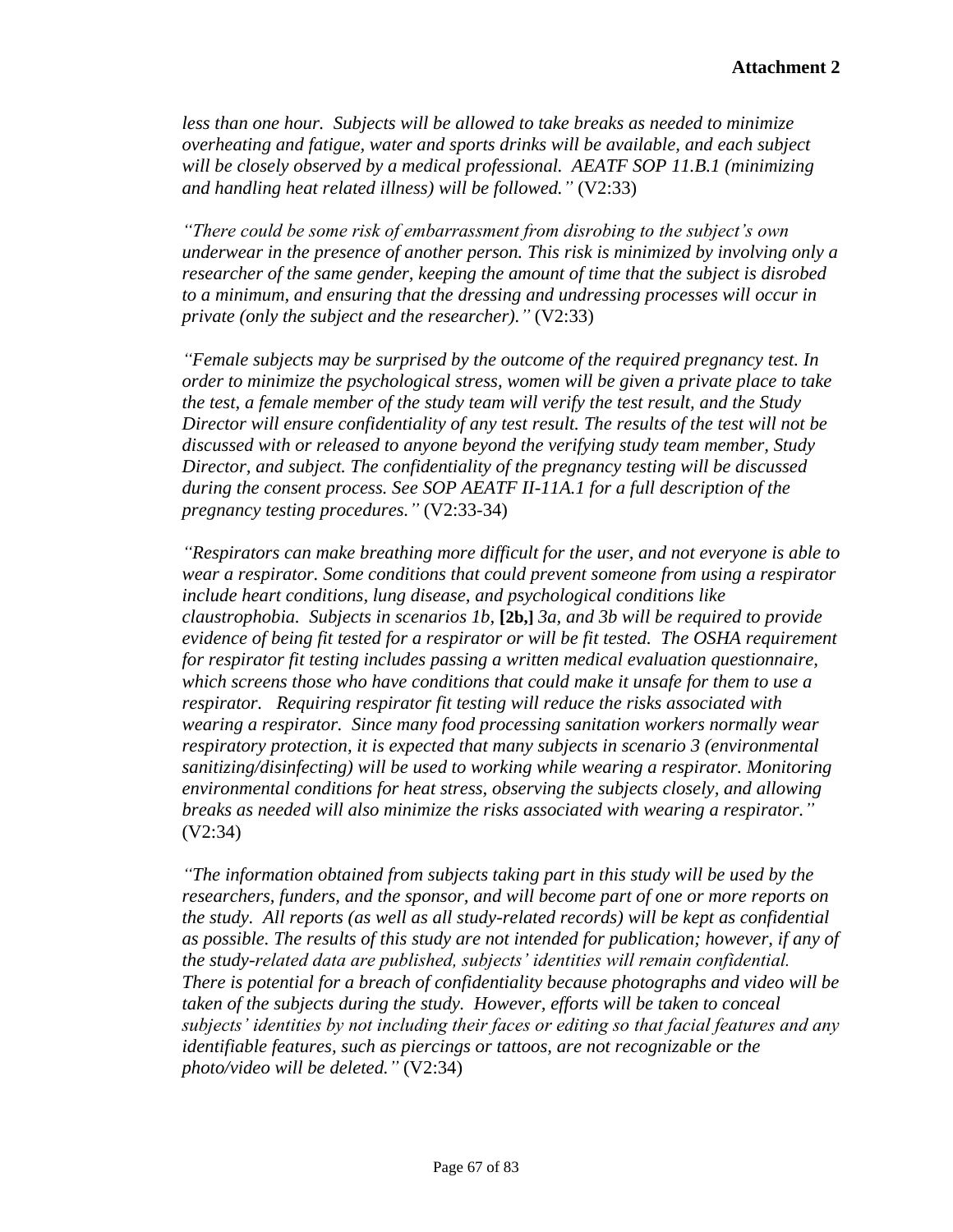*"All efforts will be taken to maintain the confidentiality of the pregnancy test results. A positive pregnancy test result will not be recorded, and will not be disclosed to anyone other than the test subject, the verifying employee, and/or the Study Director. Opaque containers will be available where the pregnancy tests are taken to allow for discrete disposal."* (V2:34)

*"As a standard AEATF II study precaution, all subjects will be required to wear eye protection during the study. Eye protection will be supplied by AEATF II. In addition, subjects spraying outdoors with mechanically-pressurized sprayers (Scenario 1b), subjects spraying indoors using electrostatic sprayers (Scenario 2b), at high pressure (at or exceeding 60 psi) and subjects spraying indoors with mechanically-pressurized sprayers (Scenarios 3a and 3b) will be required to wear a NISOH-approved filtering face-piece or half-face respirator.* 

*"For scenarios 1a, 1b, 2, and 3a, subjects will wear their own choice of footwear and socks; however, for scenario 3b (full PPE), rubber boots must be worn. Boots will be provided by the researchers if subjects do not have their own. Researchers will also provide new nitrile gloves, rain pants, and a rain jacket to each subject in Scenario 3b which will be worn during the entire monitoring interval. Hard hats will be provided to subjects in scenarios 3a and 3b."* (V2:42)

### **(b) What stopping rules are proposed in the protocol?**

"*If a subject does not wear the required clothing/PPE or acts in a manner that presents safety issues in the judgment of the research personnel or if he/she fails to follow the instructions of the researcher, the Study Director or the observer may terminate the subject's participation as per SOP AEATF II-11H.*" (V2:42)

*"In the unlikely event that adverse effects are experienced, according to the SDS the most likely adverse effect is eye irritation. The symptoms of eye irritation are watering, irritation, and/or redness. This will be minimized by subjects handling only the diluted product and requiring that all test subjects wear eye protection while conducting work with the diluted sanitizer.* 

*"If a subject reports eye irritation (or any other adverse effect) during the work period, he/she will be asked to immediately stop working. Research staff will then move the subject to a clean area and notify the on-site medical professional and Study Director. If needed, the medical professional will assist the subject in gently washing affected area with clean water. An eye wash station and soap and water will be available in case a subject experiences eye or skin irritation during the study. The medical professional will determine whether any medical treatment is necessary.* 

*"The Study Director or designee will discuss the label safety warnings and heat stress with the subjects just prior to participation in the study. Subjects will be instructed to*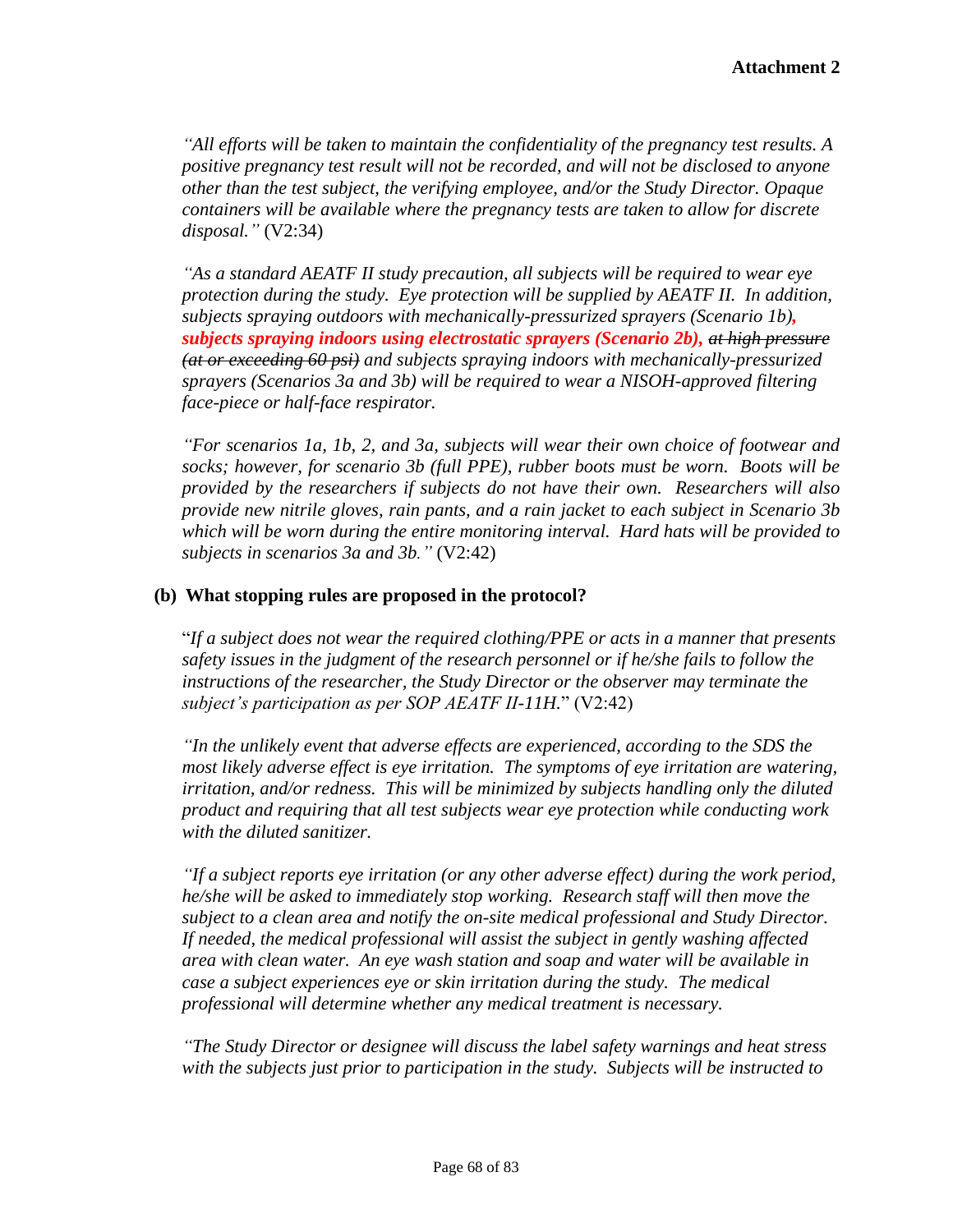*inform the Study Director or research staff immediately if they feel ill, suffer an eye, skin, or breathing reaction or experience any other unanticipated adverse effects they feel may be related to the study during or following conduct of the study. The on-site medical professional will be available should someone experience any adverse effects.* 

*"The medical professional will examine the hands and face/neck of each test subject immediately prior to the monitoring period to ensure there are no existing abrasions, cuts or skin conditions that increase the risk of skin irritation during the spraying activities or the hand and face/neck sampling. The medical professional will also check these same areas for possible irritation after monitoring is complete and samples have been collected. A member of the research team who is bilingual in English and Spanish will be present during this examination and during monitoring events involving subjects whose preferred language is Spanish.* 

*"The extra layer of clothing (inner dosimeter) worn by subjects may increase the risk of heat-related illness. However, the possibility of heat stress will be minimized due to the study being conducted under controlled conditions and the relatively short monitoring durations. SOP AEATF II-11B describes the procedure for identification and control of heat stress. The poster "Controlling Heat Stress Made Simple" will be posted in the subject dressing area so that it is visible to subjects and research personnel at the field site. A Spanish version will be posted for MEs that gave consent in Spanish.* 

*"During the study researchers will observe subjects for possible signs of early heat illness such as fatigue, dizziness, irritability, or decreased concentration. If these symptoms are observed, the subjects will be asked whether they would like to rest for a moment. If they answer affirmatively, they will stop working, be given their choice of water or a sports drink and a chair, and the Study Director and on-site medical professional will be immediately contacted for further medical management instructions. If they answer negatively, they will be permitted to continue working, and frequently thereafter asked whether they would like to rest for a moment. Any affirmative answer will be handled as described above.* 

*"If subjects develop visible signs or report symptoms of distress such as pronounced fatigue, headache, cramps, feeling faint, increased pulse, muscle spasms, heavy sweating (or dry skin if previously sweating), extreme thirst, or rapid breathing, the subjects will be required to stop working immediately, and given their choice of water or a sports drink and a chair. The on-site medical professional will immediately be brought to the subject to give further medical management instructions and the Study Director will be contacted. AEATF II SOP 11C provides guidance on the handling of test subject illness and/or injury and will be followed. The AEATF will pay for reasonable and appropriate medical treatment for a study-related injury or illness that is not paid for by the subject's own insurance or the insurance of a third party under which the subject is covered.*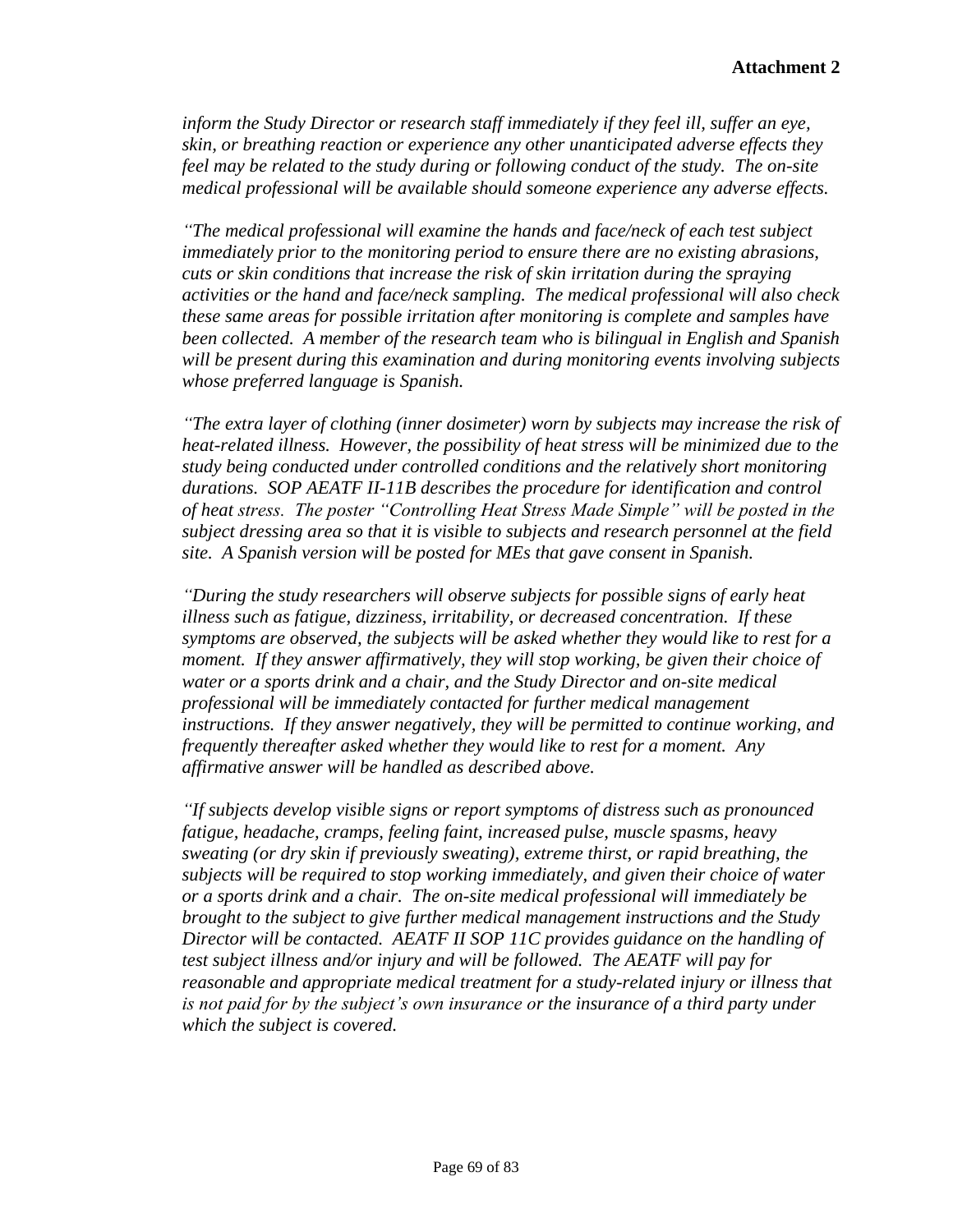*"Study personnel will be instructed to inform the Study Director and medical professional immediately of any eye or skin irritation, respiratory irritation, heat stress, or unanticipated adverse effect observed or reported during conduct of the study. The medical management procedures set forth in SOP AEATF II-11C will be implemented for any instance where the subject's work is halted for medical reasons (other than solely because of a heat index above 120 indoors or 110 outdoors), and for any poststudy reports of illness, eye, skin, or respiratory reactions or unanticipated adverse effects.* 

*"The Study Director will maintain a record of adverse health observations and reports, and follow the Study Sponsor, IRB, and EPA policies for medical event reporting as described in SOP 11C and 11F. Sufficient personnel will be present at the study site to maintain an appropriate level of technical support, scientific supervision, and observations relevant to the safety of test subjects."* (V2:52-53)

## **(c) How does the protocol provide for medical management of potential illness or injury to subjects?**

See response to 4.2(b) above. The protocol calls for a trained medical professional to be on site for all monitoring events. The protocol also references two SOPs: SOP 11.B.1 for Management of Heat Stress (V4:138-149) and SOP 11.C.2 for Emergency Procedures (V4:150-157).

### **(d) How does the protocol provide for safety monitoring?**

See the responses to  $4.2(b)$  and  $4.2(c)$ . In addition to trained medical personnel on site during the study, researchers will be carefully observing subjects throughout their participation and will be looking for signs of fatigue, adverse effects from exposure to the test substance, and heat stress, and will raise concerns immediately to the Study Director or her designee, and the study's medical personnel.

# **(e) How does the protocol provide for post-exposure monitoring or follow-up? Is it of long enough duration to discover adverse events which might occur?**

The consent form states: *"If within 24 hours of participation in the study you experience a skin reaction, eye reaction, or other physical injury that you believe is related to your participation in the study, you should seek medical treatment and alert the treating physician that you were participating in this research study. Also, call study staff immediately at the phone number on page 1 of this consent form."* (V2:184)

EPA expects that any adverse reactions would appear during or shortly after participation in the study, so a 24-hour follow up period is sufficient.

## **(f) How and by whom will medical care for research-related injuries to subjects be paid?**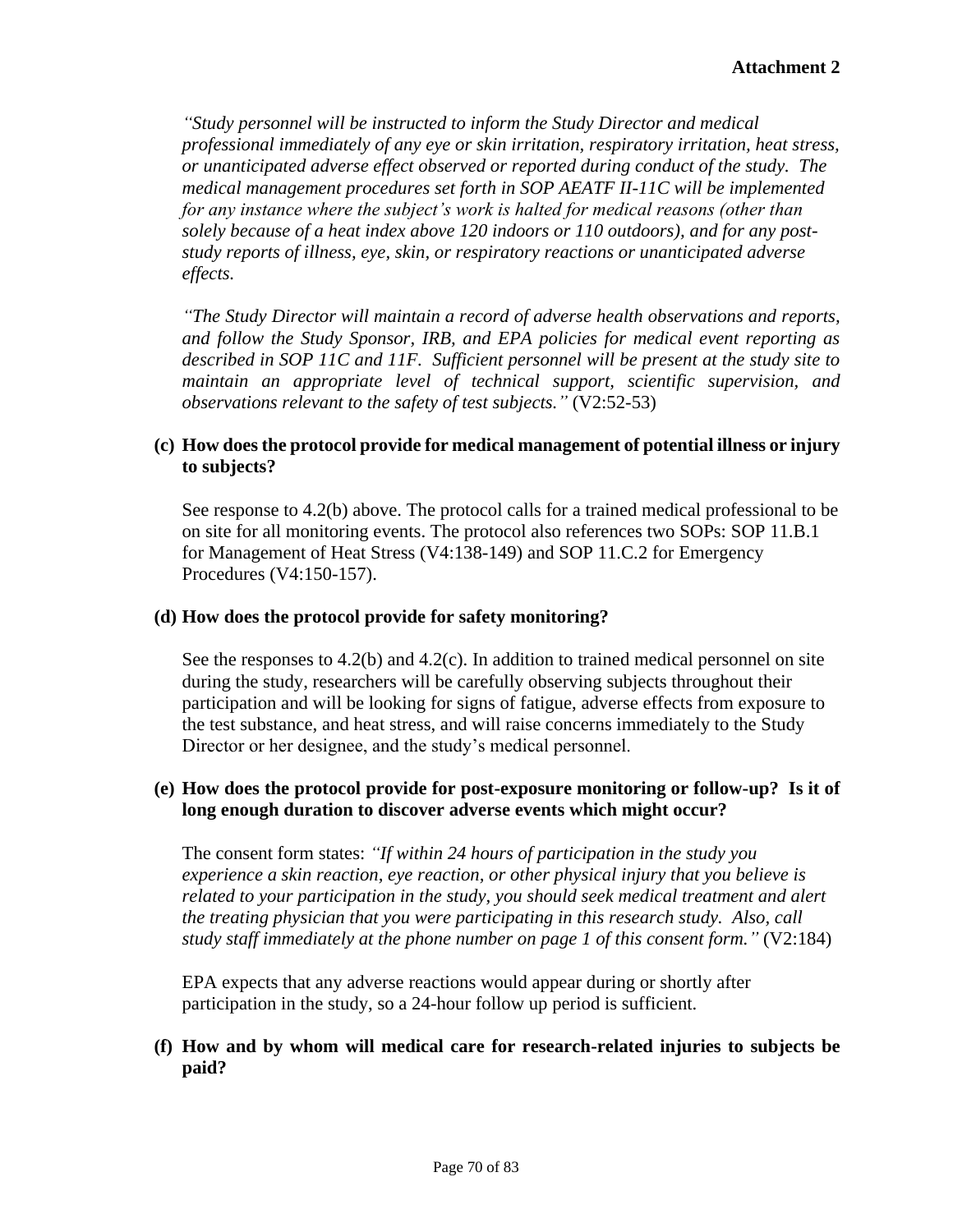The AEATF II will pay for injuries to subjects due to their participation in the study.

"*AEATF II SOP 11C provides guidance on the handling of test subject illness and/or injury and will be followed. The AEATF will pay for reasonable and appropriate medical treatment for a study-related injury or illness that is not paid for by the subject's own insurance or the insurance of a third party under which the subject is covered.*" (V2:53)

### **5. Benefits**

### **(a) What benefits of the proposed research, if any, would accrue to individual subjects?**

There are no benefits to the subjects of participating in this research study.

### **(b) What benefits to society are anticipated from the information likely to be gained through the research?**

As a result of the data from this study, which will be used to inform risk assessments, society will benefit from the continued availability of antimicrobial pesticides used to sanitize and disinfect.

### **(c) How would societal benefits be distributed? Who would benefit from the proposed research?**

Society, EPA, and registrants would benefit from this research. Society will benefit from the continued availability of antimicrobial pesticides used as for sanitizing and disinfecting. EPA will benefit from the submission of data that reduces uncertainty around the exposure experienced by consumers and workers using these products for various disinfecting and sanitizing tasks, allowing for more precise risk assessments. Registrants of antimicrobials will benefit because they will provide EPA with data on exposure that may aid in maintaining existing antimicrobial pesticide registrations and in registering new antimicrobials.

#### **(d) What is the likelihood that the identified societal benefits would be realized?**

The research is very likely to produce more accurate and reliable information concerning exposure, with resulting societal benefits in the form of more accurate and confident assessments of exposure and risk.

#### **6. Risk/Benefit Balance: How do the risks to subjects weigh against the anticipated benefits of the research, to subjects or to society?**

The likely benefit to society in general, in the form of more accurate measurements of potential exposure to antimicrobial products, must be weighed against the risks to study participants. Antimicrobial products are widely used both by workers in occupational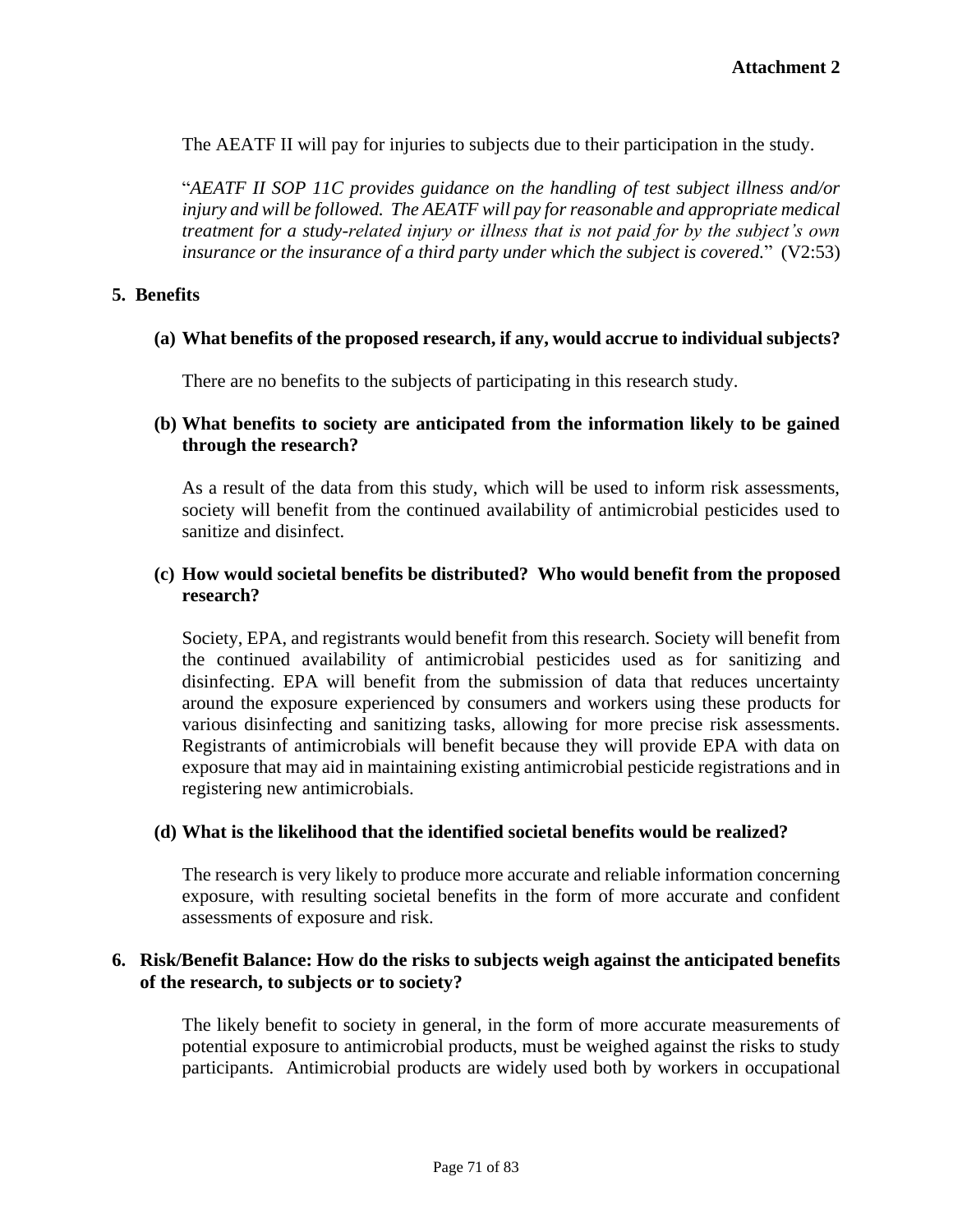settings and the general public. Exposure data for these three disinfecting and sanitizing scenarios will likely meet contemporary standards of reliability and quality will likely provide a significant benefit to society. Because the margins of exposure are acceptable for the antimicrobial product proposed for use in this research study, subjects are unlikely to experience toxic effects, and because procedures will be in place to minimize these and other risks to participants, the likelihood of serious adverse effects is very small. In summary, the risks to study participants from participating in this study are reasonable in light of the likely benefit to society of the knowledge to be gained.

## **7. Independent Ethics Review**

## **(a) What IRB reviewed the proposed research?**

Advarra IRB.

## **(b) Is this IRB independent of the investigators and sponsors of the research?**

Yes.

## **(c) Is this IRB registered with OHRP?**

Yes.

## **(d) Is this IRB accredited? If so, by whom?**

Advarra IRB earned "Full Accreditation" from the [Association for the Accreditation of](http://www.aahrpp.org/)  [Human Research Protection Programs, Inc.](http://www.aahrpp.org/) (AAHRPP).

### **(e) Does this IRB hold a Federal-Wide Assurance from OHRP?**

Yes.

# **(f) Are complete records of the IRB review as required by 40 CFR 26.1125 provided?**

Yes.

### **(g) What standard(s) of ethical conduct would govern the work?**

This is a protocol for third-party research involving what EPA has interpreted to be intentional exposure of human subjects to a pesticide. The study is being conducted with the intention of submitting the resulting data to EPA under the Federal Insecticide Fungicide and Rodenticide Act (FIFRA). Thus, the primary ethical standards applicable to this proposal are 40 CFR 26, Subparts K and L. In addition, the requirements of FIFRA  $\S 12(a)(2)(P)$  for fully informed, fully voluntary consent of subjects apply.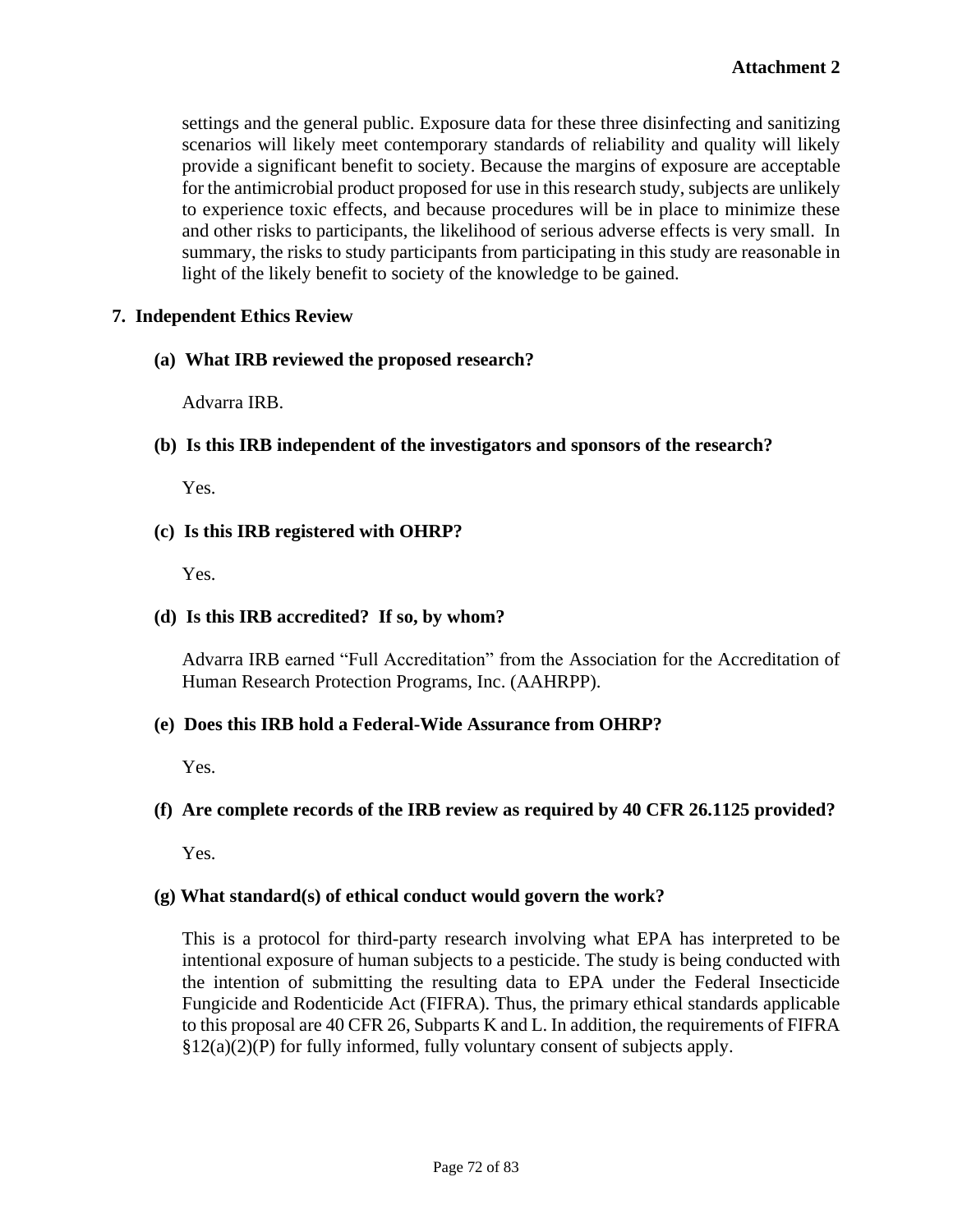#### **8. Informed Consent**

**(a) Will free and fully voluntary informed consent be obtained from each prospective subject?**

Yes.

**(b) Will informed consent be appropriately documented, consistent with the requirements of 40 CFR §26.1117?** 

Yes. See Attachment 5.

**(c) Do the informed consent materials meet the requirements of 40 CFR §26.1116, including adequate characterization of the risks and discomforts to subjects from participation in the research, the potential benefits to the subject or others, and the right to withdraw from the research?**

Yes. See Attachment 4.

**(d) What is the literacy rate in English or other languages among the intended research subjects?**

Ability to speak and read English or Spanish is specified as a criterion for inclusion in the study.  $(V2:27)$ 

## **(e) What measures are proposed to overcome language differences, if any, between investigators and subjects?**

*"Volunteers will be recruited through the use of newspaper and radio ads in English and Spanish." (V2:48)*

*"Advertisements will contain a short description of the study and the scenario of interest, and a toll-free number where interested respondents can leave a voice message either in English or Spanish. These voice messages will be automatically forwarded to the Study Director or designated recruiter, or bilingual recruiter." (V2:48)*

*"Volunteers will be asked if they would like to have the consent meeting conducted in English or Spanish. For those who prefer Spanish, a bilingual researcher will assist during the consent meeting."* (V2:48)

Recruitment materials and all communications with potential subjects will be available in English and Spanish as it is anticipated that the population of interest may include some Spanish-speakers. The Study Director will have at least one bilingual researcher on the staff to interact with subjects who speak Spanish. In addition, a copy of the poster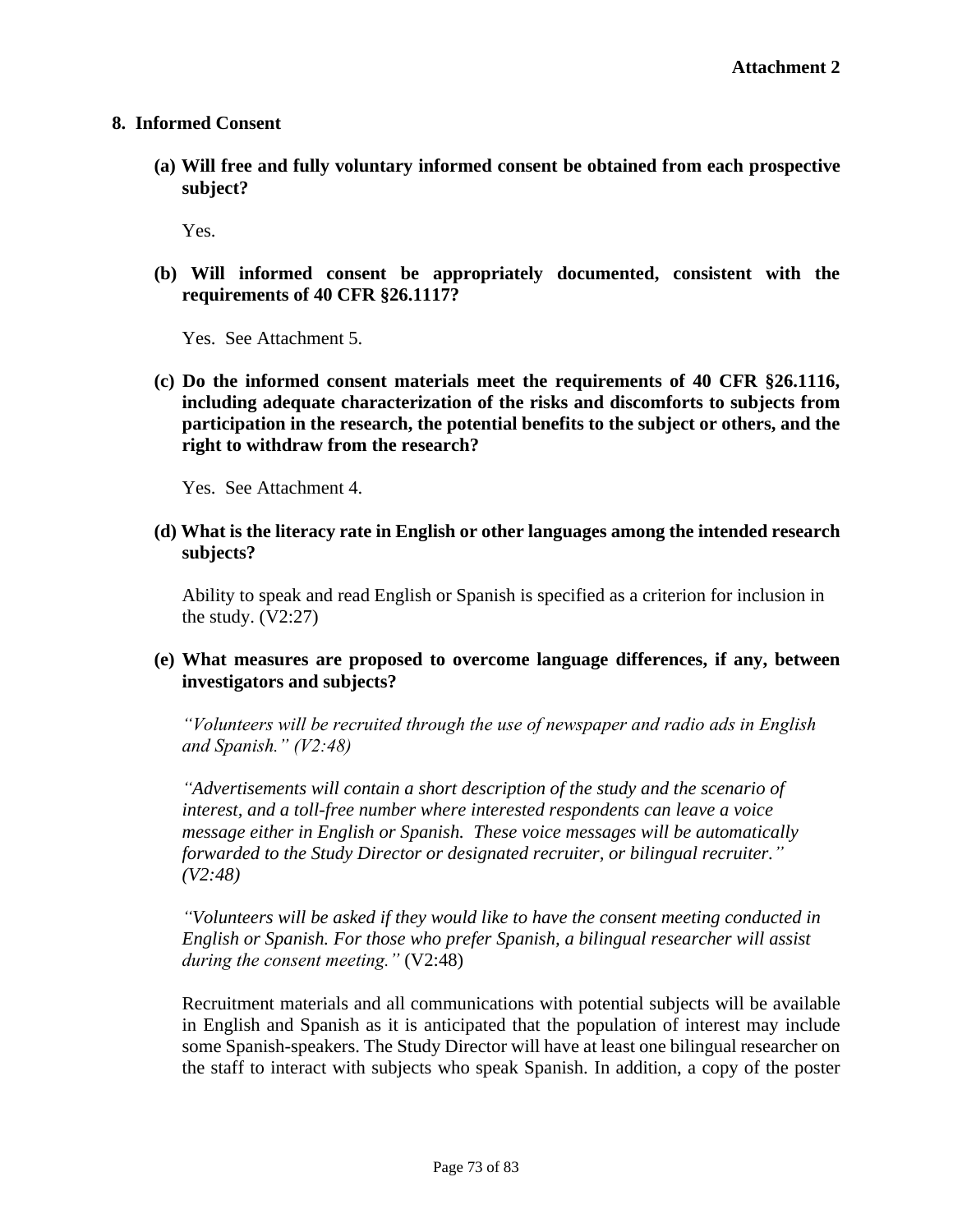entitled "Controlling Heat Stress Made Simple" in English and Spanish will be posted in the subjects' dressing area.

# **(f) What measures are proposed to ensure subject comprehension of risks and discomforts?**

All written recruitment, consent, and risk communication materials will be available in both English and Spanish (including consent form, recruiting materials, flyers, and poster titled "Controlling Heat Stress Made Simple").

During the private consent meeting, the researcher will provide each volunteer with a full overview of the study, participation requirements, any potential risks and benefits, alternatives to participation, etc. To make sure that the potential subjects understand what is being asked of them, a short list of standardized questions requiring a response will be asked of each potential subject (SOP AEATF II-11J.1). (V4:173)

SOP AEATFII-11J.1 provides the following with respect to ensuring subject comprehension:

## *"3.0 Ensuring Comprehension*

- *"3.1 During the consent process, time will be allocated for questions and answers. The IRB-approved Consent Form (and all supporting documents, except product labels and MSDS forms) will be presented in English or an alternative language (e.g. Spanish if they cannot read English) to the subject. Alternative language specifications will be protocol specific and dependent on the demographics of where the study is conducted; further information is provided in the Governing document of the AEATF II. All sections of the Consent Form must be explained in detail to the subject.*
- *"3.2 When the person obtaining consent is finished, he/she must ascertain whether the potential subjects really understand the procedures, requirements, and risks associated with participation in the study. This assessment of comprehension will be done by asking specific questions of the potential subjects to indicate their understanding of key issues. The form in Attachment 11-J-1 will be used to establish general understanding of the informed consent form and what is being asked of the volunteer. This must be filled out for each study participant and retained with their signed consent form.*
- *"3.3 If after this process the subject demonstrates comprehension of the material, meets the requirements, and wants to participate, he/she will be asked to sign and date the Consent Form. Once the form is signed, the person obtaining consent will provide a copy of the signed form to the subject. If the subject needs more time to decide on his participation, he can take the unsigned consent form home and set up a follow-up appointment.*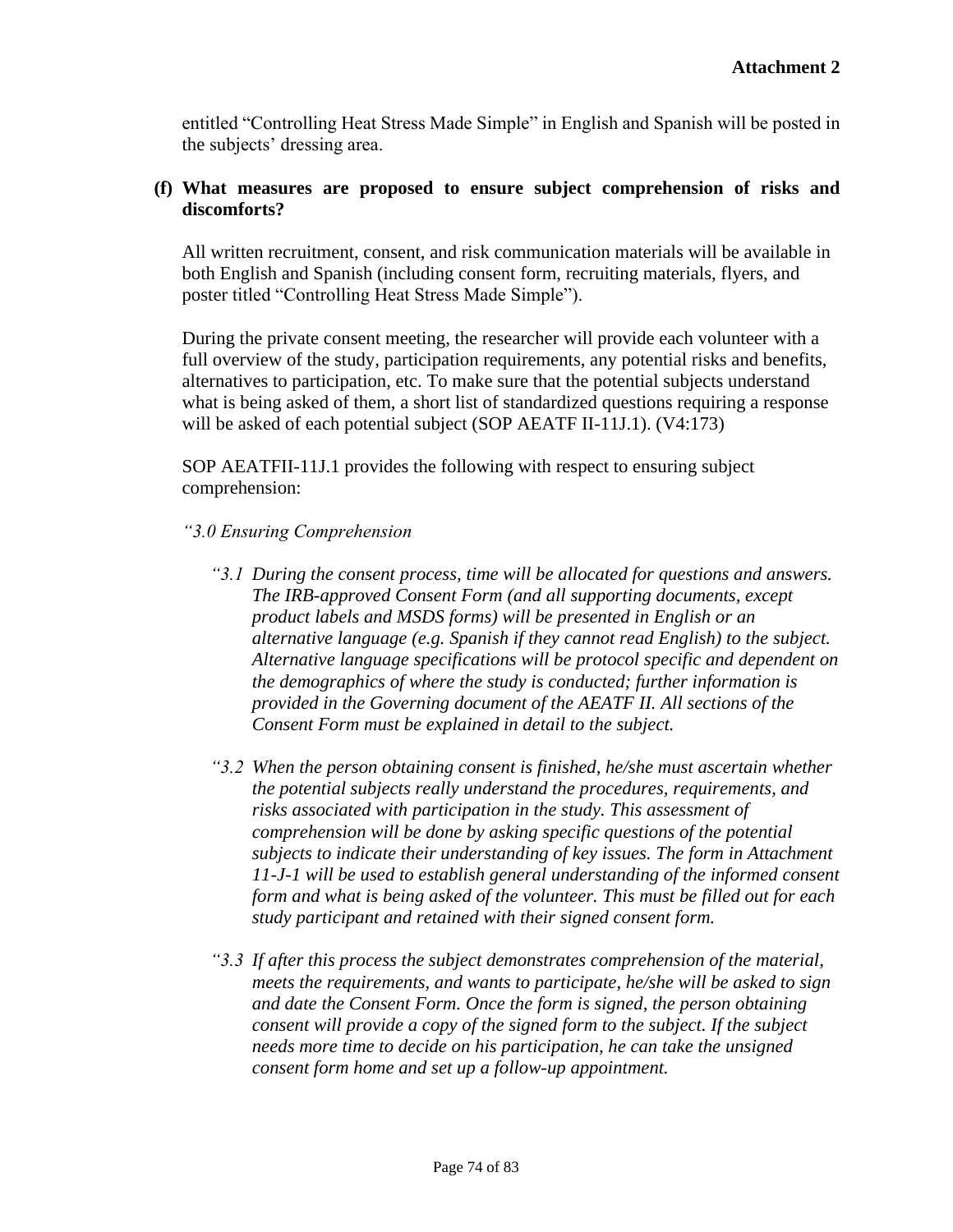*"3.4 The Study Director (or designee) obtaining the consent will not sign the Consent Form unless he/she believes that the process has been free of coercion or undue influence and that the candidate fully understands the information presented."* (V4:171)

## **(g)What specific procedure will be followed to inform prospective subjects and to seek and obtain their consent?**

*"At the consent meeting the potential subjects will be provided two copies of the Informed Consent Form (one to keep and one to sign). After the subjects have read the Informed Consent Form, the Study Director or bilingual researcher will go over the consent form to make sure that the potential subject understands it. The experimental study and the inclusion and exclusion criteria will be described to each potential subject in detail, and potential subjects will be encouraged to ask questions or request clarification during the meeting and at any point during the study. The amount and form of compensation, the potential risks and discomforts, and treatment and compensation for injury will be fully explained. The label safety warnings will be discussed. Potential subjects will be told that they can withdraw from the study at any time without penalty or negative consequences. Potential subjects will be allowed to take these forms home with them to discuss the study with family and friends before deciding whether to sign the form.* 

*"Copies of the appropriate label and SDS will be available at the consent meetings and provided to potential study volunteers upon request. A list of AEATF member companies will be available at the consent meetings should a potential subject have a question about employment with any of the entities listed in the eligibility criteria.* 

*"If the eligible potential subject meets the inclusion criteria and is interested in enrolling in the study, he/she will be asked some questions to make sure that he/she understands what is being asked of him/her using a short list of standardized questions requiring an oral response (SOP AEATF II-11J).* 

*"After confirming the subject understands what is being asked of him/her, the researcher will ask the subject to sign and date the Informed Consent Form and to answer the questions from the Subject Qualification Worksheet and then sign it. If the potential subject wants some time to think about the study, they will be allowed to leave and a follow-up appointment will be made. Once a consent form is signed, the subject is considered officially enrolled in the study."* (V2:49)

#### **(h) What measures are proposed to ensure fully voluntary participation and to avoid coercion or undue influence?**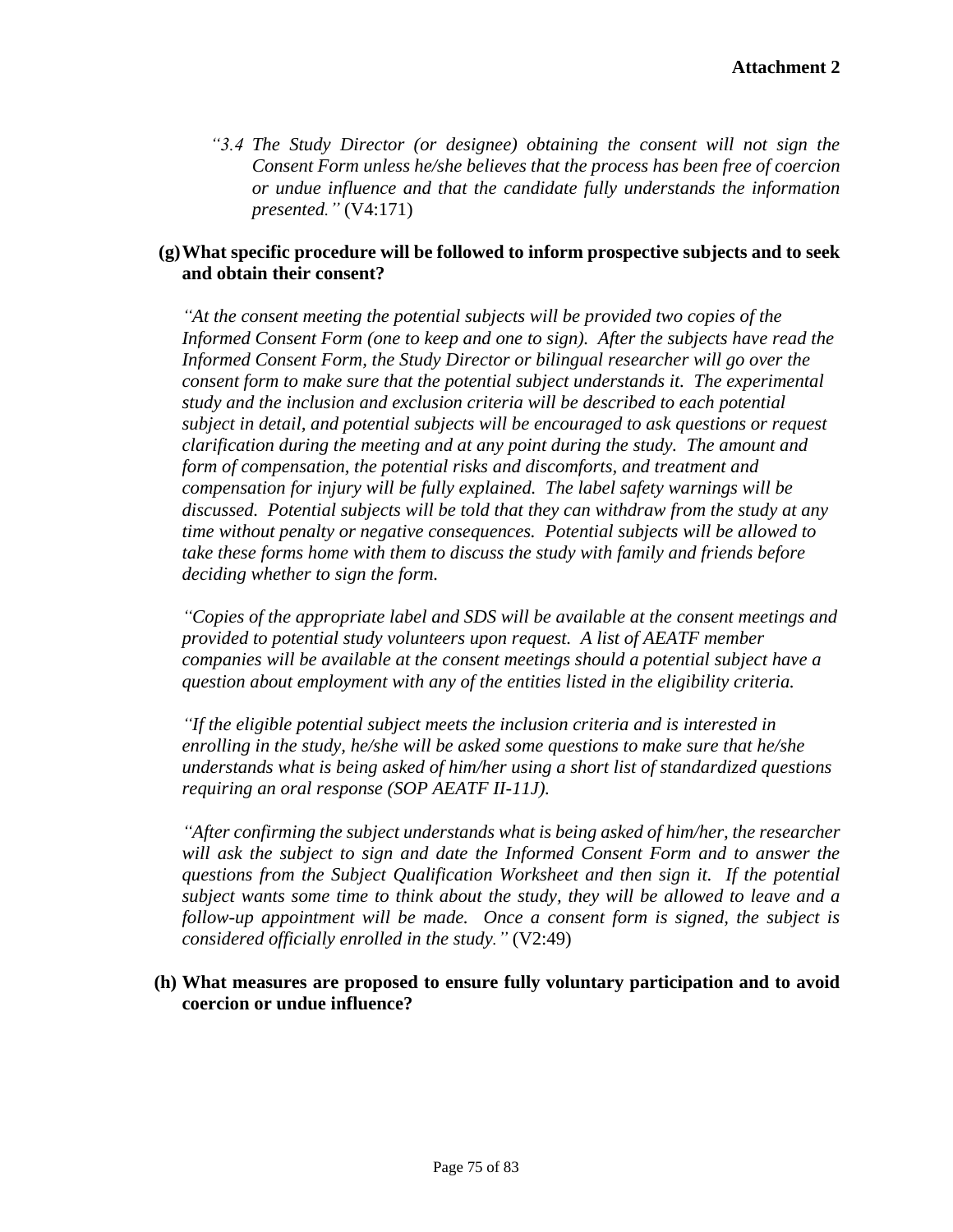Recruiting will take place through advertisements in newspapers and the radio, and if necessary through online platforms and social media, not through the workplace, thus removing the possibility of coercion or undue influence exerted by an employer.

SOP AEATF II-11J.1 states: *"The Study Director (or designee) obtaining the consent will not sign the Consent Form unless he/she believes that the process has been free of coercion or undue influence and that the candidate fully understands the information presented."* (V4:171)

The consent form states: *"If you decide to be in this study it will be because you want to. There will be no direct benefit to you if you do decide to participate and no harm to you if you decide not to. The choice is up to you."* (V2:184)

## **9. Respect for Subjects**

## **(a) How will information about prospective and enrolled subjects be managed to ensure their privacy?**

*"Subjects' names will not be revealed in the final report; instead information relating to each subject will be done using a Subject Identification code. All subjects' names and personal identifiers provided will be kept confidential to ensure their privacy. Photographs and video taken during the study will be taken in such a way or edited so that facial features are not recognizable or the photo/video will be deleted. Records correlating subject names to their identification codes will be retained separately from the study file in another file clearly marked 'CONFIDENTIAL'." (V2:35-36)*

*"The study subjects will not be photographed at any time while changing into or out of the dosimetry clothing. Photos in the final report will not show faces or identifying marks such as tattoos to preserve anonymity of participants." (V2:58)*

## **(b) How will subjects be informed of their freedom to withdraw from the research at any time without penalty?**

The protocol notes that subjects will be informed at multiple points about their freedom to withdraw from the study at any point without penalty.

Potential subjects will be informed through reading the consent form and the discussion with the study personnel during the consent meeting: *"You are free to withdraw from this study at any time, for any reason. Simply tell any member of the research team that you no longer want to participate. If you decide not to participate in this study or to withdraw from it at any time, you will not be penalized or reprimanded in any way. If you withdraw from the study after coming to the test site on your scheduled date and time, whether you are monitored or not, you will still be paid for your time."* (V2:185)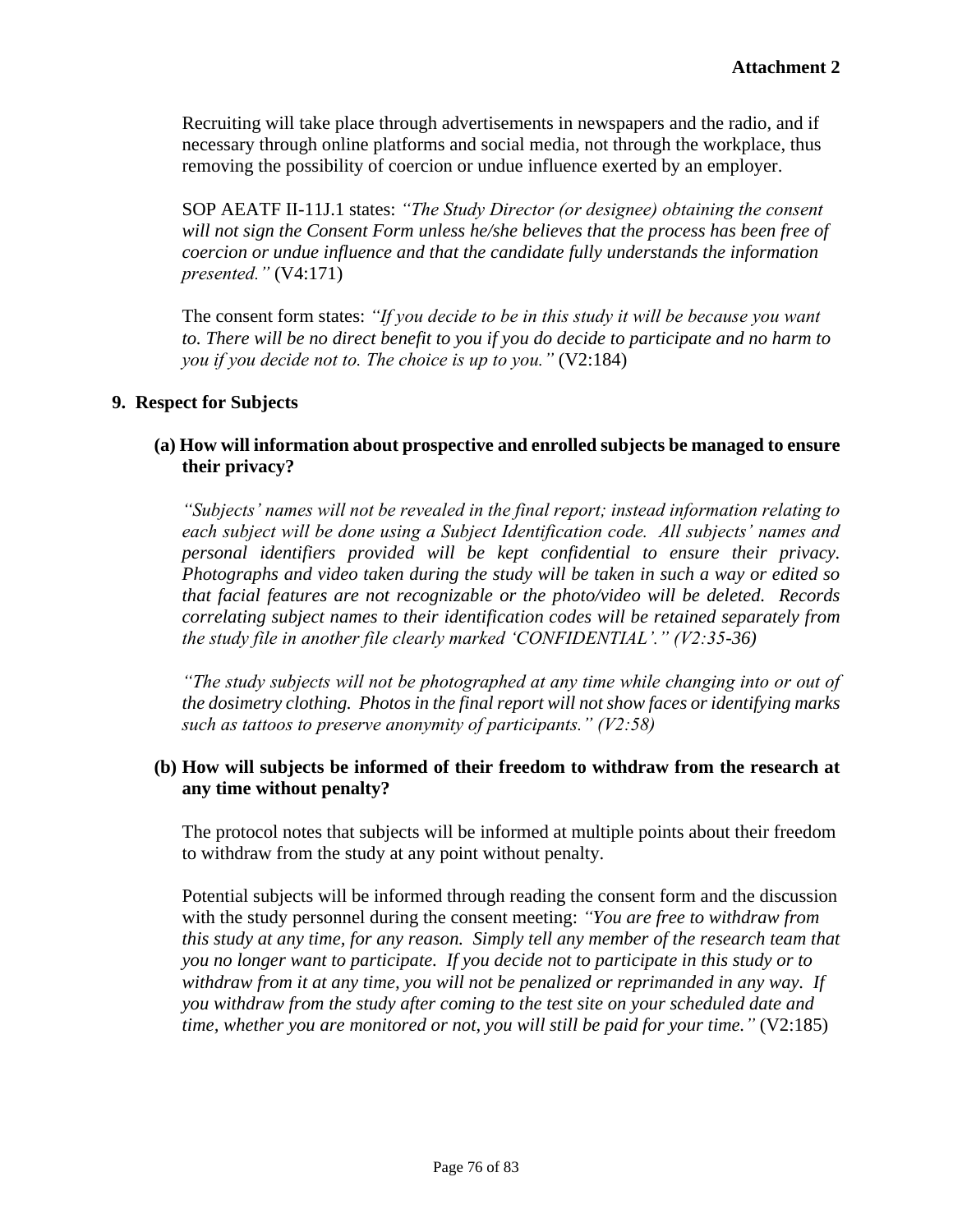During the preparations on the day of the monitoring event, subjects will also be reminded: *"The research team will review with you what will happen during the study and you'll have another chance to ask questions. We will remind you that you may change your mind about being in the study at any time before or after the study begins. There will be no penalty of any kind to you if you decide to withdraw from the study." (V2:181)*

## **(c) How will subjects who decline to participate or who withdraw from the research be dealt with?**

*"Any subject expressing a need or desire to withdraw from the research after the exposure monitoring begins for any reason will be paid their full compensation in addition to what was paid following the initial consent meeting (and after completing the medical evaluation and attending a respirator fit testing session, if applicable) and will be allowed to leave. A subject who has asked to withdraw from the study will be assisted in removing the air-sampling pump, hat, outer clothing, and inner dosimeter to avoid contamination, and that the subject will be instructed to wash his or her hands prior to leaving the study site. The hand and face/neck samples will be collected only with the subject's consent. If the subject was monitored for at least half of the target monitoring duration and has performed his/her work tasks as anticipated and all the samples were collected, it is likely that the samples will be analyzed; however, the Study Director will have the final responsibility on deciding whether these samples will be analyzed.* 

*"If a subject withdraws from the research after the exposure monitoring begins and has performed the work task for less than half of the target monitoring duration, an alternate subject will be contacted and asked to take the place of the subject who withdraws. The monitoring of the alternate subject will be scheduled for a date and time that is convenient for the subject." (V2:36)*

#### **References**

AEATF, 2020. Test substances and concentrations used in AEA14. June 17, 2020.

DeLaval Company, 2017. DeLaval Company is a member of the AEATF who provided technical input regarding the use of COP. DeLaval also arranged for site visits to two of their customers so that key study team members could observe cleaning and sanitizing at a frozen food processing plant (Windsor Foods, MS) and at a creamery (Petaluma Creamery, CA). The site visit to Windsor Foods on March 25, 2017, was done at midnight to observe the cleaning crew who came in after the work crew left for the night; on this particular night they provided a simulated COP tank cleaning with spare parts since the equipment had been dismantled and parts had been cleaned by COP the previous night.

NC State University, 2017. This is based on the information obtained by Leah Rosenheck (AEATF consultant) and Greg Baumann (Nisus Corp.) during a visit to the NC State University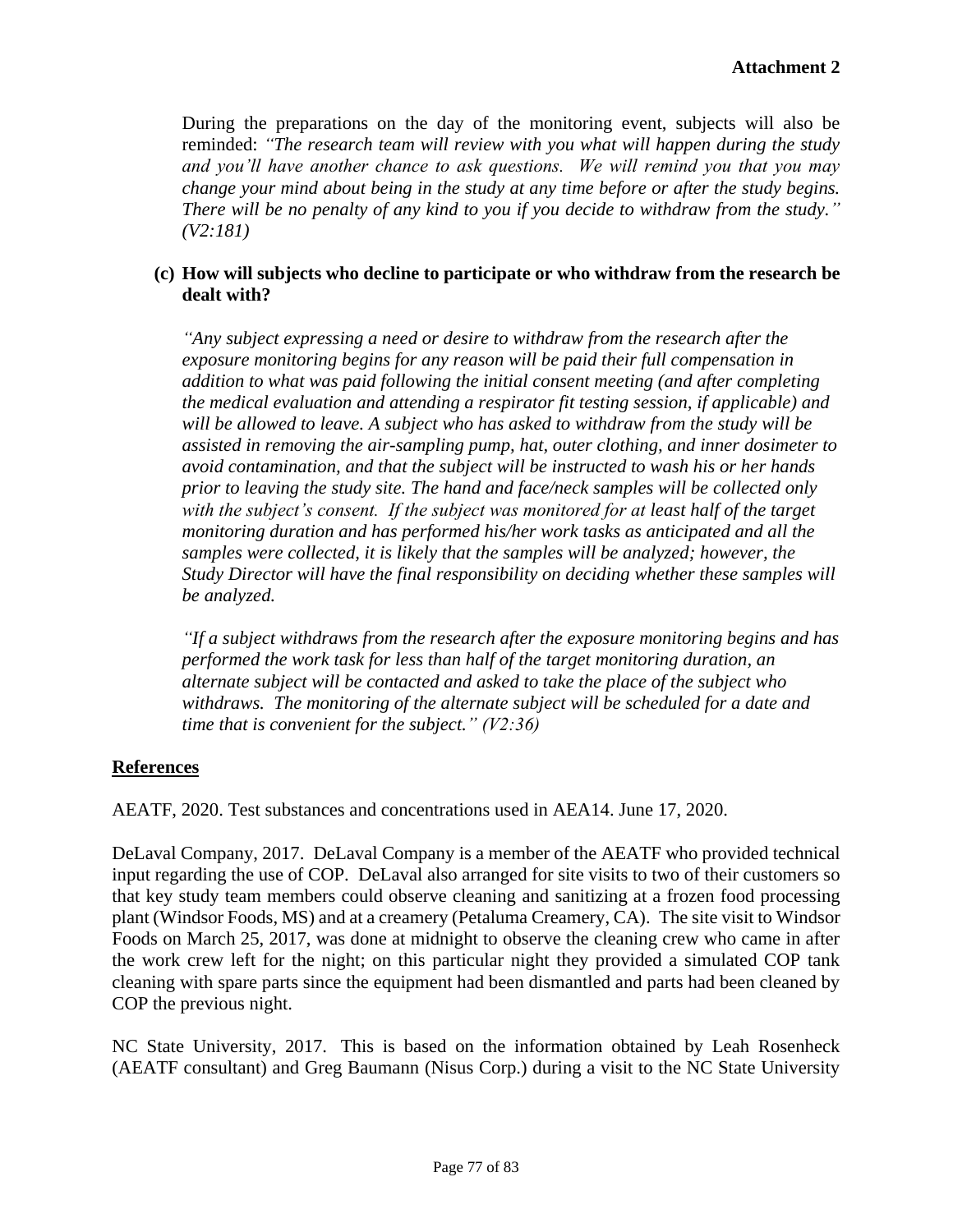Food Science Department Feldmeier Dairy Processing Lab in Raleigh, NC, on June 16, 2017 to observe the cleaning and sanitizing procedures at the University's milk and ice-cream production facility. The dairy processing facility supplies milk and ice-cream (Howling Cow Ice Cream brand) for the university dining halls and retail stores as well as the Central Prison in Raleigh (milk only!). The duration of cleaning was obtained from conversations with the employees and dairy manager as well as observing a worker manually cleaning equipment, taking apart equipment, and complete a cleaning/sanitizing cycle in a COP tank. Just as further verification, their visit to Sweetwater Farm Dairy (Sweetwater, TN) on March 9, 2017, provided consistent information.

Popendorf, W.; Selim, M.; Kross, B. (1992) Chemical Manufacturers Association Antimicrobial Exposure Assessment Study: Second Replacement to MRID 41761201: Lab Project Number: Q626. Unpublished study prepared by The University of Iowa. 316 p. MRID 42587501.

USEPA. 2017. Didecyl Dimethyl Ammonium Chloride (DDAC) Final Work Plan. Registration Review: Initial Docket, Case Number 3003. March 2017.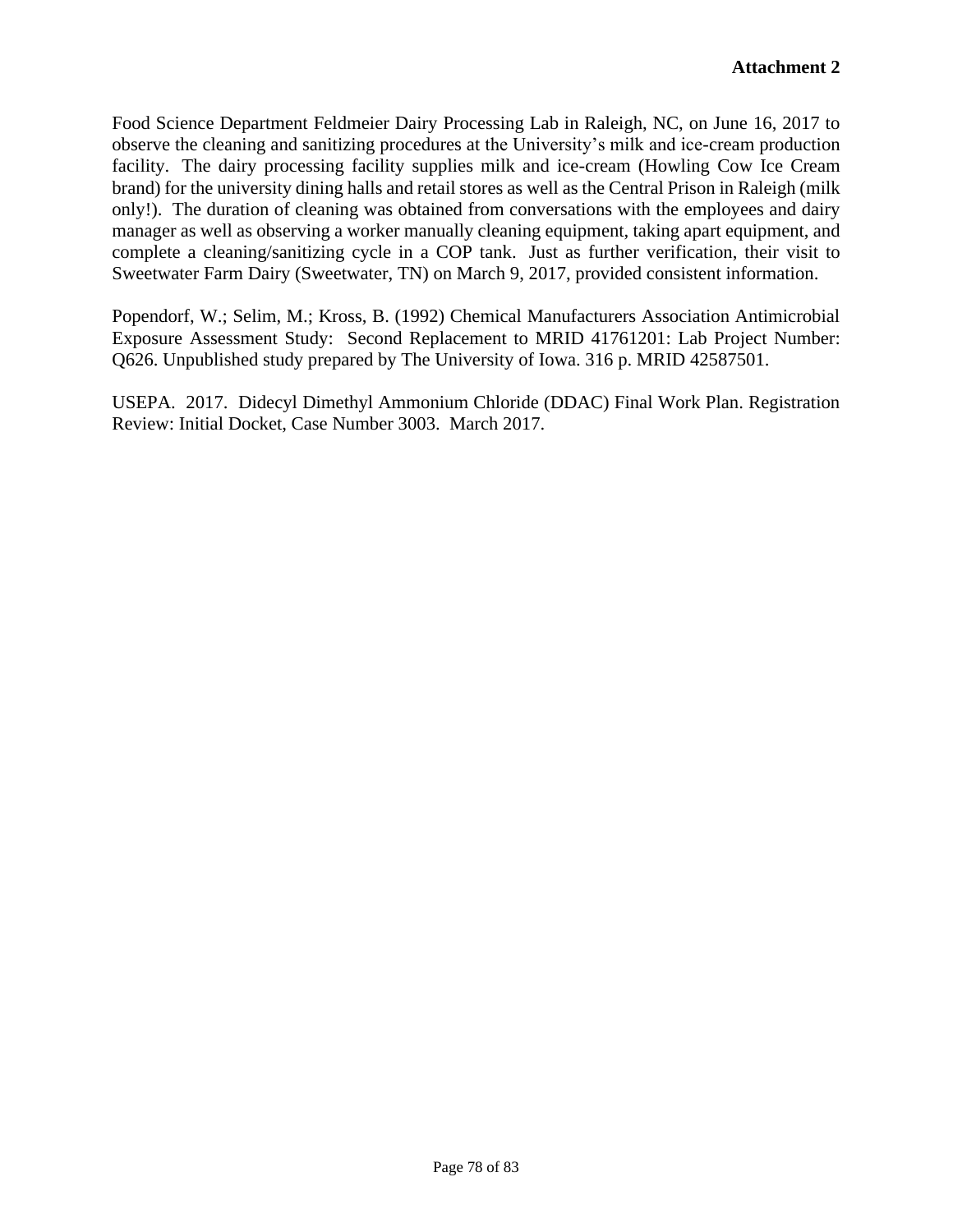#### **§ 26.1111 Criteria for IRB approval of research AEATF II Pressurized Hand-Wand Study Protocol (AEA14)**

| <b>Criterion</b>                                                                                                                                                                                                                                                                                                                                                                                                                                                                                                                                                                                                                                                                                                                                                                                                                                                                                                                                                                                                                                      | Y/N        | <b>Comment/Page Reference</b> |
|-------------------------------------------------------------------------------------------------------------------------------------------------------------------------------------------------------------------------------------------------------------------------------------------------------------------------------------------------------------------------------------------------------------------------------------------------------------------------------------------------------------------------------------------------------------------------------------------------------------------------------------------------------------------------------------------------------------------------------------------------------------------------------------------------------------------------------------------------------------------------------------------------------------------------------------------------------------------------------------------------------------------------------------------------------|------------|-------------------------------|
| (a)(1)(i) Risks to subjects are minimized by using procedures which are<br>consistent with sound research design and which do not unnecessarily expose                                                                                                                                                                                                                                                                                                                                                                                                                                                                                                                                                                                                                                                                                                                                                                                                                                                                                                | Y          | $V2:27-31$                    |
| subjects to risk.                                                                                                                                                                                                                                                                                                                                                                                                                                                                                                                                                                                                                                                                                                                                                                                                                                                                                                                                                                                                                                     |            |                               |
| (a)(1)(ii) Risks to subjects are minimized, whenever appropriate, by using                                                                                                                                                                                                                                                                                                                                                                                                                                                                                                                                                                                                                                                                                                                                                                                                                                                                                                                                                                            | n/a        |                               |
| procedures already being performed on the subjects for diagnostic or<br>treatment purposes.                                                                                                                                                                                                                                                                                                                                                                                                                                                                                                                                                                                                                                                                                                                                                                                                                                                                                                                                                           |            |                               |
| (a)(2) Risks to subjects are reasonable in relation to anticipated benefits, if                                                                                                                                                                                                                                                                                                                                                                                                                                                                                                                                                                                                                                                                                                                                                                                                                                                                                                                                                                       | Y          | $V2:31-32$                    |
| any, to subjects, and the importance of the knowledge that may reasonably be                                                                                                                                                                                                                                                                                                                                                                                                                                                                                                                                                                                                                                                                                                                                                                                                                                                                                                                                                                          |            |                               |
|                                                                                                                                                                                                                                                                                                                                                                                                                                                                                                                                                                                                                                                                                                                                                                                                                                                                                                                                                                                                                                                       |            |                               |
| distinguished from risks and benefits subjects would receive even if not                                                                                                                                                                                                                                                                                                                                                                                                                                                                                                                                                                                                                                                                                                                                                                                                                                                                                                                                                                              |            |                               |
| participating in the research). The IRB should not consider possible long-range                                                                                                                                                                                                                                                                                                                                                                                                                                                                                                                                                                                                                                                                                                                                                                                                                                                                                                                                                                       |            |                               |
|                                                                                                                                                                                                                                                                                                                                                                                                                                                                                                                                                                                                                                                                                                                                                                                                                                                                                                                                                                                                                                                       |            |                               |
| risks that fall within the purview of its responsibility.                                                                                                                                                                                                                                                                                                                                                                                                                                                                                                                                                                                                                                                                                                                                                                                                                                                                                                                                                                                             |            |                               |
| (a)(3) Selection of subjects is equitable, taking into account the purposes of the                                                                                                                                                                                                                                                                                                                                                                                                                                                                                                                                                                                                                                                                                                                                                                                                                                                                                                                                                                    | Y          | V2:44                         |
|                                                                                                                                                                                                                                                                                                                                                                                                                                                                                                                                                                                                                                                                                                                                                                                                                                                                                                                                                                                                                                                       |            |                               |
|                                                                                                                                                                                                                                                                                                                                                                                                                                                                                                                                                                                                                                                                                                                                                                                                                                                                                                                                                                                                                                                       |            |                               |
| disadvantaged persons.                                                                                                                                                                                                                                                                                                                                                                                                                                                                                                                                                                                                                                                                                                                                                                                                                                                                                                                                                                                                                                |            |                               |
| (a)(4) Informed consent will be sought from each prospective subject or the                                                                                                                                                                                                                                                                                                                                                                                                                                                                                                                                                                                                                                                                                                                                                                                                                                                                                                                                                                           | Y          | $V2:45-46$                    |
|                                                                                                                                                                                                                                                                                                                                                                                                                                                                                                                                                                                                                                                                                                                                                                                                                                                                                                                                                                                                                                                       |            |                               |
| (a)(5) Informed consent will be appropriately documented, in accordance with,                                                                                                                                                                                                                                                                                                                                                                                                                                                                                                                                                                                                                                                                                                                                                                                                                                                                                                                                                                         | Υ          | $V2:45-46$                    |
| and to the extent required by §26.1117.                                                                                                                                                                                                                                                                                                                                                                                                                                                                                                                                                                                                                                                                                                                                                                                                                                                                                                                                                                                                               |            |                               |
|                                                                                                                                                                                                                                                                                                                                                                                                                                                                                                                                                                                                                                                                                                                                                                                                                                                                                                                                                                                                                                                       |            |                               |
| (a)(7) When appropriate, there are adequate provisions to protect the privacy                                                                                                                                                                                                                                                                                                                                                                                                                                                                                                                                                                                                                                                                                                                                                                                                                                                                                                                                                                         | Υ          | V2:34                         |
| of subjects and to maintain the confidentiality of data.                                                                                                                                                                                                                                                                                                                                                                                                                                                                                                                                                                                                                                                                                                                                                                                                                                                                                                                                                                                              |            |                               |
|                                                                                                                                                                                                                                                                                                                                                                                                                                                                                                                                                                                                                                                                                                                                                                                                                                                                                                                                                                                                                                                       |            |                               |
|                                                                                                                                                                                                                                                                                                                                                                                                                                                                                                                                                                                                                                                                                                                                                                                                                                                                                                                                                                                                                                                       |            |                               |
| expected to result. In evaluating risks and benefits, the IRB should consider<br>only those risks and benefits that may result from the research (as<br>effects of applying knowledge gained in the research (for example, the<br>possible effects of the research on public policy) as among those research<br>research and the setting in which it will be conducted, and being particularly<br>cognizant of the special problems of research involving vulnerable populations,<br>such as prisoners, mentally disabled persons, or economically or educationally<br>subject's legally authorized representative, in accordance with, and to the<br>extent required by §26.1116.<br>(a)(6) When appropriate, the research plan makes adequate provision for<br>monitoring the data collected to ensure the safety of subjects.<br>(b) When some or all of the subjects are likely to be vulnerable to coercion or<br>undue influence, additional safeguards have been included in the study to<br>protect the rights and welfare of these subjects. | n/a<br>n/a |                               |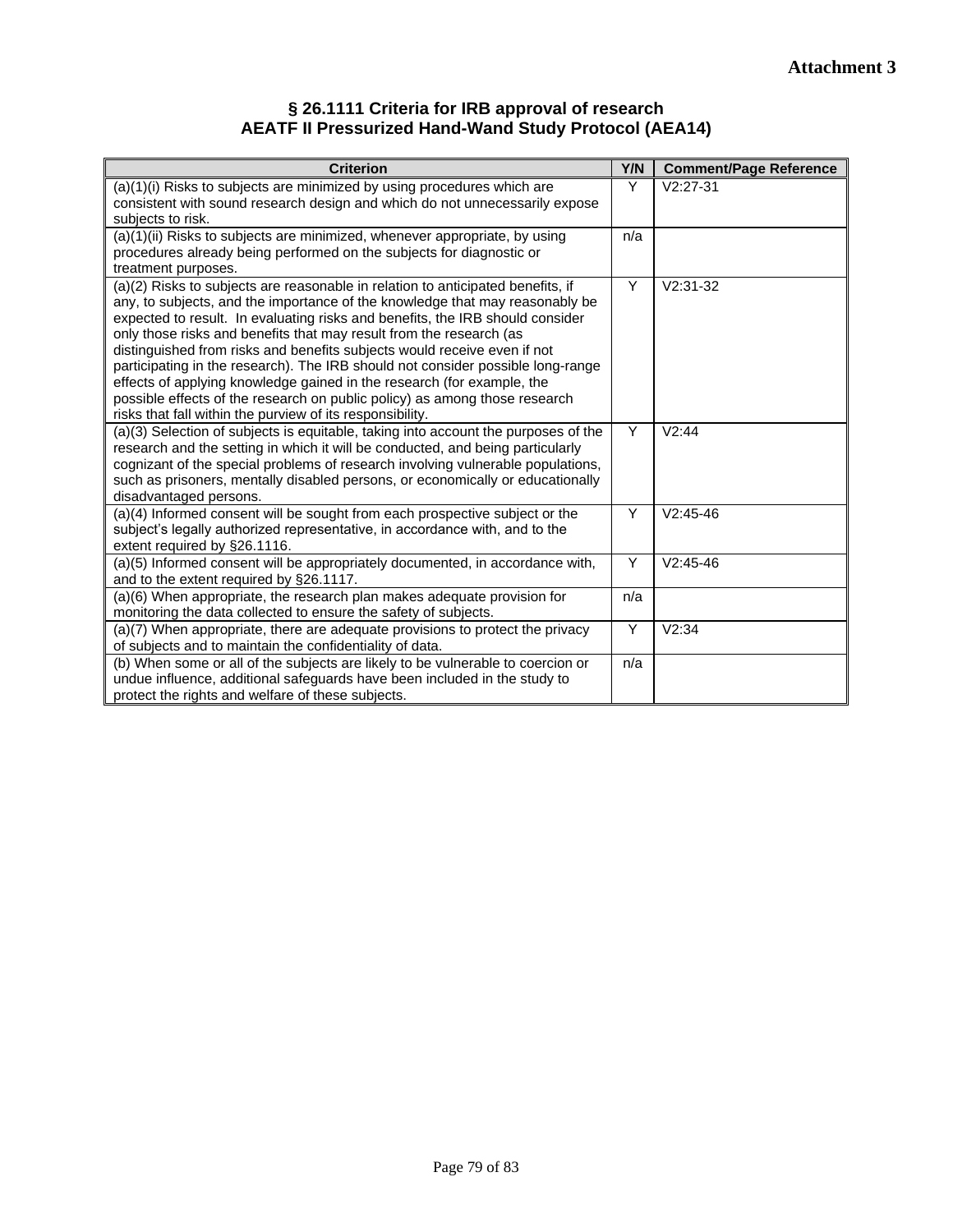#### **§26.1116 General requirements for informed consent AEATF II Pressurized Hand-Wand Study Protocol (AEA14)**

| <b>Criterion</b>                                                                                                                                                                   | Y/N | <b>Comments</b> |
|------------------------------------------------------------------------------------------------------------------------------------------------------------------------------------|-----|-----------------|
| No investigator may involve a human being as a subject in research covered by this                                                                                                 | Y   |                 |
| subpart unless the investigator has obtained the legally effective informed consent                                                                                                |     |                 |
| of the subject or the subject's legally authorized representative                                                                                                                  |     |                 |
| An investigator shall seek such consent only under circumstances that provide the                                                                                                  | Y   |                 |
| prospective subject or the representative sufficient opportunity to consider whether                                                                                               |     |                 |
| or not to participate and that minimize the possibility of coercion or undue influence                                                                                             |     |                 |
| The information that is given to the subject or the representative shall be in                                                                                                     | Υ   |                 |
| language understandable to the subject or the representative                                                                                                                       |     |                 |
| No informed consent, whether oral or written, may include any exculpatory                                                                                                          | Ÿ   |                 |
| language through which the subject or the representative is made to waive or                                                                                                       |     |                 |
| appear to waive any of the subject's legal rights, or releases or appears to release<br>the investigator, the sponsor, the institution or its agents from liability for negligence |     |                 |
| (1) A statement that the study involves research, an explanation of the                                                                                                            | Y   | V2:177-186      |
| purposes of the research and the expected duration of the subject's                                                                                                                |     |                 |
| participation, a description of the procedures to be followed, and identification                                                                                                  |     |                 |
| of any procedures which are experimental                                                                                                                                           |     |                 |
| (2) A description of any reasonably foreseeable risks or discomforts to the                                                                                                        | Y   | V2:177-186      |
| subject                                                                                                                                                                            |     |                 |
| (3) A description of any benefits to the subject or to others which may                                                                                                            | Υ   | V2:177-186      |
| reasonably be expected from the research                                                                                                                                           |     |                 |
| (4) A disclosure of appropriate alternative procedures or courses of treatment,                                                                                                    | n/a |                 |
| if any, that might be advantageous to the subject                                                                                                                                  |     |                 |
| (5) A statement describing the extent, if any, to which confidentiality of records                                                                                                 | Y   | V2:177-186      |
| identifying the subject will be maintained                                                                                                                                         |     |                 |
| (6) For research involving more than minimal risk, an explanation as to                                                                                                            | Y   | V2:177-186      |
| whether any compensation and an explanation as to whether any medical                                                                                                              |     |                 |
| treatments are available if injury occurs and, if so, what they consist of, or                                                                                                     |     |                 |
| (a) In seeking informed consent the following information<br>where further information may be obtained                                                                             |     |                 |
| (7) An explanation of whom to contact for answers to pertinent questions                                                                                                           | Y   | V2:177-186      |
| about the research and research subjects' rights, and whom to contact in the                                                                                                       |     |                 |
| event of a research-related injury to the subject<br>(8) A statement that participation is voluntary, refusal to participate will involve                                          | Y   | V2:177-186      |
| no penalty or loss of benefits to which the subject is otherwise entitled, and                                                                                                     |     |                 |
| the subject may discontinue participation at any time without penalty or loss of                                                                                                   |     |                 |
| benefits to which the subject is otherwise entitled                                                                                                                                |     |                 |
| (1) A statement that the particular treatment or procedure may involve risks to                                                                                                    | Υ   | V2:177-186      |
| ŏ<br>the subject (or to the embryo or fetus, if the subject may become pregnant)                                                                                                   |     |                 |
| one<br>which are currently unforeseeable                                                                                                                                           |     |                 |
| (2) Anticipated circumstances under which the subject's participation may be                                                                                                       | Υ   | V2:177-186      |
| opriate,<br>terminated by the investigator without regard to the subject's consent                                                                                                 |     |                 |
| (3) Any additional costs to the subject that may result from participation in the                                                                                                  | Υ   | V2:177-186      |
| appr<br>research                                                                                                                                                                   |     |                 |
| (4) The consequences of a subject's decision to withdraw from the research                                                                                                         | Υ   | V2:177-186      |
| and procedures for orderly termination of participation by the subject                                                                                                             |     |                 |
| When<br>(5) A statement that significant new findings developed during the course of                                                                                               | n/a |                 |
| the research which may relate to the subject's willingness to continue<br>$\widehat{e}$                                                                                            |     |                 |
| participation will be provided to the subject                                                                                                                                      |     |                 |
| (6) The approximate number of subjects involved in the study                                                                                                                       | Υ   | V2:177-186      |
| (e) If the research involves intentional exposure of subjects to a pesticide, the                                                                                                  | Υ   | V2:177-186      |
| subjects of the research must be informed of the identity of the pesticide and the                                                                                                 |     |                 |
| nature of its pesticidal function.                                                                                                                                                 |     |                 |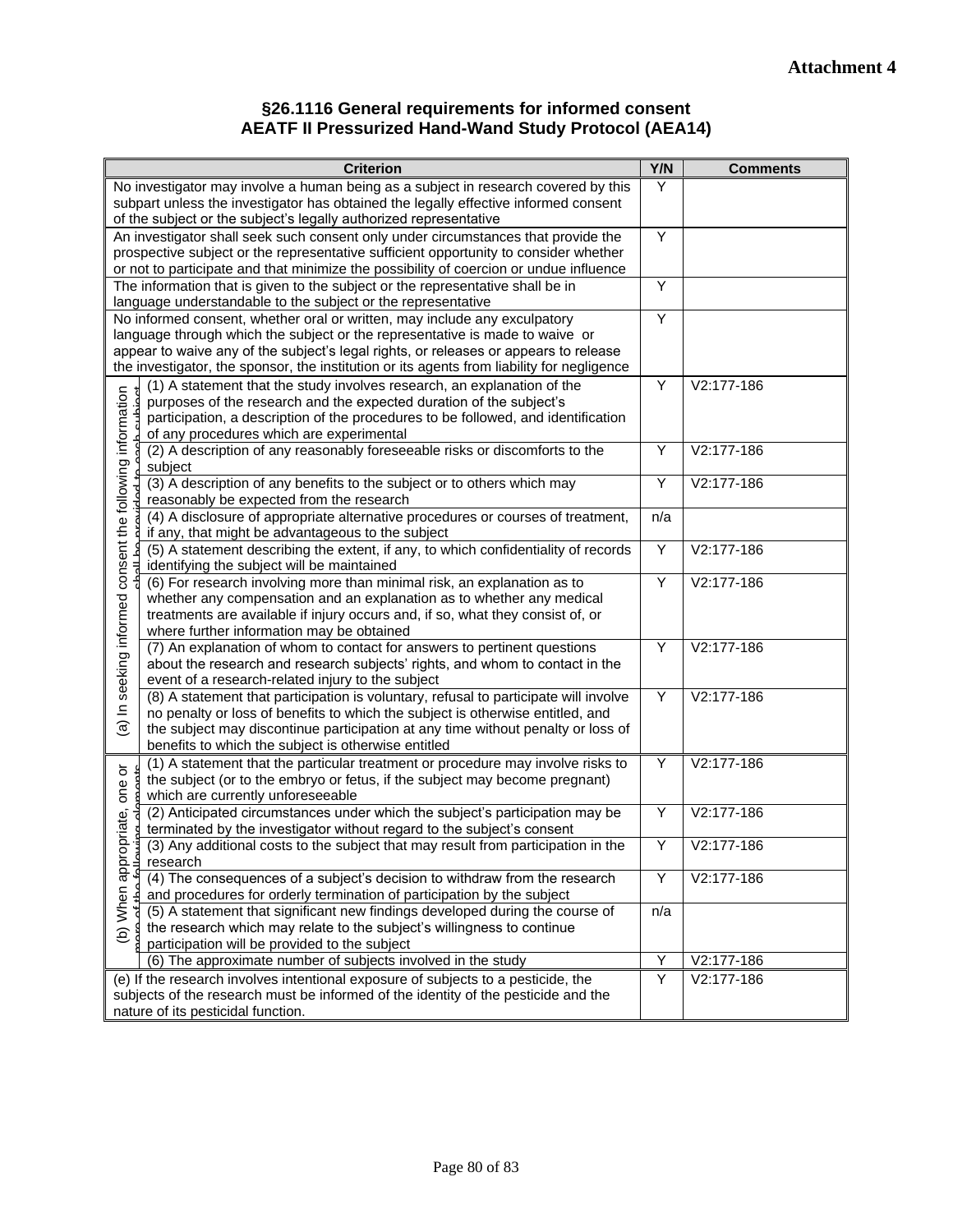#### **§26.1117 Documentation of informed consent AEATF II Pressurized Hand-Wand Study Protocol (AEA14)**

| <b>Criterion</b>                                                                                                                                                                                                                                                                                                                                                                                                                                                                                                                                                                                                                                                                                                                                                                                                           | Y/N | <b>Comments</b> |
|----------------------------------------------------------------------------------------------------------------------------------------------------------------------------------------------------------------------------------------------------------------------------------------------------------------------------------------------------------------------------------------------------------------------------------------------------------------------------------------------------------------------------------------------------------------------------------------------------------------------------------------------------------------------------------------------------------------------------------------------------------------------------------------------------------------------------|-----|-----------------|
| (a) Informed consent shall be documented by the use of a written<br>consent form approved by the IRB and signed by the subject or the<br>subject's legally authorized representative. A copy shall be given to the<br>person signing the form.                                                                                                                                                                                                                                                                                                                                                                                                                                                                                                                                                                             | Y   | $V2:48-50$      |
| (b)(1) The consent form may be a written consent document that<br>embodies the elements of informed consent required by §26.1116. This<br>form may be read to the subject or the subject's legally authorized<br>representative, but in any event, the investigator shall give either the<br>subject or the representative adequate opportunity to read it before it is<br>signed; or                                                                                                                                                                                                                                                                                                                                                                                                                                      | Y   | $V2:48-50$      |
| (b)(2) The consent form may be a short form written consent document<br>stating that the elements of informed consent required by §26.1116<br>have been presented orally to the subject or the subject's legally<br>authorized representative. When this method is used, there shall be a<br>witness to the oral presentation. Also, the IRB shall approve a written<br>summary of what is to be said to the subject or the representative. Only<br>the short form itself is to be signed by the subject or the representative.<br>However, the witness shall sign both the short form and a copy of the<br>summary, and the person actually obtaining consent shall sign a copy<br>of the summary. A copy of the summary shall be given to the subject or<br>the representative, in addition to a copy of the short form. | n/a |                 |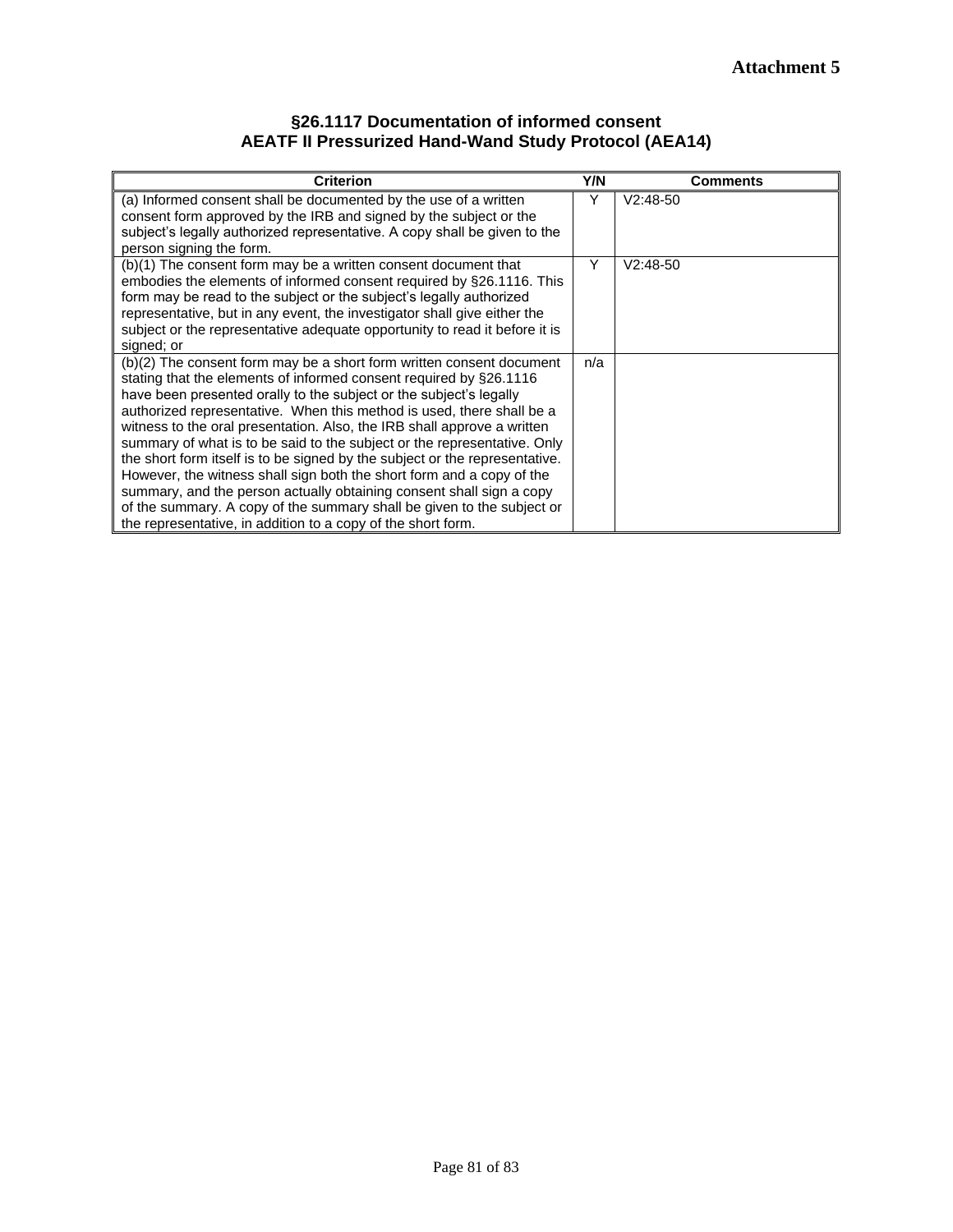#### **§26.1125 Prior submission of proposed human research for EPA review AEATF II Pressurized Hand-Wand Study Protocol (AEA14)**

Any person or institution who intends to conduct or sponsor human research covered by §26.1101(a) shall, after receiving approval from all appropriate IRBs, submit to EPA prior to initiating such research all information relevant to the proposed research specified by §26.1115(a), and the following additional information, to the extent not already included:

|                                                                                                                                                           | <b>Requirement</b>                                                                                                                                                                                                                                                                                                                                                                                                                 | Y/N                         | <b>Comments</b>               |
|-----------------------------------------------------------------------------------------------------------------------------------------------------------|------------------------------------------------------------------------------------------------------------------------------------------------------------------------------------------------------------------------------------------------------------------------------------------------------------------------------------------------------------------------------------------------------------------------------------|-----------------------------|-------------------------------|
| e research specified by § 26.1115(a) to<br>be prepared and maintained by an IRB<br>(a) Copies of all of the records relevant to the research specified by | §1115(a)(1): Copies of<br>all research proposals reviewed,<br>scientific evaluations, if any, that accompany the proposals,<br>approved sample consent documents,<br>$\bullet$<br>progress reports submitted by investigators, and<br>$\bullet$<br>reports of injuries to subjects.<br>$\bullet$                                                                                                                                   | Y<br>n/a<br>Υ<br>n/a<br>n/a | Volume 2, Volume 3            |
|                                                                                                                                                           | §1115(a)(2): Minutes of IRB meetings which shall be in sufficient detail to show<br>attendance at the meetings;<br>actions taken by the IRB;<br>$\bullet$<br>the vote on these actions including the number of members voting for,<br>$\bullet$<br>against, and abstaining;<br>the basis for requiring changes in or disapproving research;<br>a written summary of the discussion of controverted issues and their<br>resolution. | $\overline{Y}$              | Volume 3                      |
|                                                                                                                                                           | §1115(a)(3): Records of continuing review activities, including the rationale for<br>conducting continuing review of research that otherwise would not require<br>continuing review as described in §26.1109(f)(1).                                                                                                                                                                                                                | n/a                         |                               |
|                                                                                                                                                           | §1115(a)(4): Copies of all correspondence between the IRB and the<br>investigators.                                                                                                                                                                                                                                                                                                                                                | Υ                           | Volume 3                      |
|                                                                                                                                                           | $\S$ 1115(a)(5): A list of IRB members in the same detail as described in $\S$<br>26.1108(a)(2).                                                                                                                                                                                                                                                                                                                                   | Y                           | Provided to EPA by<br>Advarra |
|                                                                                                                                                           | $\S1115(a)(6)$ : Written procedures for the IRB in the same detail as described in §<br>26.1108(a)(3) and (4).                                                                                                                                                                                                                                                                                                                     | Y                           | Provided to EPA by<br>Advarra |
|                                                                                                                                                           | §1115(a)(7): Statements of significant new findings provided to subjects, as<br>required by § 26.1116(c)(5).                                                                                                                                                                                                                                                                                                                       | n/a                         |                               |
|                                                                                                                                                           | §1115(a)(8): The rationale for an expedited reviewer's determination under<br>§26.1110(b)(1)(i) that research appearing on the expedited review list described<br>in §26.1110(a) is more than minimal risk.                                                                                                                                                                                                                        | n/a                         |                               |
|                                                                                                                                                           | §1115(a)(9): Documentation specifying the responsibilities that an institution and<br>an organization operating an IRB each will undertake to ensure compliance with<br>the requirements of this subpart.                                                                                                                                                                                                                          | $\overline{Y}$              | Volume 2                      |
|                                                                                                                                                           | §1125(a)(1): The potential risks to human subjects                                                                                                                                                                                                                                                                                                                                                                                 | Υ                           | Volume 2                      |
| of the<br>to the                                                                                                                                          | §1125(a)(2): The measures proposed to minimize risks to the human subjects;                                                                                                                                                                                                                                                                                                                                                        | $\overline{Y}$              | Volume 2                      |
|                                                                                                                                                           | §1125(a)(3): The nature and magnitude of all expected benefits of such<br>research, and to whom they would accrue                                                                                                                                                                                                                                                                                                                  | Y                           | Volume 2                      |
| records relevant<br>Copies of<br>$\widehat{e}$                                                                                                            | §1125(a)(4): Alternative means of obtaining information comparable to what<br>would be collected through the proposed research; and                                                                                                                                                                                                                                                                                                | Y                           | Volume 2                      |
|                                                                                                                                                           | §1125(a)(5): The balance of risks and benefits of the proposed research.                                                                                                                                                                                                                                                                                                                                                           | Y                           | Volume 2                      |
|                                                                                                                                                           | §1125(b): All information for subjects and written informed consent agreements<br>as originally provided to the IRB, and as approved by the IRB.                                                                                                                                                                                                                                                                                   | Y                           | Volume 2                      |